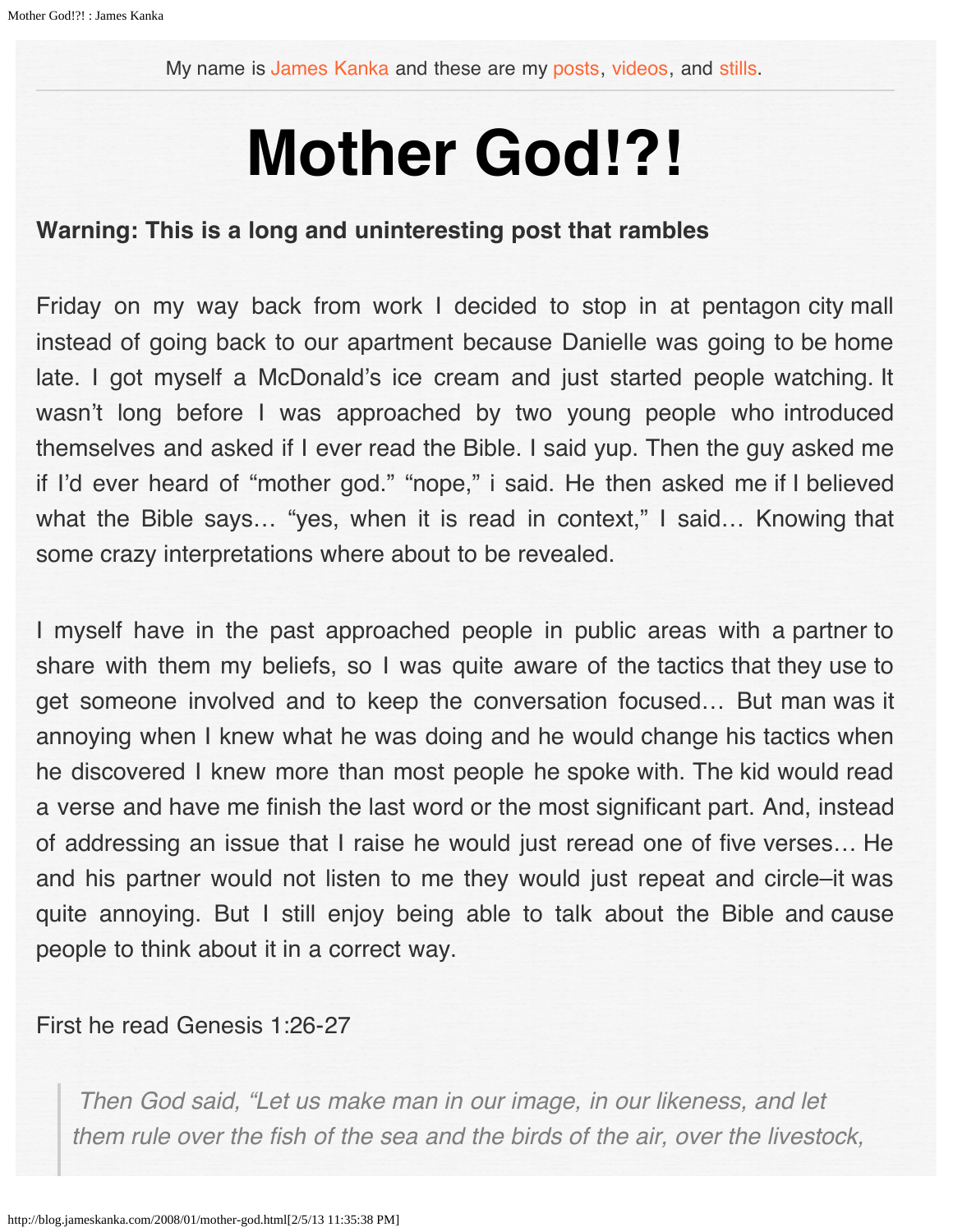*over all the earth, and over all the creatures that move along the ground." So God created man in his own image, in the image of God he created him; male and female he created them.*

And he asked me questions like: "Does God speak in singular or plural?" "Who did God create in His image?" Already this kid is insulting my intelligence, and this verse doesn't reveal anything about a "Mother God." I ask him who he thinks "us" refers to in v. 26 and he says the Trinity, "the Father, Son, and Holy Spirit," hey, so do I. Then by the way he kept asking my to repeat who God created in His image… aka "male and female," that he believes there is a Father God and a Mother God, the male is created in the image of the Father God and the female in the image of the Mother God. Quite a stretch if you ask me! I proposed to different interpretations of the text to them. One… God created man in his image and woman came later from man. Two… the image of God does no mean something physical and something like a soul that both men and women posses. The dude also brought up the fact that God created Eve to be the helper of Adam, which I couldn't understand as something that argued his point.

## Next they quoted Romans 1:20

For since the creation of the world God's invisible qualities—his eternal power and divine nature—have been clearly seen, being understood from *what has been made, so that men are without excuse.*

Again he made me read certain phrases like "divine nature," "clearly seen," and "so that men are without excuse." And again, great verse but what does this say about a "mother god?" Is the duality of a father and mother God clearly seen?"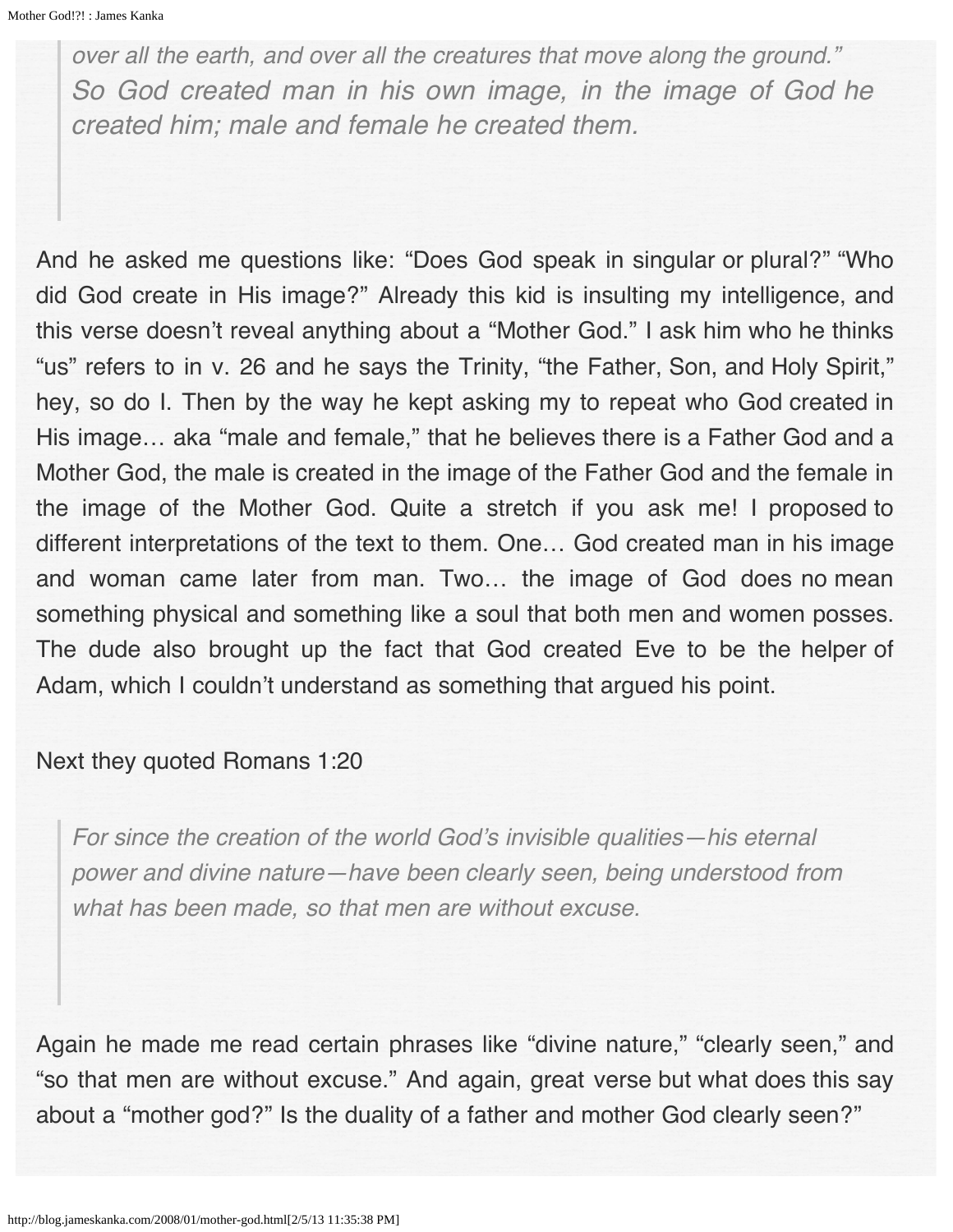The best verse and the one that we chatted about the longest was in Revelation 22:14-17

"Blessed are those who wash their robes, that they may have the right to the tree of life and may go through the gates into the city. *15Outside are the* dogs, those who practice magic arts, the sexually immoral, the murderers, the idolaters and everyone who loves and practices falsehood."I, Jesus, have sent my angel to give you this testimony for the churches. I am the *Root and the Offspring of David, and the bright Morning Star."The Spirit and the bride say, "Come!"* And let him who hears say, "Come!" Whoever is thirsty, let him come; and whoever wishes, let him take the free gift of the *water of life.*

There interpretation was that "the bride" is the "mother god" and that this verse shows that the "mother god" gives salvation. Before being able to look at the verse I told them that in context that it becomes apparent that "the bride" most likely refers to the Church. Although they readiley admitted that "the bride" else where in the NT refers to the Church it does not in this instance or some others in prophecy. **Crazy!** They're reasoning is that the Church could not give salvation. First off I'm using the NIV and I'm pretty sure they were using another version but I don't see how they could possibly see that this verse shows that Salvation comes from the bride. "The Spirit and the bride say, "Come!" *And let him who hears say, "Come!"* The verse is just saying let he who knows testify. It is not "Come to me for eternal life," it's more a "Come and enjoy what God has offered us." It make perfect sense that the Spirit, Church, and those who hear would say, "Come!"

Other questions there were a few other verses but these were they're strongest and I know that isn't saying much. The said they went to a "bible church," and that they followed the old testament law, like the Sabbath, and that they knew the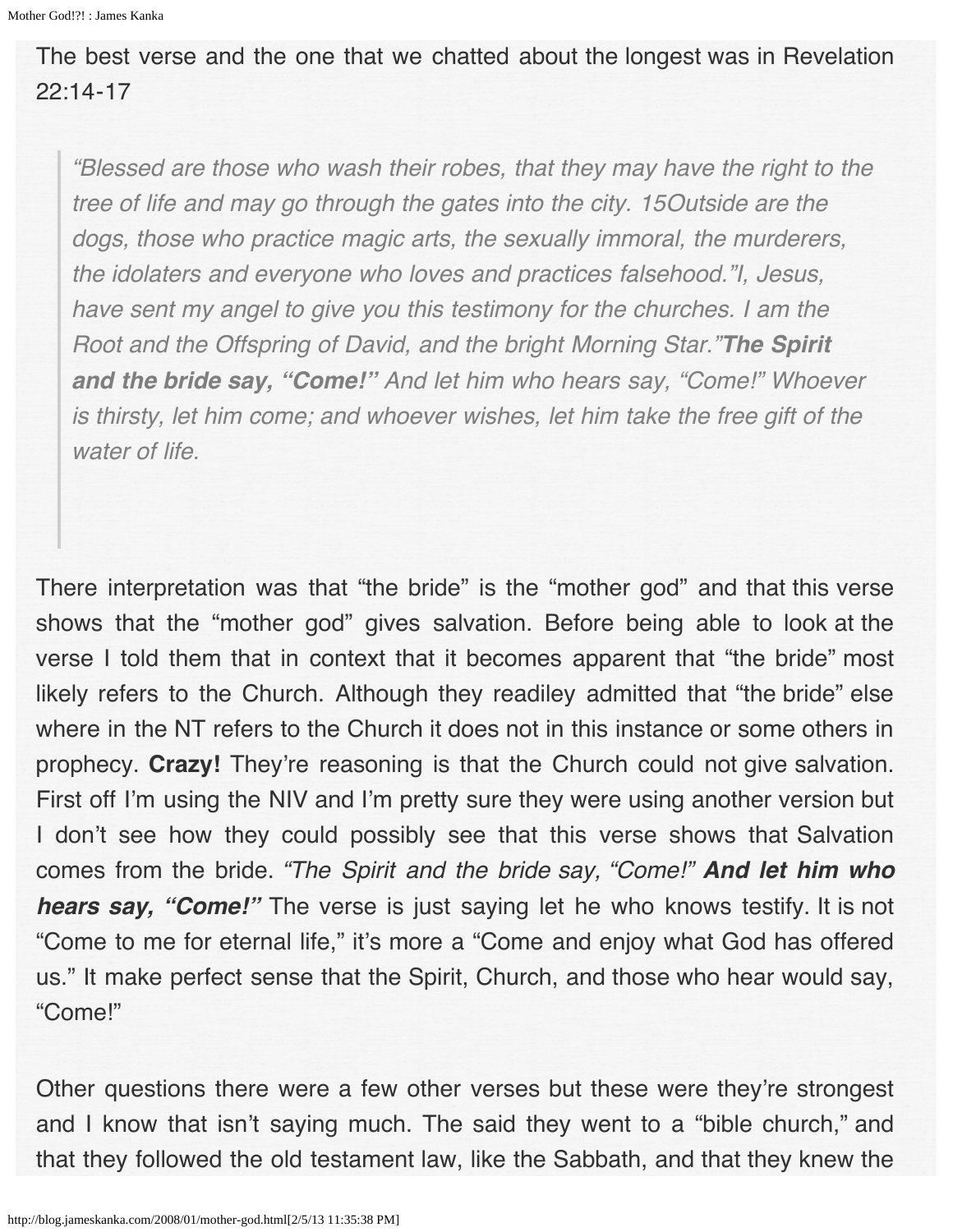name of the Holy Spirit. I asked them to take me to their leader. They refused, however, earlier on they said that they had a table setup somewhere. During the course of evens I also asked if there was a "mother god" wouldn't Jesus have known and testified about it?? They claim he did when he said he'd return in the last day. Wah? Anyway… Just thought I'd throw that out there. I'd love to hear a clear argument for this or find the church that teaches it.

Though it helped to pass the time I must say that I did not handlle the situation the best I could have. It was very easy for me to just argue with them and not reach out. I hope that in the future I would seek to put them first. Someone wise once said something like, "I will forfeit all points except the most important."

UPDATE (6/29/2011): Looks like [http://www.examiningthewmscog.com](http://www.examiningthewmscog.com/) has a lot of good information if you have more questions about this group.

PUBLISHED: [January 21, 2008](http://blog.jameskanka.com/2008/01/21) FILED UNDER: [Rant](http://blog.jameskanka.com/category/rant), [Uncategorized](http://blog.jameskanka.com/category/uncategorized)

# **173 Responses to "Mother God!?!"**

#### **Anonymous**

[12 Feb '08 at 3:01 am](#page-6-0)

Hello, James…

Your account fascinated me. I just had an encounter with this same phenomenon (in Silicon Valley, CA). I Google'd and found your recent BLOG entry.

Quickly.. They rang my doorbell. I engaged them and asked that if I hear them, they'll hear me. Interesting signs: they did not want to pray together and got agitated when I did pray out loud. Eventually, they left claiming "..then I don't believe the Bible" as their response to my sharing and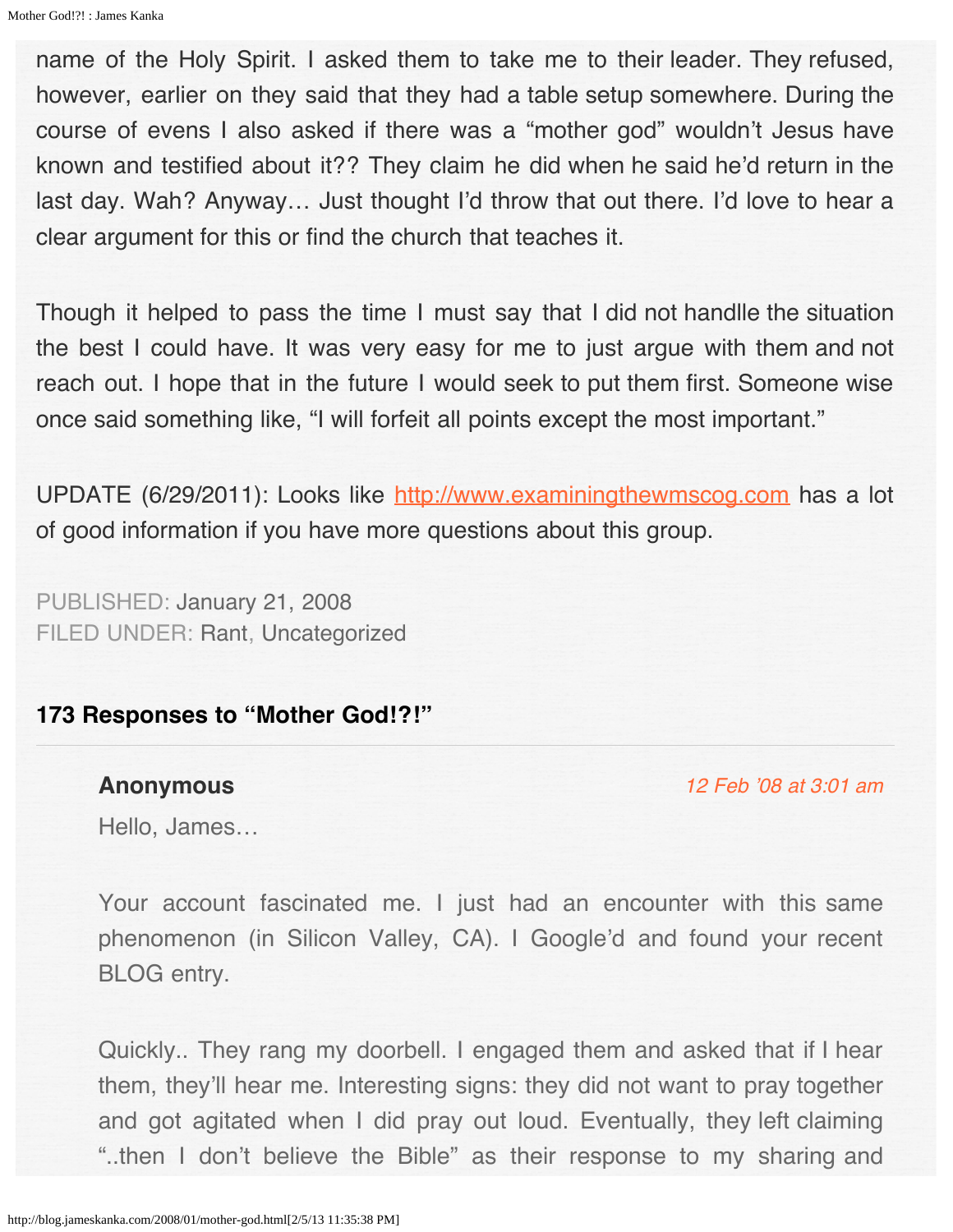questioning their interpretation (especially reminding them to take the entire Bible in context as they stroll verse-to-verse).

Anyhow, I felt the Holy Spirit urging me to basically tell them to stop what they're doing. I had my girlfriend praying for me at the time. (My faith and belief compelled me..)

What do you know of this group?

-Darren [aloha.gooch@gmail.com](mailto:aloha.gooch@gmail.com)

## **[REPLY](http://blog.jameskanka.com/2008/01/mother-god.html?replytocom=25#respond)**

# **Maria**

## [4 Mar '11 at 10:18 pm](#page-5-0)

These people are so mislead it made me want to cry as they continued with their false doctrine on my doorstep. One of the girls took my hand as she was making her final plea of converting me and as we held hands I prayed aloud for God to reveal His truth and for the Holy Spirit to come into her life. I'm sure she didn't want it but, we were already holding hands, Why not?? lol I love God!

Also, they told me to read Galatians 4 quoting vs 26 "But the Jerusalem that is above is free, and she is our mother." But, two verses up in gal 4:24 it says "These things may be taken FIGURATIVELY, for the women represent two covenants." Then goes on to explain Hagar and Sarah metaphorically as slaves to sin and free in Christ.

Please… Pray against Satan's deception in your cities and in Korea where this cult was founded. To Christ Jesus, the ONLY way, truth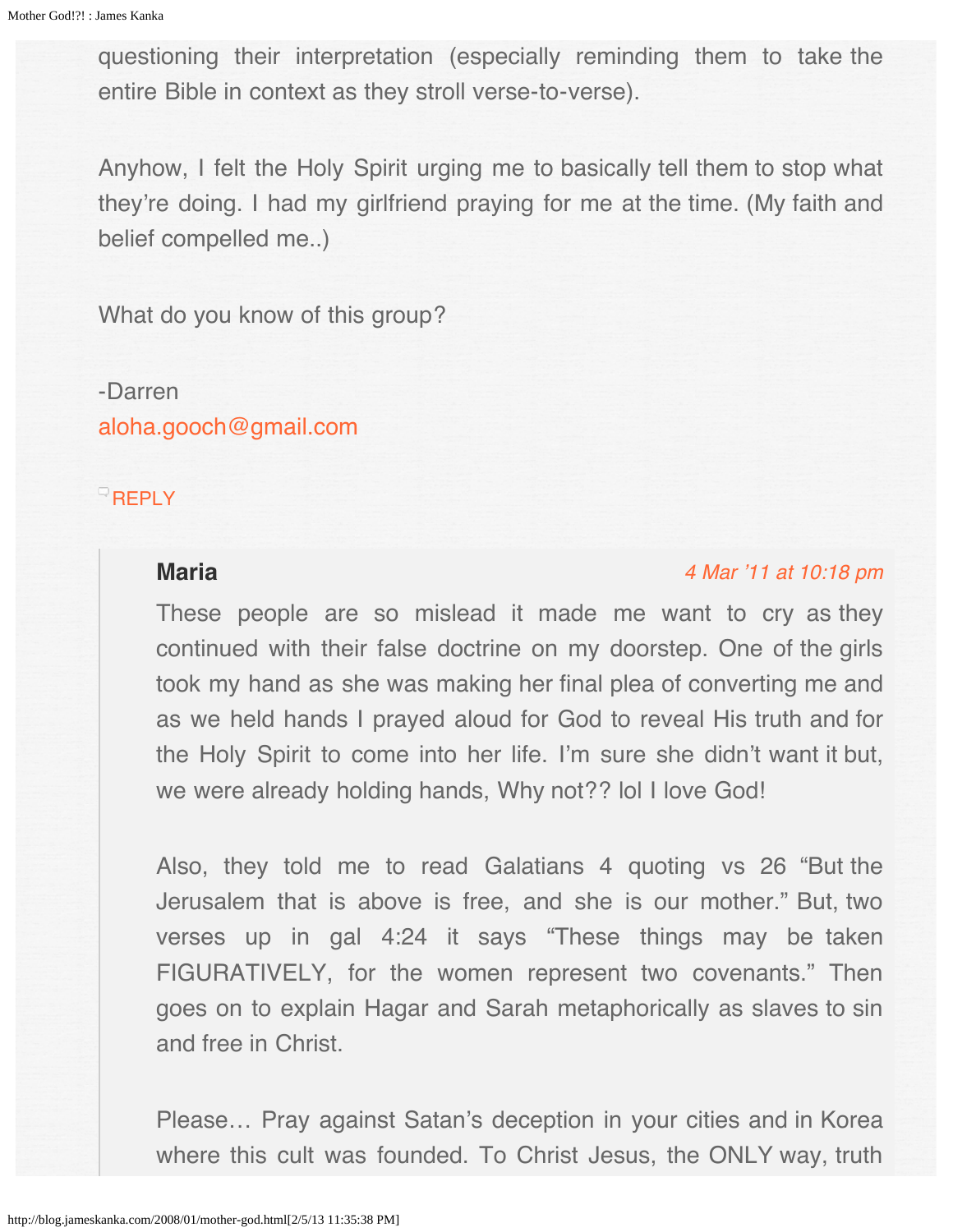<span id="page-5-0"></span>and life, be the glory!!!

## Matthew 24: v 4-5

And Jesus answered and said unto them, Take heed that no man deceive you.

5 For many shall come in my name, saying, I am Christ; and shall deceive many.

## Mark 13: v 21-23

And then if any man shall say to you, Lo, here is Christ; or, lo, he is there; believe him not:

22 For false Christs and false prophets shall rise, and shall shew signs and wonders, to seduce, if it were possible, even the elect.

# <span id="page-5-1"></span>**[kholofelo](http://people.cs.uct.ac.za/~mlmkho004)**

## [12 Mar '12 at 11:33 am](#page-5-1)

These people are so off-the-truth. they are surrounded by a thick wave of fear that when you look at them, you feel scared…

Ok, ask them if Jesus lied when He said that there is no other Christ coming after Him in Matt 24:23-26

# **Kate**

## [16 Mar '12 at 5:50 am](#page-6-1)

I had the same experience here in the Philippines. I debated with them a little after they insisted on the existence of God the Mother in the Bible. I am a Christian and never was i taught about two gods in the bible- God the Father and God the Mother. They invited me to their church to hear their doctrines they said. Out of my curiosity, I went. It was to my surprise that right there and then, they are forceful that I should be baptized even without understanding clearly their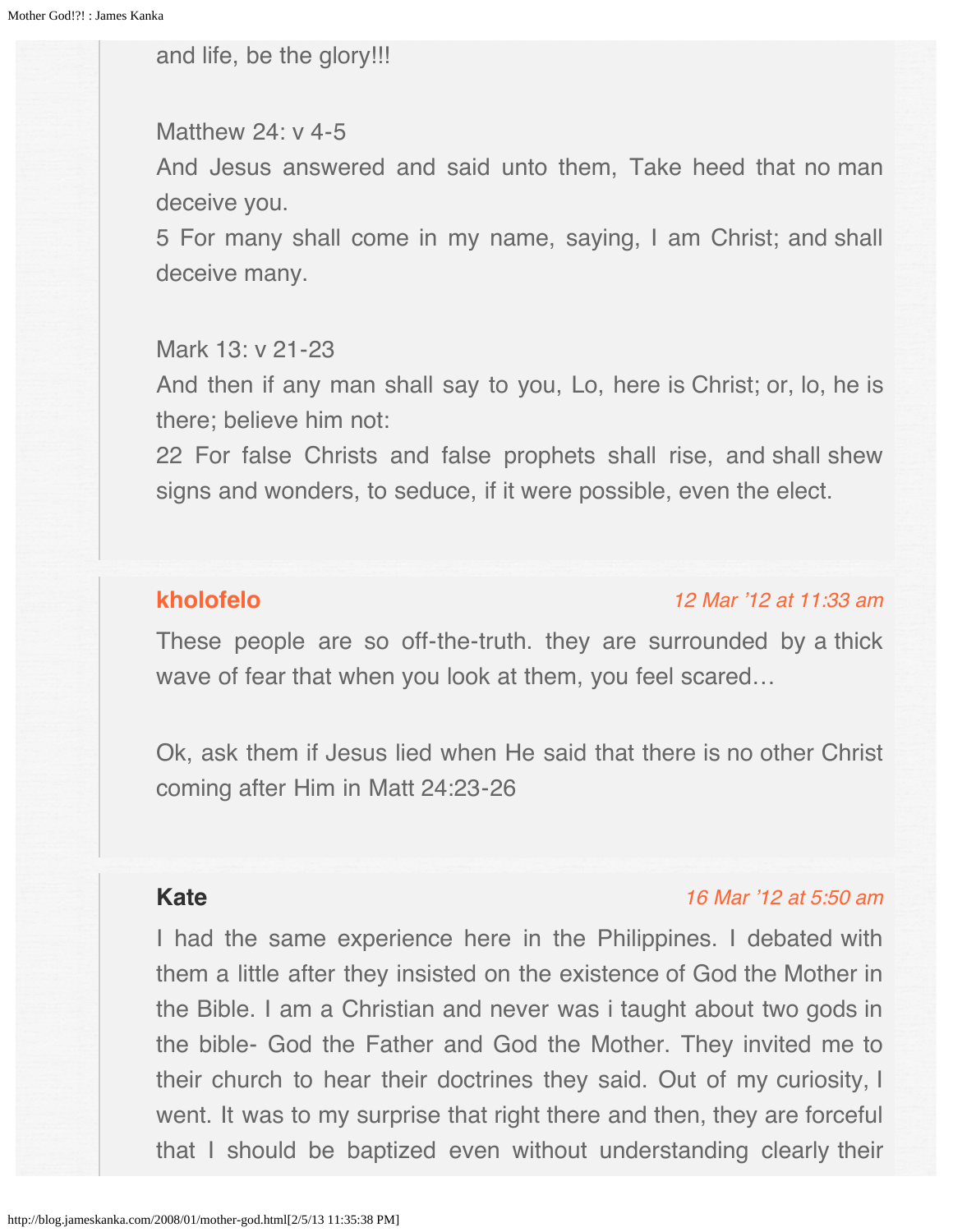<span id="page-6-1"></span><span id="page-6-0"></span>teachings. I felt deceived. Duh, I don't even agree with some. They believe that Korea is the Holy Land!.I did not go there to join them but to hear their peculiarities among the other Christian Churches

They then showed me a video about their church members all around the world saying that they are very glad to come to Korea and meet the God the Mother. I didn't understand it at first. They said that God the Mother will descend from heaven on the Judgment Day and here they are claiming that they already met the God the Mother. I noticed that a certain old lady is always a prominent figure in all group pictures and in the video. Who is that? Of course, it is God the Mother- in flesh and bones! I don't know what these people are trying to do. This church (or cult?) is an odd one out that I encountered. They baptize their members while the latter is still knowledgeable with what the Church really teaches- important things and they do it forcefully. It feels like they want to hide the fact that they consider some unknown old lady to be God. I bet that if no one who was born and raised as a Christian would consider joining such church in his right mind.

## **transforms**

#### [16 Feb '08 at 5:24 pm](#page-7-0)

I also had a similar experience, here in Philadelphia. There are people around campus (Drexel University and UPenn) who are walking around trying to talk to about God the mother in between classes. I stopped and talked to one for about 45 minutes, and then went on my own and researched it… eventually decided that I dont really buy into it. Their whole argument was based on verses that are taken out of context, as you suggested.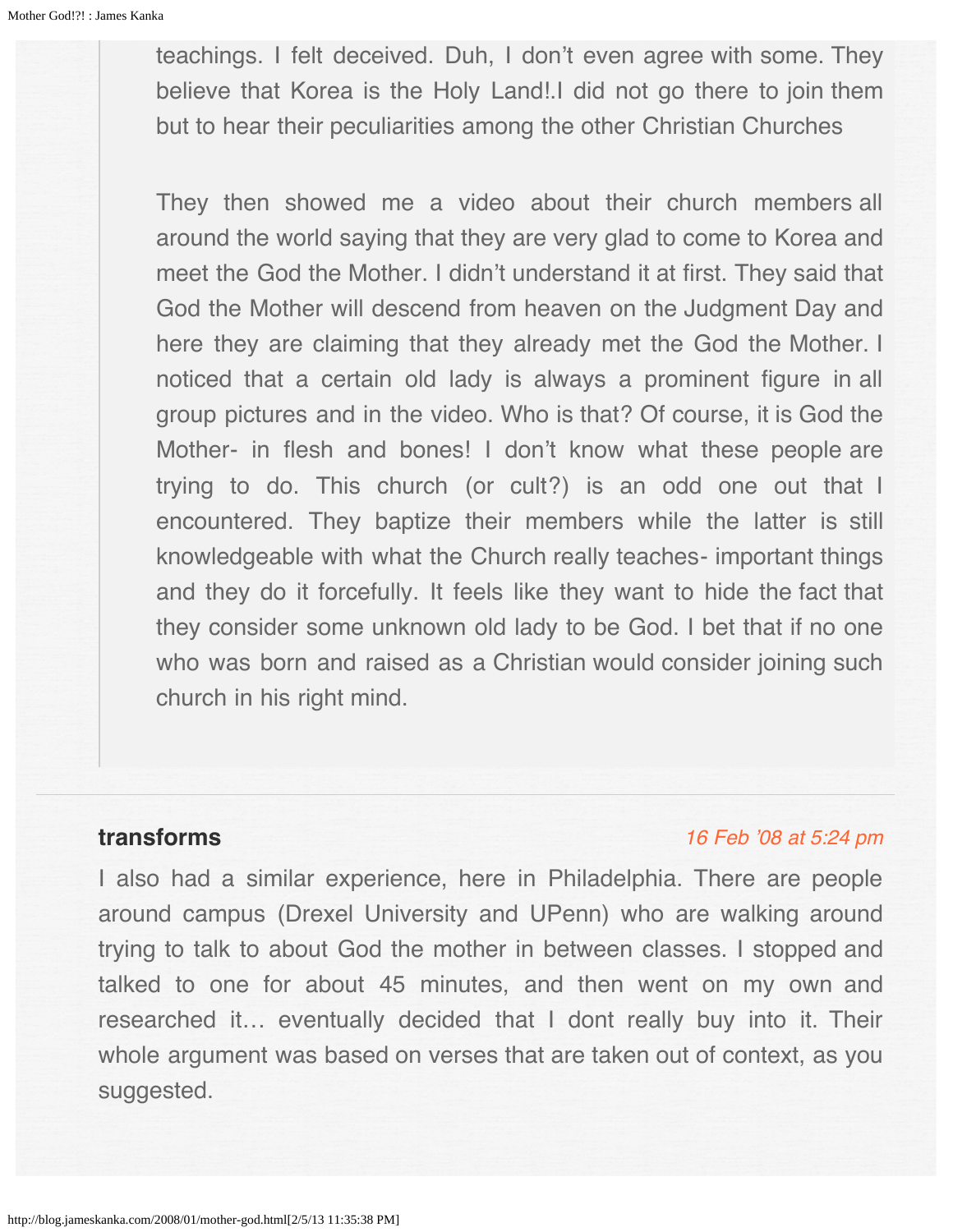<span id="page-7-0"></span>Anyway, just thought I would share my own experience also.

# Dustin [dah54@drexel.edu](mailto:dah54@drexel.edu)

## **[REPLY](http://blog.jameskanka.com/2008/01/mother-god.html?replytocom=26#respond)**

# <span id="page-7-1"></span>**Linda**

## [27 Feb '08 at 6:47 am](#page-7-1)

What a small world. I live in Arlington too and the same thing happened to my friend a few days ago. He got out of class and two people went up to him, talking about the same verses and mother God. So he rebuttled and kept them quiet.

Just wanted to share this with you. Take care and GOD bless!

-Linda [lphothon@yahoo.com](mailto:lphothon@yahoo.com)

**[REPLY](http://blog.jameskanka.com/2008/01/mother-god.html?replytocom=27#respond)** 

# **James Kanka**

## [9 Mar '08 at 12:40 am](#page-9-0)

Wow, thanks all, it is interesting to get word on all these "sightings." Post here if you find any information on the group. Thanks.

# **[REPLY](http://blog.jameskanka.com/2008/01/mother-god.html?replytocom=28#respond)**

## **rosa**

## [14 Mar '11 at 8:53 am](#page-8-0)

Hi James,I have a grandaughter who is studying with an aunt who is in the -Church of God,and husband is already in a short time a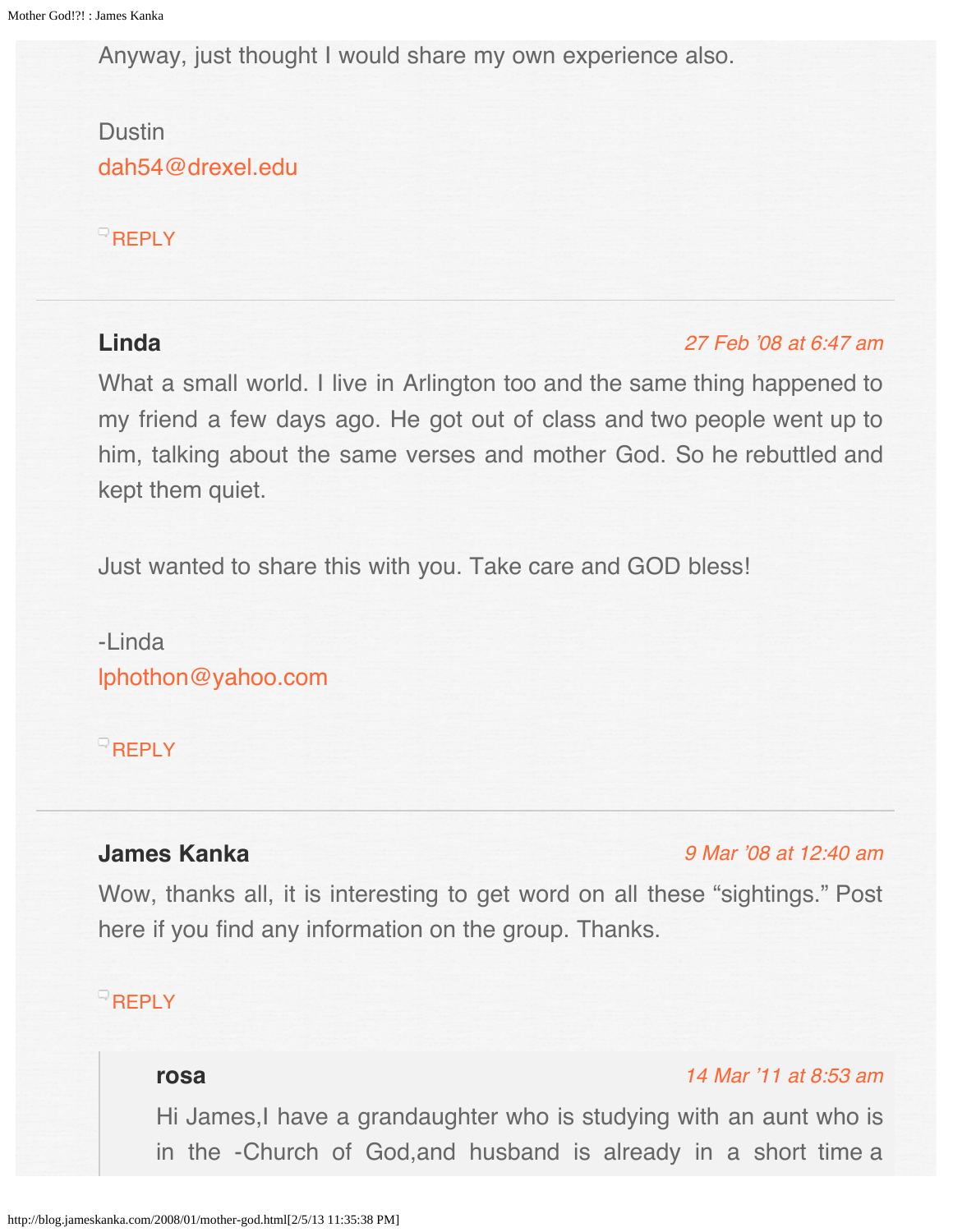<span id="page-8-0"></span>pastor,I asked if she had seen her aunt lately and how were they,they both began to relate how they were,and of course how their new found beliefs were changing their lives.They told me for the first time about this 'Mother of God',I'm 63 yrs. old,never heard of this,I read my bible daily,I've tried to stay close to it since age of 12.I've attended a few churches,less than 10 :) read on all others briefly now and then,never have been baptized,I like to

consider myself as a spiritual person rather than a religious person, I feel religions are founded by men/man and have free will to say and do what is possible within laws,and followers are free to believe what makes sense to them.I'am really uncomfortable for my granddaughter and her family.

They showed me a booklet showing a picture of the church group in front they pointed out the 'Mother of God',an older korean woman dressed in white.We shared scriptures,talked,then they said they have a study on 3/15/11 they invited me,I said yes, could'nt help being curious,I'm praying for strength and guidance,peace.Praying the knowledge I've acquired will make a differance to my granddaughter and the rest.I know how it is when someone finds something they believe in 'passionately' they become "very" prsistent,I don't want to projaect that about what I've learned.I did not finish high school, no college, I just try to use my common sense in most things I do.I try to be open-minded.In the state that the world is today many are fearful,vulnerable.Looking forward to tommorow,taking scriptures , Love to work together on this topics. :) I pray for all.Enjoy sharing,learning. Blessings,Rosa

#### **rosa**

p.s.

serch websites,could not find any pictures of 'Mother of God',no real info.of her on her. rosa

[14 Mar '11 at 8:59 am](#page-9-1)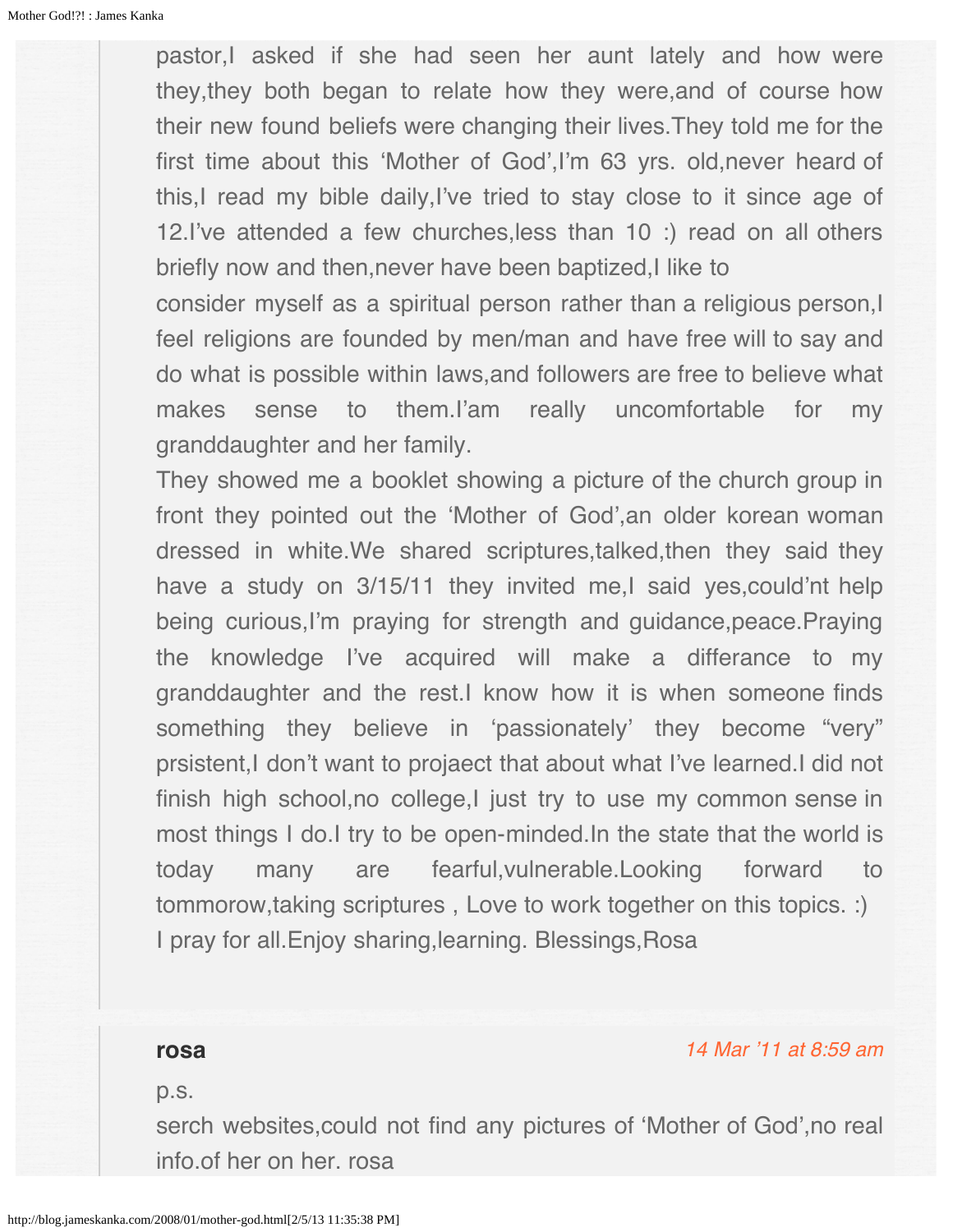## <span id="page-9-2"></span><span id="page-9-1"></span><span id="page-9-0"></span>**[Oscar](http://www.yahoo.com/)**

#### [24 Mar '11 at 9:54 am](#page-9-2)

Hello James Im glad you made this blog. I have one as well. Well actually I have a website, blog, and a youtube video. I take a different approach. I was actually a member of this cult you are talking about! I invite (with your permission) anyone willing to hear how it is on the inside. Here is my webpage:

<http://churchofgodworldmissionsocietytruestoryofaexmember.yolasite.com/>

Please help me stop this cult. It is dangerous and can destroy lives.

# <span id="page-9-3"></span>**Light**

#### [15 Apr '08 at 12:19 am](#page-9-3)

This is really strange.. I live in Perth, Australia and I got this yesterday – they rang the doorbell and claimed this is some kind of a 'secret' that can only be revealed after the second comming of Jesus, left me pretty confused.

Anyway, they revealed they're part of 'World Mission Society Church of God' [http://english.watv.org](http://english.watv.org/) from Korea. On that website they have information behind their reasoning, I'm going through it now but this is certainly quite "out there".

## **[REPLY](http://blog.jameskanka.com/2008/01/mother-god.html?replytocom=33#respond)**

# **Anonymous**

#### [25 Jun '08 at 5:14 am](#page-10-0)

Wow, it is soo good to see finally that the TRUTH is out there, and at least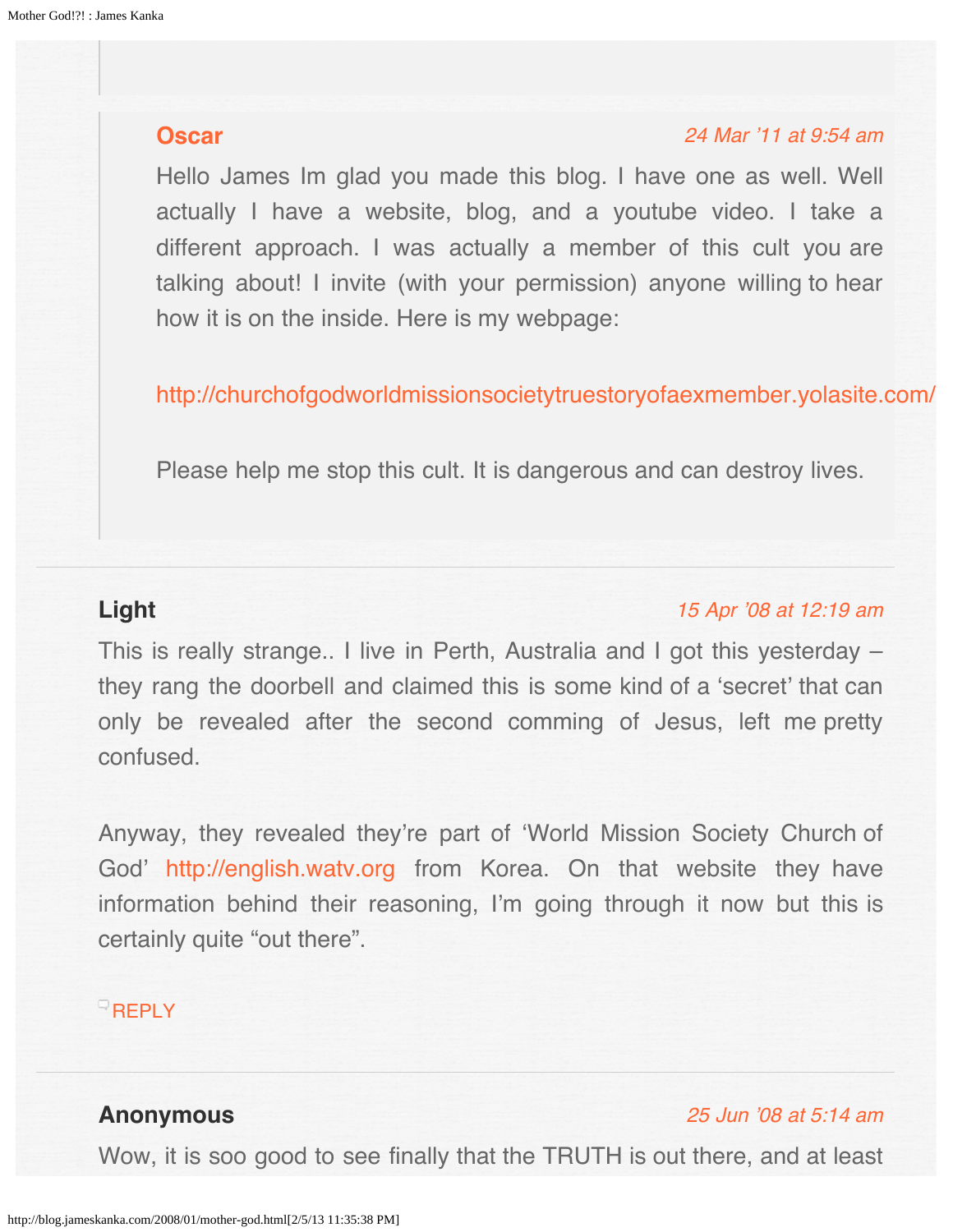<span id="page-10-0"></span>it's in your head and in your thoughts…otherwise you wouldn't be puting it on this blog, si. Soon it will be in your HEARTS..They say the truth will set you free!! And duh, do you actually think that GOD is a single father, NOT, I always wondered about it too but it makes sense, the truth is amazing must check it out, only GOD would want to save our souls…

## $R$ [REPLY](http://blog.jameskanka.com/2008/01/mother-god.html?replytocom=42#respond)

#### **Anonymous**

#### [30 Jun '08 at 11:43 pm](#page-13-0)

without your mother in phesical world you have no life. because mother is the one who give life.It is the same also in espiritual world, if we dont believe heavenly mother, we have no life also. it means that we cann`t have salvation.

# <span id="page-10-1"></span>**[REPLY](http://blog.jameskanka.com/2008/01/mother-god.html?replytocom=43#respond)**

# **Blacksmith**

#### [22 Jun '11 at 8:45 am](#page-10-1)

..yeah, you're right… in fact, I'm a member of this world mission society.. were you already baptized in this religion??

## **AChristian**

### [28 Feb '12 at 12:49 pm](#page-11-0)

It's sad to see how many people you are trying to deceive, when your own self is deceived. I highly doubt you were reading your bible and going to church before these people got to you. You shouldn't preach to other people when you are only taught to read these same verses from the bible. I bet if I as you to tell me about Isaiah you wouldn't know what to say. You don't have much knowledge about the bible. However, you want everything to make sense so you cults say if there is a mother on earth there is a mother in heaven. Again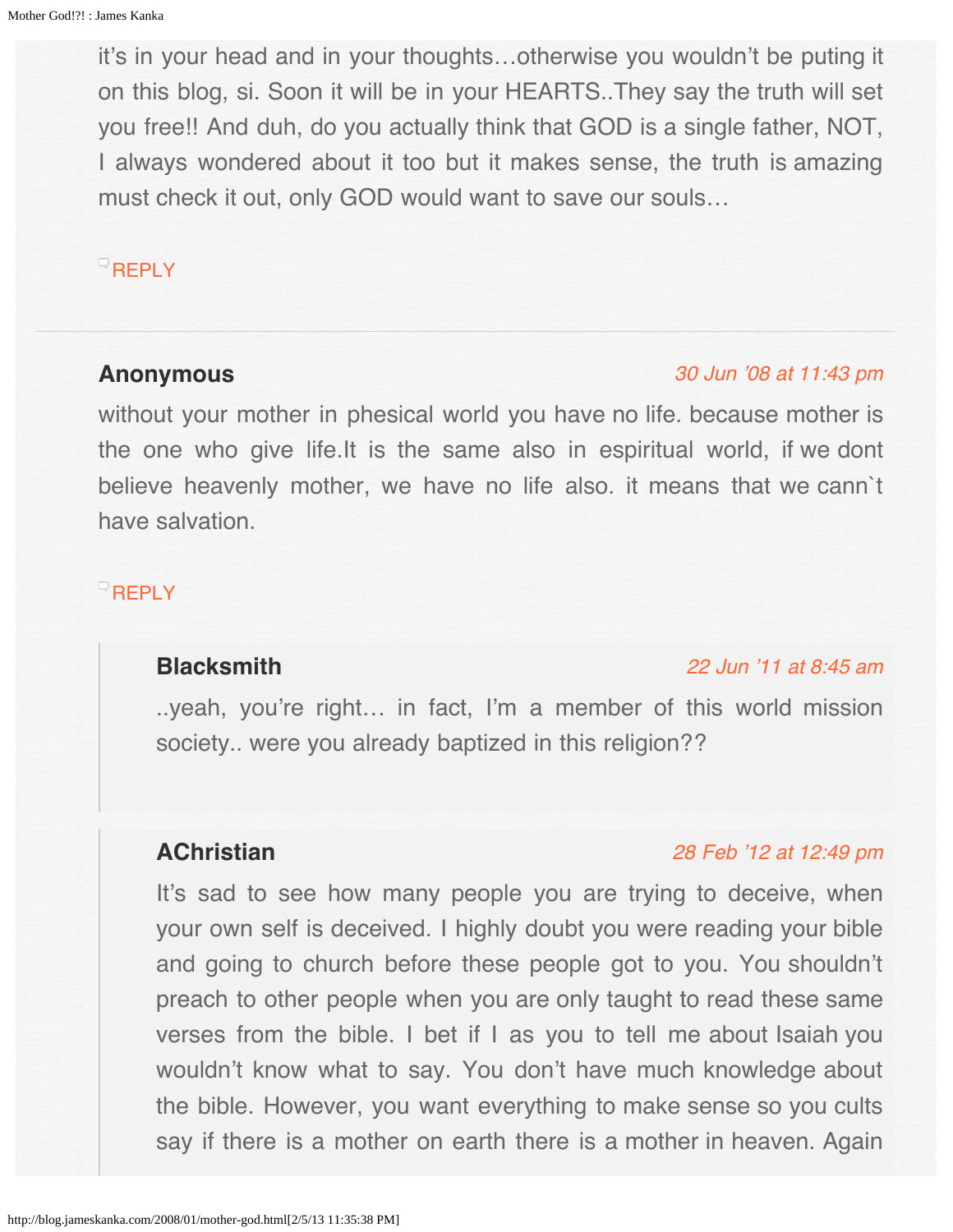<span id="page-11-0"></span>making up things and taking things out of context. In Isaiah God says that he is our husband and we are his bride. READ IT THAT WILL SHUT YOU DOWN. THE SECOND COMING OF CHRIST WAS NOT A MAN IN KOREA WHO FOLLOWED SOME OTHER MAN AND TOOK OVER THE CHURCH THAT MAN MADE. EVERYONE ON EARTH WILL KNOW WHEN CHRIST COMES. WHAT YOU PEOPLE DO IS TRY TO FORCE PEOPLE TO JOIN YOUR CULT, LIKE A CAR SALESMAN. You people have this bible study for people who question your mother god and then you brain was their young minds. You go after young people because it is easy to trick them. You find salvation in Jesus he died for us to be saved to when he comes back he is coming for us the bride his church. Mother god did what for us. Did it actually say mother god throughout the bible. God say there is no one before and no one after me (SINGULAR) God called Zion daughter. Isaiah 1:21 See how the faithful city has become a harlot! She once was full of justice; righteousness used to dwell in her- but now murderers! Do you see how he is referring to that city as a female. So do not misinterpret Revelations. The only people you will get to join your cult is the weak minded, People who do not know the bible. You are the wolves! When the time comes you will see. God Bless you and hope you are saved before judgement day!

## **Tonya**

#### [27 Jun '12 at 12:48 am](#page-12-0)

I'm no expert on the bible and do not claim to be, but I do read and take the word of God very serious! I studies with these people who told me they were the church of Zion. However, they did give me their website which informed me it is actually World Mission Society Church of God. They tell me not to read too much on the site because I might get confused and that I need to study with them in person to understand. I admit that I was a bit curious so I entertained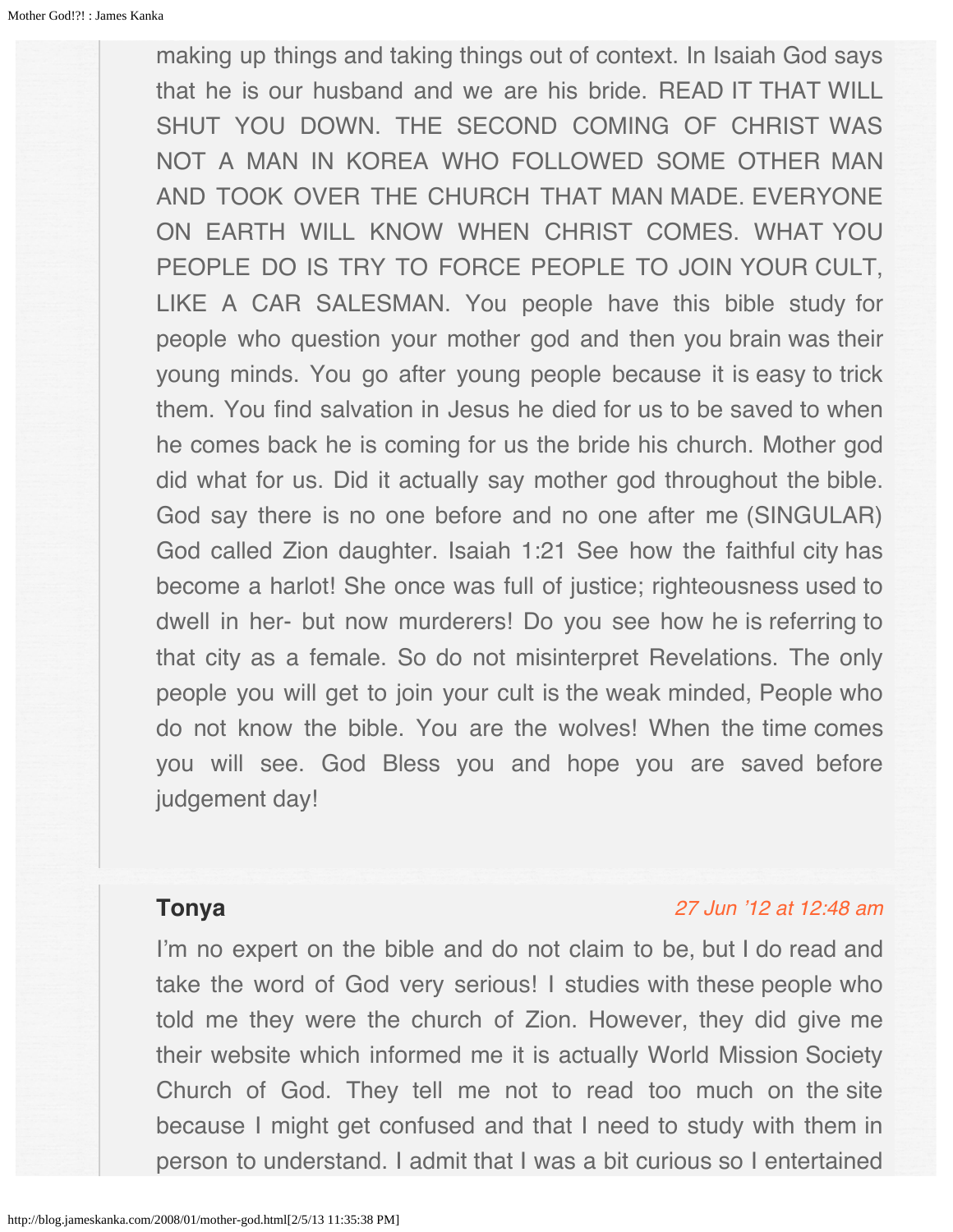<span id="page-12-0"></span>this idea for a bit! Anyway, everytime I had a straight to the point question and wanted a scripture to back it up, they would go all around it insted of giving me a straight answer. When I asked for them to show me in the bible about "mother god" in the flesh, they took me to Rev. 22:17 and then to Rev. 1:6, this told me absolutely nothing! I knew where he was going though, and I reminded him that God says "thou shalt not have no other Gods before me", and that I am not going to worship a lady! The guy said that I was confused and wanted me to listen more closely. I explained that he wasn't telling me anything! He then went on about the secong coming of Christ and how, he (Jesus) has already returned and had died some years back. I explained to him that the bible says, there will be many false profits who come in my name and not to follow them. He said that this was prophecy, so I asked "If Jesus came back already, then how come he died and did not take us, the bride with him as promised?" He started on the lady in Korea again, and I just excused myself from the meeeting and ran as fast as I could! The bible says that Jesus will come like a theif in the night, and not even Jesus will know the day or the hour, and that we should watch for the signs so we will hear the trumpet when it sounds! I feel like they are decievers and blasphemers, and the one's who have fell into this innocently need our prayer! God have mercy on me if I am wrong, but Isaiah 1 tells me that God does not like their feasts and moon festivals and will not hear there prayers! God Bless!!!

# **ethan**

#### [30 Nov '12 at 7:48 pm](#page-13-1)

Hi! I also have encountered these people telling about GOD THE MOTHER… Never in the Bible have I seen GOD THE MOTHER… the Bible would really love to share if there is REALLY God the mother., Only God the Father, God the son, God the holy spirit…not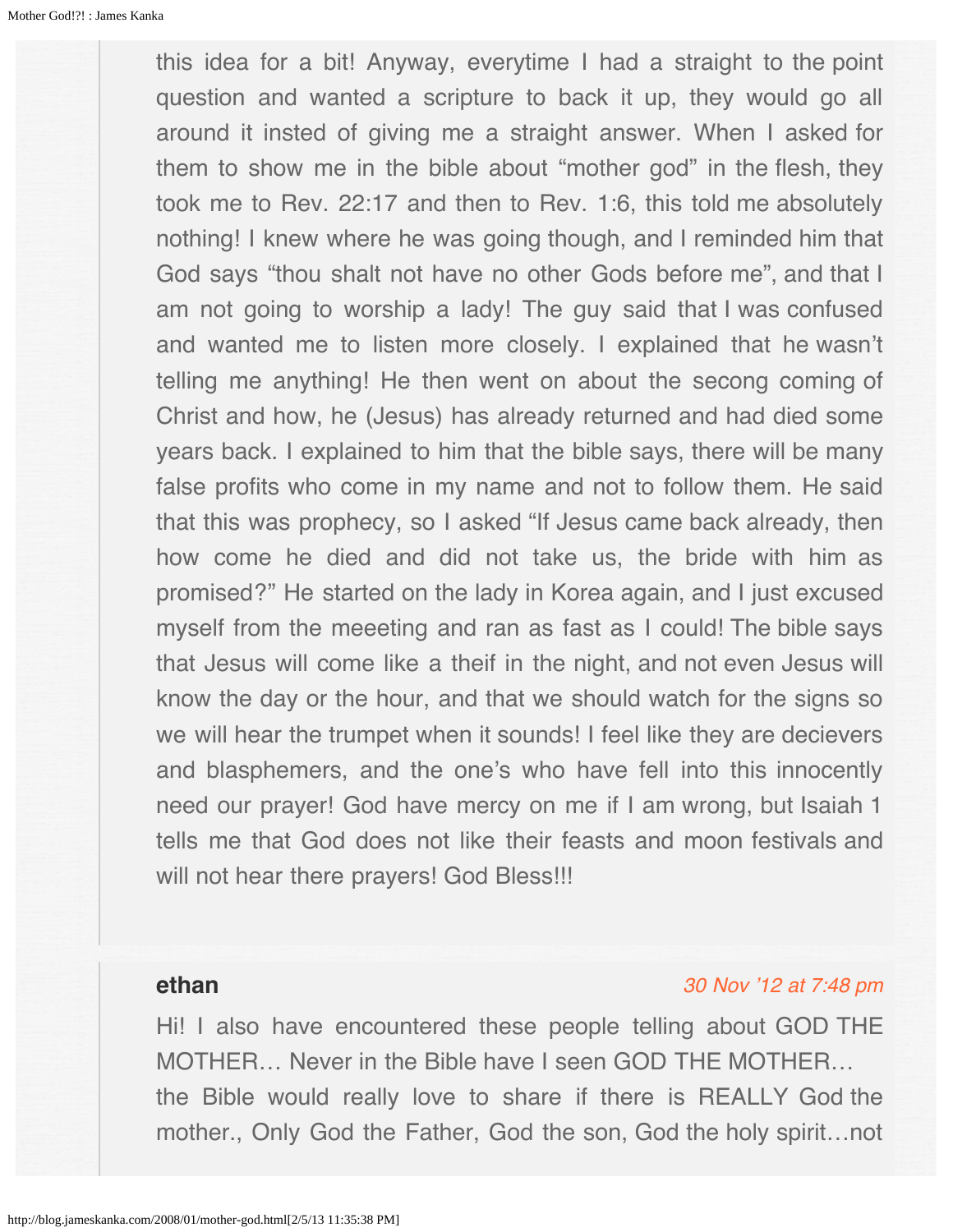<span id="page-13-1"></span><span id="page-13-0"></span>even one woman either MAMA MARY nor God the mother (as GOD) is written…

God can create a man/woman without any woman's help right? cause God is GOD, He even breathed on Adam just for him to have life, and from Adam's rib Eve was formed. no other gods' just as GOD had performed such.

plus, about the second coming of Christ, He said ALL will see HIM,.

Revelation 1:7, NIV. "Look, He is coming with the clouds, and every eye will see Him, even those who pierced Him; and all the peoples of the earth will mourn because of Him."

so every eye will see HIM.

## warning…

Matthew 24:23-26, NIV. "At that time if anyone says to you, 'Look, here is the Christ!' or 'There He is!' do not believe it. For false Christ's and false prophets will appear and perform great signs and miracles to deceive even the elect—if that were possible. See, I have told you ahead of time. So if anyone tells you, 'There He is, out in the desert,' do not go out; or, 'Here He is, in the inner rooms,' do not believe it."

be strong ARMY of Jesus Christ :) Godbless

# **James Kanka**

#### [30 Jun '08 at 11:55 pm](#page-14-0)

I think that you are confused in thinking that because man was created in God's image, God looks like us. It doesn't work that way.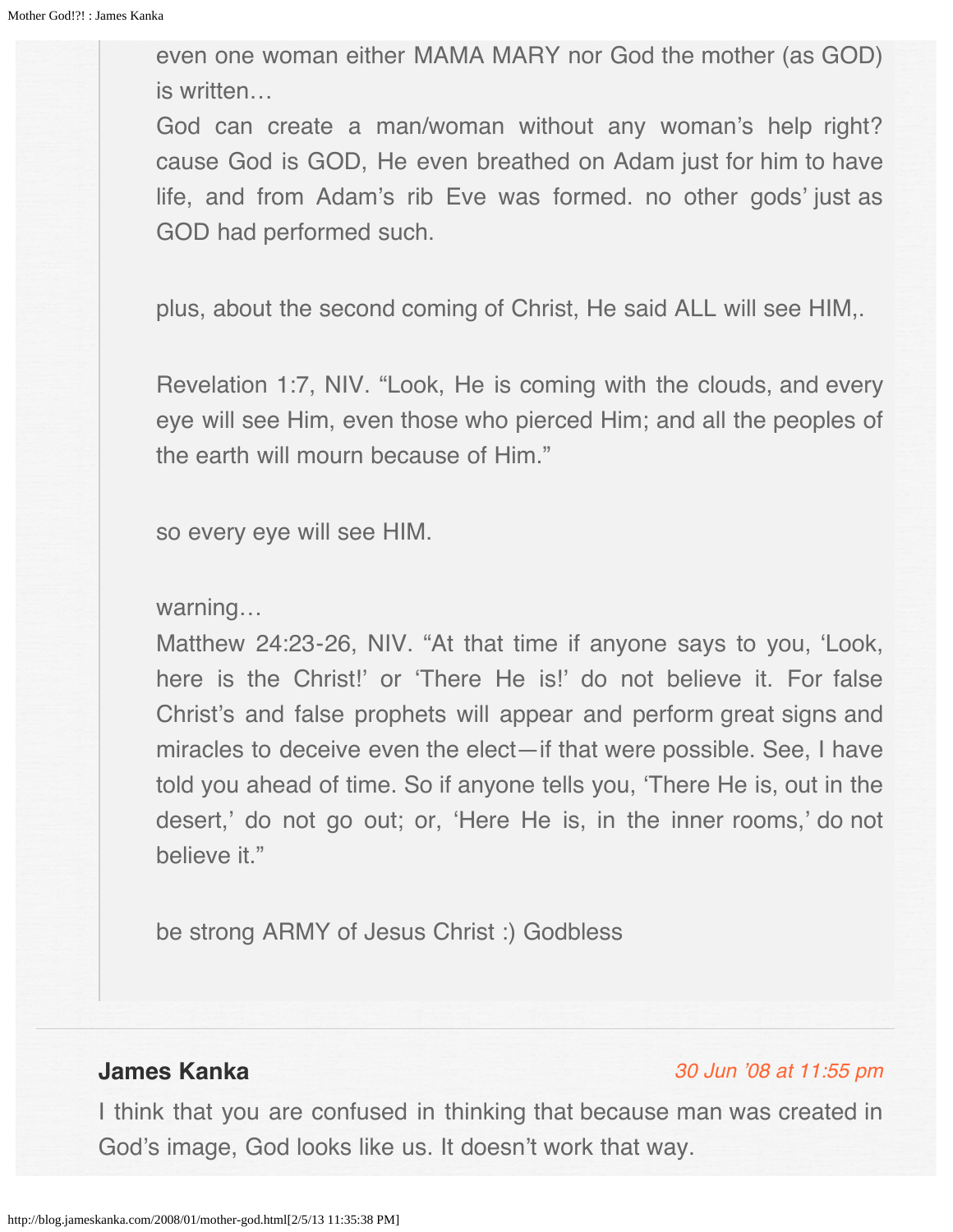## <span id="page-14-0"></span>**[REPLY](http://blog.jameskanka.com/2008/01/mother-god.html?replytocom=44#respond)**

**Raquel NYC**

[17 Aug '08 at 1:36 am](#page-17-0)

Hi James,

I googled mother god korea and found a wikipedia entry on them. That is also how i found your blog.

Here is what happened to me... (it's long):

My sister and I were approached in a Barnes and Noble in NYC yesterday and the same happened. When they asked if they could discuss the Bible, I agreed, thinking they were just normal street evangelization teams. Then they started the mother God business and I immediately knew it was going to be interesting.

They also took me to Revelation, Genesis (employing the finish the sentence tactics) and even the parable where Jesus invited guests to a wedding to say that the bride in Rev. couldn't possibly be the church because in the parable we are the guests and some other hokey stuff. They repeatedly asked, who is the "bride/mother" and I repeatedly answered the church which annoyed them. Any question that I asked was ignored or any point I brought up was dismissed with a "you see there is soo much more that we can show you to answer your questions but it is difficult to with such a short period of study." I asked them what was their point in showing me this, to get to the point but they didn't want to be clear and also did went over the same bible verses in different order.

Finally, I told them that my bottom line was " salvation comes through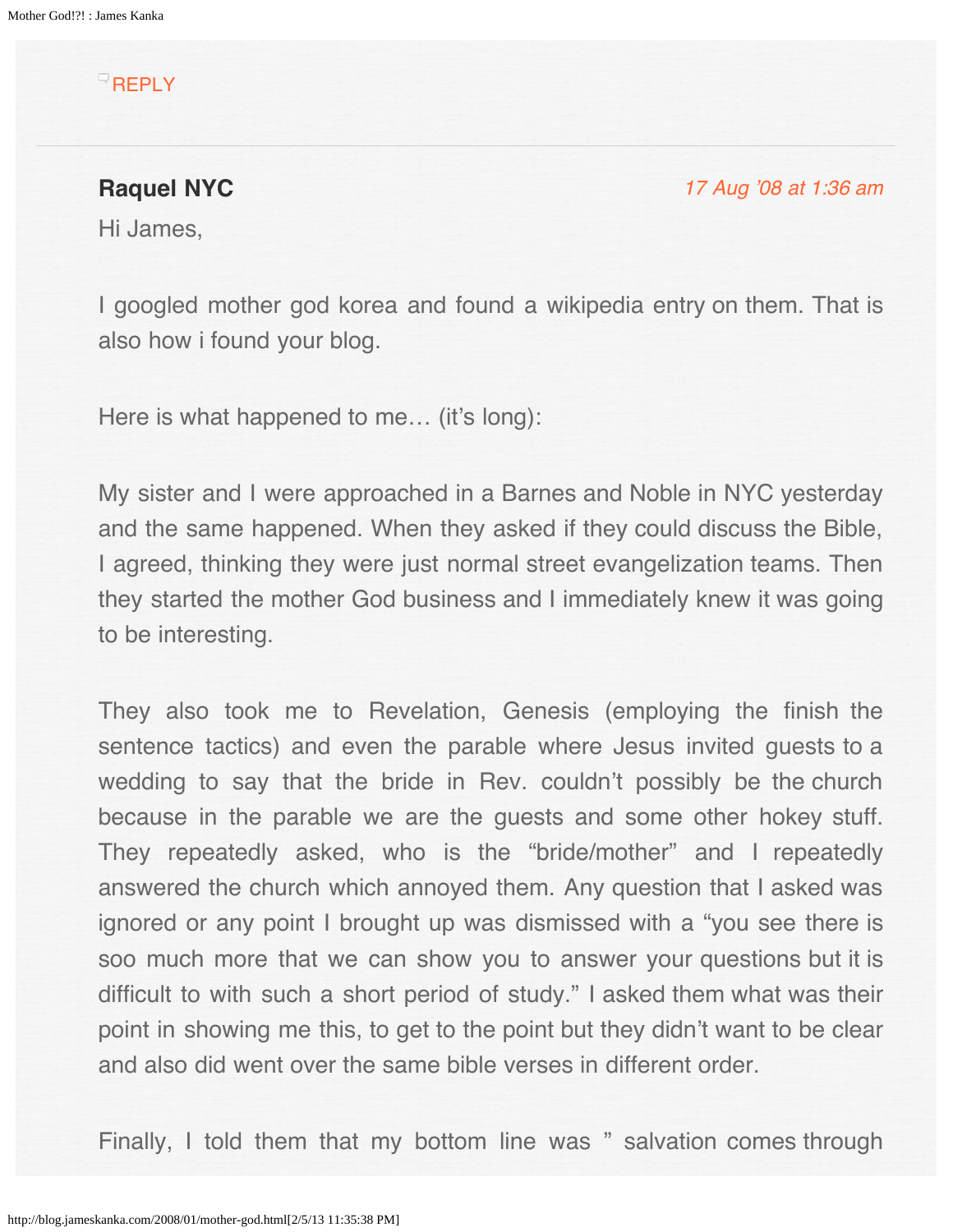Jesus and Jesus only" (and the main points of the salvation prayer)and this is where their annoyance and anger with me finally let the cat out of the bag as to what they were trying to make me believe. They said Jesus came 2000 yrs ago and no one believed him bc they were stuck on one bible verse (which they didnt show me) and now I was stuck on one bible verse (which they said was in Isaiah)that said salvation came only through Jesus and that is why I wouldnt recognize second coming Christ. I told them the WHOLE Bible was revelation that salvation came through Jesus Christ. I asked them what church they belonged to, they said Church of God but at first wouldn't tell me the name of their pastor and wanted to know why I wanted that information. They also didn't tell me whre their church was or what the church's website was. I told them I wanted to know who came up with their revelation since they at one point said they were the only church in the world that had received this revelation. They said they got it from God and finally said in this "culty" way that they had seen second coming christ and that mother God was already here on earth in human skin because the events of revelation were already occuring. And they had seen her as well. She said that Jesus was married and God was married, etc.

It was too much. I realized I had spent too much time arguing the false doctrine because I was so annoyed the devil would come up with stuff like this, that I had forgotten to pray for them. I was reminded of the book "23 Minutes in Hell" and didn't want them to face the same fate because they had been fooled into this. I told them that I prayed that God's mercy would abound in this situation and that the Holy Spirit would lead all of us to true salvation through Jesus because I wanted all of us to enjoy heaven. And this basically closed the conversation because one of them blew up at me saying, "You don't need to pray for me!" to which I responded, "Everyone needs prayer, prayer doesnt hurt anyone." She then said, "The time of Jesus is over. This is the time of the spirit." All this time, I am thinking, "These are Christians that were fooled into believing lies and they are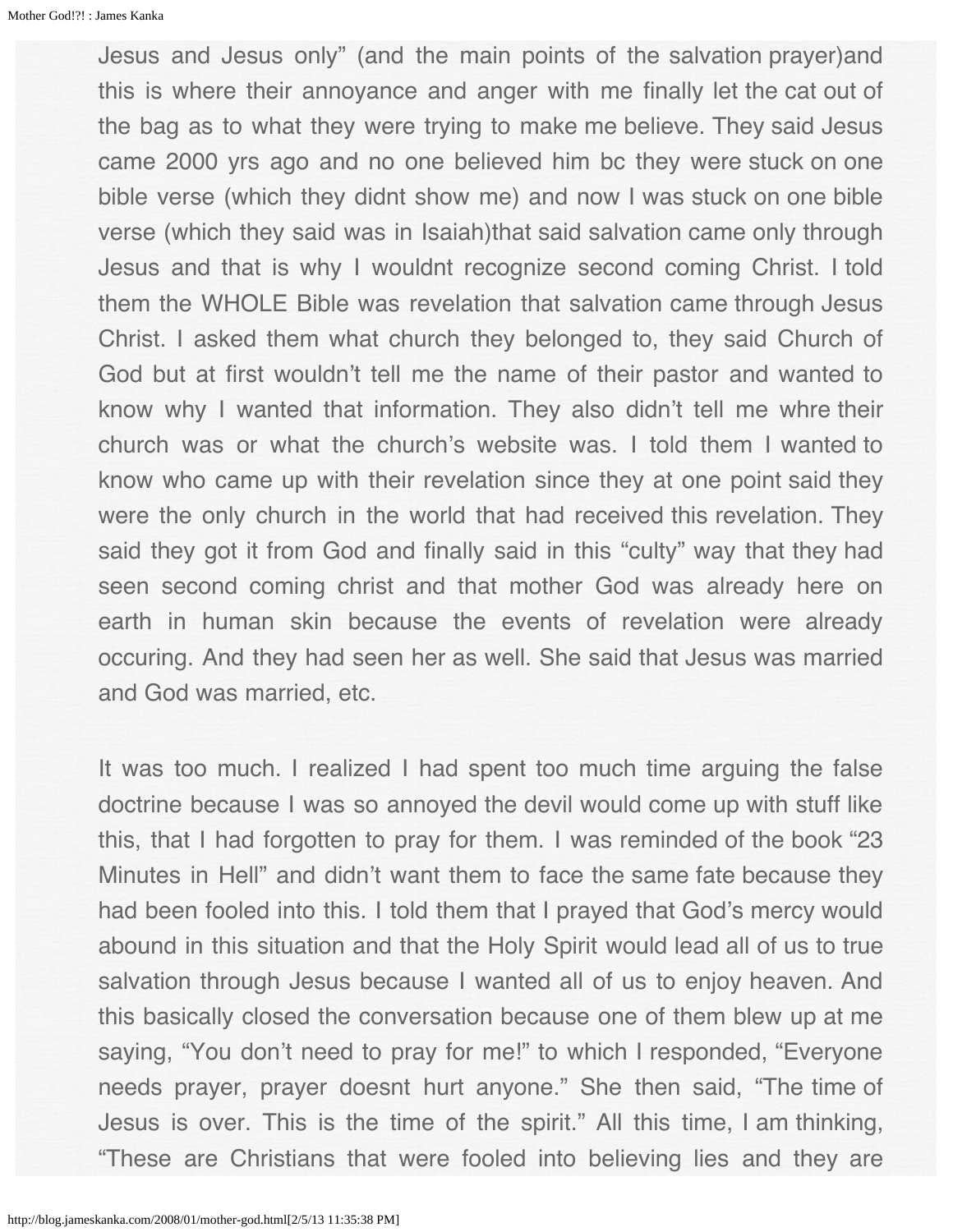adding things that are sooo off but if only they can be told that all this extra stuff is unnecessary." But wen they said that about Jesus, and in the tone that they said it in I could tell they didnt think Jesus Christ was God but when she finished her tirade off, by saying " Your God is NOT the same as My God!" it was like what she was saying carried enough weight for me to realize that they are definitely part of a Cult with demonic teaching.

I know this sounds harsh, and normally, I'm not compelled to be soo extremist. But it was like the Holy Spirit told me "listen to her! She is not talking about Yahweh/Jehovah. Only the devil could say espouse such false idolatry and I realized this was a way of worshipping other gods. They use our Bible (theirs was the NIV) but they use it to talk about a totally different God than we do. Their trinity is not or Holy Trinity. Their christ is not our Jesus Christ of Nazareth, fully human, fully divine.

So…my sister and I immediately walked away and as I walked away I asked Jesus to rebuke the demons and bind their mouths so that they couldn't continue to lie to other unsuspecting people who don't know their Bible. I rebuked the devil and asked God to have mercy on everyone they spoke to so they wouldn't fall for it and I also asked God to have mercy on those girls so that they would stop believing that stuff.

But, I've been thinking about those girls and wish I could have done more. I need to have some sort of verse by verse rebuttal to all their claims so if I am ever approached again, I can do more…it's just I had never imagined anyone would ever say anything as ridiculous as what they said and so was a little taken aback. Who would have thought someone would say there is a mother god here on earth in human form, blah blah blah? IT is so out of left field!

## $\overline{\phantom{a}}$ [REPLY](http://blog.jameskanka.com/2008/01/mother-god.html?replytocom=55#respond)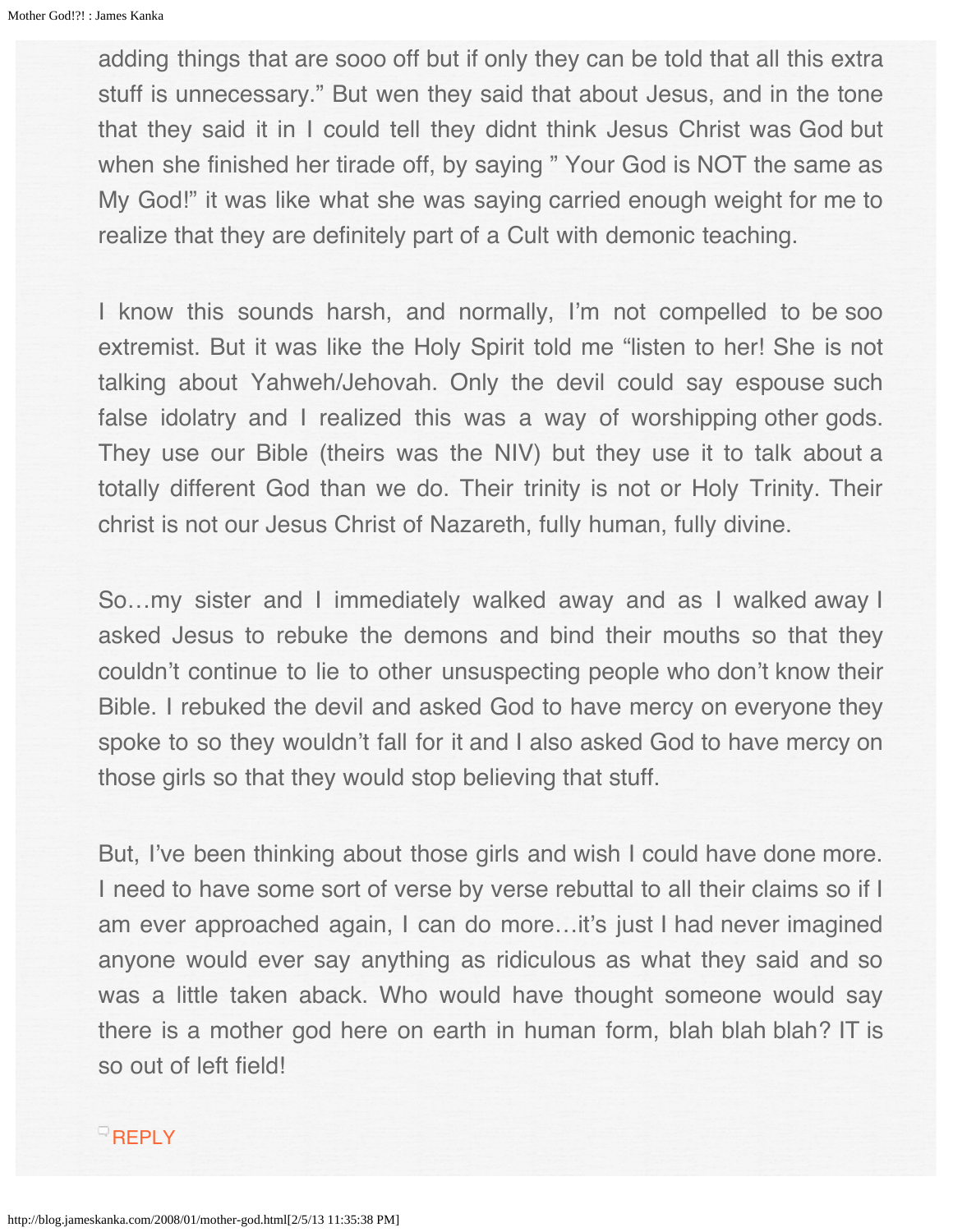## <span id="page-17-0"></span>**Anonymous**

#### [1 Oct '08 at 3:09 am](#page-18-0)

Wow. I too googled church of god "mother god" and got your website.

Short version, came home from work (Silicon Valley) and my wife with daughter in arm was already talking with them. Since dinner was burning on the stove, I started talking with them while my wife went to finish dinner.

Just as you described she went right to Genesis 1:26-27, and she really couldn't tell me what "image" meant, whether it was spiritual or physical. She just kept jumping to the "fact" that there must be a male and female God. When I wouldn't agree with the logic she was using she became agitated and closed her bible and stopped talking. My wife thought she was using the NIV, but I doubt it as her version had some different wording at the end of v27.

At that point the man she was with stepped in and stated that we needed the "mother god" for salvation. I told him that I was unaware of any scripture that supported this belief. Soon after they were obviously ready to leave, and I mentioned that I would be open to further study.

We'll see if they come back. I am truly fascinated how they have come to their conclusions, but I'm also very interested to understand how their beliefs fit into the plan of salvation as described in the new testament.

As you have mentioned I hope that I have acted in a way that they are open to studying to another interpretation of the scriptures.

-DL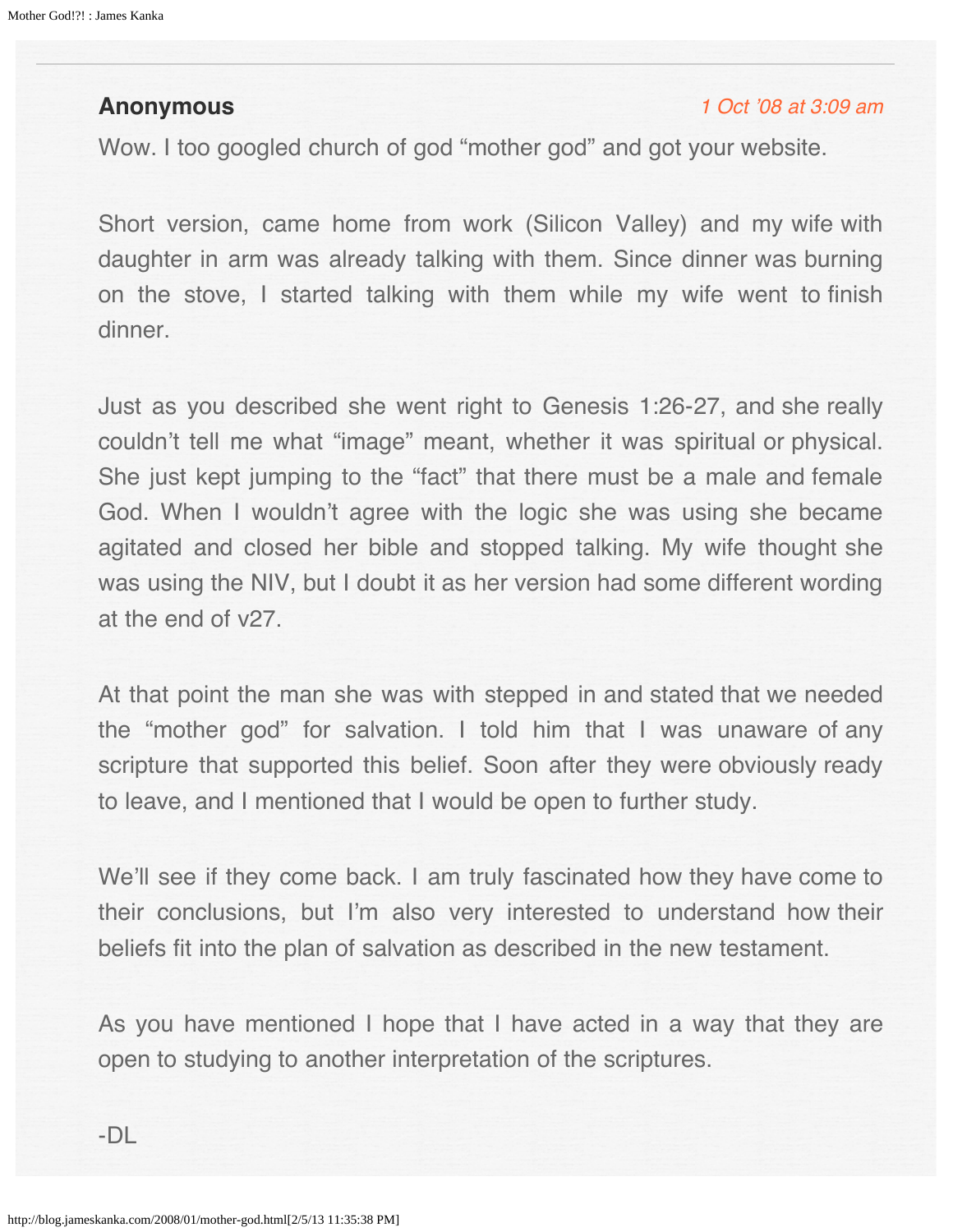# <span id="page-18-0"></span>**[REPLY](http://blog.jameskanka.com/2008/01/mother-god.html?replytocom=70#respond)**

## **Anonymous**

#### [16 Oct '08 at 6:45 am](#page-21-0)

Wow, many opinions here about the existence of God the Mother.

I see comments like "Anyhow, I felt the Holy Spirit urging me to basically tell them to stop what they're doing. I had my girlfriend praying for me at *the time. "* and "But it was like the Holy Spirit told me "listen to her! She is not talking about Yahweh/Jehovah. Only the devil could say espouse such false idolatry and I realized this was a way of worshipping other gods. They use our Bible (theirs was the NIV) but they use it to talk about a totally different God than we do. Their trinity is not or Holy Trinity. Their christ is not our Jesus Christ of Nazareth, fully human, fully divine.

The Bible clearly testifies of God the Mother through the entire Bible. As prophesied, our Heavenly Mother has appeared in these last days and people all around the world are coming to our Heavenly Mother who is testified in the Bible.

Those who "claim" to be led by the Holy Spirit, speak blasphemy against our Heavenly Mother and the second coming Christ. People's ignorance of God's administration lead people to say such foolish things.

The savior's name in the age of the Father was Jehovah. Anybody who called on another name other that Jehovah could not be saved. Then according to prophecy, a child was born, a son. As prophesied in Isaiah 9:6, this son was to be Mighty God, Everlasting Father. In other words, it was God coming as a son, in the flesh. This son's name was Jesus. So the savior's name changed from Jehovah to Jesus.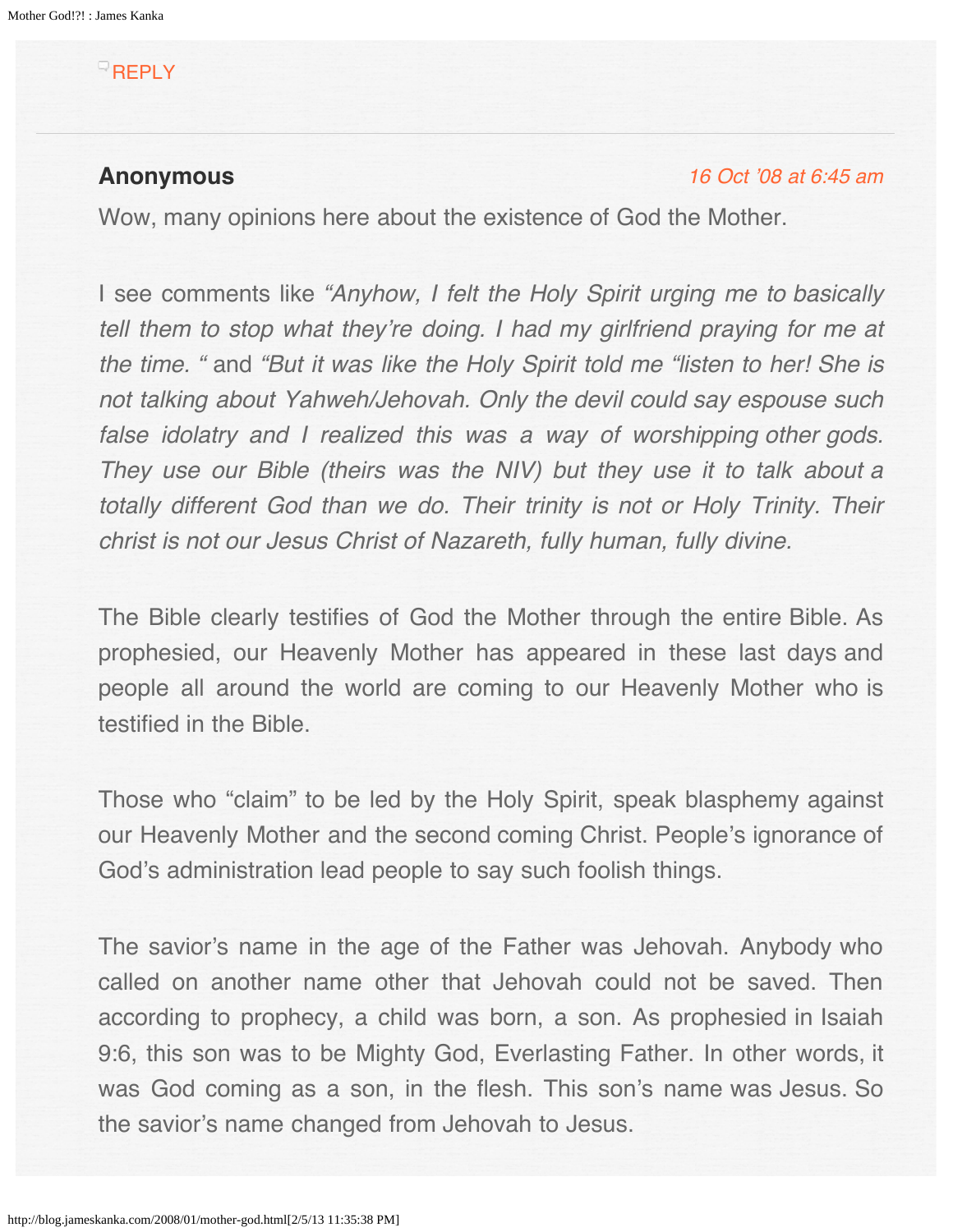Do you think it was easy for the people to believe in a **new name??**. Obviously not. Why do you think it is written over and over in the New Testament, that you must believe in the **name** of Jesus? Jesus was a new name of the savior. Do you think the people who insisted in the name of Jehovah thought that they did **NOT** have salvation? They rejected the new name of the savior, Jesus and unfortunately could not receive salvation.

Now it is the same situation in this last age of the Holy Spirit. The second coming Jesus has come with the new name as prophesied in Revelation. People reject he new name of Christ, insisting "only through the name of Jesus". The same mistake 2000 years ago is being repeated as we speak.

The Bible says……Hosea 4:6 my people are destroyed from lack of *knowledge.* 

"Because you have rejected knowledge, I also reject you as my priests; because you have ignored the law of your God, I also will ignore your children.

We need to understand God's administration. Not just pluck out certain verses from the Bible and build our doctrine on one line. It was not easy for people 2000 years ago to believe in the new name "Jesus". So they preached, "Believe in the name of Jesus!"

Now Jesus has come a second time with a new name. Those who seek the truth in the Scriptures will come to understand who the second coming Christ is. It is not the Internet, the Encyclopedia, or history books that testify about the Christ. It is only the Bible.

John 5:39 — You diligently study the Scriptures because you think that by them you possess eternal life. These are the Scriptures that testify about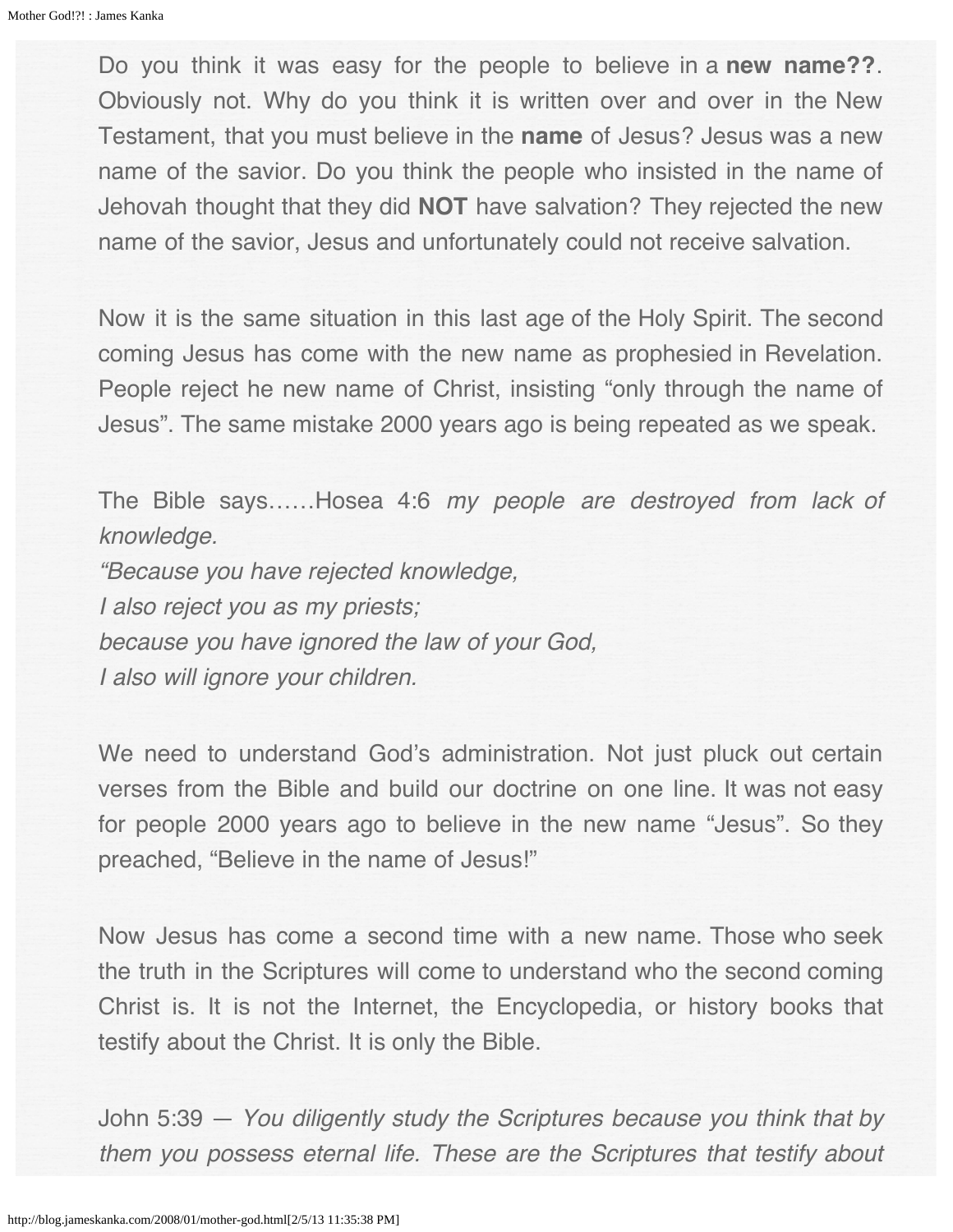me, 40yet you refuse to come to me to have life.

Stop seeking man's opinion. Study the prophecies in the Bible. The new covenant has been restored by second coming Christ as prophesied. The last secret of the Bible, our Heavenly Mother has come at last to gather her children in this last age. Receive the water of life coming from the Spirit and the bride so you also can receive salvation in this last age. God bless you all.

# <span id="page-20-0"></span>**[REPLY](http://blog.jameskanka.com/2008/01/mother-god.html?replytocom=72#respond)**

## **AChristian**

#### [28 Feb '12 at 1:39 pm](#page-20-0)

So your saying the mother a old korean woman who was married to ahsunghoy is god that came to gather her children? why she didnt gather them when she was in her twenties. When she passes away where will you be? Why wasnt she called mother god when her husband one of the founders of the church was alive? if you get so mad at our christian beliefs and you think your saved then stop telling other people that you dont know god and your not gods child. How dare you judge. your a human!

# **Tonya**

## [27 Jun '12 at 1:05 am](#page-21-1)

Why are you anonymous? The thing I don't understand is, when I was talking to people from this church and had certain questions, sometimes they couldn't answer them, but said they have others who are more qualified to answer those questions and that I should come to the church. If you are send out to deliver the word of God, then should not be qualified or knowledgeable enough to answer the questions. They have to have someone from another state to come and baptize people, and when I wanted to pay tithes; I was told I had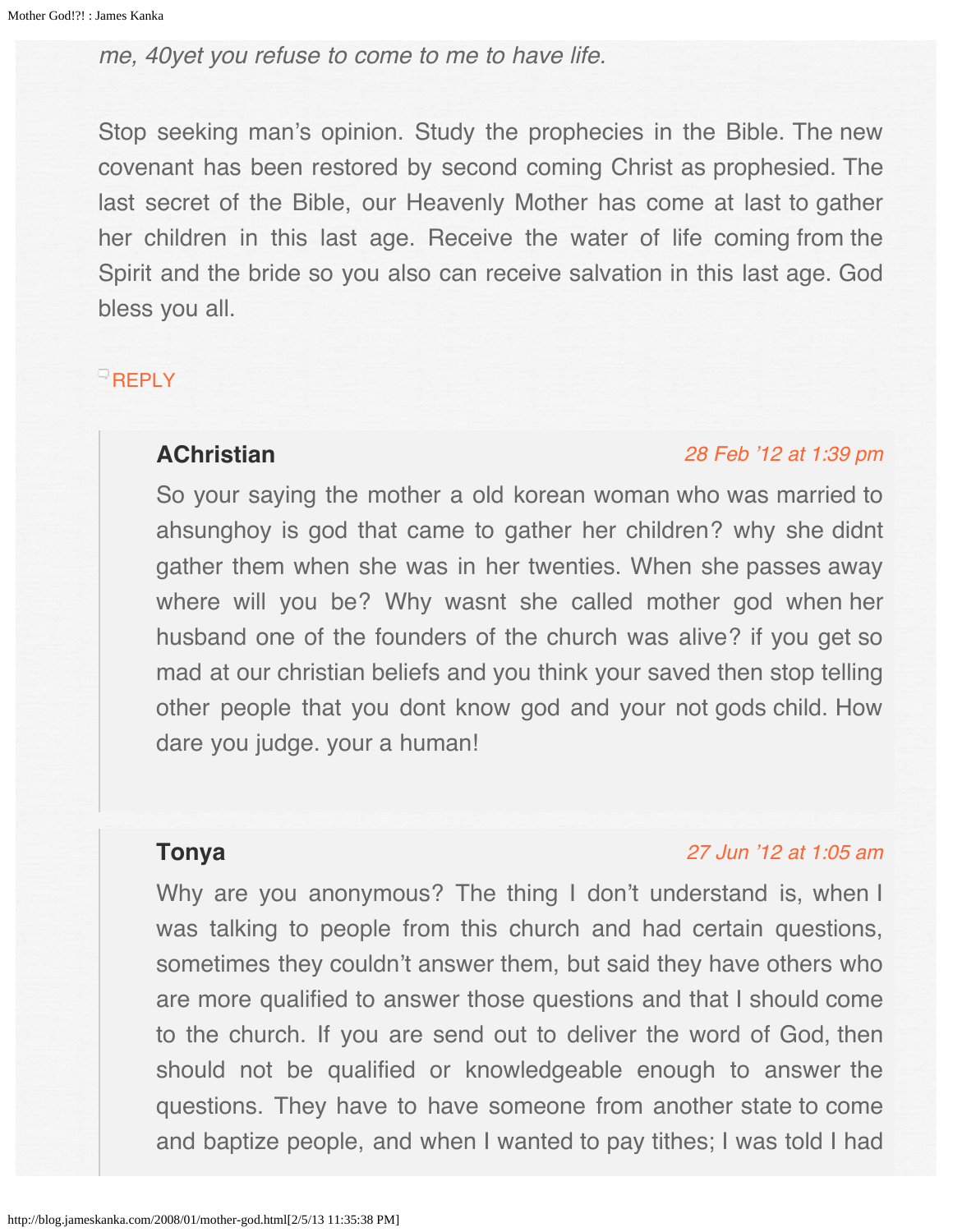<span id="page-21-1"></span><span id="page-21-0"></span>to do that study first so I would know the proper way in which to tithe. I was more confused than anything! Also, I agree with the other on the subject of "mother god". How come she wasn't the mother all along? Why only after her husband died? If she is in fact the true mother god, would'nt she have been all along? Jesus gave up the spirit after he was crucified, and al through the bible, it states that he is the only way! "anyone who denies me; I will deny before my Father in heaven". Am I wrong on this?

## **Anonymous**

#### [20 Oct '08 at 3:17 am](#page-22-0)

Wow, this last post Oct 15, 2008 11:45 PM made about as much sense as when the people came to my door.

You say things such as:

"The Bible clearly testifies of God the Mother through the entire Bible. As prophesied, our Heavenly Mother has appeared in these last days and people all around the world are coming to our Heavenly Mother who is testified in the Bible."

and quote scripture such as Hosea 4:6 to try and say that others aren't studying their Bibles.

Yet you fail to provide even 1 scripture in your diatribe that supports the idea of God the Mother.

Lastly, you post about "The last secret of the Bible…". What other secrets does the Bible reveal that you have insights on?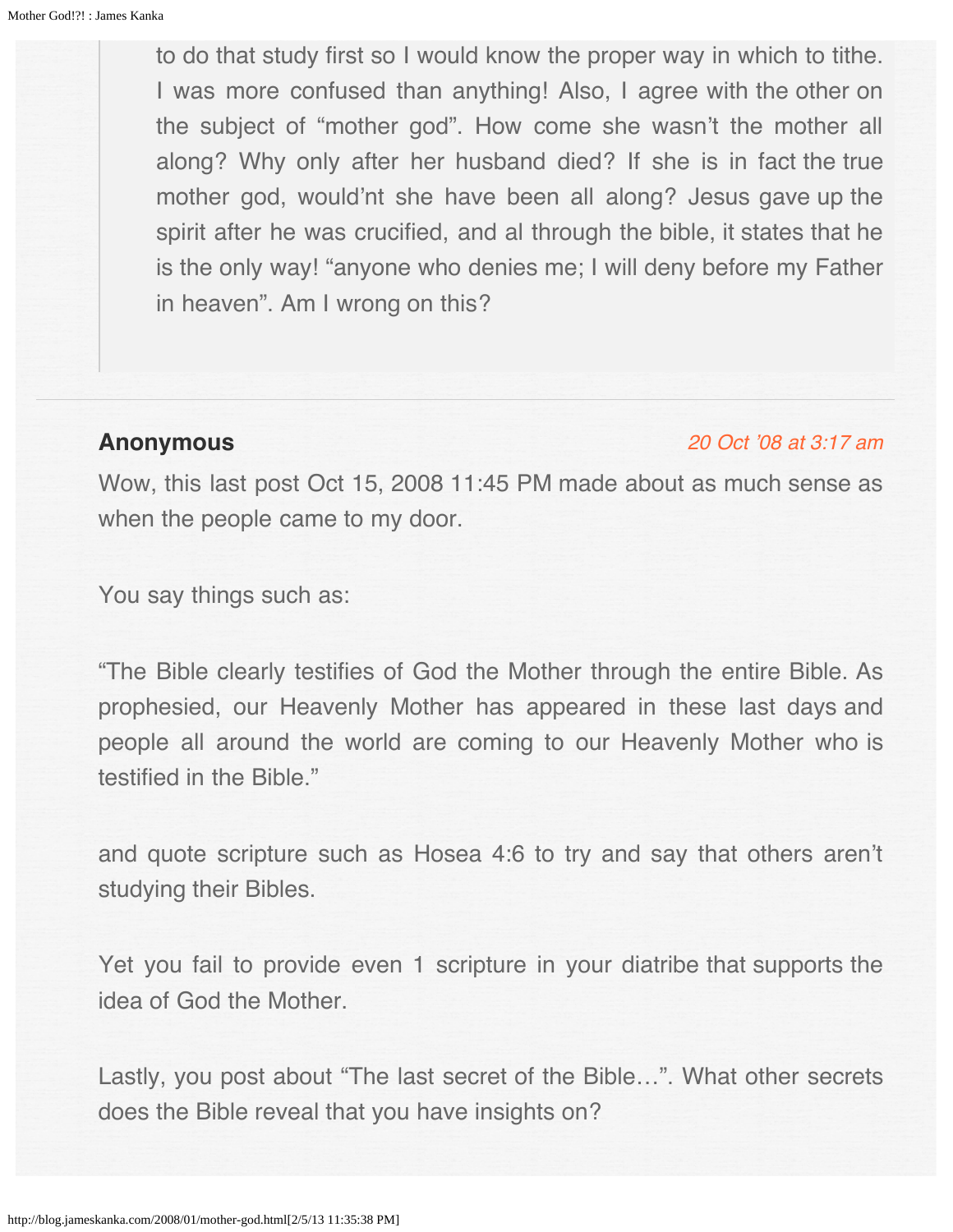<span id="page-22-0"></span>Your whole posts reeks of hypocrisy. Criticizing others for not searching the scriptures, yet not providing any scriptures to support you hypothesis.

If you have scriptures of support (more than 1 like you suggest) please provide them.

-DL

**[REPLY](http://blog.jameskanka.com/2008/01/mother-god.html?replytocom=75#respond)** 

## **Sikstine**

#### [3 Nov '08 at 10:11 pm](#page-23-0)

I just had an experience like this in Davis, CA. The EXACT same verses were presented to me in the EXACT same style (telling me to fill in the blanks, insulting my Biblical and literate intelligence). I asked him what denomination he was because this was the first time I have heard of God The Mother, and he said "non-denominational!" I couldn't believe it because it had to have come from somewhere or some cult. So I searched online and found a lot of loose basis on Mormonism. I don't understand how he was swayed so easily either. He said he used to be a simple Baptist, simply believing in Christ and rejecting all of this foolishness. What happened???

The conversation eventually led into a discussion about the necessity of taking physical Passover for salvation (washing feet, eating bread and drinking wine as if it was the body and blood of Christ) and rejecting Communion, saying that it was a big lie. Somehow, he turned the conversation back to God the Mother, and that all this belief in everything he told me was necessary for eternal life.

I kept bringing the focus back to Jesus Christ to see what he thinks of God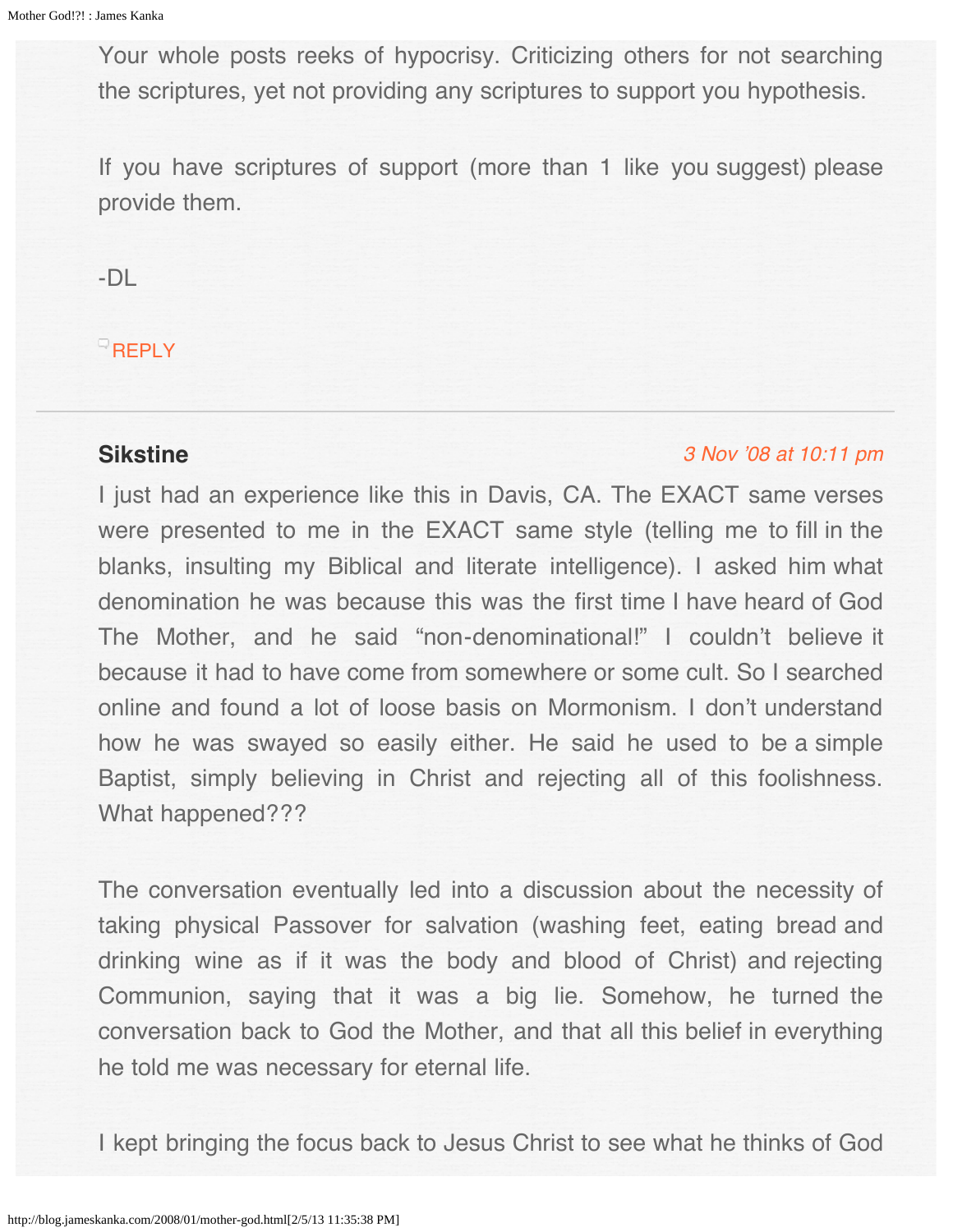<span id="page-23-0"></span>the Son, and the biggest inconsistency was when he mixed the Trinity (Father, Son, Spirit) into one being. The Revelations verse that said "Spirit and bride" was interpretted as Jesus and God The Mother. The Spirit, according to him, also meant Holy Spirit. The bride also meant Jerusalem. The Spirit also meant God The Father, because He was married to God The Mother. So that one verse was talking about 5 different identities? What sense does that make?

Context must be taken into account when reading Bible verses! There were some verses I showed him about Salvation coming from belief in Jesus Christ (like John 5:24) and he kept adding more details on, saying that if I believed in Christ, I would obey Him and take physical Passover and accept God the Mother as well. Believing isn't enough.

The cherry that he added to the end of our conversation was when he said that physical Baptism was also necessary for Salvation.

Please do not buy into these lies. God Bless you all.

**Sikstine** 

#### **[REPLY](http://blog.jameskanka.com/2008/01/mother-god.html?replytocom=77#respond)**

# **Karl**

[17 Dec '08 at 4:22 am](#page-25-0)

Hi James,

I had an encounter today, at a Barnes and Noble. Does anyone have a website for these beliefs or churches?

Gen 1:26-27 was the first verse they brought up. I said it tells us that Elohim is plural. That God exists in 3 persons. There were 2 girls and one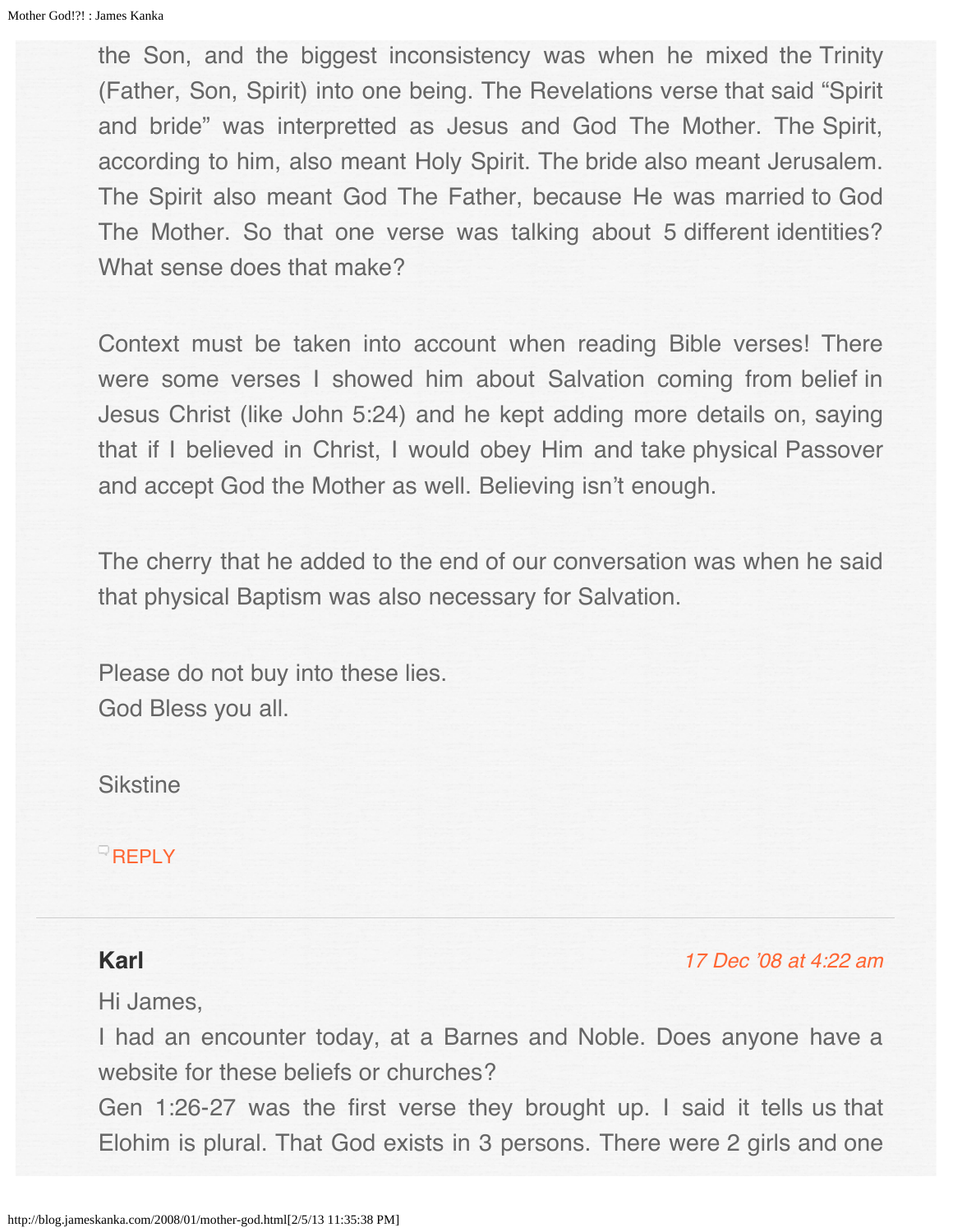did all the talking. She told me that "let us" means male and female. I said no it doesn't. She pretended to know Hebrew and I called her out on it. I said the El is God and the ending is referring to the plural, not to a female. She then went to Rev 22 about the Bride. I said it was Israel, it has nothing to do with a mother God. Then she turned to Gal 4 to talk about a Jerusalem woman. I told her that you have to take verses in context, not just pick and choose what you want.

I asked her about Trinity. She said it was same person. I asked her who Jesus was praying to when he said "Father in heaven". She said he was thinking out loud.

I told her how do you get to heaven. She mumbled something about Passover. I asked her why did Jesus die? She said for forgivness of sins. She said Mother God is in Korea right now.

I really feel so bad for these people. They are in a cult and are not following God's Word.

I repeatedly asked for verses in the Bible. She couldn't show me any. My wife actually moved in to read her version clearer and the girl pulled away from her. It was very scary. Demonic.

I believe it is our responsibility to always give an answer of our faith. May God grant us wisdom and discernment.

By the way, I told her that the Apostle Paul mentioned false teachers would come and that she was in false teaching. She responded with "I don't like Paul." I said "you just quoted Gal 4 earlier and now you say you don't like him?"

No Bible verses. All human reasoning. Very Satanic.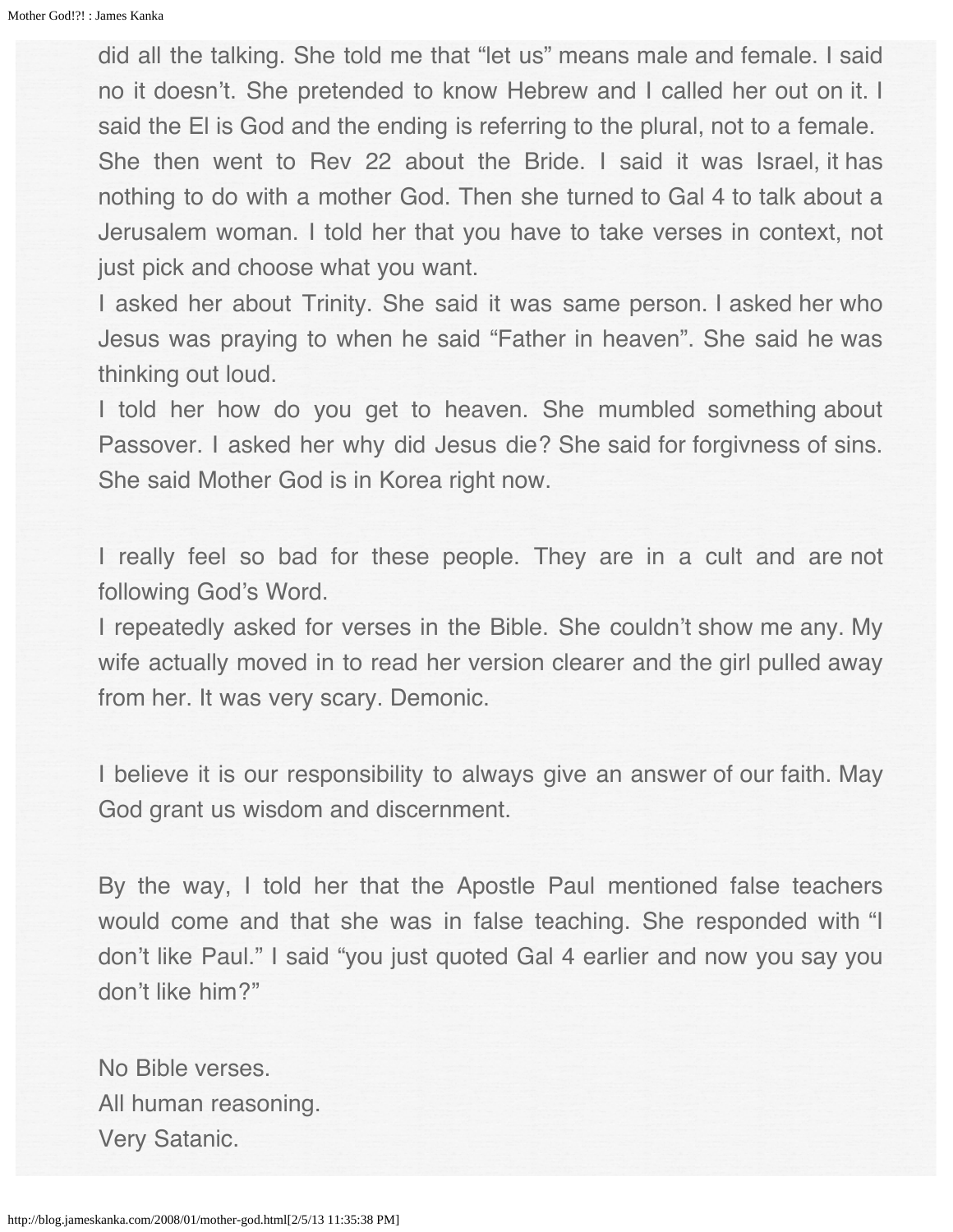<span id="page-25-0"></span>There is only one God who exists eternally in 3 persons, the Father, the Son, and the Holy Spirit.

[pastorkrec@optonline.com](mailto:pastorkrec@optonline.com)

**[REPLY](http://blog.jameskanka.com/2008/01/mother-god.html?replytocom=81#respond)** 

# <span id="page-25-1"></span>**Anonymous**

#### [19 Dec '08 at 3:20 am](#page-25-1)

Wow…it is kinda creepy. A women approached me in a department store, (I am in NJ)

so I googled "mother god" and I found you fine folk.

and my experience was verbatim to what these other stories say…….

I asked the women I was speaking with how she new this bible was "the word of god" she said, the mother god told her….but when I asked her how she new this women was "the mother god" she said the bible told her, that it was clear in the bible…I pointed out that this was circular reasoning. A chicken egg situation as it were.

Too funny.

She did act really brain washed…. But then again, aren't all Christians? Something to think about.

# **[REPLY](http://blog.jameskanka.com/2008/01/mother-god.html?replytocom=82#respond)**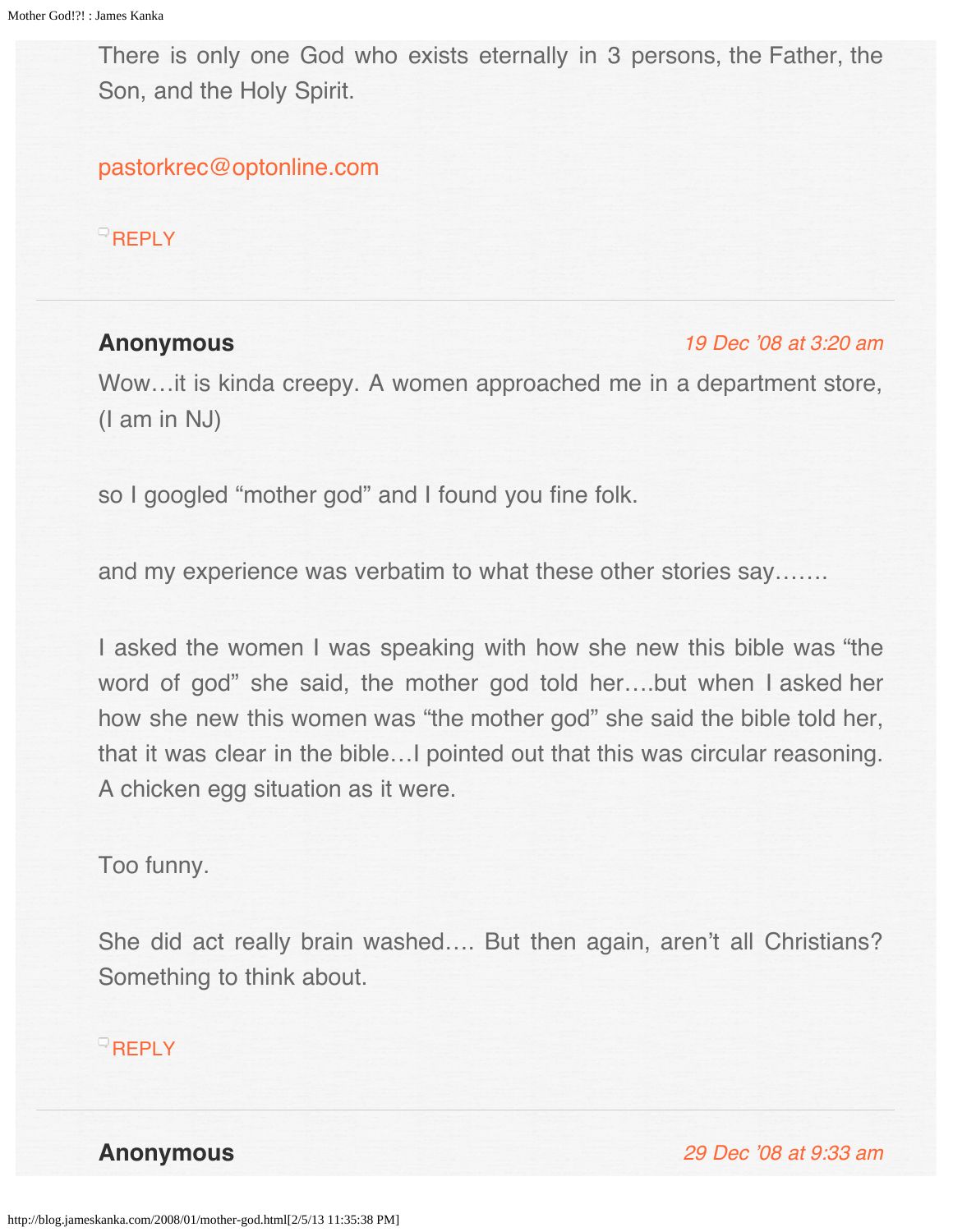All of you who hates the World Mission Society Church of God will regret it in Judgement day. You guys claim to follow God but you guys are not following what God says. You all continue to keep Sunday worship not Sabbath day, Communion instead of Passover bread and wine, Christmas as Jesus birthday. I pity you Church of God haters.

#### Matthew 15:6-9

6he is not to 'honor his father[c]' with it. Thus you nullify the word of God for the sake of your tradition. 7You hypocrites! Isaiah was right when he prophesied about you: 8″ 'These people honor me with their lips, but their hearts are far from me. 9They worship me in vain; their teachings are but rules taught by men.

## <span id="page-26-0"></span>**[REPLY](http://blog.jameskanka.com/2008/01/mother-god.html?replytocom=83#respond)**

## **Tonya**

#### [27 Jun '12 at 1:18 am](#page-26-0)

I do not hate anyone! You can believe and worship how you choose! I also would be very careful speaking of anyone's judgement from God at the end. There will be people there who you thought would not be and vice versa. Take no pity on anyone in a negative way, it's not good for you or them! My whole deal with this is that I was not told about the "mother" in Korea; I found out from the web site. This was after several studies with them, and still was not told. Why? I felt a bit decieved because the truth was not brought out from the begining about who you truly worship. I do know this much, confusion comes from satan, not God! So, if I am asking point blank questions, but the answers I'm getting are in a round about way, back and forth, but no concrete, how am I suppose to understand your point of veiw? Who does the bible say dwells in your heart? The Holy Spirit, or mother?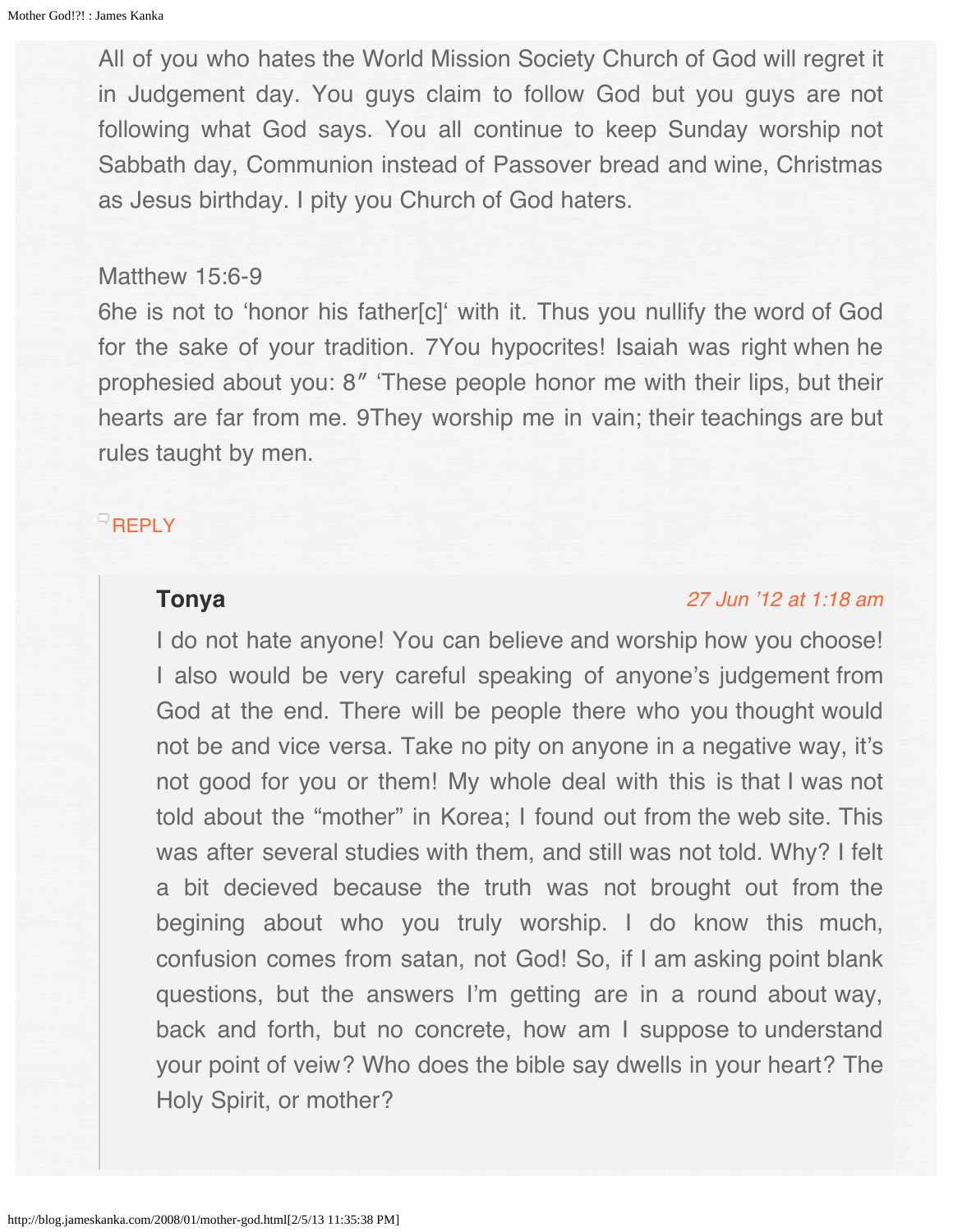# <span id="page-27-0"></span>**Anonymous**

#### [30 Dec '08 at 5:42 am](#page-28-0)

Its pretty sad that some of these people leaving comments only use their own opinion in understanding the Bible, rather than letting the Scriptures interpret itself.

One previous post wrote that "Let us make man in our image" does not refer to God being male and female.

And who's opinion is this? Yes it his own opinion, but unfortunately his own opinion does not lead you to salvation. If you simply let the Bible interpret itself, without adding you own opinion, then it is quite obvious that God has a male and female image, hence, "Let us make man in our image"

Another one said that it is God existing as three persons. And where does it say in the Bible, that God exists as three person? Again, adding to the Bible, while not allow you to know the truth. People easily insist on their own opinion without even carefully thinking about what they are saying. They usually just regurgitate what their pastor taught them.

It is also this arrogance that leads people to reject the truth that is so clearly in the Bible. I run into people like these people here on this forum all the time. Because of arrogance or pride, they cannot accept the truth. They cannot take, being taught something in the Bible. They know everything and couldn't possibly of missed something like God the Mother. What arrogant thinking. This is why God's people are humble. Just think if the early disciples of Jesus Christ had this mentality. They would never be able to accept this new teaching that some 30 year old carpenter from Nazareth, was God in the flesh.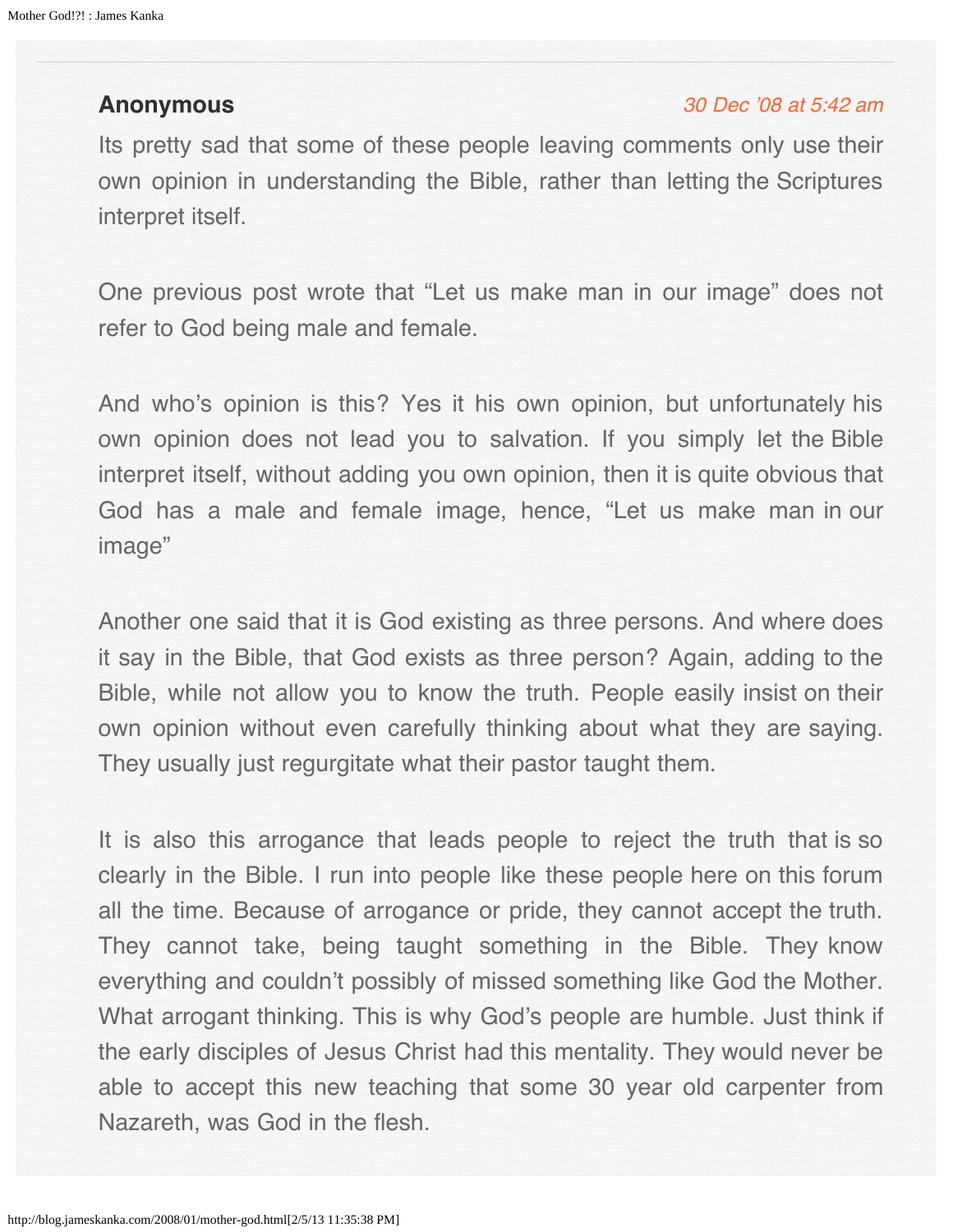<span id="page-28-0"></span>I feel sorry for these people as their words are going to condemn that at the judgment. Of course, they still have time to repent, and that is what I pray for.

# <span id="page-28-1"></span>[REPLY](http://blog.jameskanka.com/2008/01/mother-god.html?replytocom=84#respond)

# **Tonya**

#### [27 Jun '12 at 1:23 am](#page-28-1)

I would like for you to teach me! Post for me, if you do not mind every scripture that plainly says there is a mother god in the flesh on the earth, and where in the bible it is prophisied so that I may read it myself. If you are saying that everything I have been taught my whole life is wrong, then help me, and show me the proof so that I may search it out.

# **Anonymous**

[12 Jan '09 at 6:10 pm](#page-29-0)

hi all,

i am familiar with these guys promoting the "world mission society church of god" thing (terrible name to begin with).

Here is some info available, although there are a lot of other resources available on the internet:

[http://en.wikipedia.org/wiki/World\\_Mission\\_Society\\_Church\\_of\\_God](http://en.wikipedia.org/wiki/World_Mission_Society_Church_of_God)

The first line says a lot really:"The World Mission Society Church of God (in Korean, 하나님의교회 세계복음선교협회) was founded by Ahn Sanghong in 1964″. Incredible isn't it? The world lived in darkness until this genius came up with this fairy tale about 50 years ago.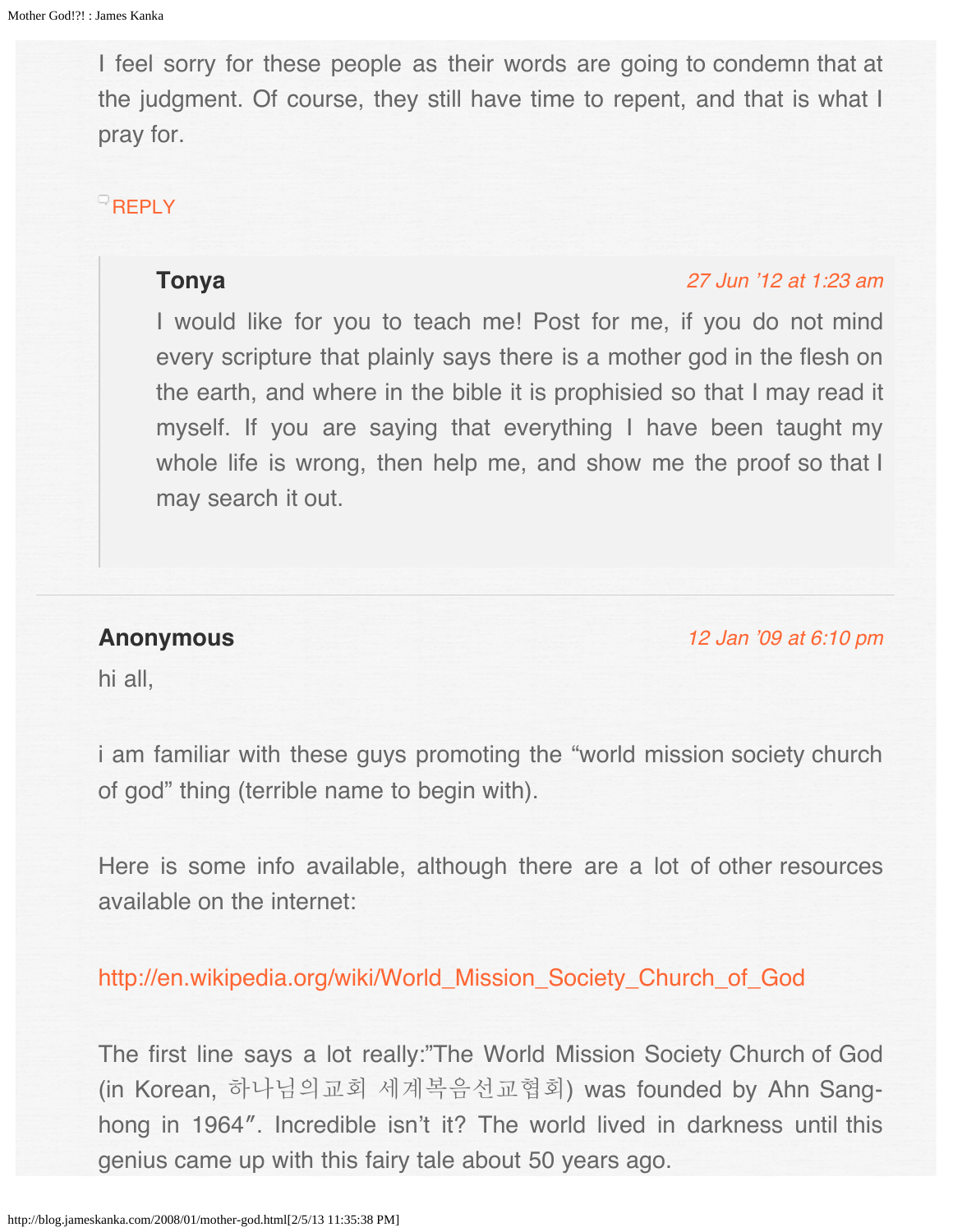<span id="page-29-0"></span>Although I do respect religion beliefs based on the fact that everyone is free to believe in whatever they want, this whole made up story is simply ridiculous, and a terrible Hollywood movie script is probably more believable and it makes a lot more sense.

They promote their ideas based on  $5\%$  of the bible – lines that they choose to fit their story. If one has enough time, I think it would not be extremely difficult to form at least another 10 cults like this one, with 10 other different stories.

I would not interfere because of my respect for the different religions in general. However, what these guys are doing is harassing people on the street which is not ok. How would they like it if some other person – christian, catholic, jewish, whatever, would come to them to preach about some "recent discovery"…

In any case, I feel bad for all those who get trapped into these stories because it ruins their lives. It's sad really...

## **[REPLY](http://blog.jameskanka.com/2008/01/mother-god.html?replytocom=92#respond)**

## **Icaro**

[13 Jan '09 at 3:35 am](#page-31-0)

Hey everyone,

Im from kearny, nj

This happend to me this past weekend. The difference was that a very good friend of mine was the one who came to me. For years i had preached for this boy and he never accepted. Finally one day he came to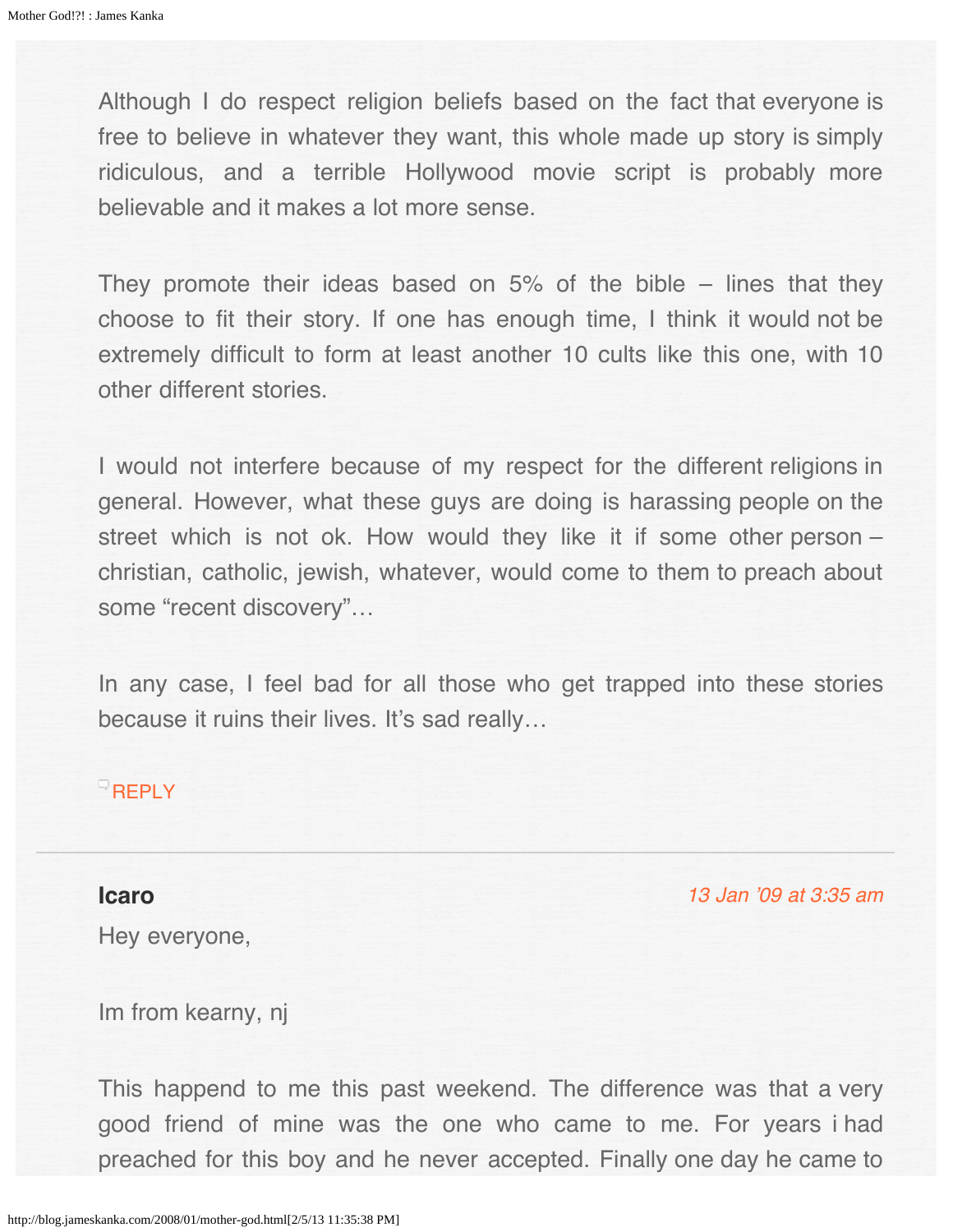me wanting to go to my church, well he went and loved it. He accepted Jesus, cried alot, was touched by the holy spirit. Then the next day he tells me that one friend from school called him to go to a bible study. He goes and tells me it was great. After a couple of weeks i ask him how he is and he said he was great and that he was in that church and he was studying the bible alot. I thought, "great, its a blessing to know he's in church, im very happy."

Well, its been about 3 months and he calls me on a saturday nite at 12 am askin to show me somethin on the bible. I was very happy to know he wanted to discuss the bible so i waited for him. He came over my house all dressed up saying he was coming from church and made the big question, "Have you ever heard of mother god?"

From there on it was the same speech as many of you have stated here. I've been a christian for about 10 years now so i know the bible enough to not believe any of it. I tried throwing in some other verses to go against wat he said but he wouldnt accept and would just reapeat and keep going

I'm very sad to knownow, after searching, wat this "church" is. I knowi have failed as a christian to give better arguments to him, but God knows what he does. I just pray that, him and all these people who are being blinded by false doctrine, will be touched by the spirit and get to know the true God. What i think everyone should do is keep praying and ask god to touch their hearts and reveal his true purposes to each one of them.

It's very sad to see ppl like my friend, who are just open to receive anythin, receive the false teachings. Hope god can bless you all and never stop praying for them…Amen

Icaro…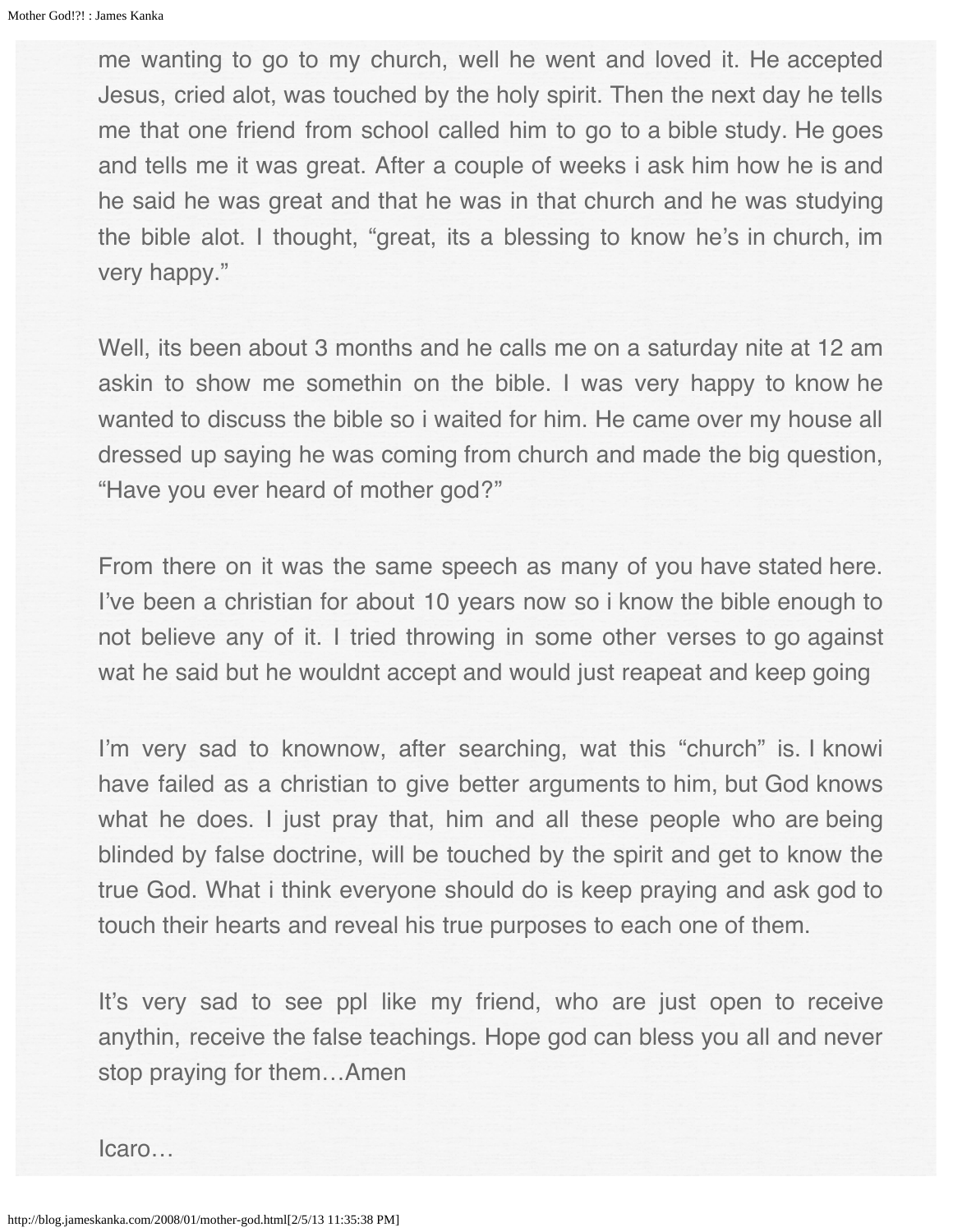## <span id="page-31-0"></span> $R$ [REPLY](http://blog.jameskanka.com/2008/01/mother-god.html?replytocom=93#respond)

# <span id="page-31-1"></span>**James Kanka**

[13 Jan '09 at 3:51 am](#page-31-1)

Thanks everyone for contributing to the discussion.

Icaro, your experience has been the most personal and painful. Sorry, but thanks for sharing. Praise God that you know His Word and are steadfast in faith. Let your friend know that we will not judge him should he again seek the Truth when the lies fail him.

# **[REPLY](http://blog.jameskanka.com/2008/01/mother-god.html?replytocom=94#respond)**

## **Anonymous**

[19 Jan '09 at 5:52 am](#page-32-0)

Hi everyone,

This happened to me too. I've been trying to battle these demons ever since they took some family members of mine captive and in prison with these lies. If you want to contribute in releasing some truth to these people directly try visiting this forum which I've jst recently joined: <http://www.ahnsahnghong.biz/forum/index.php>

God bless everyone here. Hold fast the Word of God and by the Blood of Jesus Christ, Satan will fail!

# **[REPLY](http://blog.jameskanka.com/2008/01/mother-god.html?replytocom=95#respond)**

# **Anonymous**

[26 Nov '11 at 11:05 pm](#page-32-1)

The above website was taken down by the WMSCOG. They will not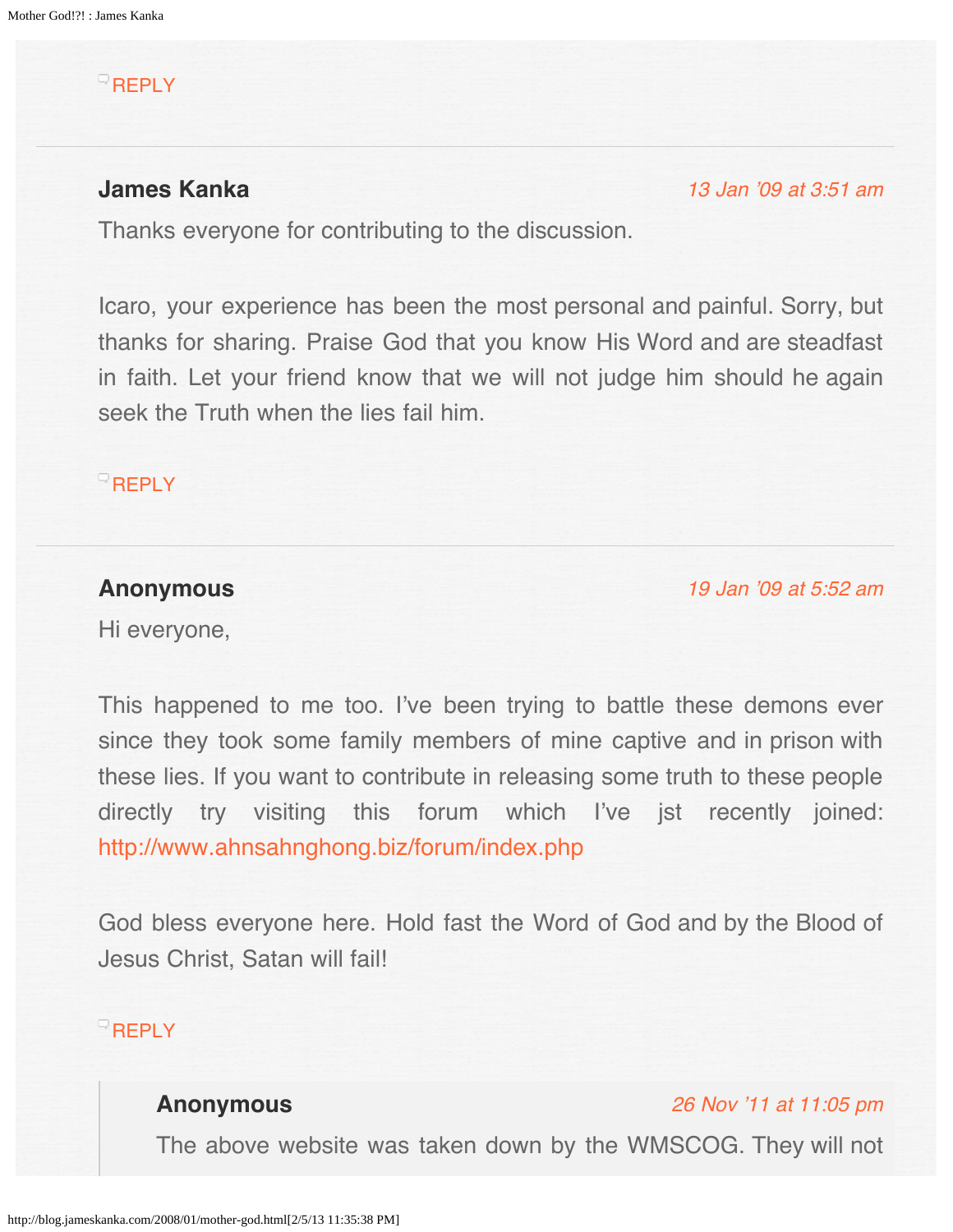<span id="page-32-1"></span><span id="page-32-0"></span>succeed in silencing the critics of this organization. Please visit [http://www.examiningthewmscog.com](http://www.examiningthewmscog.com/) for more info and contribute to the forum.

<span id="page-32-2"></span>**ivz**

#### [23 Apr '12 at 11:31 pm](#page-32-2)

iT happened to my friend also the same story on how they approached my friend.. the best thing we can do is to PRAy for this people who teach wrong doctrines to be Enlightened and to be led by the Holy Spirit. Nothing is impossibles if God is with us.

## <span id="page-32-3"></span>**Anonymous**

#### [27 Mar '09 at 3:27 am](#page-32-3)

i actually went to their church couple of times in rigdewood NJ and they are kinda weird. They say they found the 10 commandments that broke from Moses and they also say that Jesus already came for the second time…with another name. Also they don't celebrate birthdays and they wear black clothes while having their service. they also think that the bible contradicts itself that's why they believe in certain parts of it. Finally when i stopped going to that church and start the searching of God in a Pentecostal Church and everything make sense ! thanks God. when i left they told me that they would pray so God would forgive for such a terrible sin.

# <span id="page-32-4"></span>**[REPLY](http://blog.jameskanka.com/2008/01/mother-god.html?replytocom=106#respond)**

**ivz**

God bless you..

[23 Apr '12 at 11:33 pm](#page-32-4)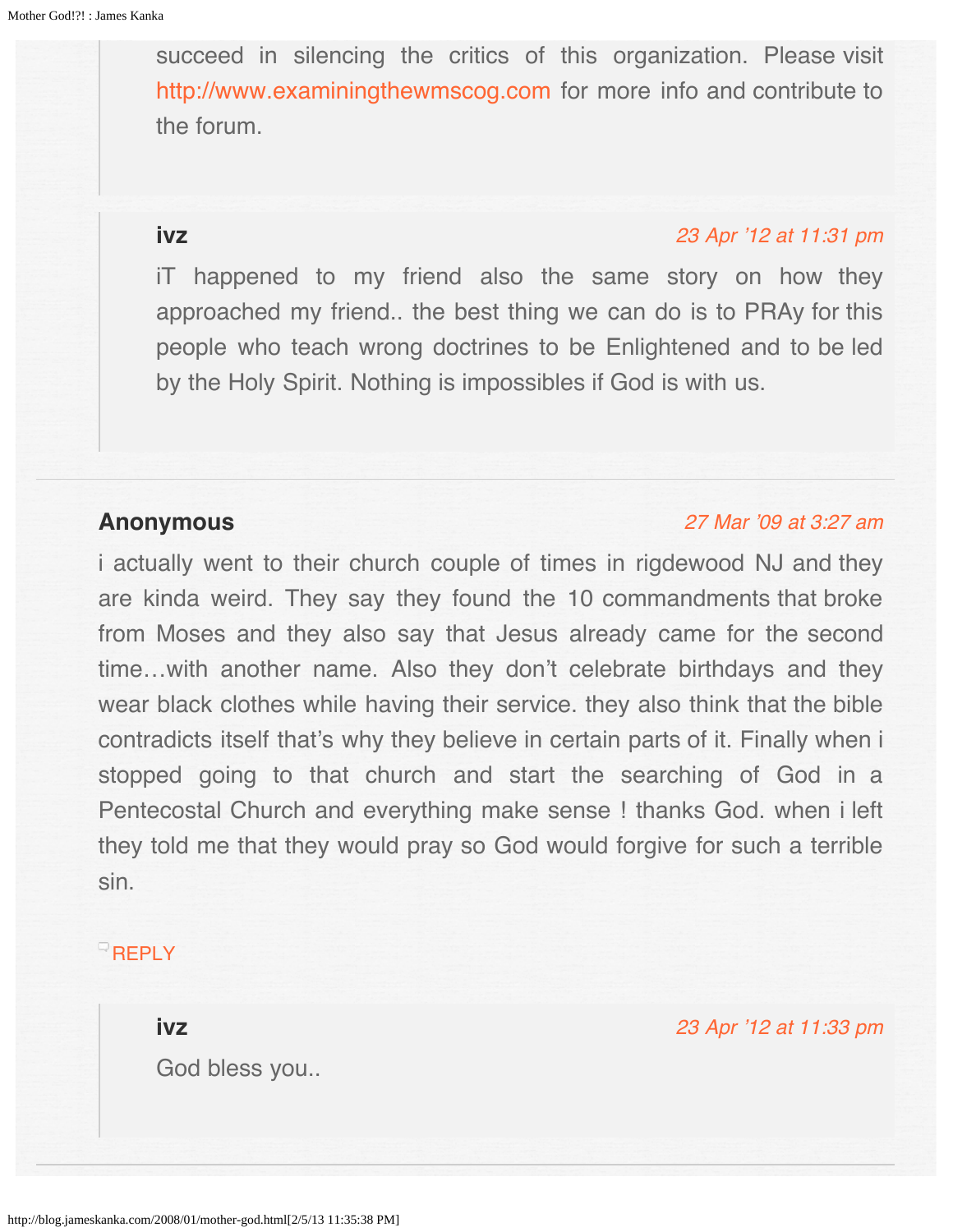## **Anonymous**

#### [3 Apr '09 at 6:25 am](#page-34-0)

So many claims have been made against the World Mission Society Church of God, because this organization believes that Christ Ahnsahnghong is the Second Coming Christ, and that Mother Jerusalem is the female image of God. These are facts that can be proven through the Bible.

Today is so easy to believe in the name of Jesus Christ, because is easily found in the New Testament, but most Christians today, the only thing they know about Jesus is the name.

In order to let brothers, sisters, the people who are interested, and the people who slander; understand more about this, I'll take the initiative to make it clear for all. We will go back to the time of the disciples 2000 years ago, when the NEW TESTAMENT DIDN'T EXISTED. The name Jesus is nowhere to be found in the Old Testament, and the only savior that you know is named Jehovah God. let us see why:

## 1. Deuteronomy 4:35

You were shown these things so that you might know that the Jehovah is God; besides him there is no other.

#### 2. Deuteronomy 4:39

Acknowledge and take to heart this day that the Jehovah is God in heaven above and on the earth below. There is no other.

## 3. Isaiah 44:8

Do not tremble, do not be afraid. Did I not proclaim this and foretell it long ago? You are my witnesses. Is there any God besides me? No, there is no other Rock; I know not one."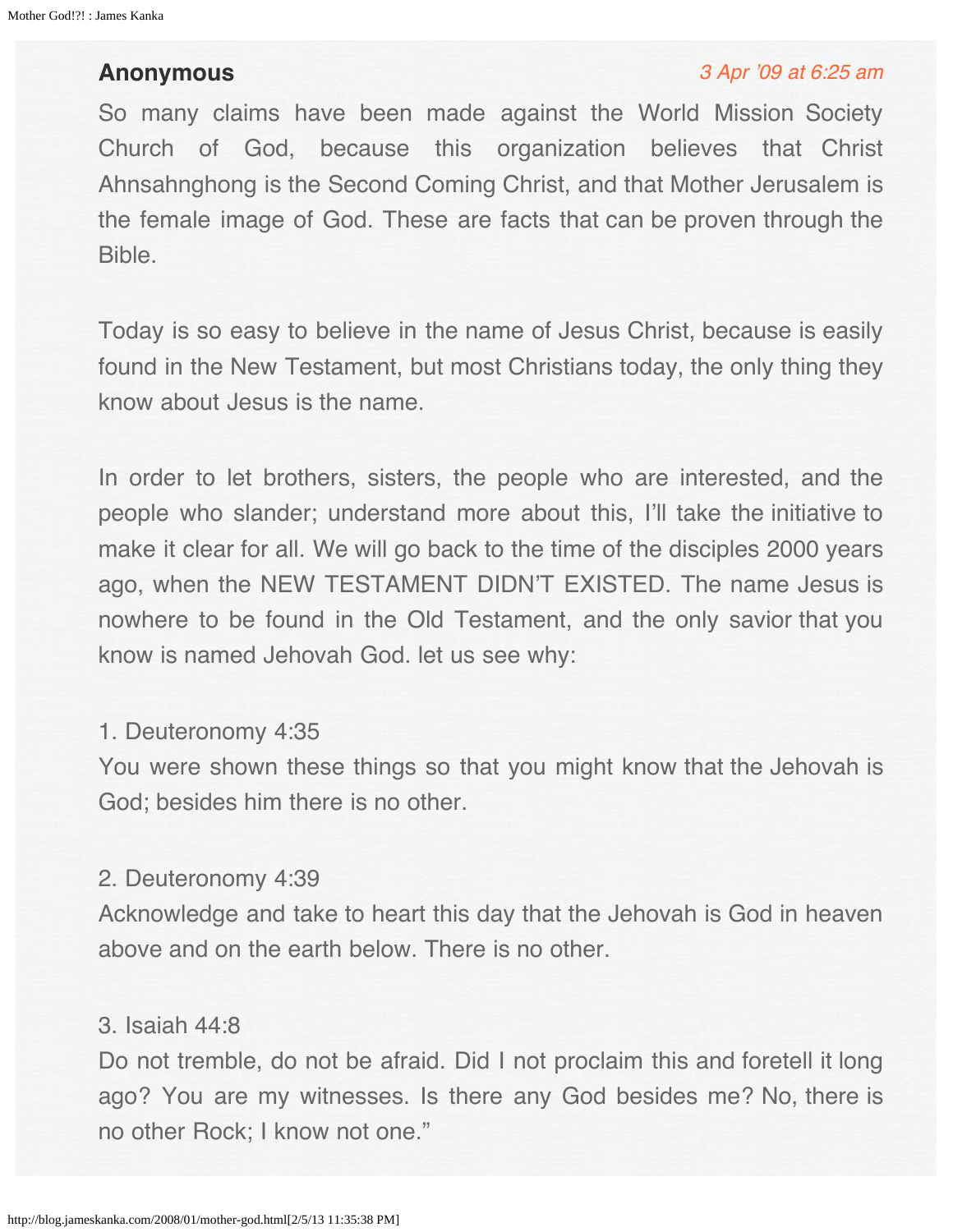<span id="page-34-0"></span>4. Isaiah 45:22

"Turn to me and be saved, all you ends of the earth; for I am God, and there is no other.

5. Isaiah 46:9

Remember the former things, those of long ago; I am God, and there is no other; I am God, and there is none like me.

6. Hosea 13:4

"But I am Jehovah your God, who brought you out of Egypt. You shall acknowledge no God but me, no Savior except me.

Now a Jewish carpenter around the age of 30 comes and claims that he is that same Jehovah God(John 10:30). He is single his whole life, he hangs around prostitutes, tax-collectors, fisher men, crippled, he rides around in a donkey, he fixed your door one year ago, you saw him grow, your children played with him, he lived in your town, you know his parents. Would you really believe he is your Messiah, God in the flesh????

Today it sounds ridiculous to think that he is not the Christ, but how about 2000 years ago. The problem is that there are people who fail to understand the prophecies of the Bible. Christ Ahnsahnghong fulfilled all the prophecies of the Second Coming of Christ and Mother Jerusalem is prophecied to come down to Earth in these last days to gather the children promised like Isaac as prophecied in the Bible.

**[REPLY](http://blog.jameskanka.com/2008/01/mother-god.html?replytocom=109#respond)** 

## **Rachel**

#### [17 May '09 at 8:26 am](#page-35-0)

Currently living in Cambridge, MA, and two young-ish women stopped me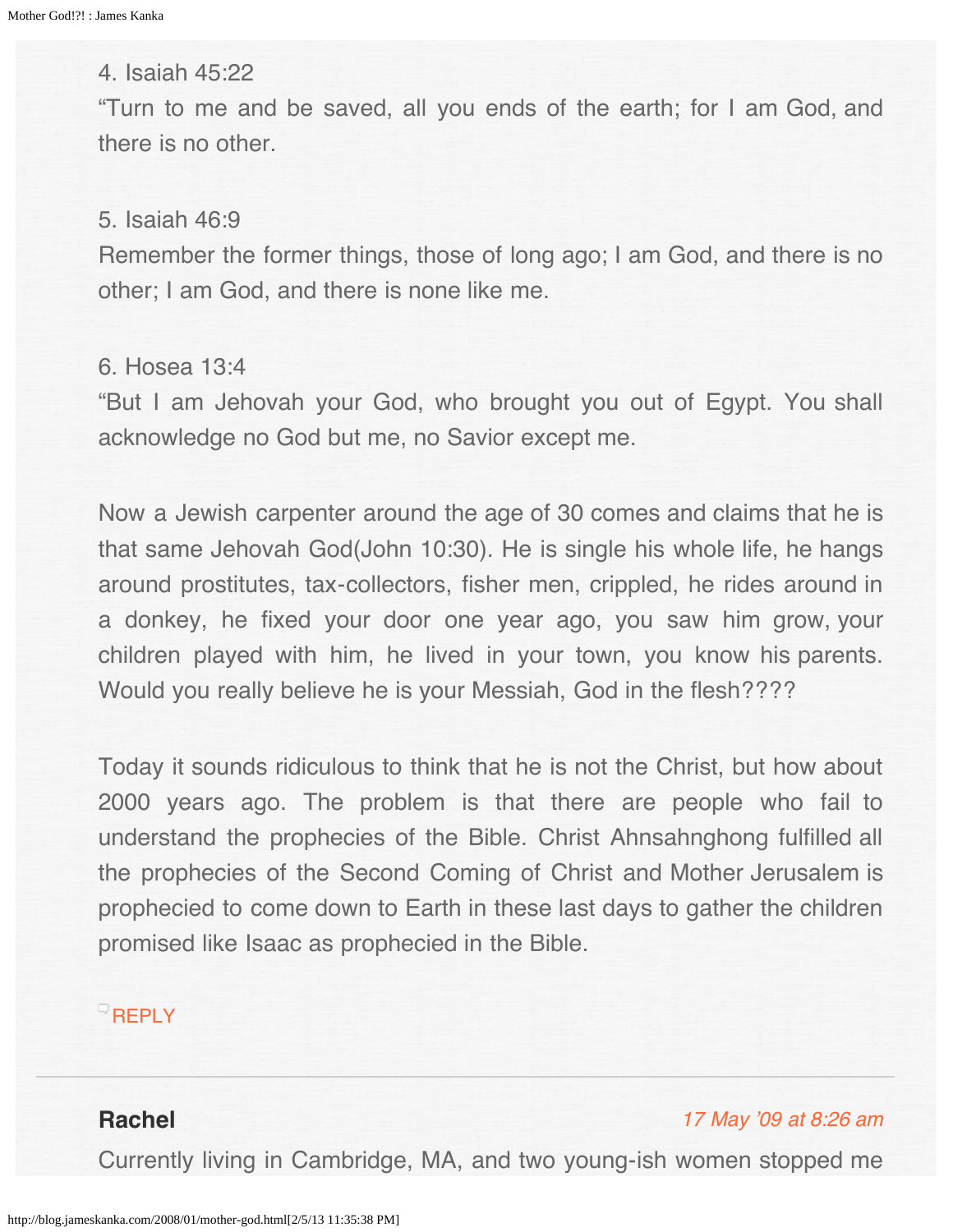<span id="page-35-0"></span>on the street, asking if they could talk to me about God. I am a Methodist Christian, and didn't mind taking a couple minutes.

But when they started talking about a "Mother God" and whipped out a Bible to show me passages, I became a little suspicious. It seemed to me that they were taking scriptures out of context. When I would ask a question or bring up a counterpoint, they would just flip to another scripture and continue extrapolating.

I told the woman that I thought when God says "made in our image" in Genesis that He was referring to Himself in the context of the Trinity: the Father, Son, and Holy Spirit. She just continued on, pointing out that God created man in His image, male and female. But when I told her that I thought the soul was not male or female and that the internal image of God was not male or female, she again flipped to another passage, tenuously making an argument about the new Jerusalem as the bride of Christ and thus somehow also God.

The card the main woman gave me only had her email, no website or church affiliation. I can't find them on the internet at all, making this sound like a somewhat underground movement, much like people have described here.

# **[REPLY](http://blog.jameskanka.com/2008/01/mother-god.html?replytocom=111#respond)**

# **Anonymous**

#### [20 May '09 at 6:30 pm](#page-36-0)

Yo yo. Richie from dublin ireland here. Just had two of these people call to my house. We had a good chat for a about two hours. Standard sect stuff, kept coming back to there main points.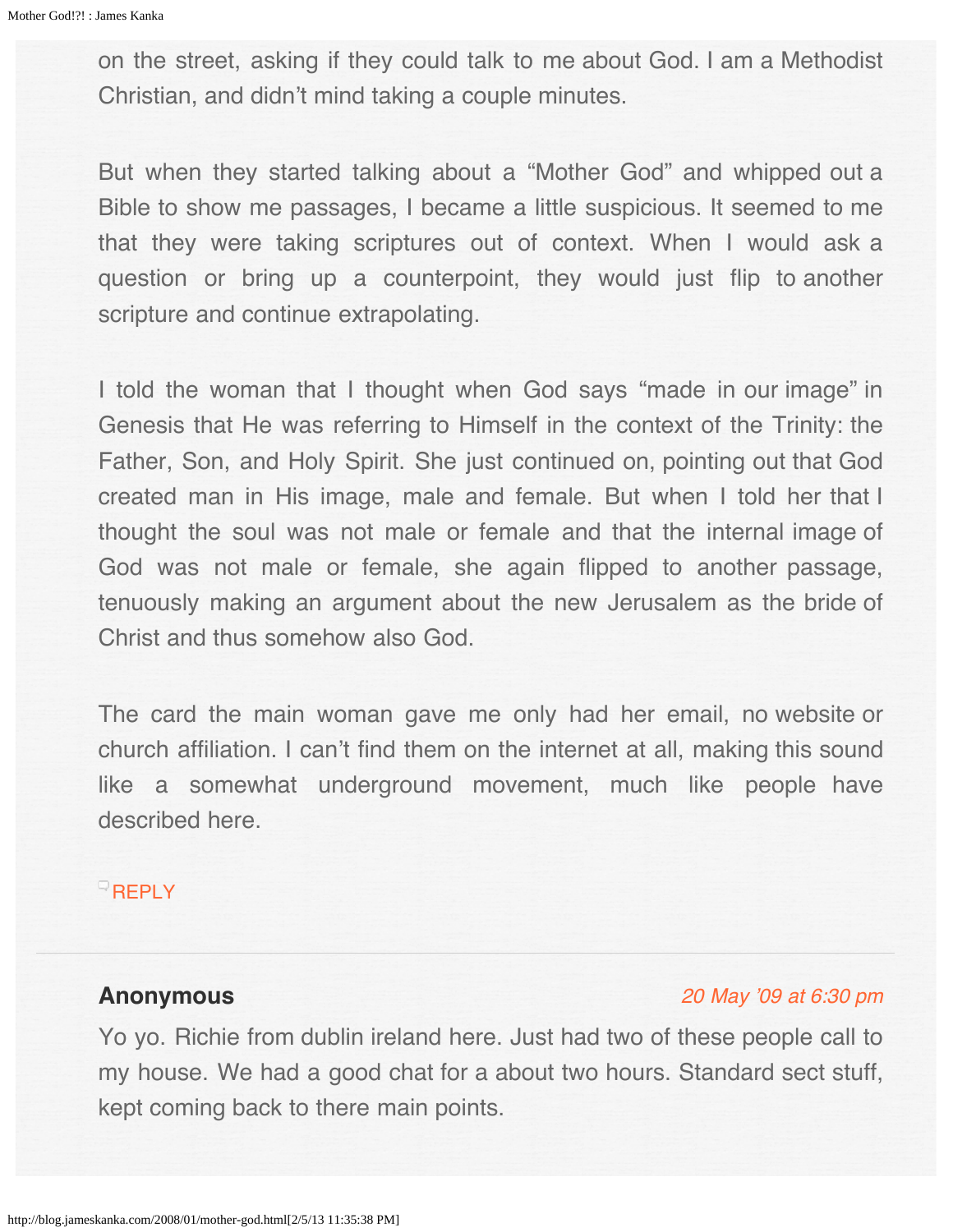Did find there question about if Jesus is the lamb and we are the bride then who are the guests?

Also the last bit of revelations seems to indicate that both the spirit and the bride say come..?

I find its best with these groups to take them as they are and let them evangelise you as much as they can. If they have a good point or have a question you cant answer tell them "thats a good point" or "thats a good question and i dont know the answer" I find that this helps to treat them with respect as we should and opens us up to humility which we should be, for if we are willing to admit our lack of knowlegde we will learn stuff. the bottom line is ive come to faith over ten years ago. My friends my family and my self have put much thought in to what i believe. Ive experience much love over the years from my fellow christians and i thank God for this. It will take a lot for someone to convince me that alot of what ive learnt from these people and be myself is wrong. But the least i can do is let them try:)

ps i also came here cause of google.

PPs i prayed with them afterwards. i recon this is a good thing to do.

# **[REPLY](http://blog.jameskanka.com/2008/01/mother-god.html?replytocom=112#respond)**

# **Anonymous**

[1 Jun '09 at 12:59 pm](#page-39-0)

Christ Ahnsahnghong teach us to learn from the past Part 1

Christ Ahnsahnghong testified that everything written in the Bible is a copy and shadow of the things to come. By looking into a shadow, we come to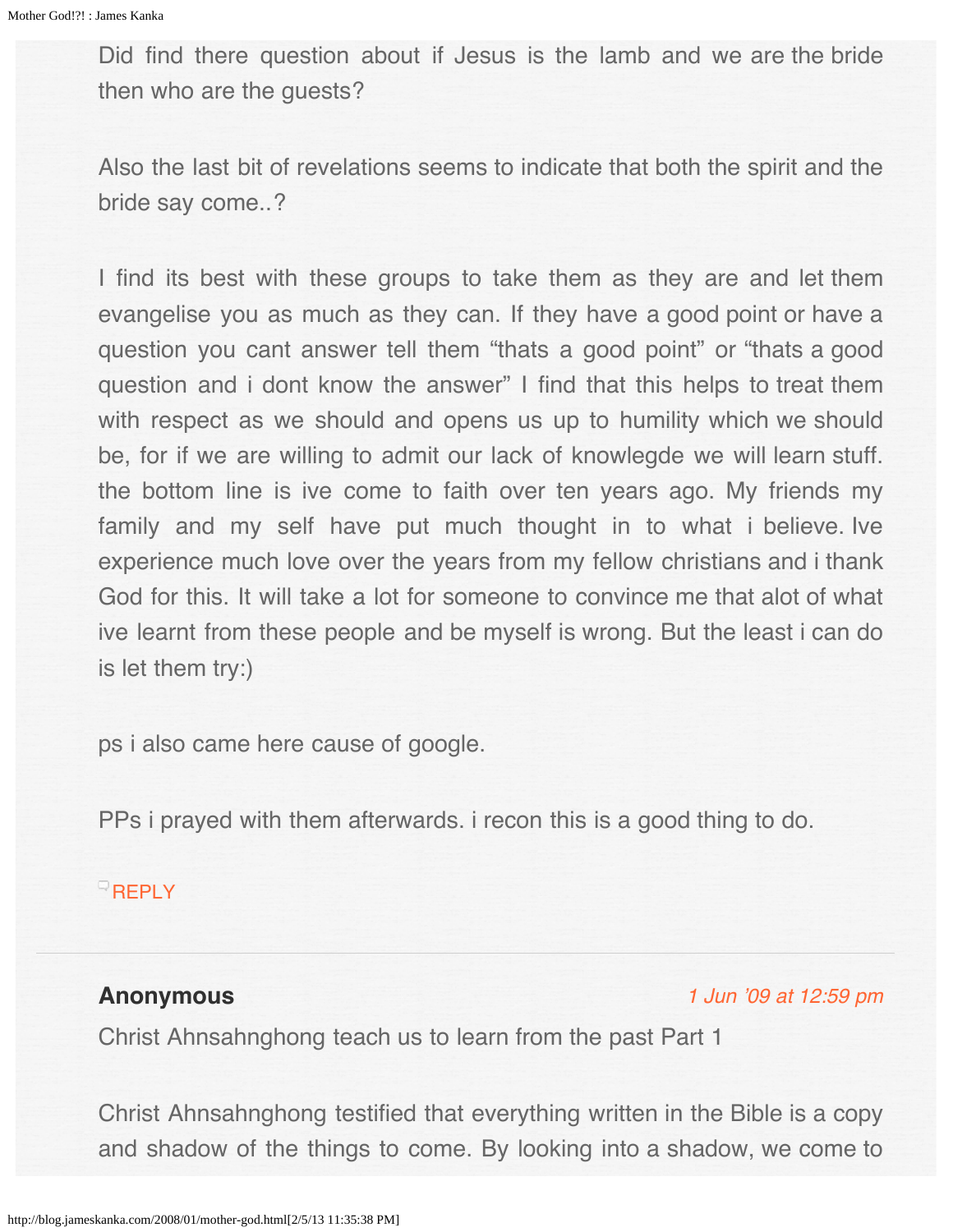know the things of the present or of the future. As it is written:

Romans 15:4 "For everything that was written in the past was written to teach us, so that through endurance and the encouragement of the Scriptures we might have hope."

Ecclesiastes 1:9-10 "What has been will be again, what has been done will be done again; there is nothing new under the sun. Is there anything of which one can say, "Look! This is something new"? It was here already, long ago; it was here before our time."

Isaiah 46:10 "I make known the end from the beginning, from ancient times, what is still to come. I say: My purpose will stand, and I will do all that I please."

Hebrews 10:1 "The law is only a shadow of the good things that are coming—not the realities themselves…."

Hebrews 8:5 "They serve at a sanctuary that is a copy and shadow of what is in heaven...."

Christ Ahnsahnghong tells us that what has already been is not just the past. The past history is a prophecy, which is fulfiled repeatedly, once, twice, and even three times. The natural Isrealites' history shows us what will take place in the gospel age of the New Testament. For example, during the Apostolic Age of the New Testament, the truth was perfect. However, after all the apostles died, the truths began to be changed, around A.D. 100, the advocacy of Sunday service appeared. The Apostle Paul prophesied:

2 Thessalonians 2:3-7 "Don't let anyone deceive you in any way, for (that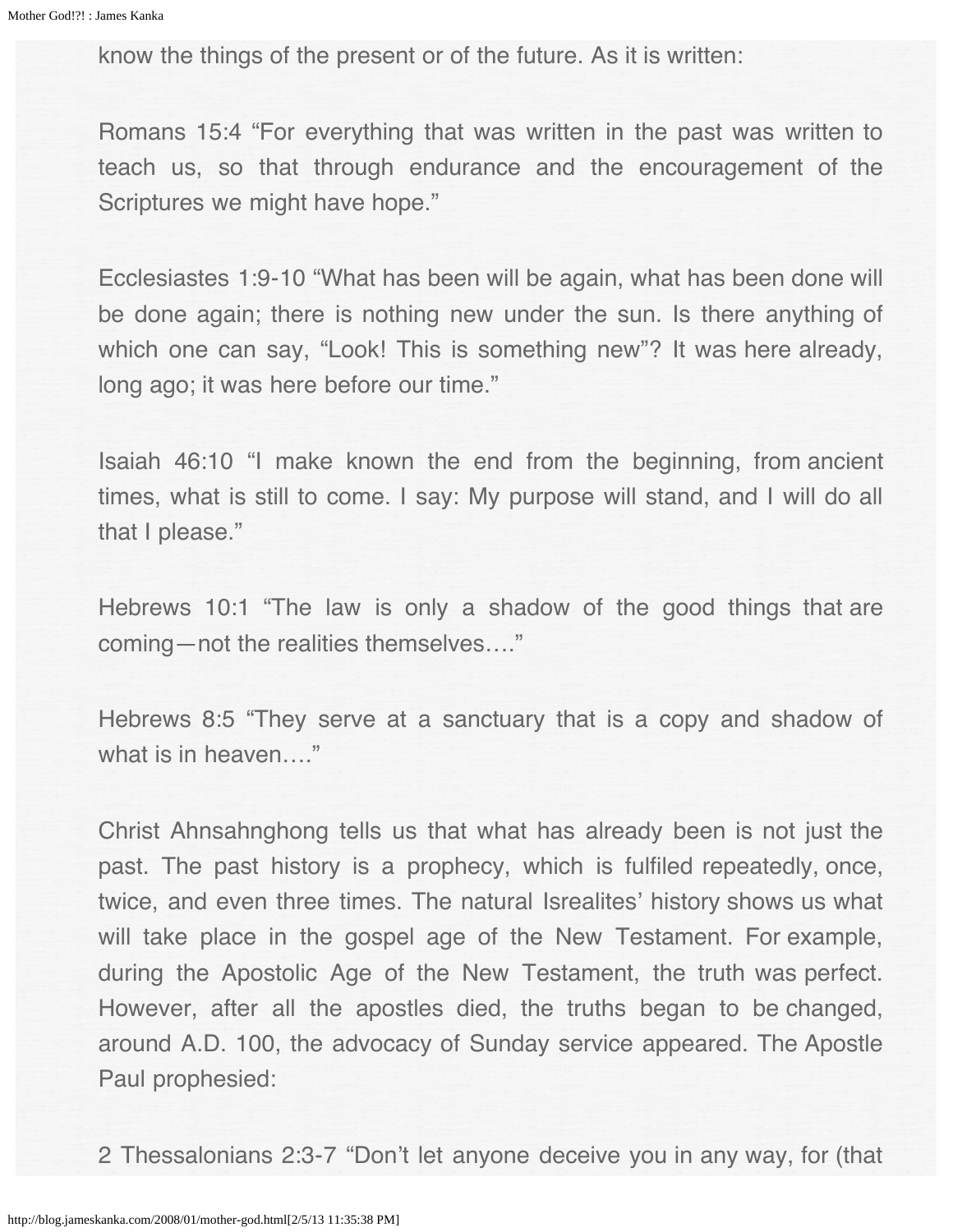day will not come) until the rebellion occurs and the man of lawlessness is revealed, the man doomed to destruction. He will oppose and will exalt himself over everything that is called God or is worshiped, so that he sets himself up in God's temple, proclaiming himself to be God. Don't you remember that when I was with you I used to tell you these things? And now you know what is holding him back, so that he may be revealed at the proper time. For the secret power of lawlessness is already at work; but the one who now holds it back will continue to do so till he is taken out of the way."

Such secrets acts of lawlessness began to increase from the end of the Apostolic Age and became gradually prevalent; Constantine the Roman Emperor converted to Christianity and was given authority to reign over the churches, and in A.D. 321 he proclaimed Sunday as the day of worship, and even the Passover began to be neglected from A.D. 150 and was completely abolished in A.D. 325. The Eastern Church centering on Jerusalem was constant in keeping the Sabbath and the Passover. On the other hand, the Western Church centering on Rome began to commit lawlessness from A.D. 130; it abolished not only the Sabbath but also the Passover and even kept it on Sunday.

It held the Council of Nicaea in A.D. 325 to abolish the Passover which has been kept by the Eastern Church. For two months from May to June, there were heated debates over the Passover, but finally it was abolished by the authority of Constantine the Roman Emperor.

# $^{\circ}$ [REPLY](http://blog.jameskanka.com/2008/01/mother-god.html?replytocom=113#respond)

## **Anonymous**

#### [26 Nov '11 at 11:09 pm](#page-39-1)

The above comment is a perfect example of historical revisionism. Constantine did not command Sunday worship. Read more here: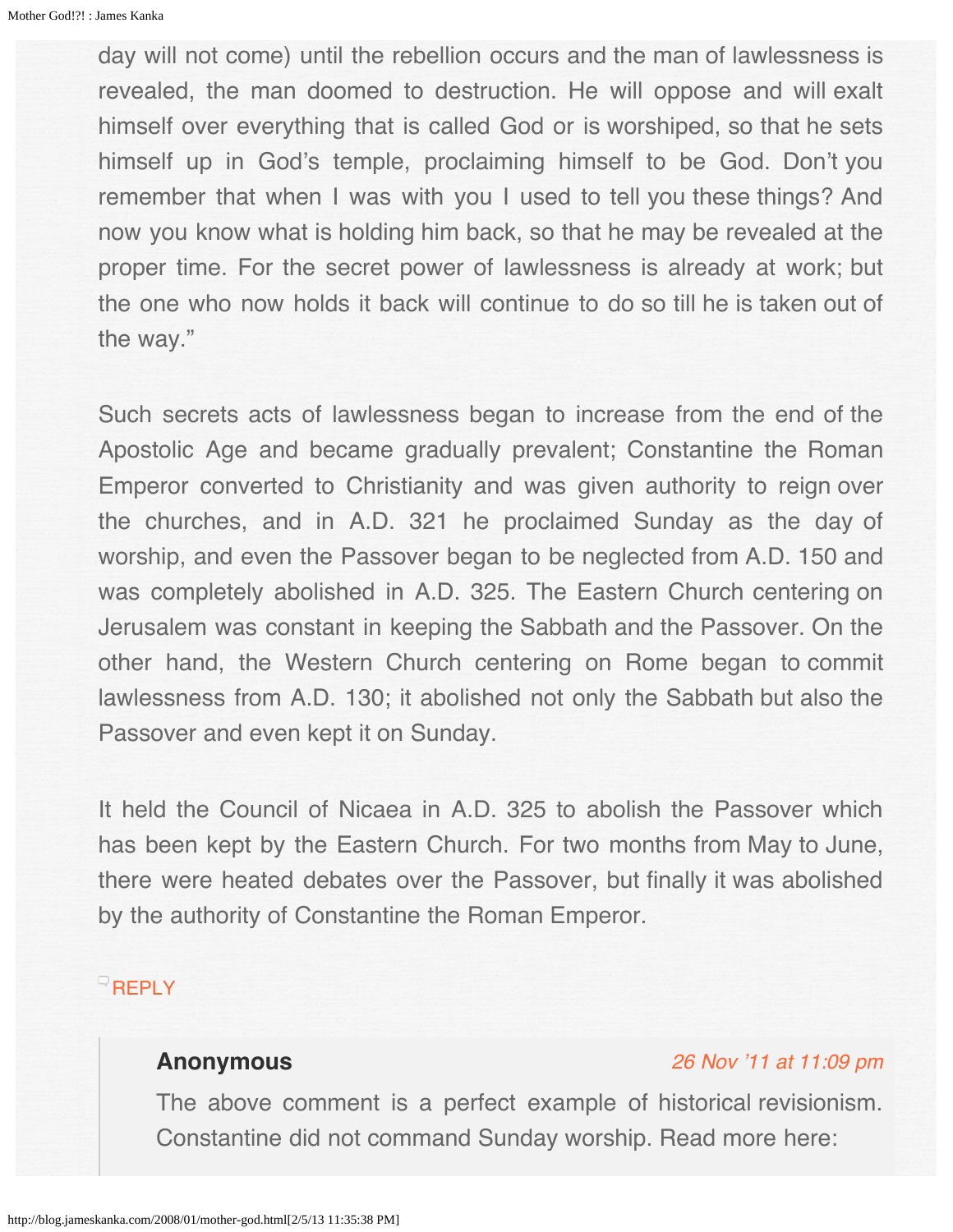<span id="page-39-1"></span><span id="page-39-0"></span>[http://www.examiningthewmscog.com/archives/did-constantine](http://www.examiningthewmscog.com/archives/did-constantine-abolish-the-sabbath/)[abolish-the-sabbath/](http://www.examiningthewmscog.com/archives/did-constantine-abolish-the-sabbath/)

## **Anonymous**

[1 Jun '09 at 1:00 pm](#page-40-0)

Christ Ahnsahnghong teach us to learn from the past Part 2

From that time, the Dark Ages began; whoever kept the Passover was regarded as a heretic and was given a trial by the Inquisition and even put to death. Those who loves and obeyed the truth worshiped at their houses in secret, and many of them were detected and handed over to the Inquisition. They moved about to keep their faith and became hut-dwellers to worship.

Afterwards they fled to the desert, but even there they were not safe, and many of them lived a secluded live in small, solitary houses or in caves, leading an ascetic life. Even though they were hated and regarded as being nameless by the world, the crown of life in heaven is shining on them. The Dark Ages is over: the period of 1260 years has passed away fleetingly. Those who rejected the truth to get a physical victory during the Dark Ages are now confined in prison, while the saints who laid down their lives for the truth are being appreciated for their troubles and given admiring cheers in heaven (Revelation 6:9-11). Their troubles are really praiseworthy. They have become the true witnesses to those who have received the truth of the new covenant.

How about now, as it is written in the Bible without keeping the Feast of God we cannot receive the promise and the blessing of eternal life. Do you think that God has destine the whole world to be condemed?Of course not, God already planned our salvation and who will save us in the last day: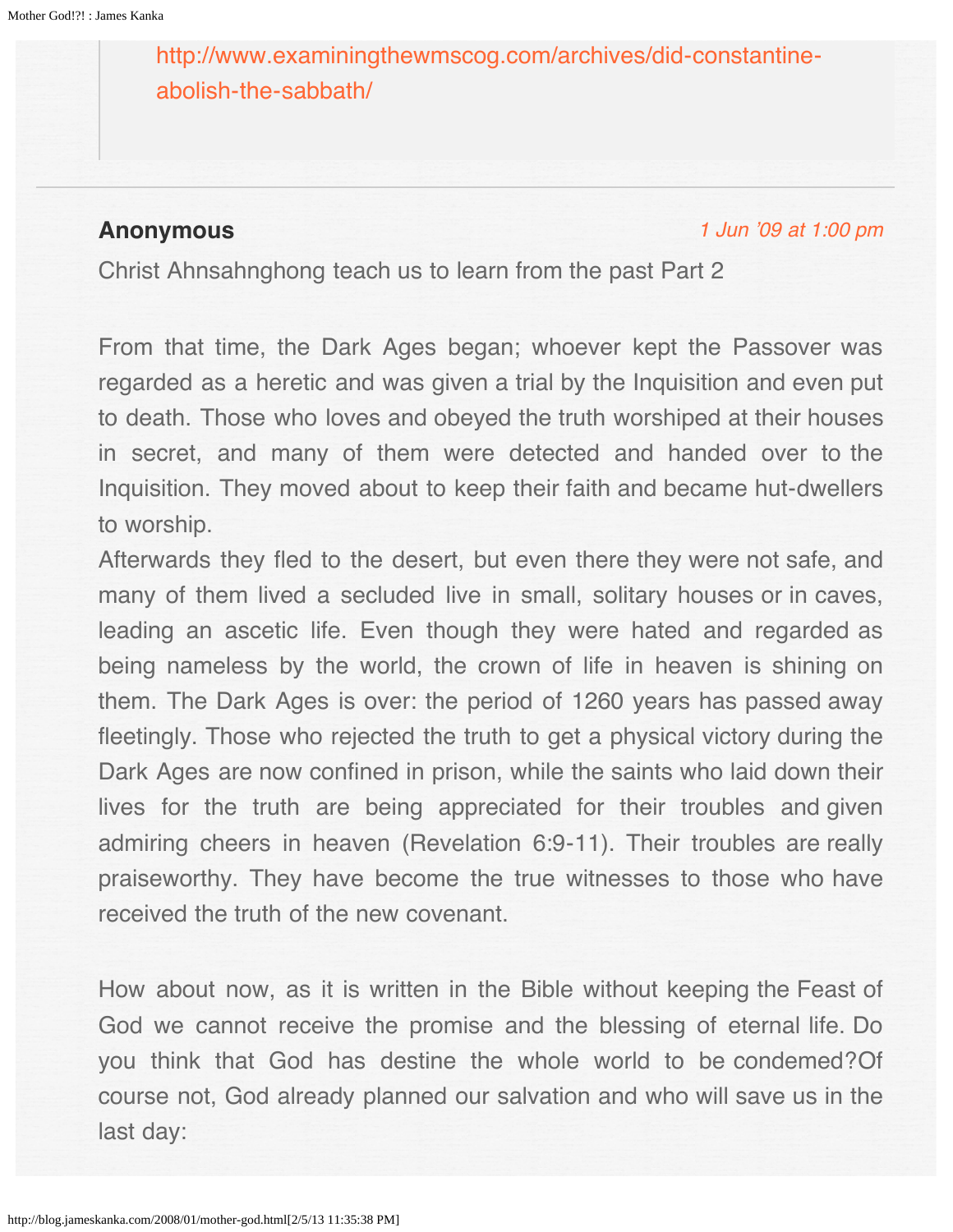<span id="page-40-0"></span>Hebrews 9:28 "So Christ was sacrificed once to take away the sins of many people; and he will appear a second time, not to bear sin, but to bring salvation to those who are waiting for him."

Christ Ahnsahnhong came as prophesied to open the way for us to receive salvation through the Passover. Christ Ahnsahnghong came in 1948 according to the prophecy of the Fig Tree with the re-birth of Israel and began to preach about the New Covenant Passover. Christ Ahnsahnghong opened the way for us to eat from the Tree of Life by revealing to us the existence of Heavenly Mother God who is the source of eternal life. Christ Ahnsahnghong re-established Zion so that we can now keep the 7 Feast of God testified in the Bible. Christ Ahnsahnghong is the truth, the way, and the life, and no one can enter heaven without realizing His great love and sacrifice. Christ Ahnsahnghong is truly our Lord, Second Coming Christ. Ahnsahnghong is our Almighty God.

All praises and glory be to our Heavenly Father Christ Ahnsahnghong for bringing us Salvation!!!!

## **[REPLY](http://blog.jameskanka.com/2008/01/mother-god.html?replytocom=114#respond)**

## <span id="page-40-1"></span>**Anonymous**

[8 Jun '09 at 9:06 am](#page-40-1)

I found more information here: <http://www.ahnsahnghong.biz/forum>

## $R$ [REPLY](http://blog.jameskanka.com/2008/01/mother-god.html?replytocom=115#respond)

## **Anonymous**

#### [20 Jun '09 at 3:53 am](#page-41-0)

You are all so very blessed. My heart was moved to see all of the people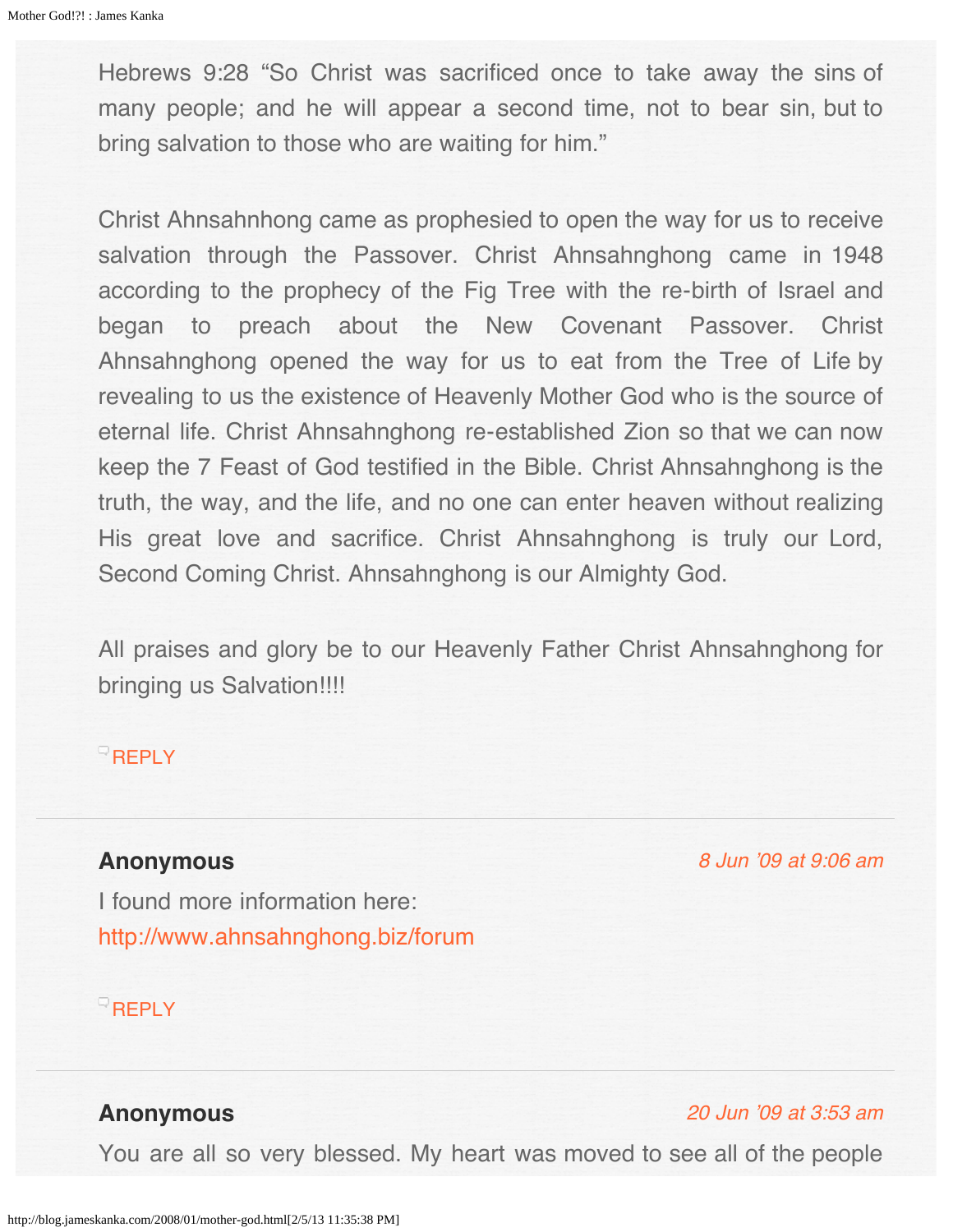<span id="page-41-0"></span>from all around the world who found this blog and who shared in similiar occurance. As it is written, how beautiful are the feet of those who bring good news! Glory to God who searches the hearts of men (human beings). Thanks be forever to God Elohim who has opened the way to the tree of life through the prophetical last Adam, a life giving spirit (Only God can give us eternal life). I hope you will all share in the joy of life given by Christ Ahnsahnghong and Mother. The best of all of this is that you can share in Gods' love by saying Come! Come, and recieve the Spirit and the Bride our saviors in this last age!

## **[REPLY](http://blog.jameskanka.com/2008/01/mother-god.html?replytocom=116#respond)**

## **Anonymous**

#### [5 Jul '09 at 5:55 am](#page-42-0)

Hi, i just had exactly the same experience this morning, and i'm far, far away in Singapore. This Korean lady approached after i finished my service in a catholic church. At first she just asked me to fill a questionaire which mentions something about Mother of God (it asked whether i have heard of it, i answered "no"), then she started rambling about it and cited exactly the same verses as you mentioned. She said they're from World Mission Society Church of God and they're all over the world. I have a brochure of it. She even offered me to join their bible study (a bit forcefully to be honest) and i wasn't very sure so i decided to Google it (and yes, came across this blog). Apparently they believe in a "second Jesus" and the "God of Mother" who lived in Korea? Well, i wouldn't condemn their belief as long as they believe in doing good, but after doing my research i think i'll stick to mine. I see some comments arguing about who to believe in if you want to have salvation, but hey, the most important thing is to "love your neighbours as you love yourselves" and try to do as much good as you can. I think that's what really matters cos that's what makes the world a better place. Anyway, just want to share my opinion. Thanks for sharing yours.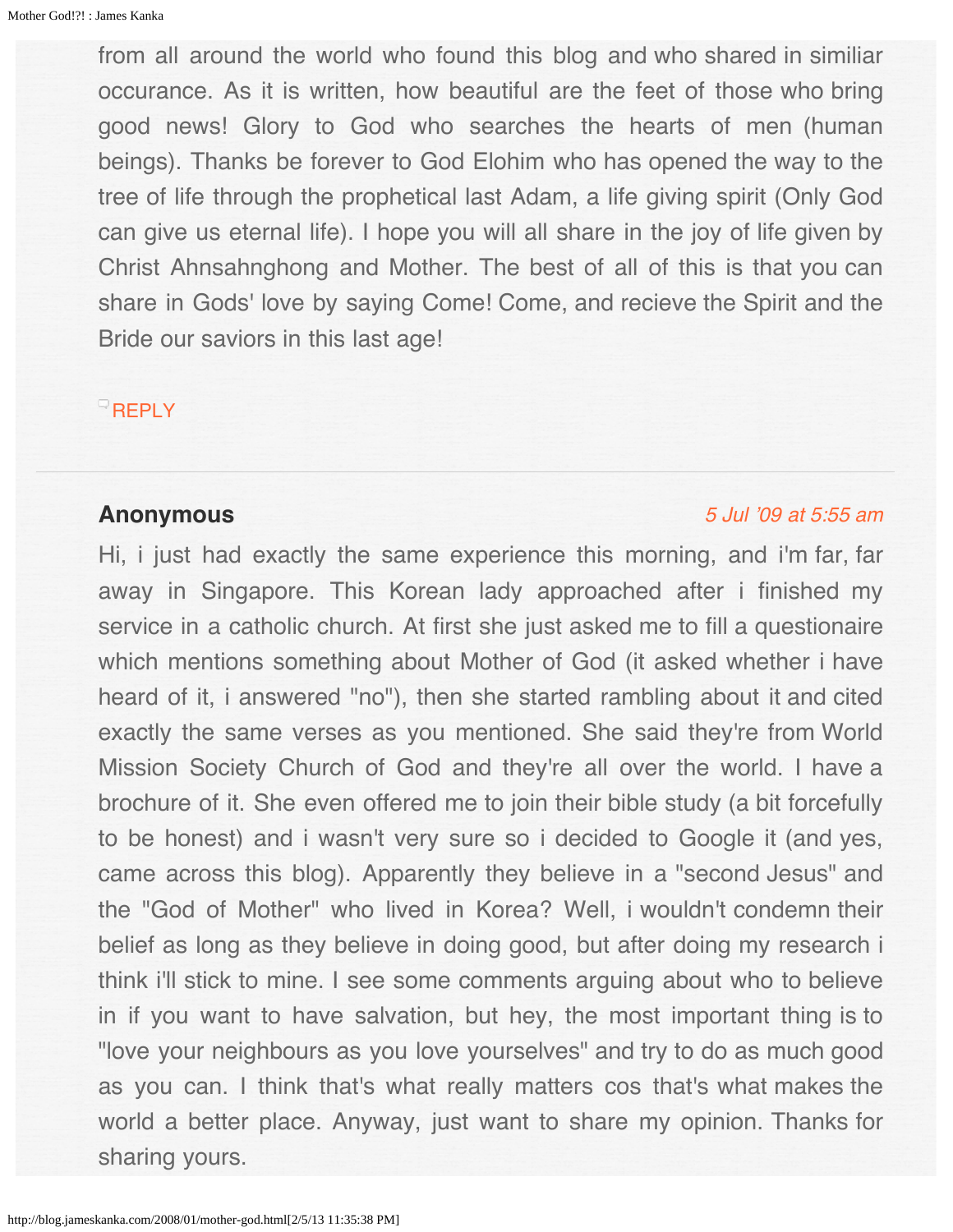<span id="page-42-0"></span>Peace

 $R$ [REPLY](http://blog.jameskanka.com/2008/01/mother-god.html?replytocom=117#respond)

## <span id="page-42-1"></span>**John**

[10 Aug '09 at 11:35 pm](#page-42-1)

Hello James,

Thanks for opening this website with the blog. One of my friend had the similar experience in Chicago, IL. This cult has been proclaimed through the world. The deceiving nature of satan as in the form of "Mother god" proclaimed against the christians and our true Living God.

In Mt 7:15 it clearly says "Watch out for false prophets. They come to you in sheep's clothing, but inwardly they are ferocious wolves. Mt 7:16 By their fruit you will recognize them. Do people pick grapes from thornbushes, or figs from thistles?. We will continue to pray for all the youngsters who are involved in this proclaimation of mother god, let God can prepare a pure heart and they should not deceived and to repent to the God and they should understand that they can get the salvation only through Jesus Christ, Who died for our sins as per Jn 3:16 "For God so loved the world that he gave his one and only Son, that whoever believes in him shall not perish but have eternal life.

# **Thnaks**

John Jeevanandam

# $R$ [REPLY](http://blog.jameskanka.com/2008/01/mother-god.html?replytocom=119#respond)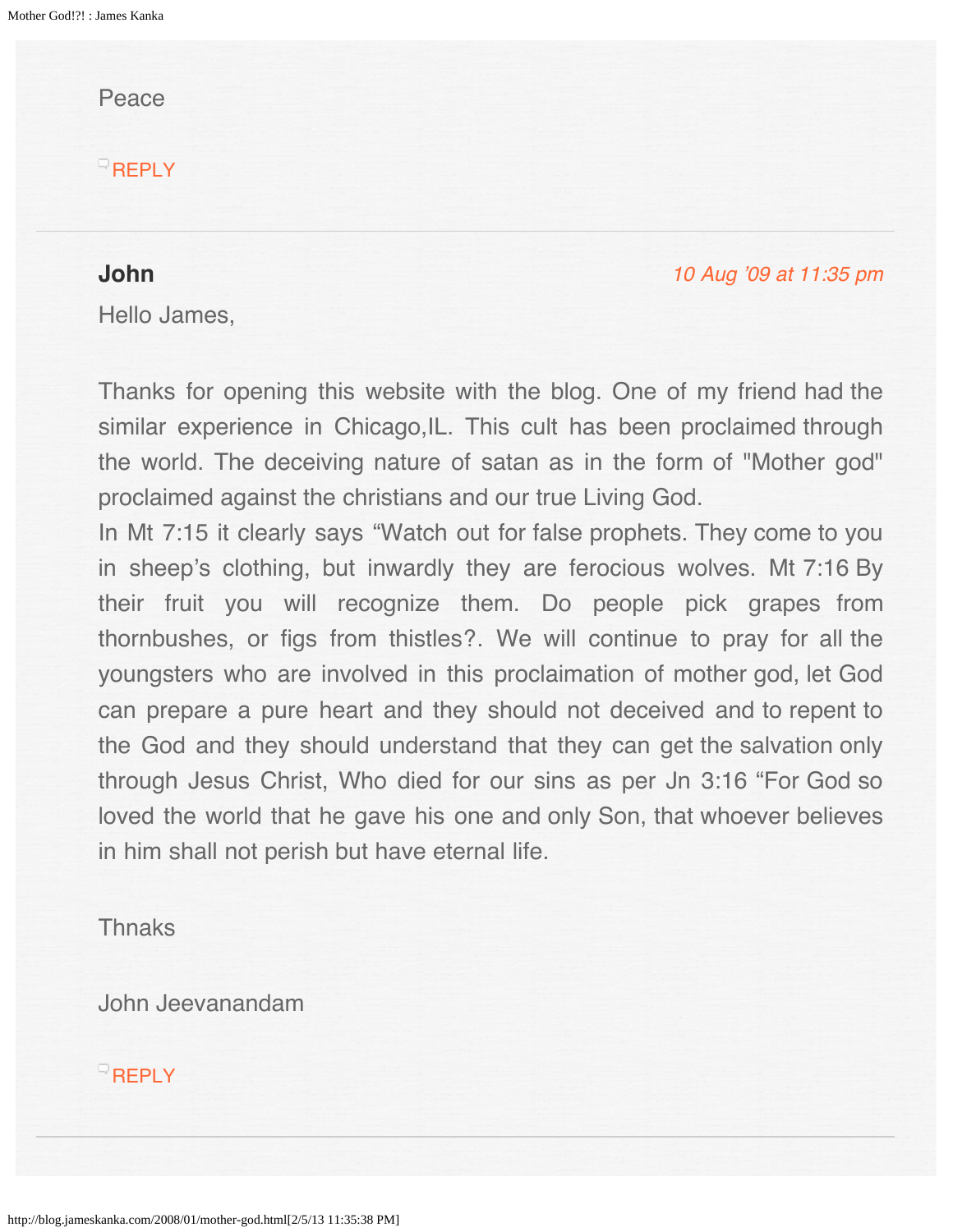## <span id="page-43-0"></span>**Anonymous**

<http://proveahnsahnghong.com/>

<http://proveahnsahnghong.com/>

<http://proveahnsahnghong.com/>

<http://proveahnsahnghong.com/>

<http://proveahnsahnghong.com/>

Beware of the lies of anti-Church of God websites!

## <span id="page-43-1"></span>**[REPLY](http://blog.jameskanka.com/2008/01/mother-god.html?replytocom=120#respond)**

## **Anonymous**

#### [26 Nov '11 at 11:13 pm](#page-43-1)

[12 Aug '09 at 1:51 am](#page-43-0)

"lies" huh? Just like cults to automatically disregard everything on the net as lies. That's convenient. But when you take a serious look at the facts about this organization that claims to be doing God's work, it is abundantly clear that they are not who they say they are. [http://www.examiningthewmscog.com](http://www.examiningthewmscog.com/)

## **Anonymous**

#### [1 Sep '09 at 5:09 am](#page-44-0)

same experience here today in the garden state plaza mall in new jersey.

my wife and i were approached by two women asking us if we read the bible and if we have ever heard of mother-god.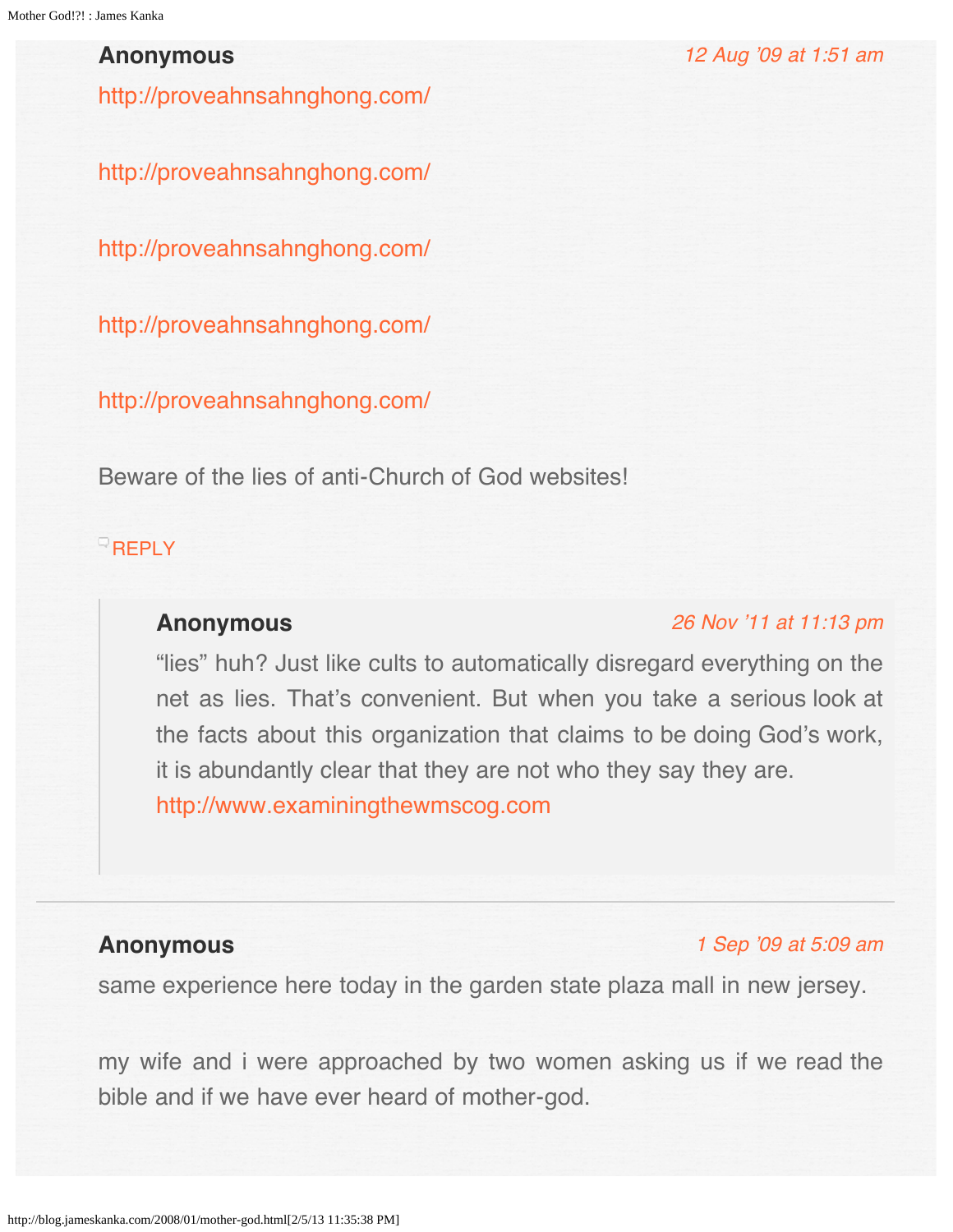<span id="page-44-0"></span>not two minutes later the manager of the hallmark store we were in chased them away. i was told by the clerk that they prey on people all day long.

it was an interesting experience. i hope this brings them peace and joy. i have very strong faith and read the bible daily. im not sure what their purpose is but i hope it is to spread peace, light and love.

best to you all!

## <span id="page-44-1"></span>**[REPLY](http://blog.jameskanka.com/2008/01/mother-god.html?replytocom=122#respond)**

## **Anonymous**

#### [26 Nov '11 at 11:14 pm](#page-44-1)

Their purpose is to ruin your life and take all of your money. Lucky for you, you didn't listen to them. They probably would have ruined your marriage.

## **Anonymous**

#### [7 Sep '09 at 1:38 am](#page-45-0)

It's so funny i've read most of these blogs and i have yet to see anyone mention:

Rev21:9 come, i will show you the Bride, the wife of the Lamb. and he carried me away in the spirit to a mountain great and high and showed me the holy city Jerusalem coming down out of Heaven from God. It shone with the Glory of God.

So who is this Holy city the "New Jerusalem" that is coming down out of Heaven.

"Gal 4:26 But the Jerusalem that is above is free and she is our Mother."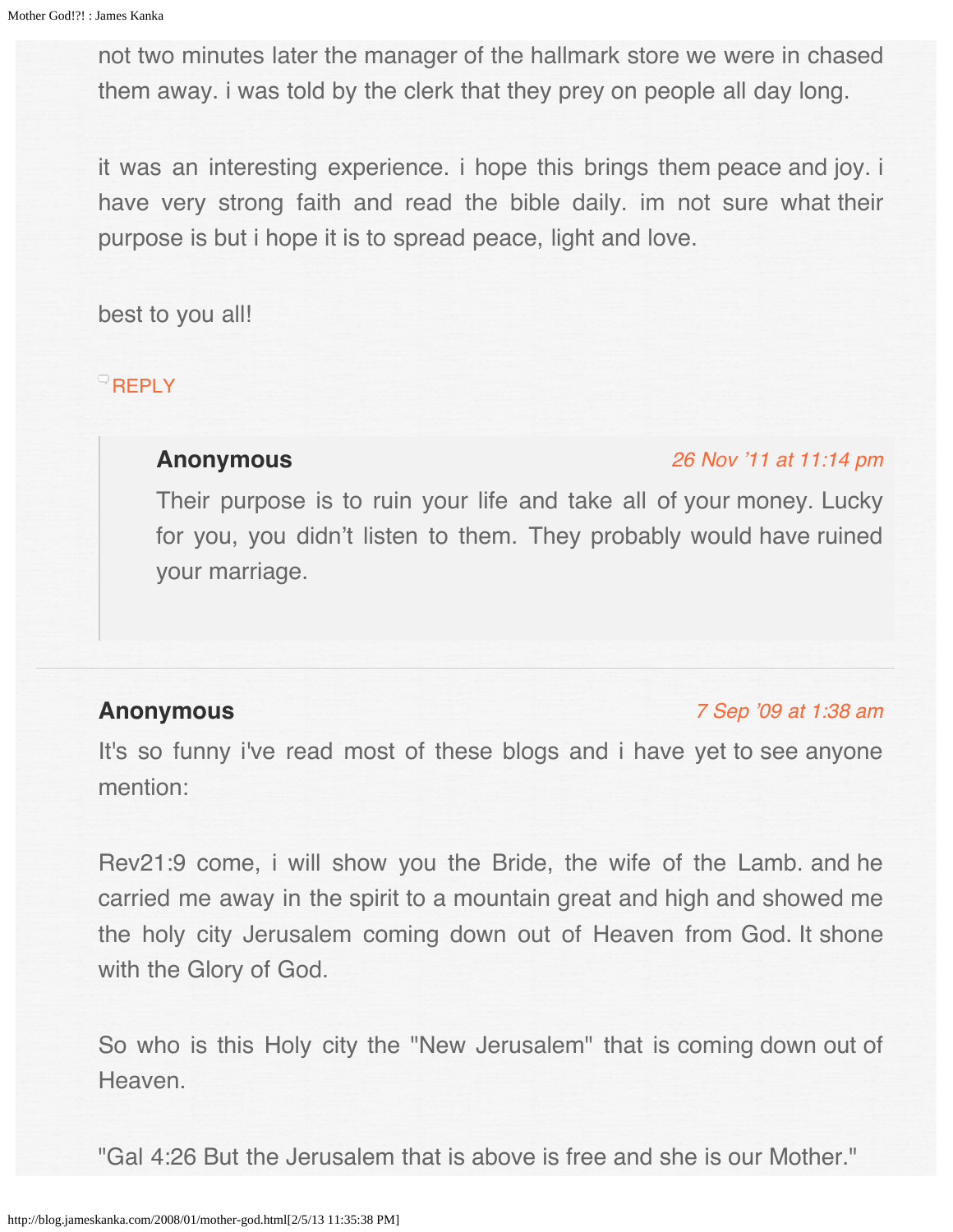<span id="page-45-0"></span>I mean unless someone has written that and your just not posting it. What are you trying to hide?

God Bless You ')

# <span id="page-45-1"></span>**[REPLY](http://blog.jameskanka.com/2008/01/mother-god.html?replytocom=123#respond)**

# **Anonymous**

[26 Nov '11 at 11:15 pm](#page-45-1)

Verses taken completely out of context. [http://www.examiningthewmscog.com/archives/mother-in-the-bible](http://www.examiningthewmscog.com/archives/mother-in-the-bible-country-or-korean-lady-galatians-426/)[country-or-korean-lady-galatians-426/](http://www.examiningthewmscog.com/archives/mother-in-the-bible-country-or-korean-lady-galatians-426/)

## <span id="page-45-2"></span>**Melodie**

[8 Sep '09 at 2:27 am](#page-45-2)

Yeh, I used to belong to this church. Pretty crazy the way they proof text and twist scripture to their advantage. I got out of there when I realized it was a cult.

# <span id="page-45-3"></span> $R$ [REPLY](http://blog.jameskanka.com/2008/01/mother-god.html?replytocom=124#respond)

# **Anonymous**

[26 Nov '11 at 11:17 pm](#page-45-3)

[8 Sep '09 at 2:59 am](#page-46-0)

Praise God Melodie! If you are willing, please submit your story to: <http://www.examiningthewmscog.com/contact/>

# **James Kanka**

Well done Melodie! Thanks for posting.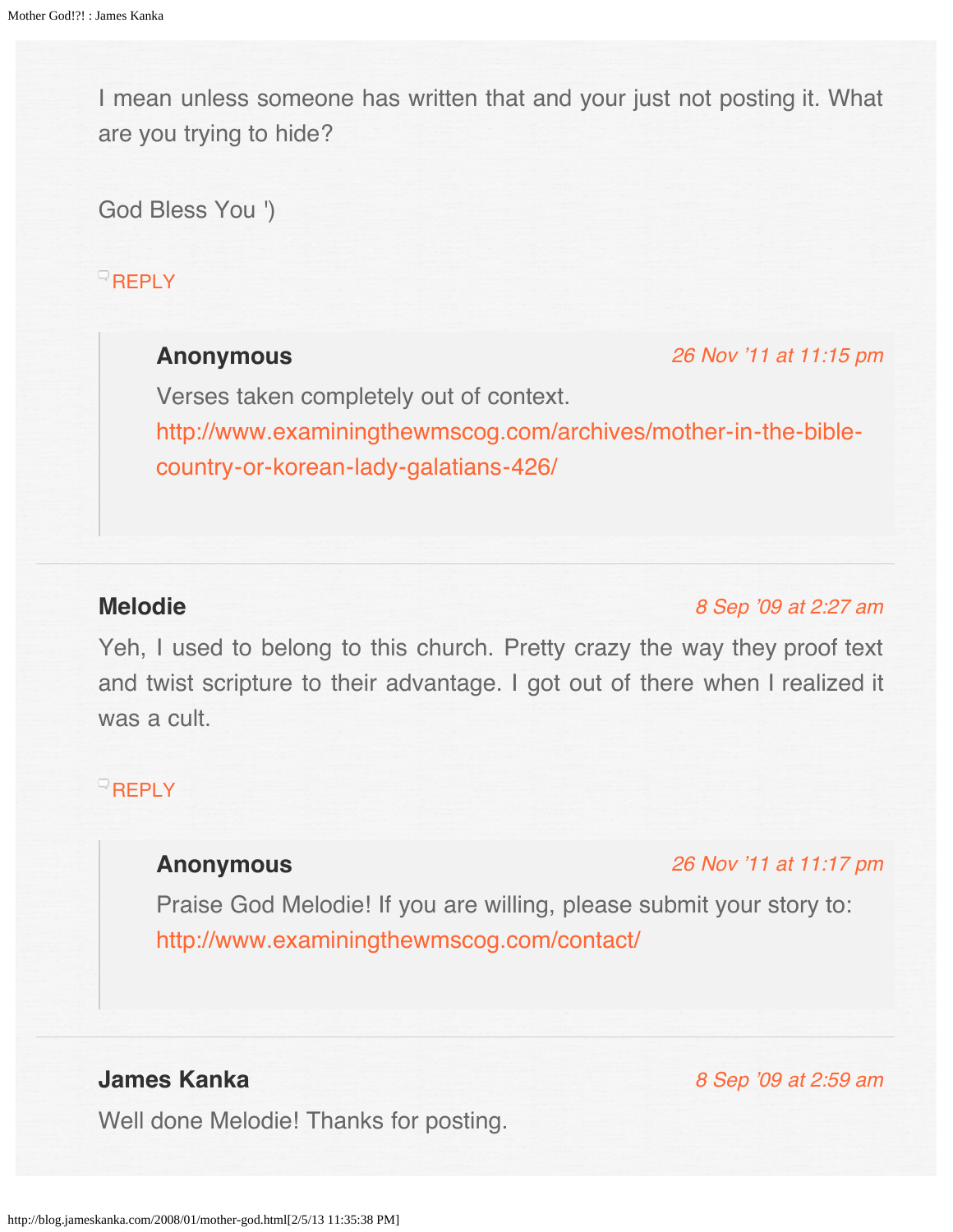<span id="page-46-0"></span>Were you a Christian before getting involved and are you still?

What caused you to see that it was a cult? What were some of your experiences?

Are you with a new church?

Great news that you saw through it and had the guts to get out.

God Bless!

 $R$ **[REPLY](http://blog.jameskanka.com/2008/01/mother-god.html?replytocom=125#respond)** 

#### <span id="page-46-1"></span>**Anonymous**

## [11 Sep '09 at 2:00 pm](#page-46-1)

Deception was prophesied by Jesus and we see the fulfillment in the Mother God doctrine. When they quote the scripture to you , you must ask them to read the whole context (the verses before and after) . You will find the futility in their quotation, verses are quoted out of context by them. for eg. if you read in Rev 22.17 -19 about who is saying ' drink the waters of life freely' .you will have to read the verse 22.16 ' I Jesus have sent mine....' so you see that it is actually Jesus who is saying the words …..drink the waters…. In fact the bride only says ' come ' (to 'Jesus' – refers to the second coming) along with the Spirit…(Rev 22:17 And the Spirit and the bride say, Come. And let him that heareth say, Come. ) . One has to be thoroughly deceived to think that Bride is the Mother – God.

## **[REPLY](http://blog.jameskanka.com/2008/01/mother-god.html?replytocom=126#respond)**

**Anonymous** [14 Sep '09 at 6:17 am](#page-48-0)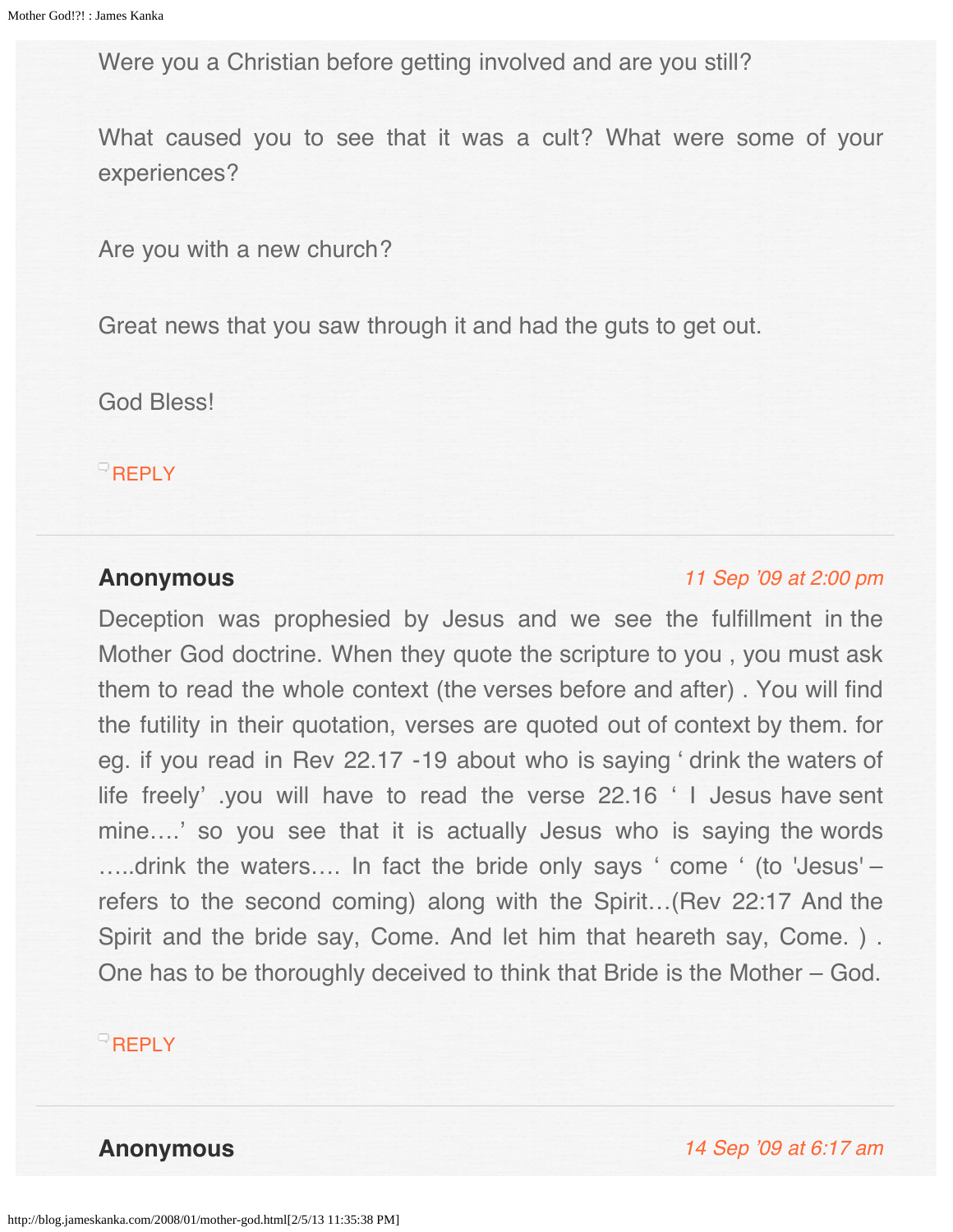The above poster said that it is Jesus that is saying….come to the waters. Oh really? Lets see what the verse says..

Rev. 22:17 – The Spirit and the bride SAY 'Come'….

They are saying "come" to receive the water of life. They have the water of life, that is why they are saying "come".

Do you see the deception of the above poster. Deception is necessary to deny the Heavenly Mother.

The bride is the Holy City Jerusalem that is coming down from heaven in the last days. (Rev. 21:9-10)

The heavenly Jerusalem above is our Mother. (Galatians 4:26)

How can you NOT see that the bride is our heavenly Mother? Maybe she is not your mother. Children of God have a Father and a Mother. Is there any such physical child that has only a father?

# <span id="page-47-0"></span>[REPLY](http://blog.jameskanka.com/2008/01/mother-god.html?replytocom=127#respond)

## **Anonymous**

#### [26 Nov '11 at 11:19 pm](#page-47-0)

The woman you believe to be "god" divorced her husband to be with Ahnsahnghong. That makes her an adulterer according to Mark 5:32. A sinner can not be God!!! Snap out of it already.

**ivz**

#### [24 Apr '12 at 12:51 am](#page-48-1)

your mother ahnsahnghong is just a human being created by God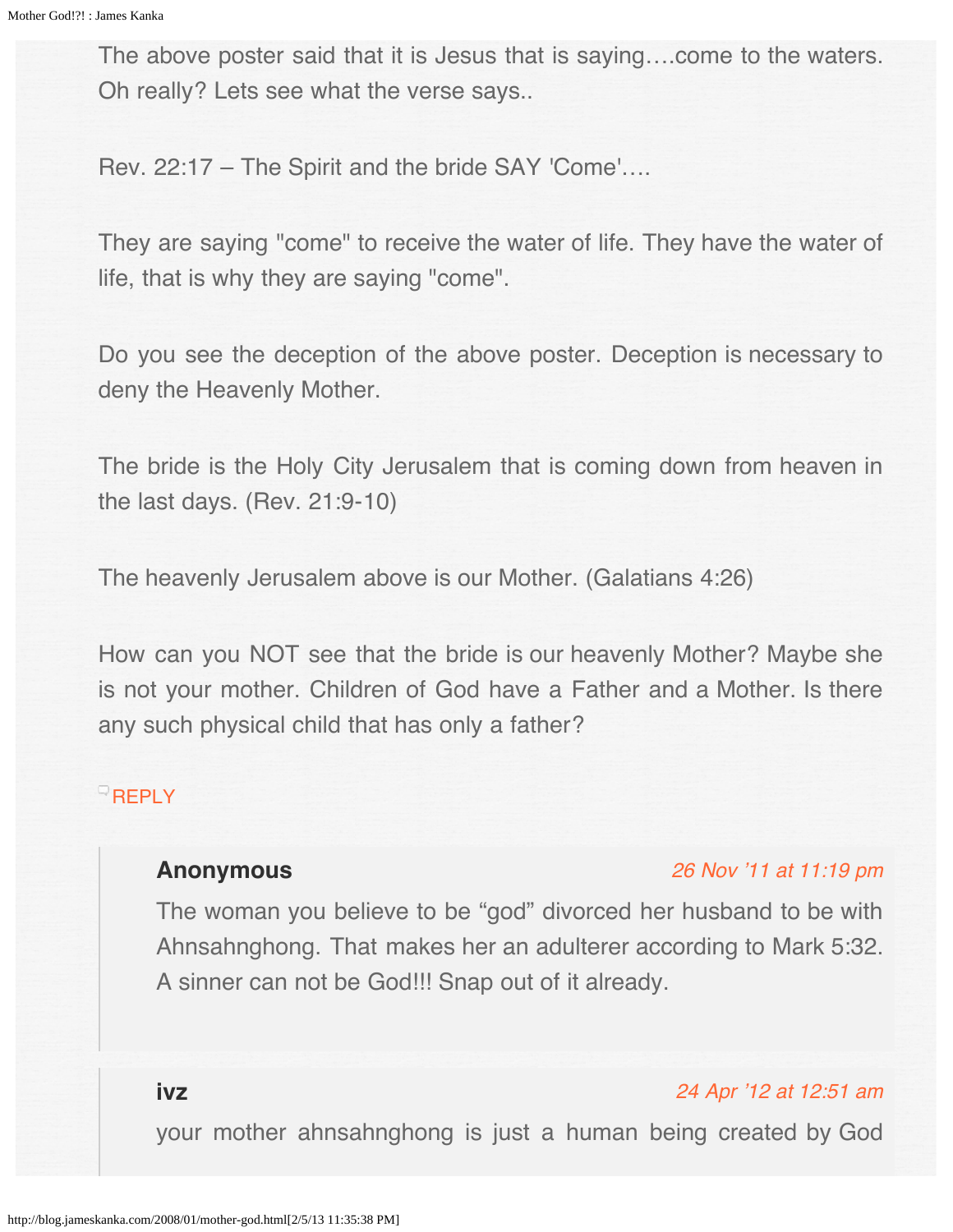<span id="page-48-1"></span><span id="page-48-0"></span>also.. ahnsahnghong is NOT Jesus….

# <span id="page-48-2"></span>**Mya**

#### [29 Sep '09 at 2:08 am](#page-48-2)

I just had the same situation as everyone else is mentioning happen to me in Pasadena City College in California. I have been a Christian for 16 years and thought that this was just a two nice girls there to talk about God and so I was very receptive to them when they said they were seminary students and that it would only take a minute. Then she talked for 20 minutes about how there had to be a mother god. I kept asking them so who is mother god, but she wouldn't say and then she started talking about the sabbath without really giving me a conclusive argument about the mother god. I could see that she could go on forever misreading the bible and I had to go leave.

I am so glad that God allowed me to see through her lies and as I left I prayed for her and the other students who may be swayed by her. God is good!

# **[REPLY](http://blog.jameskanka.com/2008/01/mother-god.html?replytocom=129#respond)**

# **Foxxi**

#### Hello.

#### [10 Oct '09 at 9:45 pm](#page-49-0)

I just now had an encounter with a woman who came to my door wanting to talk. I gave her my ear, curious as to what she had to tell me. She went into all the same things that were mentioned previously. I told her I'm a believer, so she didn't need to tell me these things. She implied what I knew as the Truth was not the real truth.

She said she was from the church of God. Where? In Miami, she said. A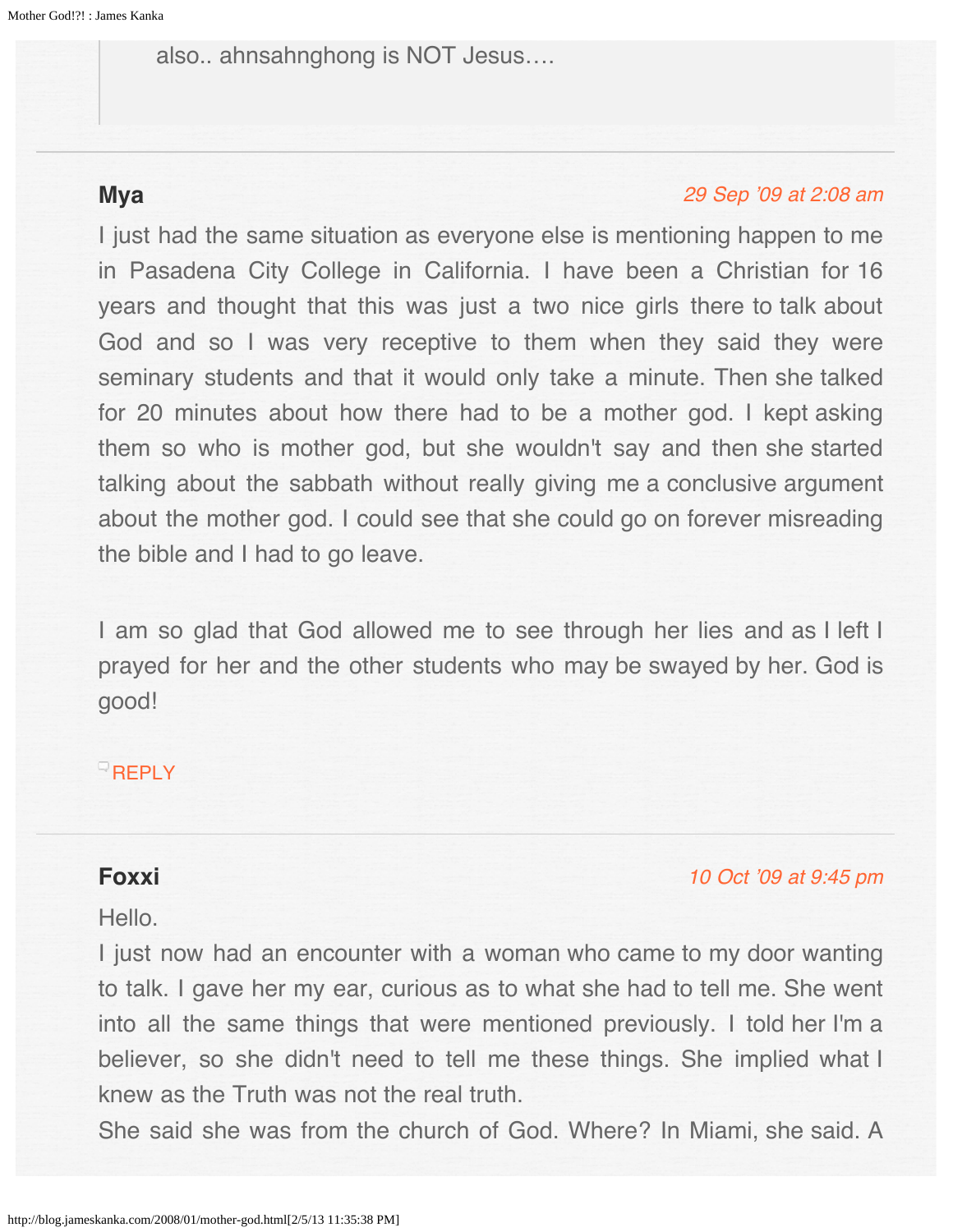<span id="page-49-0"></span>house church she added. Interesting…. this added to my weird feelings more. I told her I have never heard about this mother god & frankly didn't need to hear more & asked her politely to leave. Overall just a weird experience.

## $^{\circ}$ [REPLY](http://blog.jameskanka.com/2008/01/mother-god.html?replytocom=131#respond)

#### **Anonymous**

#### [25 Oct '09 at 9:31 pm](#page-51-0)

When you come to the Church of God World Mission Society you will notice that this is the only church which tells about the spiritual Mother God, the New Jerusalem and about the name of the Holy Spirit, Christ AhnSahngHong. I am not saying this because they say it with their own words, but because the Bible testify that Ahnsahnghong is Second Coming Christ, and that the Heavenly Jerusalem is our Mother. I firmly believe that Christ AhnSahngHong and Heavenly Mother are the beginning and the end, Their are the last and true savior.

Elohim is the creator of the heavens and the earth, who created the whole universe and billions of starts. How is it possible that we who are limited by time and space can denie God's great power. The Bible clearly describe about how and when God will appear in this world for our own salvation. It is written that Elohim will appear in Their own time.

1 Timothy 6:15 "Which God will bring about in his own time—God, the blessed and only Ruler, the King of kings and Lord of lords, who alone is immortal and who lives in unapproachable light, whom no one has seen or can see. To him be honor and might forever. Amen."

In the time of the old testament you can find many references of God coming in the flesh, He appeared to Abraham, and many others great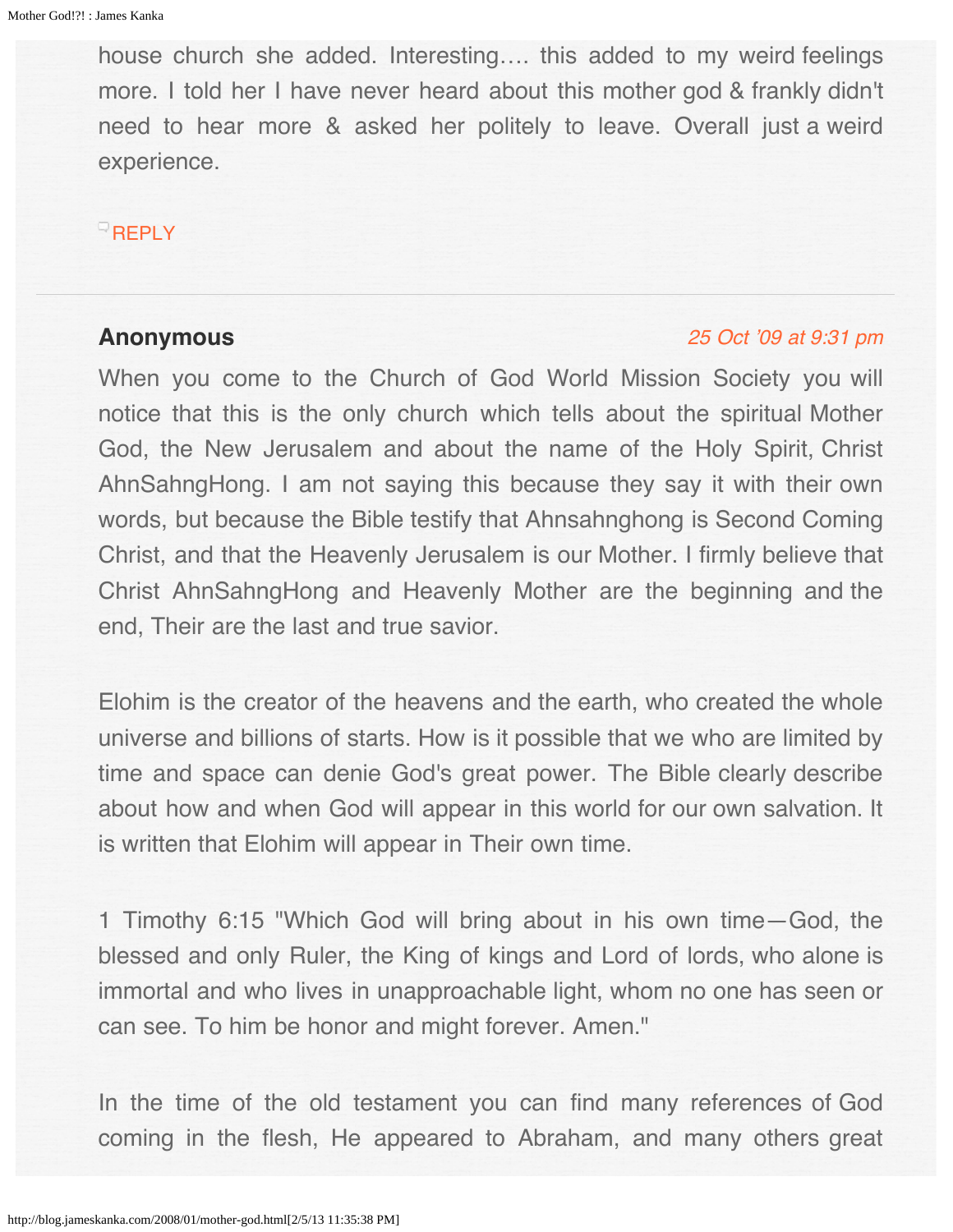prophets of the old testament. 2000 yrs ago, God decided to come down from heaven to this world in the body with the name of Jesus. How about now? 2000 yrs later, don't think that God can come again? God is Almighty, we are less than a speck of dust, who are we to deny the coming of God. If we truly want to receive salvation, we must believe in the words of the Bible which testify about Elohim who will save us in the last days.

Revelation 22:17 "The Spirit and the bride say, "Come!" And let him who hears say, "Come!" Whoever is thirsty, let him come; and whoever wishes, let him take the free gift of the water of life."

For our salvation Elohim appeared as the Holy Spirit and the Bride to give us the water of life in the last days. In 1 Timothy, it is written that God alone is immortal and lives in unapproachable light (1 Tim. 6:16). Thus, only the Spirit and the Bride the Second Coming Christ, Ahnsahnghong, and the New Jerusalem Mother are immortal and only They have life. Nevertheless, some people boast that they, also, have the power to give life. They say the bride in Rev 22:17 represents churches. But such assumptions are a great mistake. The Bible says that no one can have life until he or she eats the flesh of the Son of Man and drinks His blood

John 6:53 "Jesus said to them, "I tell you the truth, unless you eat the flesh of the Son of Man and drink his blood, you have no life in you. Whoever eats my flesh and drinks my blood has eternal life, and I will raise him up at the last day. For my flesh is real food and my blood is real drink. Whoever eats my flesh and drinks my blood remains in me, and I in him."

Who are the death? Those who have not receive the blood and body of Christ, even Jesus said: "Follow me, and let the dead bury their own dead"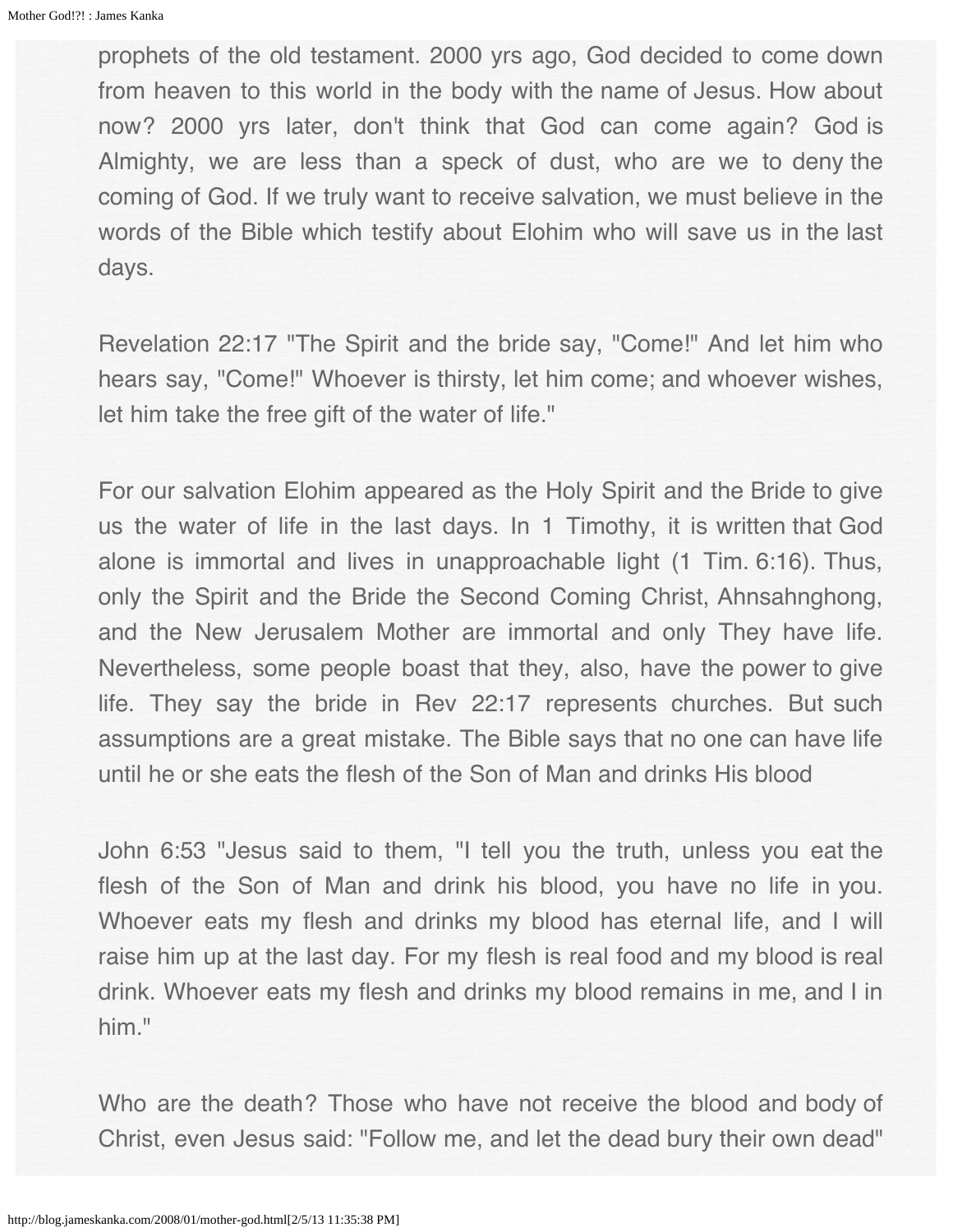<span id="page-51-0"></span>(Matt. 8:22). Mere human beings, such as ourselves, cannot say that we are alive. There is no life in us, so we must go to God Christ Ahnsahnghong and Mother if we want to receive eternal life and salvation in the last days. Christ Ahnsahnghong and Mother are the only ones who have life. In order to give the everlasting water of life to mortal beings, God came down to this earth in this last age as the Holy Spirit, Ahnsahnghong, and the Bride, the New Jerusalem Mother. People who pervert or deny this Biblical teaching will never be able to enter the kingdom of heaven.

Galatians 4:26 But the JERUSALEM that is above is free, and she is OUR MOTHER.

## <span id="page-51-1"></span>**[REPLY](http://blog.jameskanka.com/2008/01/mother-god.html?replytocom=132#respond)**

## **Anonymous**

[26 Nov '11 at 11:22 pm](#page-51-1)

Another example of how the WMSCOG misinterprets the Bible. [http://www.examiningthewmscog.com/archives/elohim-one-god-or](http://www.examiningthewmscog.com/archives/elohim-one-god-or-two/http://www.examiningthewmscog.com/archives/elohim-one-god-or-two/)[two/http://www.examiningthewmscog.com/archives/elohim-one-god](http://www.examiningthewmscog.com/archives/elohim-one-god-or-two/http://www.examiningthewmscog.com/archives/elohim-one-god-or-two/)[or-two/](http://www.examiningthewmscog.com/archives/elohim-one-god-or-two/http://www.examiningthewmscog.com/archives/elohim-one-god-or-two/)

## **Anonymous**

[20 Nov '09 at 8:15 pm](#page-52-0)

## Hey James!

Currently I've had many encounters with these folks @ the community college i attend, and fortunately I have a friend who used to be part of this "church." There tactics are the same all through out ("can you read this for me") @ one point i asked them to read Exodus 20:3 – "You shall have no other gods before me." and they did but noticed i was mocking their tactics. They then jumped around to the sabbath, and finally mother god never fully addressing one of their points. I've actually attended one of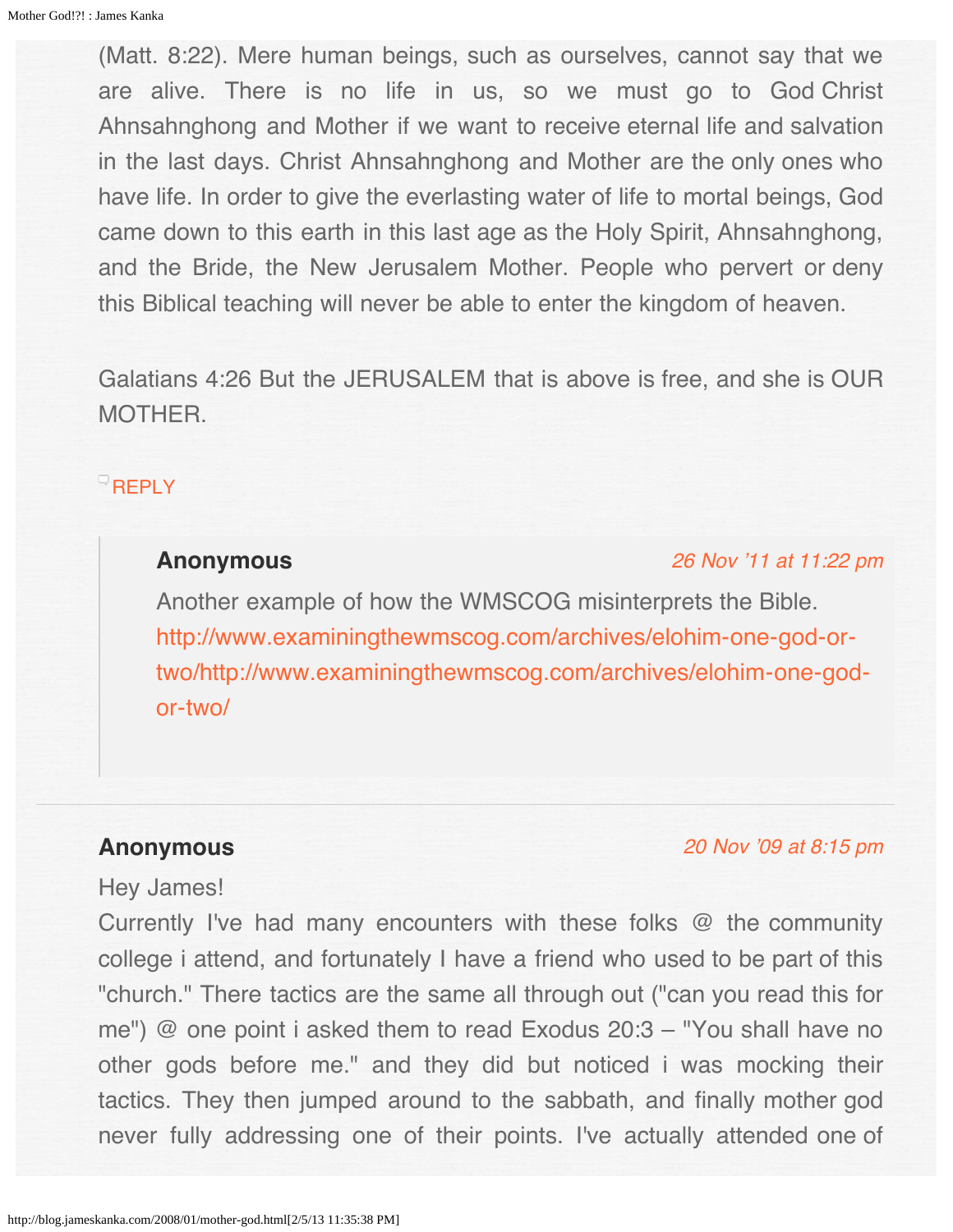<span id="page-52-0"></span>their "bible studies" and the majority of the time they tried to pitch me the idea that the Pope was the anti-christ. Anywho, it gets weirder… My good friend told me that they believe whistling invokes demonic activity and that this alledged mother god lives in korea and parts the clouds for people and performs all sorts of "miracles." another firm belief of theirs is that they WILL NOT attend a bible study/church that is not affiliated with theirs because "its the same as cheating (like infidelity)" When i see them pitching this idea i want to ask them how they feel about leading people astray. These experiences have really motivated me to become grounded with scriptures because if we're not grounded we'll be easily deceived.

thanks for this blog, its nice to read other people's experiences.

God Bless!

## <span id="page-52-1"></span> $R$ [REPLY](http://blog.jameskanka.com/2008/01/mother-god.html?replytocom=134#respond)

# **Anonymous**

#### [26 Nov '11 at 11:24 pm](#page-52-1)

Funny that you mentioned that about the Catholic church. They sing Catholic and Protestant songs though lol. So ridiculous. [http://www.examiningthewmscog.com/archives/its-official-the](http://www.examiningthewmscog.com/archives/its-official-the-wmscog-sings-catholic-songs/)[wmscog-sings-catholic-songs/](http://www.examiningthewmscog.com/archives/its-official-the-wmscog-sings-catholic-songs/)

## **Anonymous**

#### [30 Nov '09 at 4:04 am](#page-53-0)

My son is in this cult. I've researched and read every blog and account I can as well as reading Cultwatch. They all have the same scripted approach to recruiting, and it is so very obvious. It is a dangerous thing they have going because they don't appeal to logic, but appeal more to people's emotional state and feed on their fears of losing out on Salvation.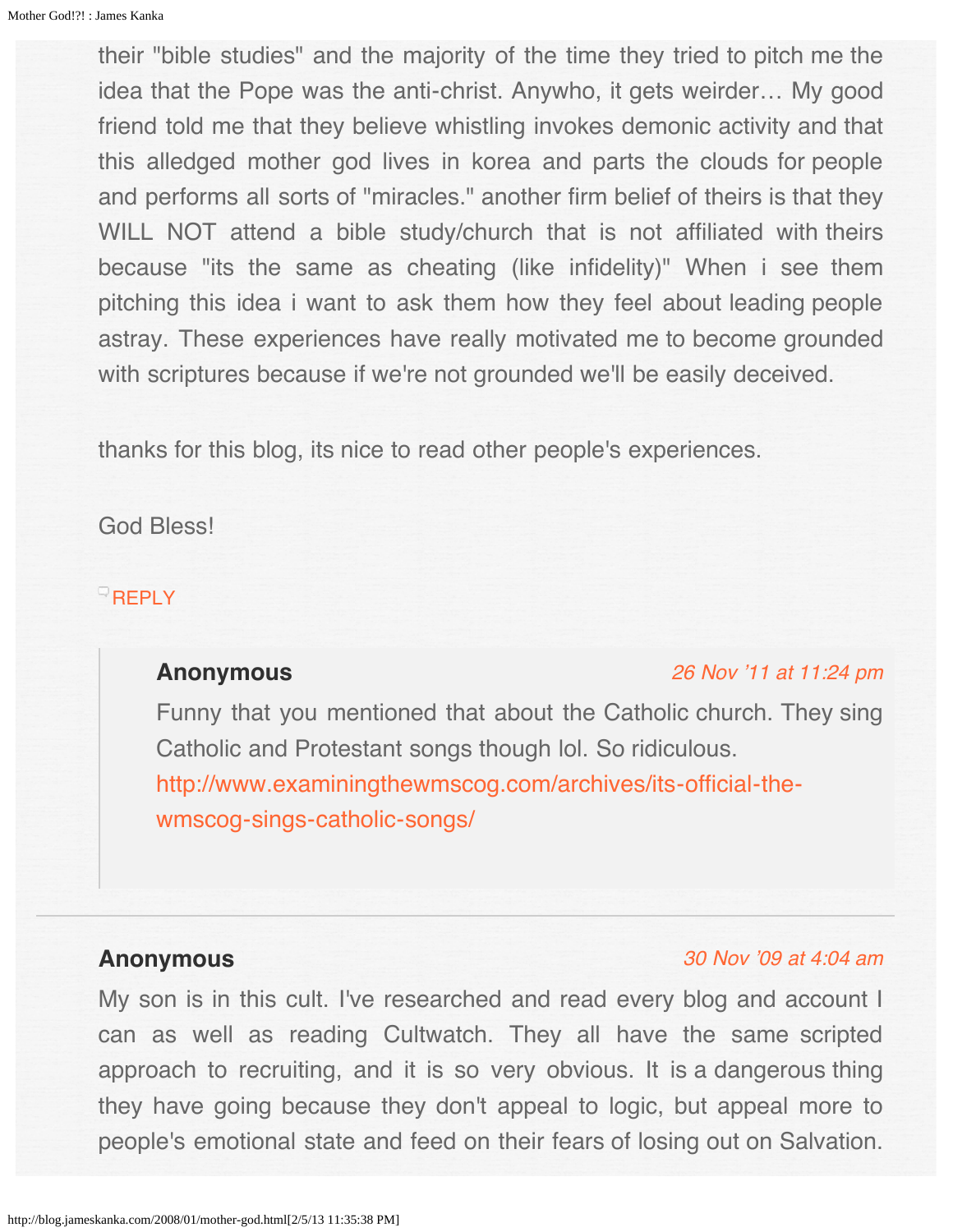<span id="page-53-0"></span>And some of these people really actually believe what they are saying is the truth, which really makes them all the more passionate about this absolute nonsense. Unfortunately, the same thing happens in all cases. The members are eventually encouraged to cut ties with "non-believers" such as their own family, and empty their pocket books to the "church" because they believe the end of the world is coming in 2012, so why keep your wordly goods? My son is convinced that the world is ending soon, even says "Destruction is Near" in his sleep, according to his wife. My son was into giving the "Church" around \$600-\$800 per month, plus giving at all three services on SAturdays, and also on Tuesdays, since he is required to be there all that time. He is probably going to lose his job because they have him preaching at work to co-workers now, and going out door to door to preach any time he can. But he thinks it doesn't matter because the world is going to end, and he has to save all the people he can right now. It is just outrageous. He's not a better person for this, which was his goal to be, he is simply angry, upset all the time, an emotional mess, and the people at his "church" don't care one bit about the extreme stress he is under as they have him out frantically exhausting himself doing door to door recruiting, going to church at the very least 20 hours per week, while he also tries to hold down a demanding full time job. I am very worried about him and his mental state. The worst thing of all is that he is worshipping false idols. That is what they have him doing, and it breaks my heart.

## **[REPLY](http://blog.jameskanka.com/2008/01/mother-god.html?replytocom=135#respond)**

## **James Kanka**

[30 Nov '09 at 4:29 am](#page-54-0)

Re: My son is in this cult.

I'm sorry, I can only imagine what you're going through, and it still hurts my heart to hear. I will gladly pray for your son, hopefully that zeal will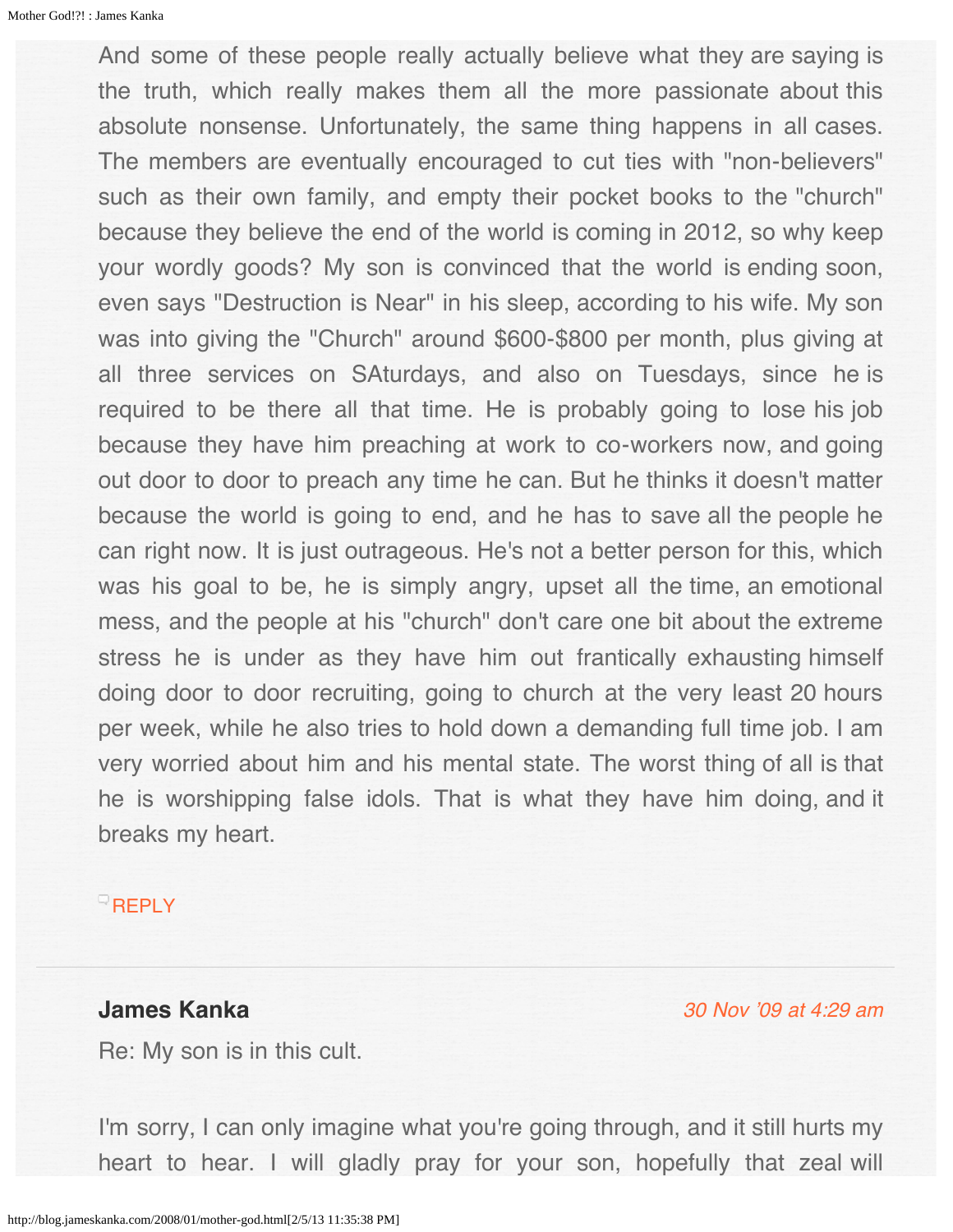<span id="page-54-0"></span>someday enable him to serve the True God.

Maybe their belief that the world will end in 2012 will serve for good and cause many to leave when the world doesn't end. Make sure he can come to you when doubt arises, and don't let him push you out of contact.

Pray for him, it is an incredibly powerful action.

## **[REPLY](http://blog.jameskanka.com/2008/01/mother-god.html?replytocom=136#respond)**

# **Erika**

## [17 Dec '09 at 5:44 pm](#page-56-0)

# Hi James

This is Erika from Church of God in Boston. This is the Church who approched you. If you think about this earth and its creatures were not every one of them made by father and mother? Also did not God make it this way? We can clearly show that there is a God the Mother shown throught the Bible. Even thinking about

Rev. 22:17 "The Spirit & the bride say 'Come!'. And let him who hears say 'Come!', whoever is thirsty let him come and whoever wishes let him take the free gift of the water of life.", this verse we can analyse: What is this "water of life"?

John 4:13-14 "Jesus answered 'Whoever drinks this water will be thirsty again, but whoever drinks from the water I give him will never thirst. Indeed, the water I give him will become in him a spring of water welling up to eternal life.'" so we can see the water being given is eternal life. Then who is the only one who can give us eternal life?

John 5:39-40 "You diligently study the scriptures because you think that through them you possess eternal life. These are the scriptures that testify about me yet you refuse to come to me to have life." then we see Jesus gives eternal life but how and when?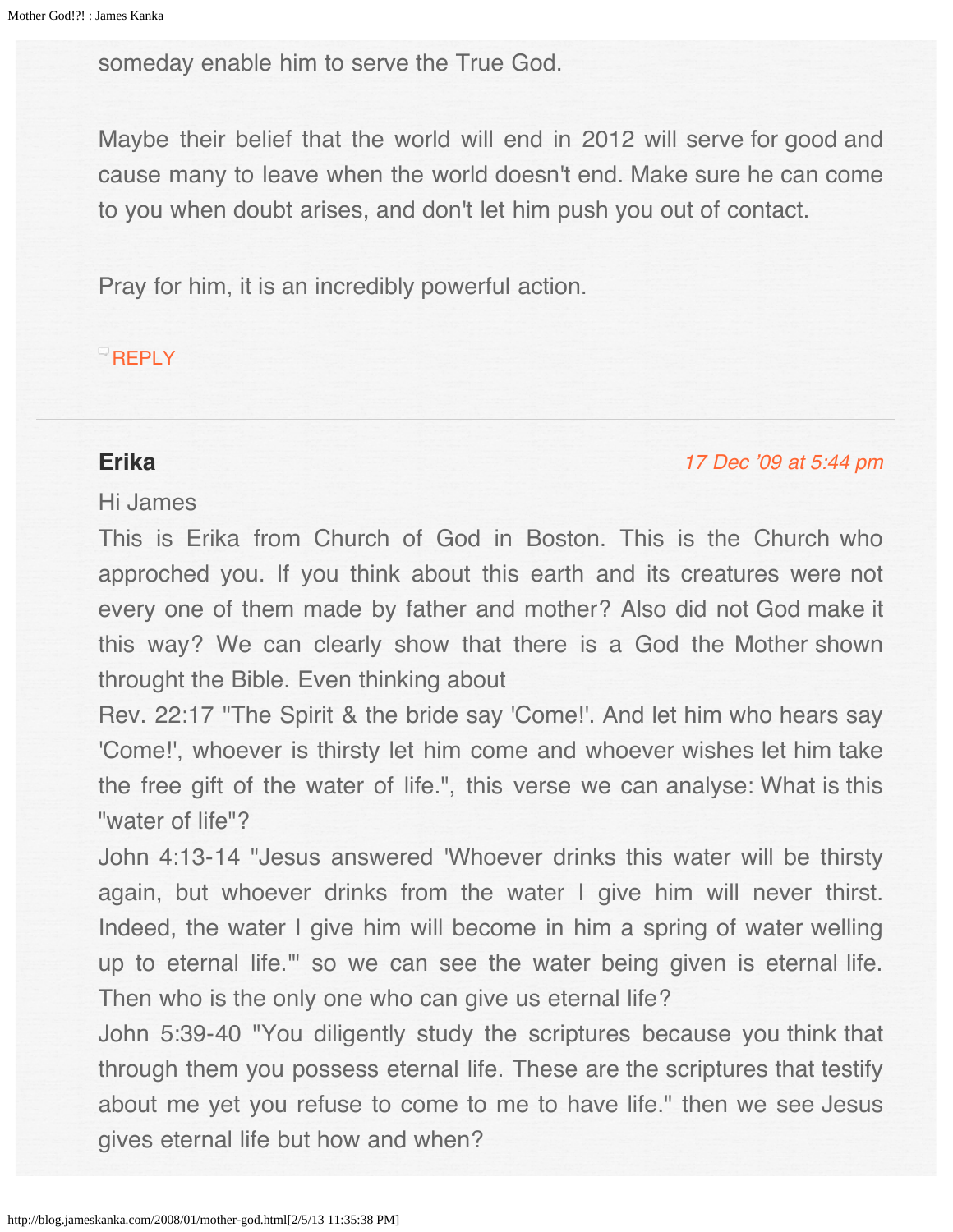Jonh 6:53-54 "Jesus said to them unless you eat the flesh of the Son of Man and drink his blood you have no life in you. Whoever eats my flesh and drinks my blood has eternal life, and I will raise him up at the last day." then what is being said here? Jesus will give eternal life to people by his flesh and blood, but waiting until what day to raise them up? The Last Day, I am sure you know that Revelations written by apostle John was about what would happen in the last day(s). Now if we know that the Spirit is apart of the Holy Trinity mustn't we find out who this bride is so we can recieve eternal life?

Rev. 21:9". . . 'Come I will show you the bride the wife of the Lamb.' Then he carried me away in the Spirit to a mountain great and high and showed me the holy city Jerusalem, coming down out of heaven from God." So who is the "Lamb" in the bible

1Cor. 5:7 " Get rid of the old yeast that you may be a new batch without any yeast as you really are. For Christ our Passover lamb, has been sacrificed." now we know Christ is that Lamb but did he ever have a bride 2000 yrs ago? No.

Then, who is this bride?

Gal. 4:26 "But the Jerusalem that is above is free, and she is our mother." but wait before that it talks about the two covenants and how 1 is in slavery and the other is free but which is the Mother of Gods peole?

Gal. 4:28 "Now you brothers, like Isaac, are children of promise. At that time the son born in the ordinary way persecuted the son born by the power of the Spirit."

Gods people will be the ones given the inheritnce by the free women(Gen.21:10), who in the New Testiment is New Jerusalem

Now if Christ is not an actual Lamb we can see that this Holy City Jerusalem is not a city but God herself and this Lamb is actually second coming Christ...

Heb. 9:28 "so Christ was sacrificed once to take away the sins of many people; and he will appear a second time, not to bear sin, but to bring salvation to those who are waiting for him."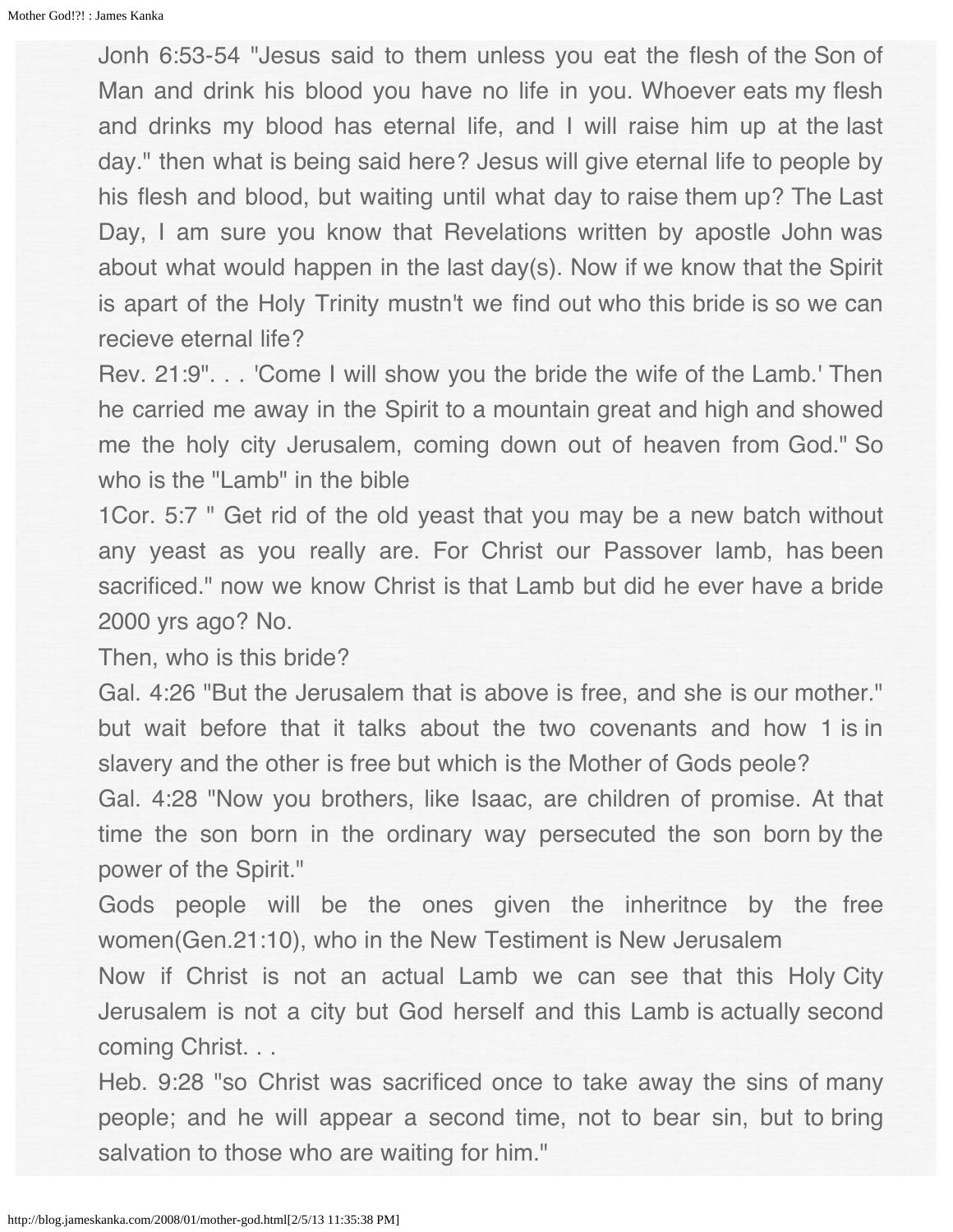<span id="page-56-0"></span>Now this is what we believe. Only God can give eternal life for if a building or a person could do it we wouldn't need God. So there is a God the Father and God the Mother in the last days

Rev. 21:2-3 "I saw the Holy City Jerusalem coming down out of heavenfrom God, prepared as a bride beautifully dressed for her husbad. And I heard a loud voice from the throne saying 'Now the dwelling of God is with men, and he will live with them."

God Bless You James, I hope that soon you will come as prophecied by the apostle John and realise the true boundless love of Father and Mother who sacrifice everyting so that we can have a chance to go to heaven.

### **[REPLY](http://blog.jameskanka.com/2008/01/mother-god.html?replytocom=143#respond)**

## <span id="page-56-1"></span>**Anonymous**

[19 Dec '09 at 2:22 am](#page-56-1)

These folks have been spotted around Perth eh?

Interesting.

I had not heard of this cult before. But I can see why it originated in Korea. That place is a hotbed for cult leaders.

# $R$ [REPLY](http://blog.jameskanka.com/2008/01/mother-god.html?replytocom=145#respond)

# <span id="page-56-2"></span>**Anonymous**

[29 Dec '09 at 7:09 am](#page-56-2)

As a Newbie, I am always searching online for articles that can help me. Thank you

## **[REPLY](http://blog.jameskanka.com/2008/01/mother-god.html?replytocom=148#respond)**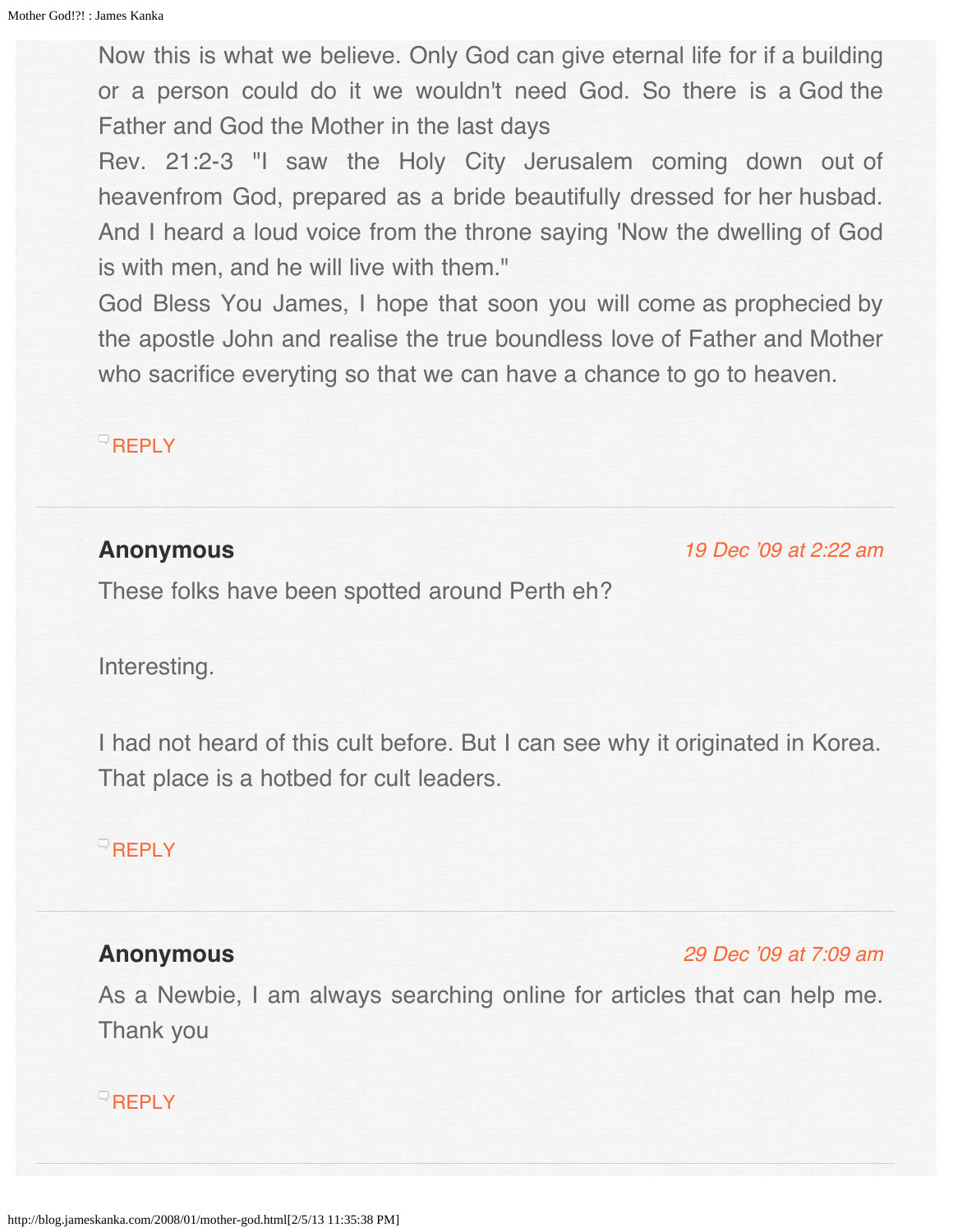# **mahoney@pyramid.org**

[2 Jan '10 at 5:05 am](#page-58-0)

James,

Don't know you but I came across this because a friend of mine who goes to a different church came across one of these people at a mall outside of DC last night. Sadly a young man named Ivan was being led around as if on a leash by an old woman who probably had cruel men in her past.

My friend went looking for them, this time more prepared than before.

One thing he was going to ask was what sort of fathers these people had.

This may seem odd but you see my father left my family when I was 5. My wife's father abused her especially but also her entire family horribly. My wife and I have many problems brought to us by our earthly fathers.

Today there is a major crisis as men fail to be the protectors of women as Christ loved the church.

So what you can find clearly with these cult leaders and followers from WMCGI is that they have been hurt by men so they seek a world where men are made insignificant and cannot hurt them anymore.

I myself murdered my child through abortion and hurt the woman I loved greatly through it but by the grace of my Heavenly Father, my family has been spared from this most common of Generational Sin, hatred of men and abdication of mail Covenantal Headship.

You Heavenly Mother people must repent. God will not be mocked. You will reap what you sow. The only healing for you is if you stop hating God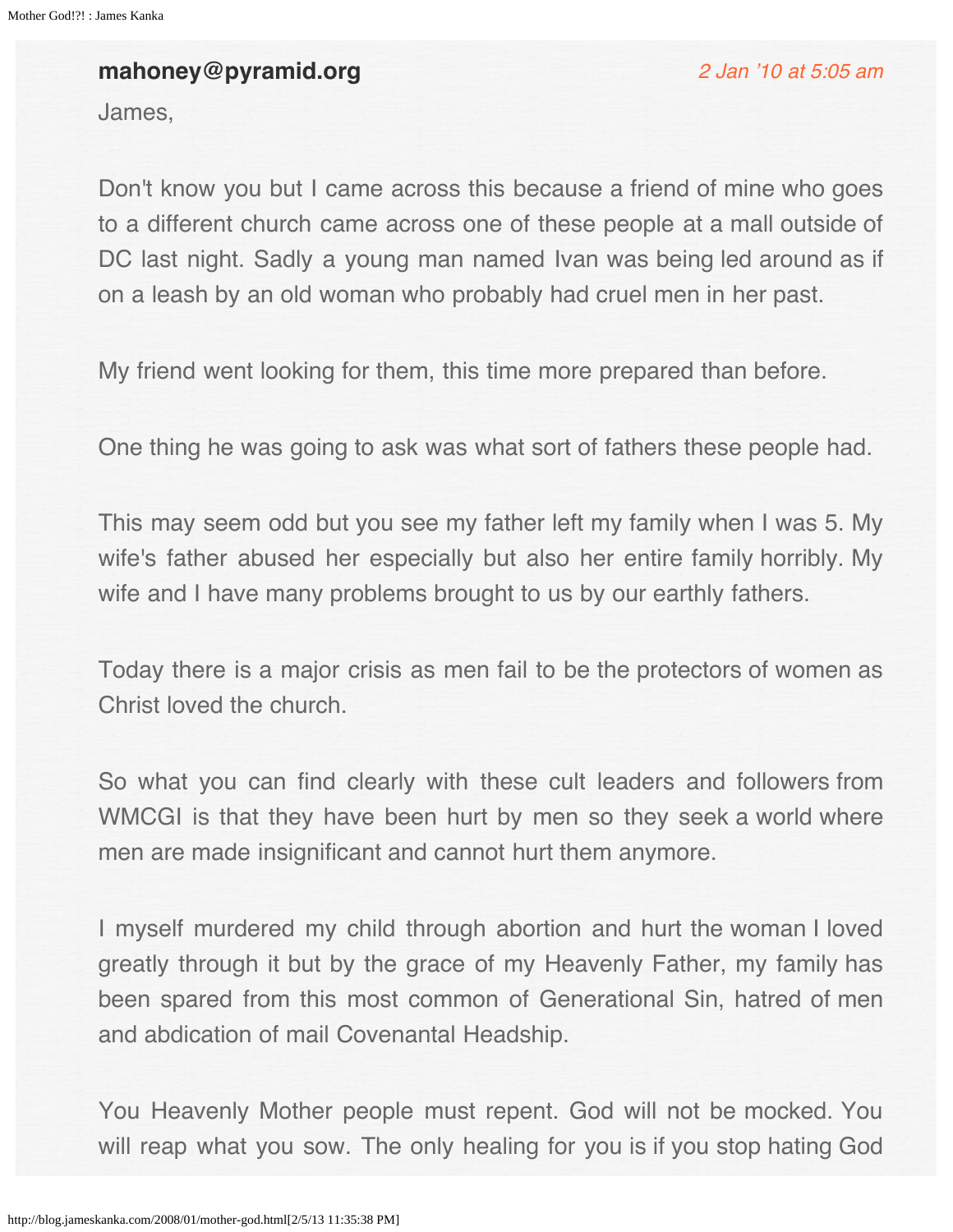<span id="page-58-0"></span>the Father by proclaiming lies. Until you trust God the Father, you will have no rest and I pray that He will frustrate all of your evil efforts, for you own good.

Have a look here for Biblical truth on these issues:

# [http://baylyblog.com](http://baylyblog.com/)

I exhort those of you who are in Christ, my spiritual brothers and sisters, to harshly rebuke these cultists who are spreading lies about Christianity.

We would all do well to study our bibles and know the history of Christianity. This cult began in the mid 1900s – it has not stood like the true churches which subscribe to any of the various standards like the Nicene Creed, Westminster Confession etc.

## **[REPLY](http://blog.jameskanka.com/2008/01/mother-god.html?replytocom=149#respond)**

## <span id="page-58-1"></span>**Anonymous**

[17 Jan '10 at 1:27 pm](#page-58-1)

распята клитор смотреть жесткое порно видео бесплатно фото секс кастинг чита секс галерея голых телок

## $R$ [REPLY](http://blog.jameskanka.com/2008/01/mother-god.html?replytocom=155#respond)

# **Anonymous**

#### [27 Jan '10 at 6:04 am](#page-60-0)

I have a close friend who has fallen pray to this belief system…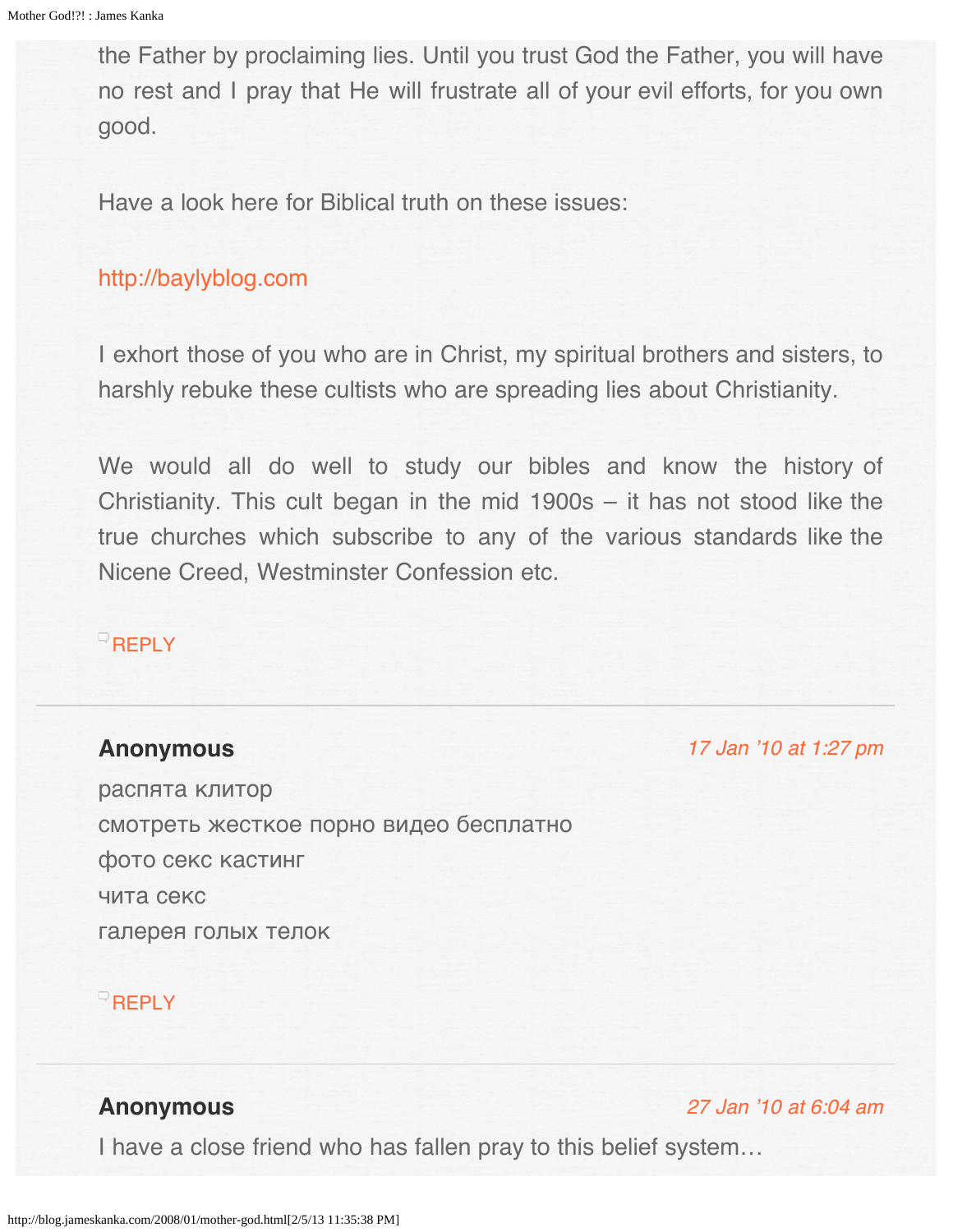Romans 6:8-11 – Now if we have died with christ we believe that we shall also live with him. Knowing that Christ, having been raised from the dead, is NEVER TO DIE AGAIN, DEATH NO LONGER IS MASTER OVER HIM.

ACTS 4:12 -And there is salvation in NO ONE ELSE, FOR THERE IS NO OTHER NAME under heaven that has been given among MEN by which we must be SAVED.

GALATIONS 2: 20 – I have been crusifed with christ and it is no longer I who live but christ lives in me, and the life which i now live in the flesh i live by FAITH in the son of god who loved me and gave himself up for me. I DO NOT NULLIFY THE GRACE OF GOD FOR IF RIGHTIOUSNESS COMES THROUGH THE LAW THEN CHRIST DIED NEEDLESSLY.

Implication of these verses: This MAN that they worship died in the 80's ... the bible tells us that christ is never to die again.. if this guy is the second coming and is essentually christ then why is he DEAD? It seems like the doctrine didn't play out and when he died they had to preach about the mother god becuase his successor happens to be a woman.

Acts clearly states that there is NO OTHER NAME BY WHICH WE ARE SAVED… It can't be anymore clear… it's plain as day… every knee shall bow and every toung confess that JESUS CHRIST IS LORD.

Last, they believe salvation comes through observace of passover and the saturday sabbath ... my reponse to this is simple If I can loose my salvation or gain salvation through observance of a holiday then what do I need christ for? Galations is clear… if we nullify grace christ died needlessly.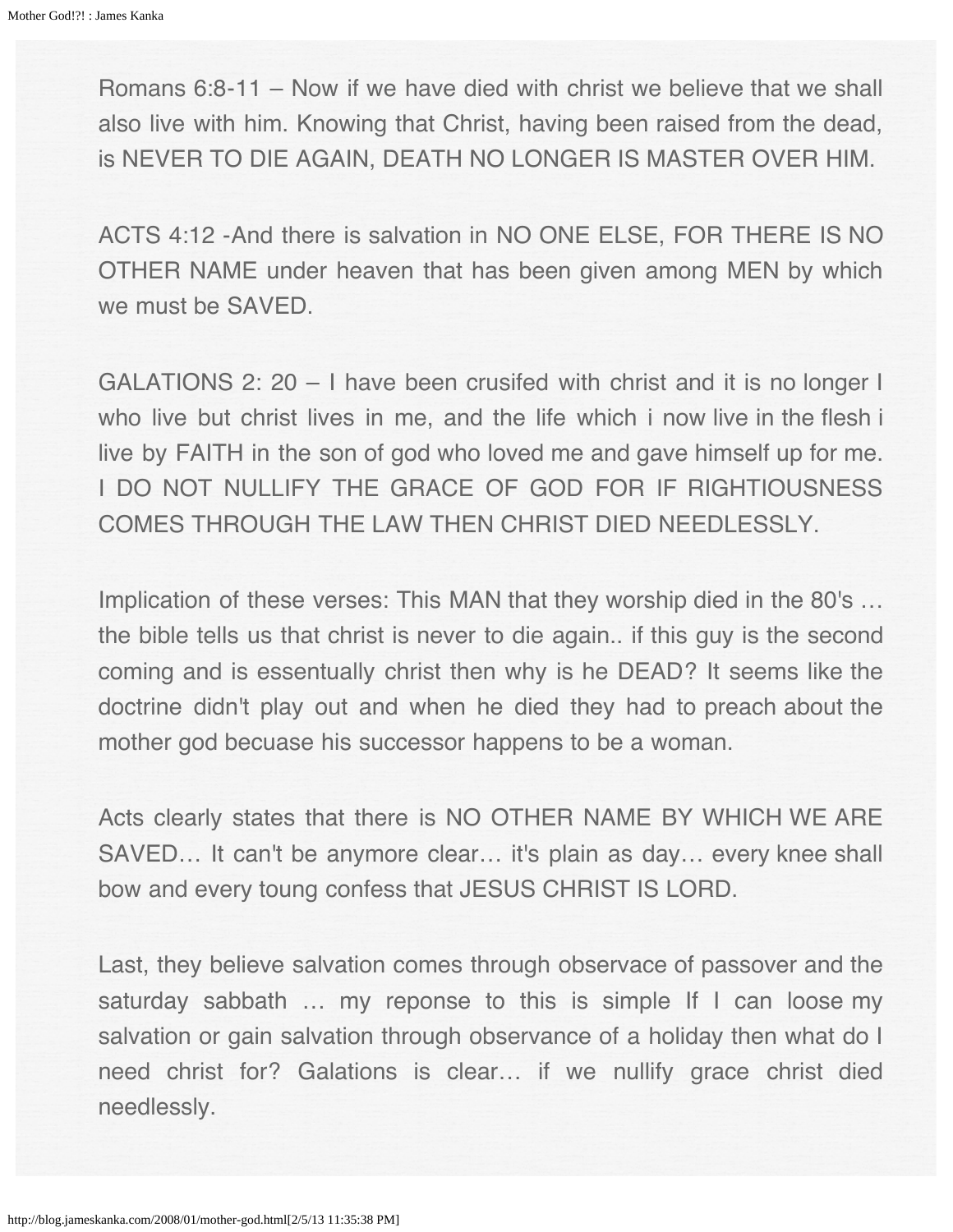<span id="page-60-0"></span>The two main proofs of apostate teaching is that they prevert grace and they deny christ..

Both these things this church is doing.. pray for them ..they need a savior which is a free gift from god not by works so that no man can boast! This is the good news of christ!

## **[REPLY](http://blog.jameskanka.com/2008/01/mother-god.html?replytocom=157#respond)**

# <span id="page-60-1"></span>**Susie**

#### [5 Feb '10 at 12:15 am](#page-60-1)

Thanks to all who have posted here. I just had this same experience yesterday (except there were 3 Koreans) in Columbus Ohio. They came to my door and seemed happy when I told them I believed in the bible. I can't believe I had never heard of mother god before. In my case , whenever I asked her questions she acted like her English wasn't very good.

At the end I felt that I needed to warn them that what they were doing was very dangerous. I believe that being thrown in the sea with a weight around your neck is a better fate than leading people astray. I also told her that any time anyone claims to possess "secret knowledge" and proclaim a different gospel (other than Jesus death reconciling us to God) should in Paul's word's be eternally condemned . It made me think of the Gnostics in Paul's time. I get scared for these people because they will have to answer to the living God.

I almost didn't post because it seems repetitive, but I felt like our encounter was spiritually tense, and straight from the evil one. I'm glad to know I am not alone in this spiritual battle.

## **[REPLY](http://blog.jameskanka.com/2008/01/mother-god.html?replytocom=165#respond)**

**Anonymous** [26 Mar '10 at 12:16 am](#page-61-0)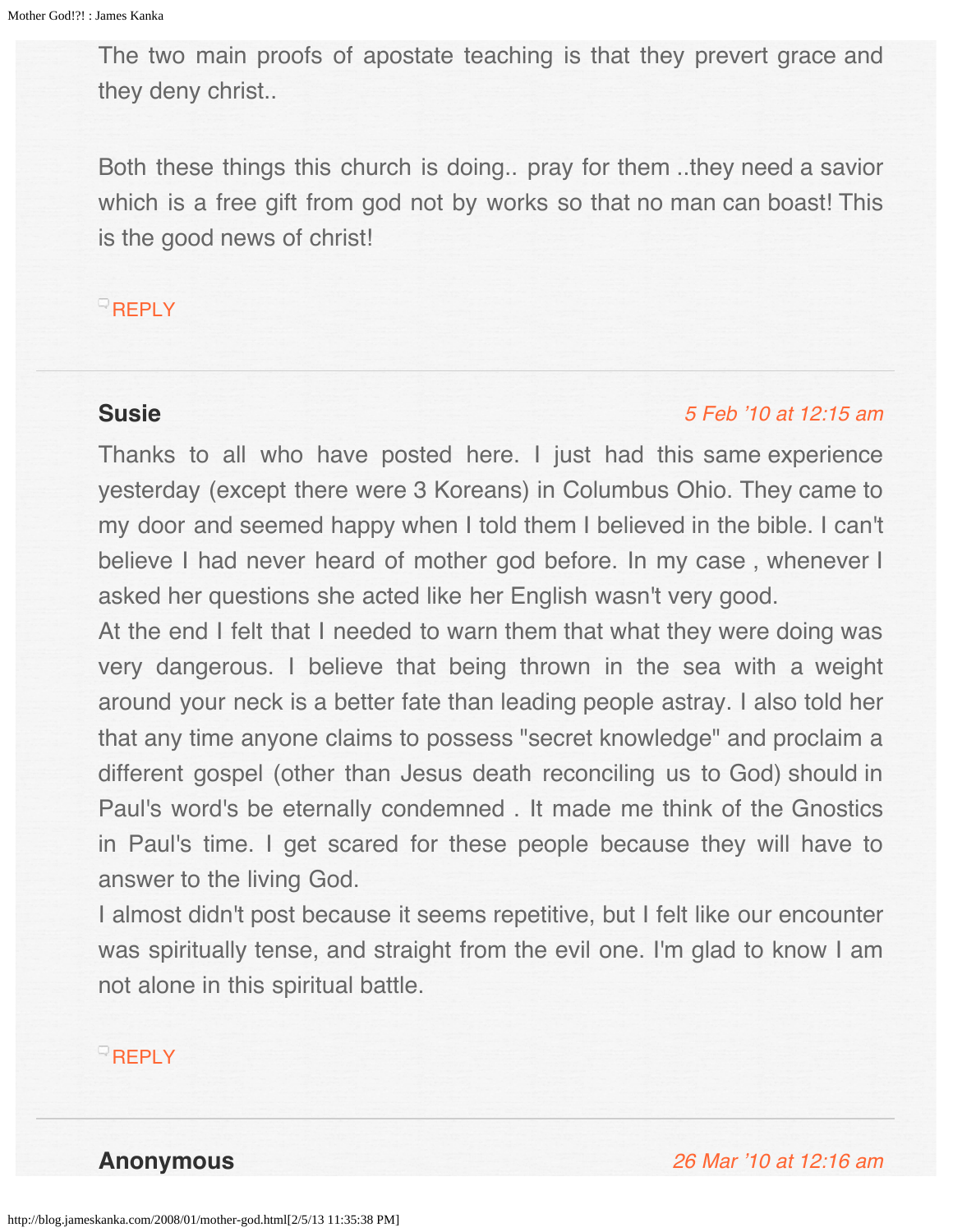<span id="page-61-0"></span>I am from NJ there church is in Bogota NJ Same thing happen to me i was in Pathmark to ladys came up to me said the smae thing.I gave them my number an I told them I cant go to there church four months later they where still calling me!So I said fine I will go to there church just to see what they where all about. The people there where all so happy and smiling it kinda just seemed so fack and almost scary.They where going on about mother god etc..it was almost like a cult this happen in Bogota Nj

## $R$ [REPLY](http://blog.jameskanka.com/2008/01/mother-god.html?replytocom=166#respond)

# **Sherri**

#### [5 Apr '10 at 3:50 pm](#page-62-0)

Wow I was a Christian my boy friend a Rastafari he met an old freiend who had been going to this church of god, but my boy friend saw such a change in him he listened to him and went to his chruch, his friend was gangster before now in suit shirt and tie his lost his wife and baby girls for following this belief so SAD!

Well anyway my byfriend was going crazy about what he was learning at this church that he shaved his head he had dread locks got into a shirt and tie got baptised into this belief and ask me to just come to a couple of studies THEY DO USE THE NIV if a korean talks to you with bad english they will use korean version NIV, anyway I was sucked in for awhile mainly because I loved my boyfriend an wanted to be equally yoked spiritualy. The men sit on one side of the church the women on the other side the women have to wear a veil on their head, at the church we are all brothers and sisters so dont exspect to see any love between husbands and wive or boyfriends and girlfriends they act like they dont know each other, oh I could share so much!!! I am now out of the church for 2 years Praise God but my boy friend is so brain washed, he wont leave or leave me alone He keeps preaching the same stuff Ive heard so many time they use the same verses over and over again. They go to malls college campuses and the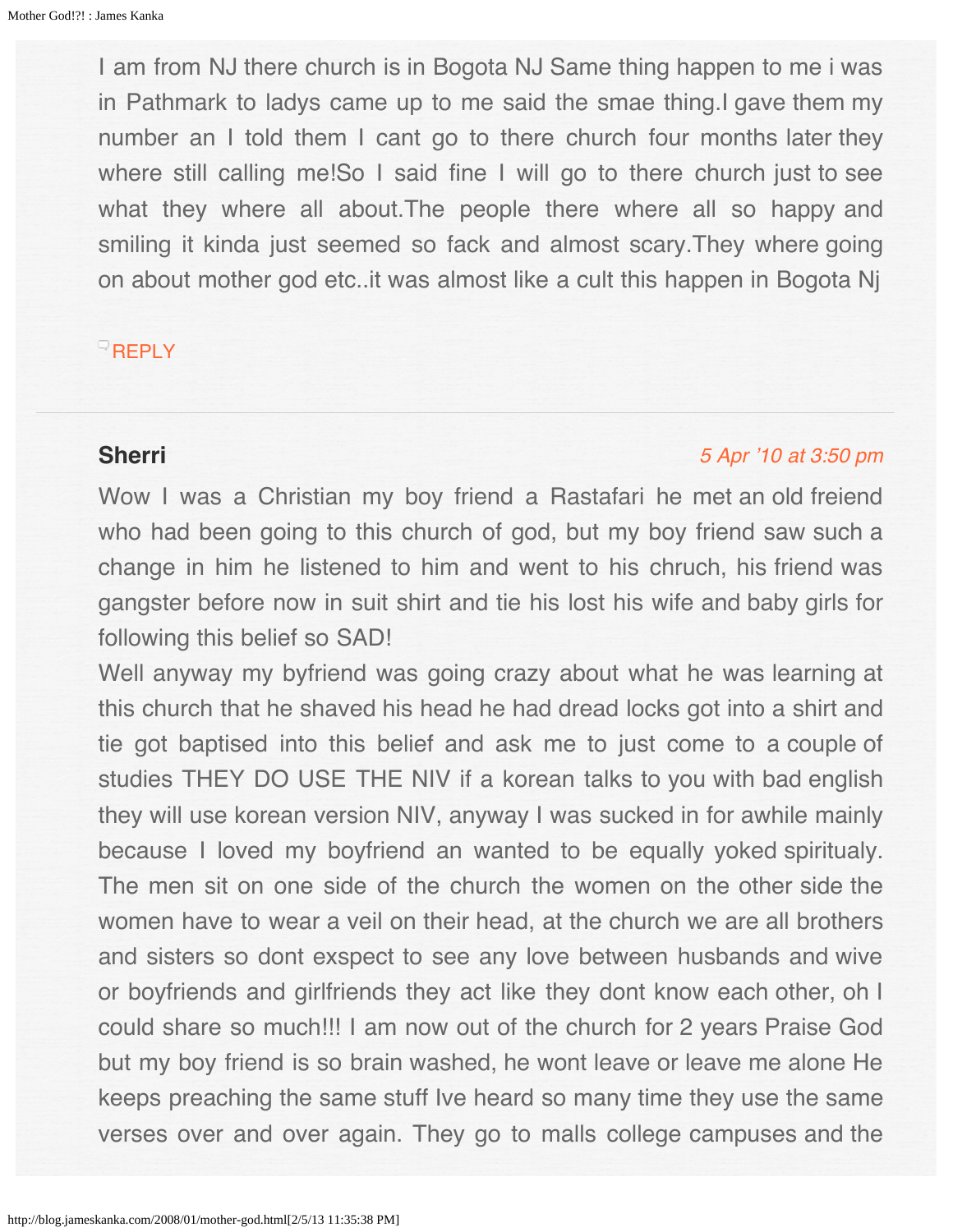<span id="page-62-0"></span>stronger ones will go door to door Please it all sounds good and the way they teach you end up believing, the bible says dont leave what you first believed which I did but God says I will never leave you or forsake you and He kept drawing me to Himself I fought this chruch with thousands of questions WOW they dont like you to question them they even started a Q&A classes but they wouldnt answer anything that was on your lack of belife they would answer questions of those who believed but just wasnt very clear on somthing!! Sorry if spelling is bad I tried to rush I have to get to work. But email me at [Died4MeN4U@aol.com](mailto:Died4MeN4U@aol.com) I will even talk to you by phone I have unlimited minutes and will call you with any questions if your in this cult an want out or want to join! Jesus is Lord!!!!!Sherri

## <span id="page-62-1"></span>**[REPLY](http://blog.jameskanka.com/2008/01/mother-god.html?replytocom=167#respond)**

#### **Anonymous**

[26 Nov '11 at 11:31 pm](#page-62-1)

Sherri, Please submit your story here: <http://www.examiningthewmscog.com/contact/>

## <span id="page-62-2"></span>**Anonymous**

#### [19 Apr '10 at 9:45 am](#page-62-2)

Wow, I was at Wal-Mart and had almost the same conversation with two women about "Mother GOD". The devil is busy, one degree off and he will abuse your mind and have you extremely off course. Stay focused and be **Blessed** 

# $R$ [REPLY](http://blog.jameskanka.com/2008/01/mother-god.html?replytocom=168#respond)

**Anonymous** [6 May '10 at 6:38 am](#page-63-0)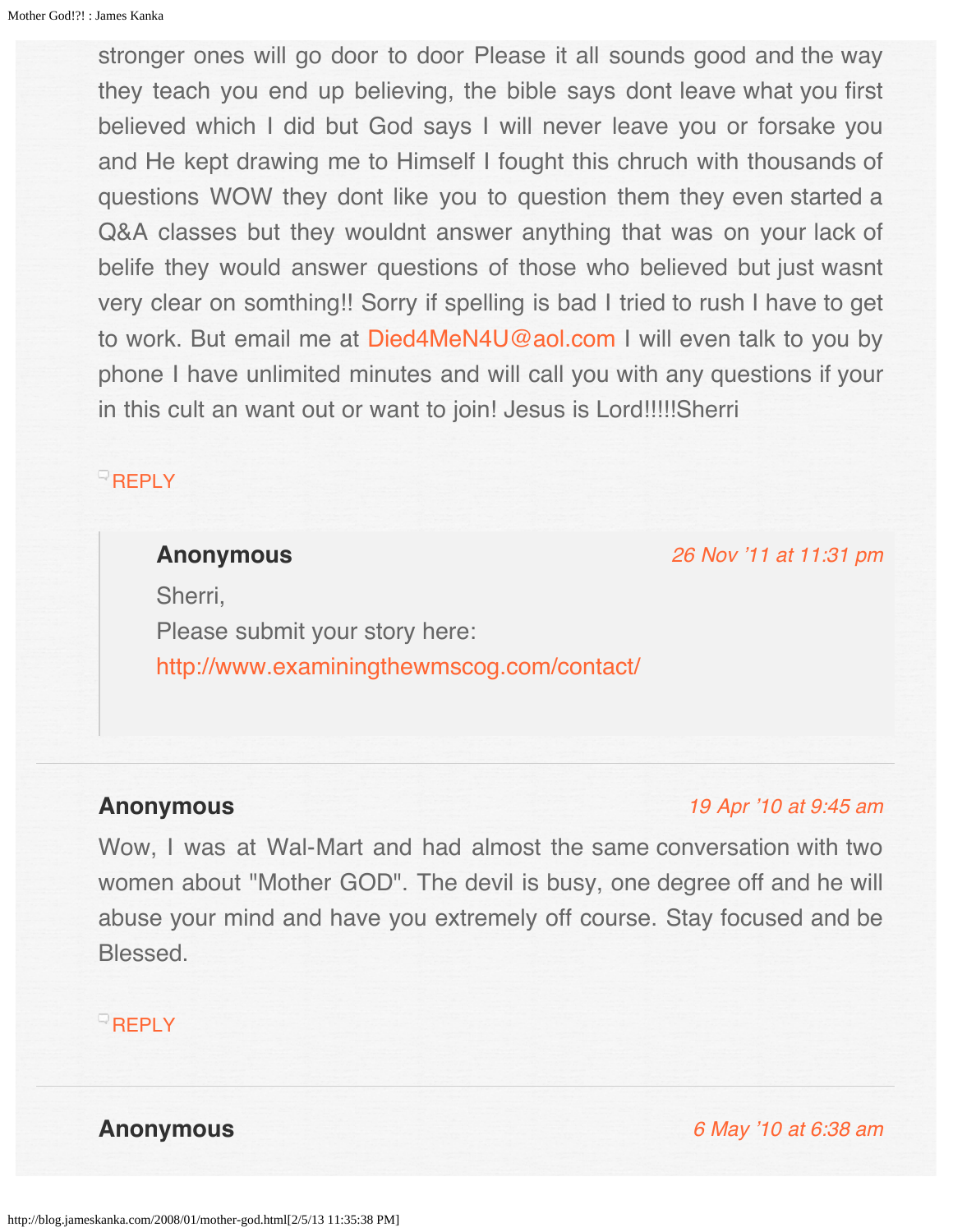<span id="page-63-0"></span>The exact same thing happened to me at Pasadena city college, in CA. I googled mother god, and this blog came up. after reading all the comments on the blog, and doing some research on this church, my biggest fear is that there could be a repetition of Jonestown…

## $\overline{\phantom{a}}$ [REPLY](http://blog.jameskanka.com/2008/01/mother-god.html?replytocom=169#respond)

# **Anonymous**

#### [10 May '10 at 11:39 pm](#page-64-0)

Hello James.

Today I had a similar encounter at a Barnes and Nobles in Chicago, IL. Two young girls came up to me and started asking me if I was interested in attending their Bible Study.

As a Christian who was formerly a leader of Campus Crusade for Christ on my campus, I was eager to hear about their study and was going to encourage them when they started asking me if I knew about this "mother god".

The same verses were cited from Genesis through Revelation. Although I asked if they meant that if I didn't believe in this Mother God I wouldn't be saved- they would skirt around the question and point me back to verses that were out of context.

I so wished that I had my Bible on me at that moment, because I really wanted to see their context at the time. I definitely felt the Lord leading me away from these people. Although the girl seemed really sweet, her manner and words were too memorized and too scripted. I wished I had known about the existence of this belief earlier so that I may have been able to bring up some more ample points.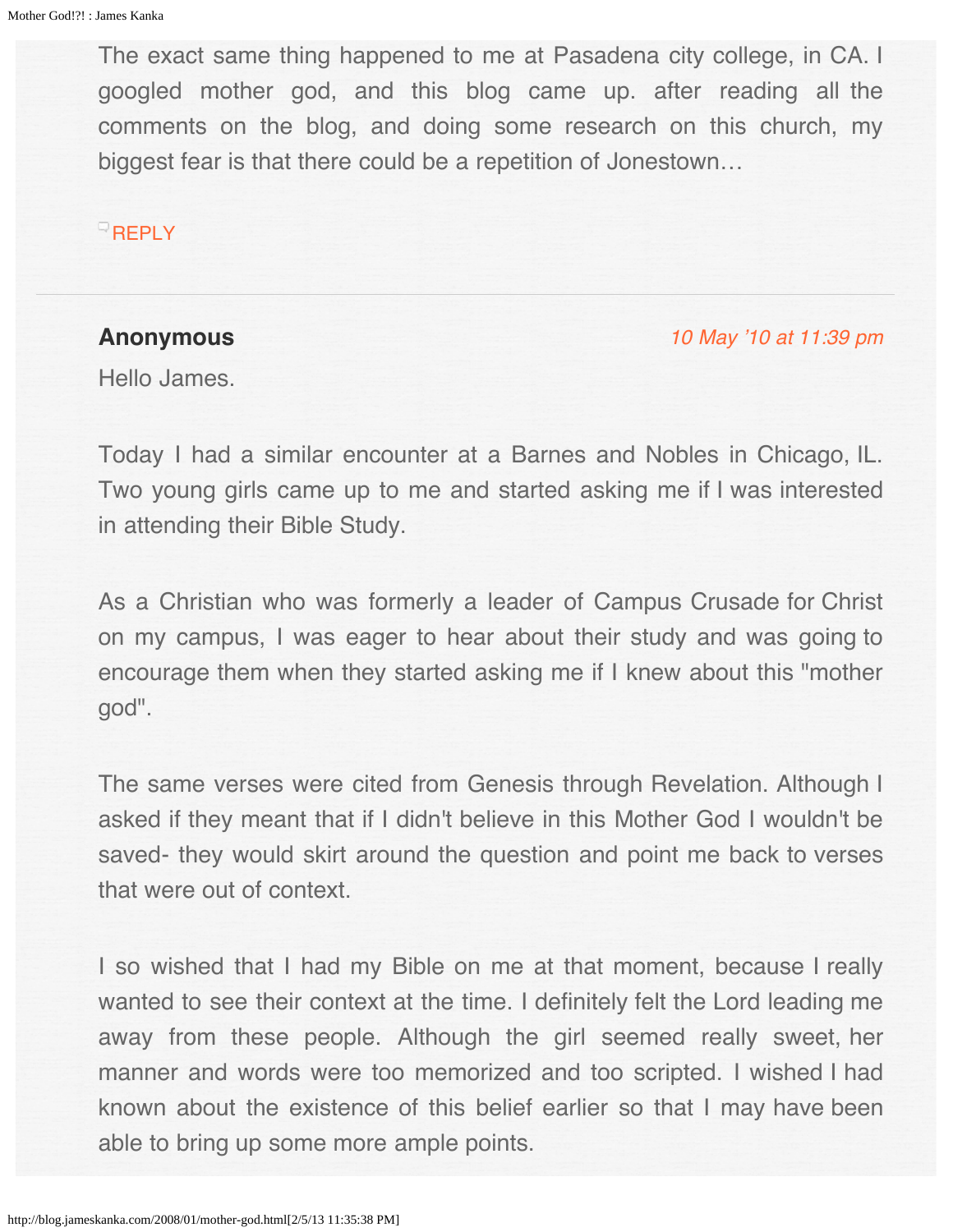<span id="page-64-0"></span>Although I did bring up the trinity and Christ and the fact that the BRIDE is usually referred to as God's church. She would skirt by these arguments and point back to this brochure she was going off of. She tried to tell me that this wasn't a matter of a specific church but that it was a matter of the truth. When I asked her which church she was from she said "Church of God: Nondenominational" and tried to get my phone number so she could text me about when their meetings were. I declined, but was quite shaken up from the event. I asked for a copy of her brochure, but she said that she only carried one with her.

It really made me feel uncomfortable because I was coming up against a doctrine that I had no previous knowledge of.

I feel like these instances only go to show that we always need to be prepared to give an answer for our faith. We need to be studying God's word constantly and praying that others do not get sucked into this blasphemous belief. It is a blessing to know that so many have posted and are also concerned and praying. God's church really is universal and is still moving.

## **Blessings**

-Tiffany T.

**[REPLY](http://blog.jameskanka.com/2008/01/mother-god.html?replytocom=170#respond)** 

## **Anonymous**

## [28 May '10 at 4:20 am](#page-65-0)

I was approached by two members of this organization in India. They kept repeating 3-4 verses without getting to the point, while constantly saying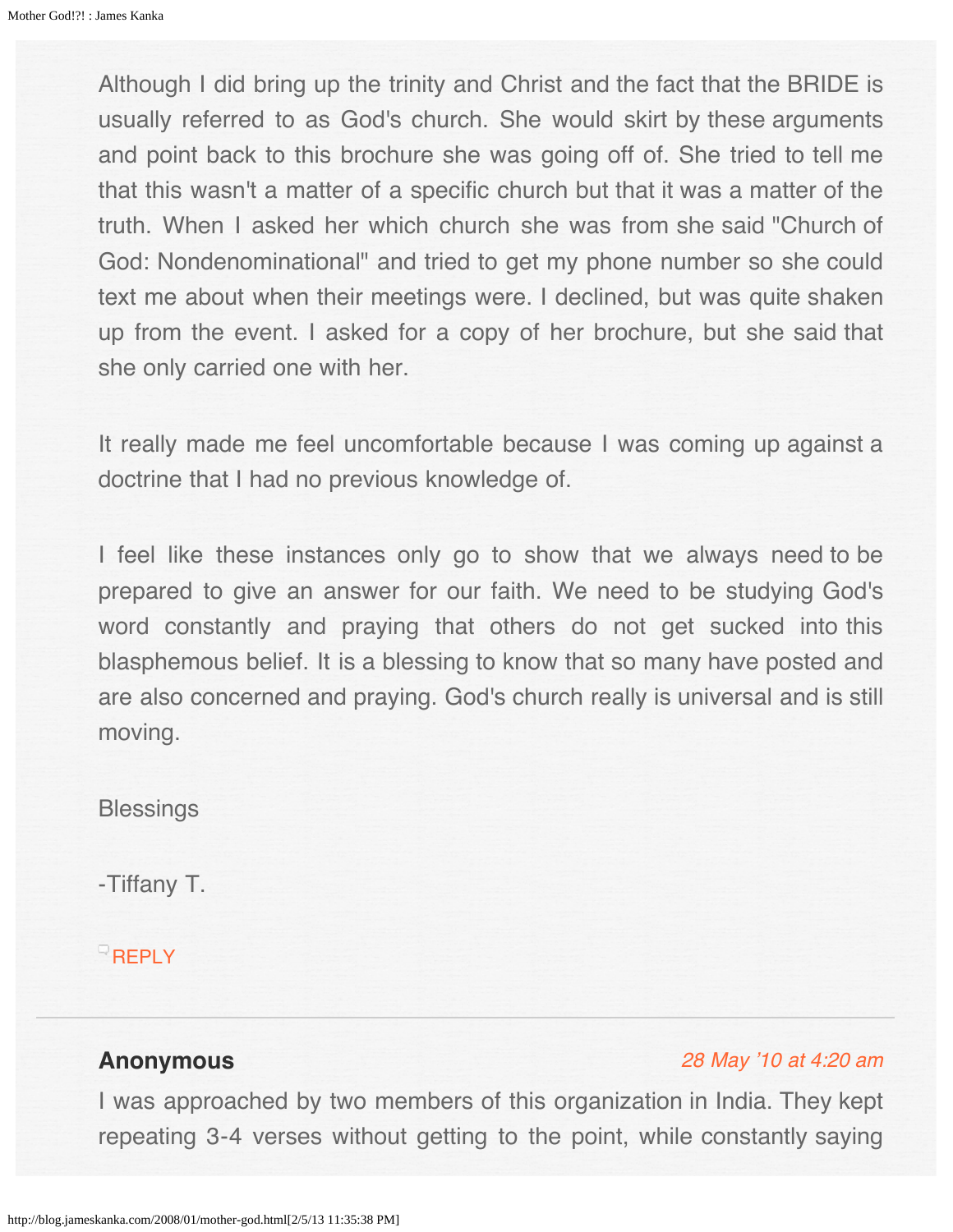<span id="page-65-0"></span>that "Its all in the bible." I would exhort every Christian to understand that their soul is just as precious to God as ours. While their arguments just fall through when taken in the context of the entire scripture, convincing them is something that can be done only by the Holy Spirit. Pray that the truth may shine through and set them free from the bondage of the lie that they have come to believe. Treat them with gentleness and respect just as we expect to be treated when we approach people with the gospel of Jesus. Any one who holds on to such doctrines is one who has never got to know the love of God in sending Jesus Christ who is the fulfilment of the ages. Mankind's quest for meaning/purpose and salvation are met only in the person of Jesus. I pray that God's Spirit touches their hearts to know the mighty power in the name of Jesus and salvation that comes through Him.

8Then Peter, filled with the Holy Spirit, said to them: "Rulers and elders of the people! 9If we are being called to account today for an act of kindness shown to a cripple and are asked how he was healed, 10then know this, you and all the people of Israel: It is by the name of Jesus Christ of Nazareth, whom you crucified but whom God raised from the dead, that this man stands before you healed. 11He is "'the stone you builders rejected, which has become the capstone.' 12Salvation is found in noone else, for there is no other name under heaven given to men by which we must be saved."

## **[REPLY](http://blog.jameskanka.com/2008/01/mother-god.html?replytocom=172#respond)**

## **Anonymous**

## [25 Jun '10 at 7:26 am](#page-66-0)

Unfortunately my brother got sucked into this religion and he recently just came back from Korea. After asking my parents & I a numerous amount of times to attend a Bible study at his church we finally decided to go. I had the same experience as stated from many of you above.. These people are very pushy, They dont answer your questions fully and only use verses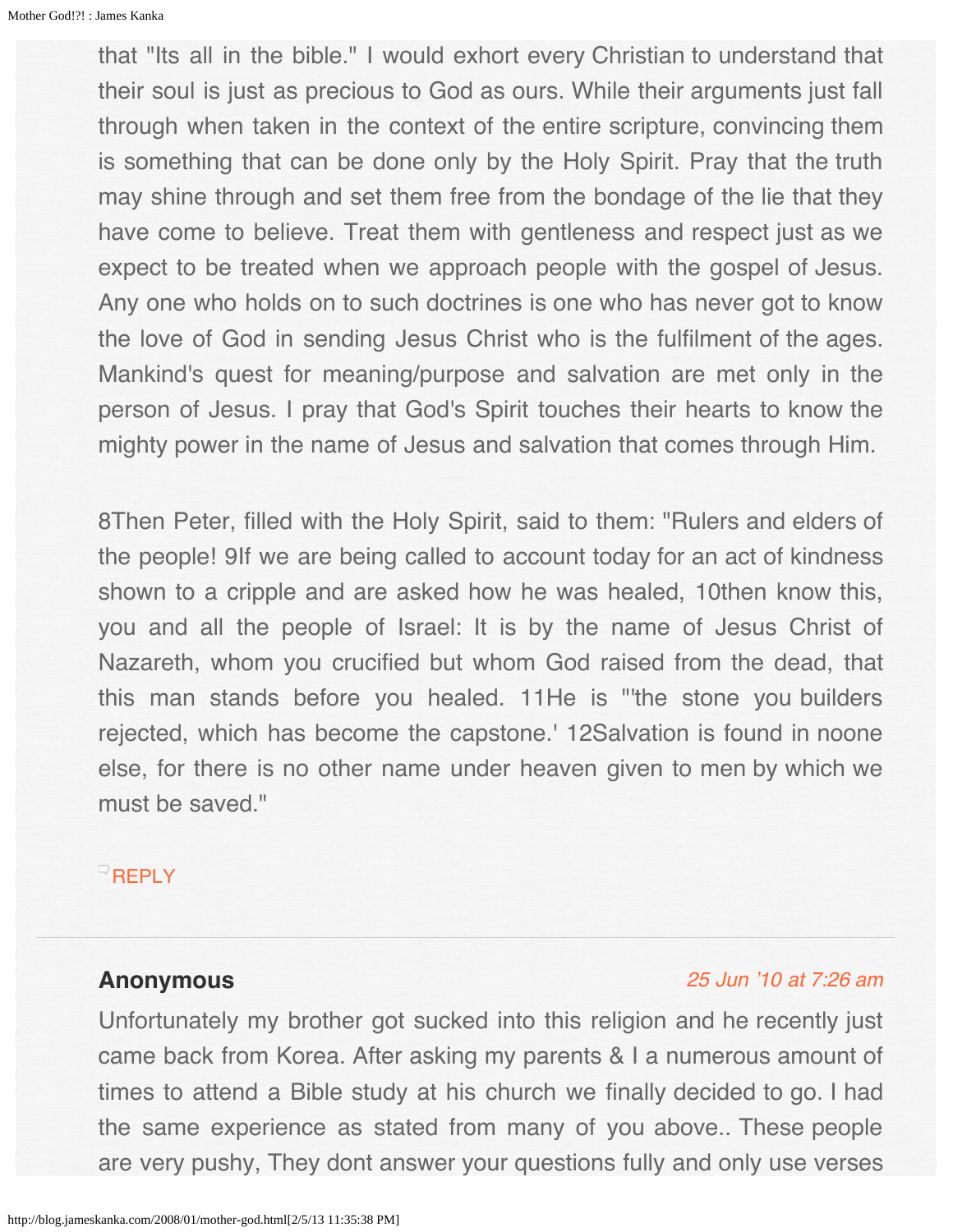<span id="page-66-0"></span>from the Bible but take it way out of context. Its actually really scary and i feel helpless because I honestly dont know how to speak to my brother anymore. Does anyone know of support groups that can probably help him?? Or how can we help these people who are so brainwashed?

# <span id="page-66-1"></span>**[REPLY](http://blog.jameskanka.com/2008/01/mother-god.html?replytocom=173#respond)**

# **Jazmin**

#### [23 Mar '11 at 6:15 pm](#page-66-1)

you can join us on facebook for more info on this group: [http://www.facebook.com/home.php#!/profile.php?](http://www.facebook.com/home.php#!/profile.php?id=100002124669961) [id=100002124669961](http://www.facebook.com/home.php#!/profile.php?id=100002124669961)

# **Michelle**

#### [25 Jun '10 at 5:18 pm](#page-67-0)

I just got re baptsted through them yesterday. After wards they were telling me that God the Mother was a real women and lived in Korea. Realllllllly!!!!!! Ok seems like a cult to me and now how do I get them off my back. I said Id call the girl around 11am the next day and 10:30 she kept calling. She knows I dont sleep much since I have a 2 month old. Wanted to baptise him without my husband there.He wants him done but wants to be there. So now I have the problem of trying to get out of this withour being really nasty and saying get lost. Church is 45mins fr my house too far to drive anytime of the year and if they wouldnt let me talk to my pastor 1st then something fishy is going on.

# **[REPLY](http://blog.jameskanka.com/2008/01/mother-god.html?replytocom=174#respond)**

## **Anonymous**

## [26 Nov '11 at 11:35 pm](#page-67-1)

I was also pressured to be baptized the first day that I went to study with them. You are right, they don't tell you about Ahnsahnghong or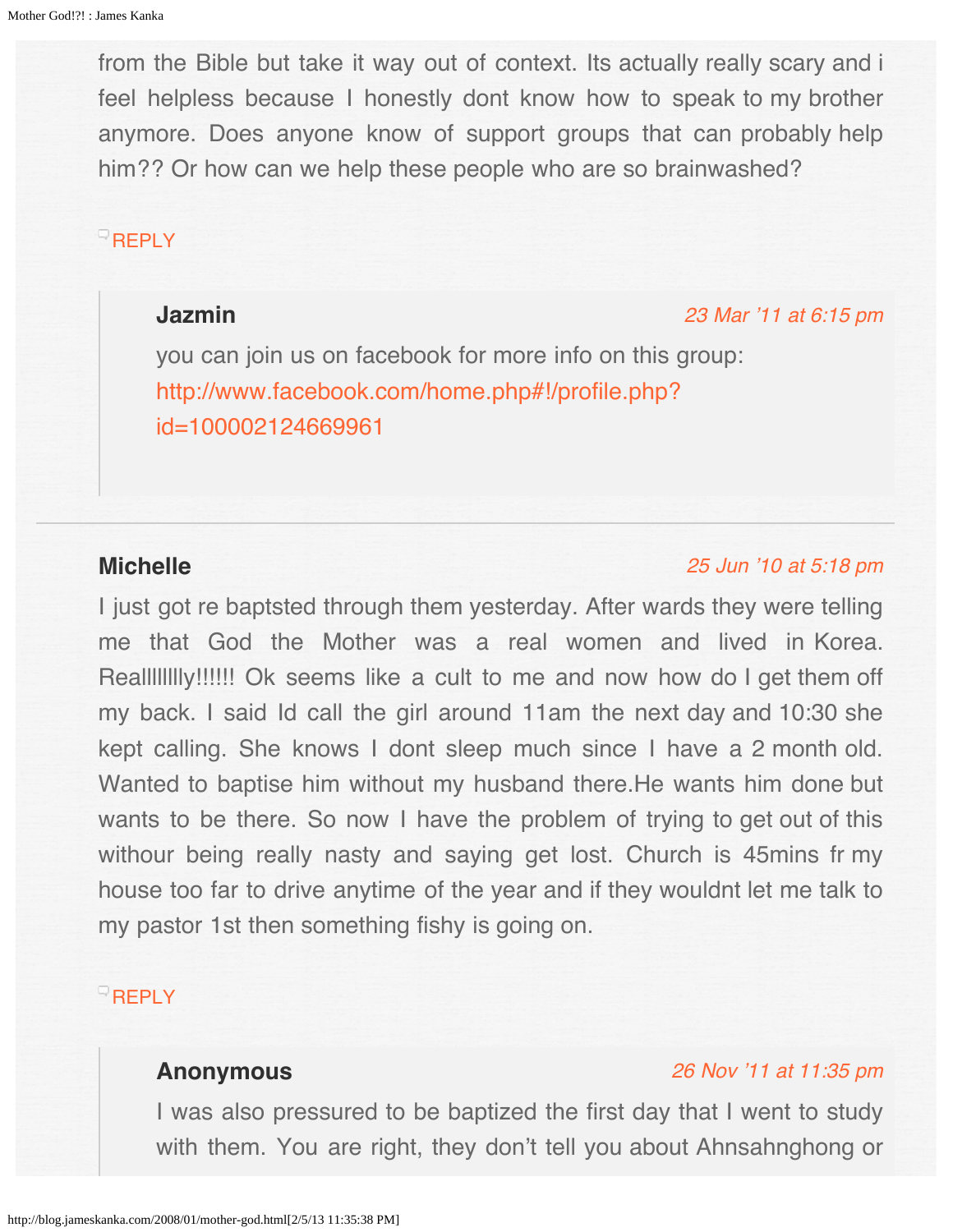<span id="page-67-1"></span><span id="page-67-0"></span>Zhanggiljah until after. I think it's because they want to wait until you've made some sort of commitment to them. Deceptive.

## <span id="page-67-2"></span>**Anonymous**

#### [11 Jul '10 at 8:45 pm](#page-67-2)

Had a run in at the mall today in Richmond, VA. The girl used the same verse about the spirit and bride and talked about genesis man and woman created in image of God. She was with an accomplice and they cornered me by a wall to prevent me from getting away. I did not want to be rude so I listened to her. I was trying to be polite and she asked me for my phone number and I said no, she asked me to go to her church and I said no, then she asked for my email and I told her no. She was very pushy! The guy with her did not speak english (she said he only spoke korean). I felt sorry for the girl because she seemed very bright but she doesn't realize she has joined a cult!

# $\overline{\phantom{a}}$ [REPLY](http://blog.jameskanka.com/2008/01/mother-god.html?replytocom=175#respond)

## **Anonymous**

#### [13 Jul '10 at 4:34 am](#page-68-0)

Hi all,

I haven't read all the comments, but I've bookmarked this blog to come back to. I had them visit me today and I live in Sydney, Australia. All the verses you have mentioned were pulled out. The first one was the Revelation one: "The Spirit and the bride say 'come'!" and they didn't get me past that. How does the word 'say' interpret to offerer or giver of eternal life. I'm suh a pushover person and the meeting left me quite rattled – especially since I invited them into my house to talk. I feel very encouraged from reading your posts about how so many of you strongly felt the Spirit say that these were false truths. I feel very disheartened when I hear of more hooops to jump through when it is so clear that God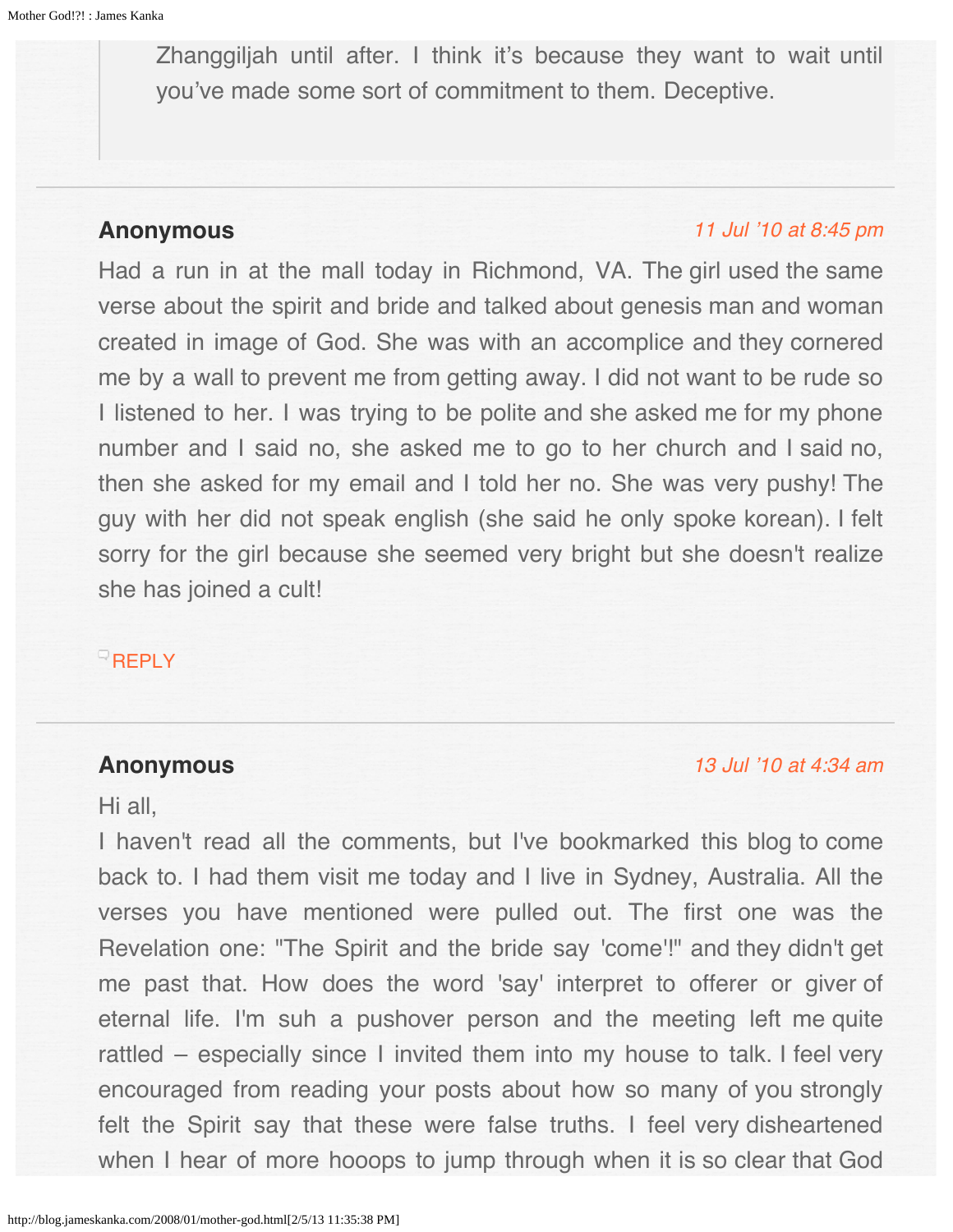<span id="page-68-0"></span>is a loving god who wants all to inherit the kingdom. "The Lord is not slow in keeping his promise, as some understand slowness. He is patient with you, not wanting anyone to perish, but everyone to come to repentance." 2 Peter 3:9

## [REPLY](http://blog.jameskanka.com/2008/01/mother-god.html?replytocom=176#respond)

## **Anonymous**

#### [14 Jul '10 at 7:39 am](#page-69-0)

even Christ said there is only one God in heaven and thats the God the father. how can you say that there is God the mother? even Christ testify about it. and in genesis

it said "let us make man in our image" who is this "us"? they said its the God the father and God the mother because of the "male and female" they're really wrong.. why? because God standard is different from human standard and they said its "logical". remember God's wisdom is more than what we have. lets go back to this "us" read john 1:1-2 "in the beginning was the word. and the word was with God.and the word was God. he was with God in the beginning."  $\leq$  does this say he was with "them"? or he was with "Gods" >.< see?! and on the revelation that they red to you it said there the lamb and "his bride" for them it was God the father and "his bride"

bride again? so God is going to marry another woman? coz if you said God the mother and God the father and it is a "spiritual family" so it means they are already "married" right? why is there a bride again in the last day? (adultery?) the new jerusalem?

in Christ's second coming the church is getting ready for the wedding to Christ "the lamb" perfect, holy and blameless. they also said its a conflict. who will be presented on the earth? coz the church is in the earth but remember this when rapture comes the "true church" which is of Christ will be lifted up. and Christ will present the church to the "unbelievers" which is the "world" and Christ will present them as holy and blameless and obeys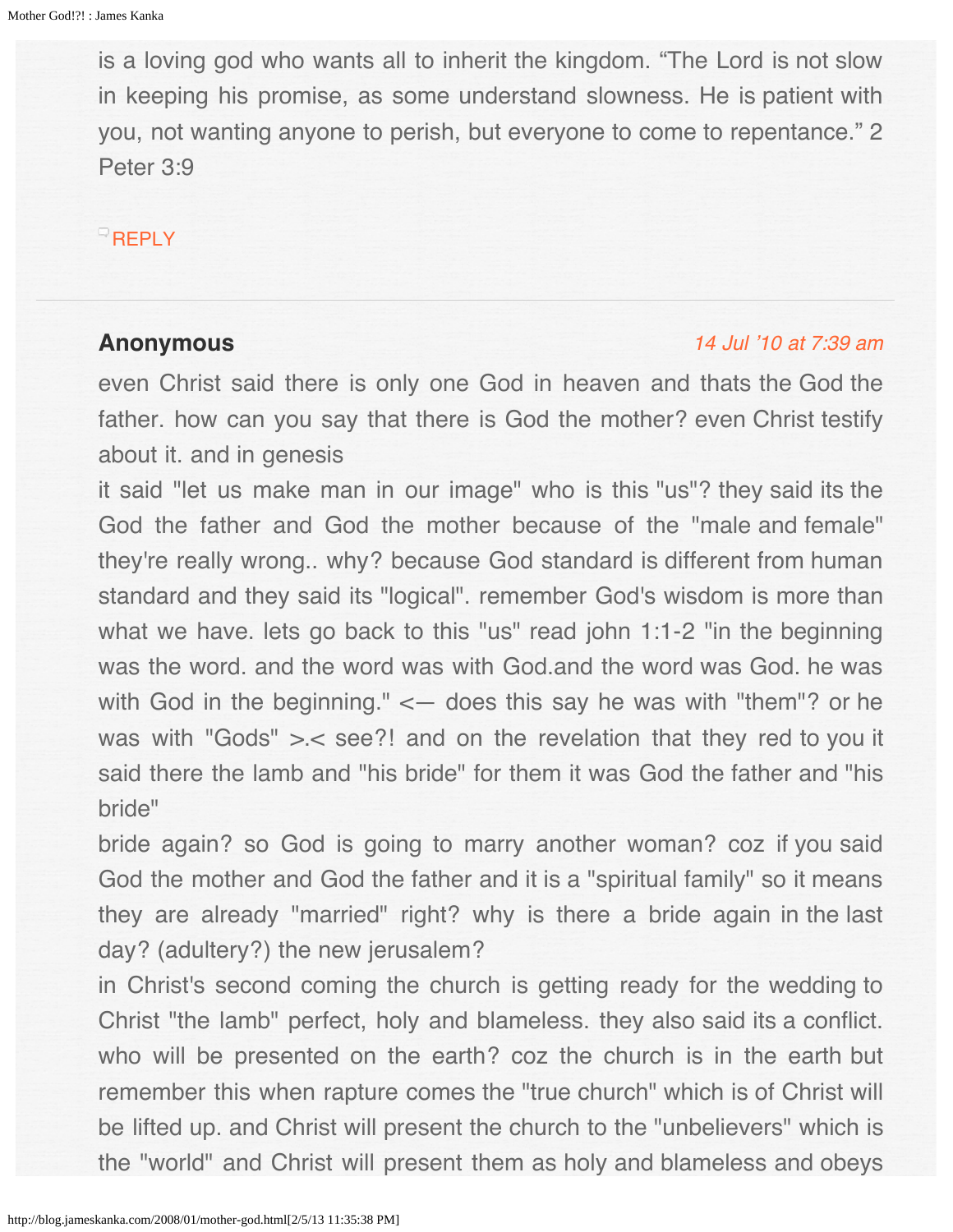<span id="page-69-0"></span>God's commands. dont buy there argument because what i said on the beginning Christ testifies that there is only one God in heaven and that is God the father.

Christ didnt even talk about God the mother he always call on God the father. he only prays to "God the father"

# **[REPLY](http://blog.jameskanka.com/2008/01/mother-god.html?replytocom=177#respond)**

## <span id="page-69-1"></span>**Anonymous**

#### [17 Jul '10 at 1:22 pm](#page-69-1)

I had a similar experience a few days ago here in Richmond, VA. I was approached by a male and female who asked, " Have I heard of the 'mother god?'" As with most people who posted here, the first scripture they took me to was Revelation. Not to brag, but I'm pretty well-versed in the Bible so I was able to see through much of their arguments.

They were nice (to me), however, they attempted to piece-meal single Bible verses together to prove their arguments, while totally ignoring context. They tried to show that "Jerusalem" in Galatians 4:26 referred to the "bride" in Revelation 22. "Jerusalem" in Galatians 4:26 is analogous to Sarai, the free woman, as opposed to Hagar, the slave woman. Paul was teaching the Galatians about the Mosaic law and the law of Christ, and how the women (Sarai and Hagar) were a representation of the two covenants.

If one doesn't study the Bible for themselves, one can be easily taken in by their weak theology.

## **[REPLY](http://blog.jameskanka.com/2008/01/mother-god.html?replytocom=178#respond)**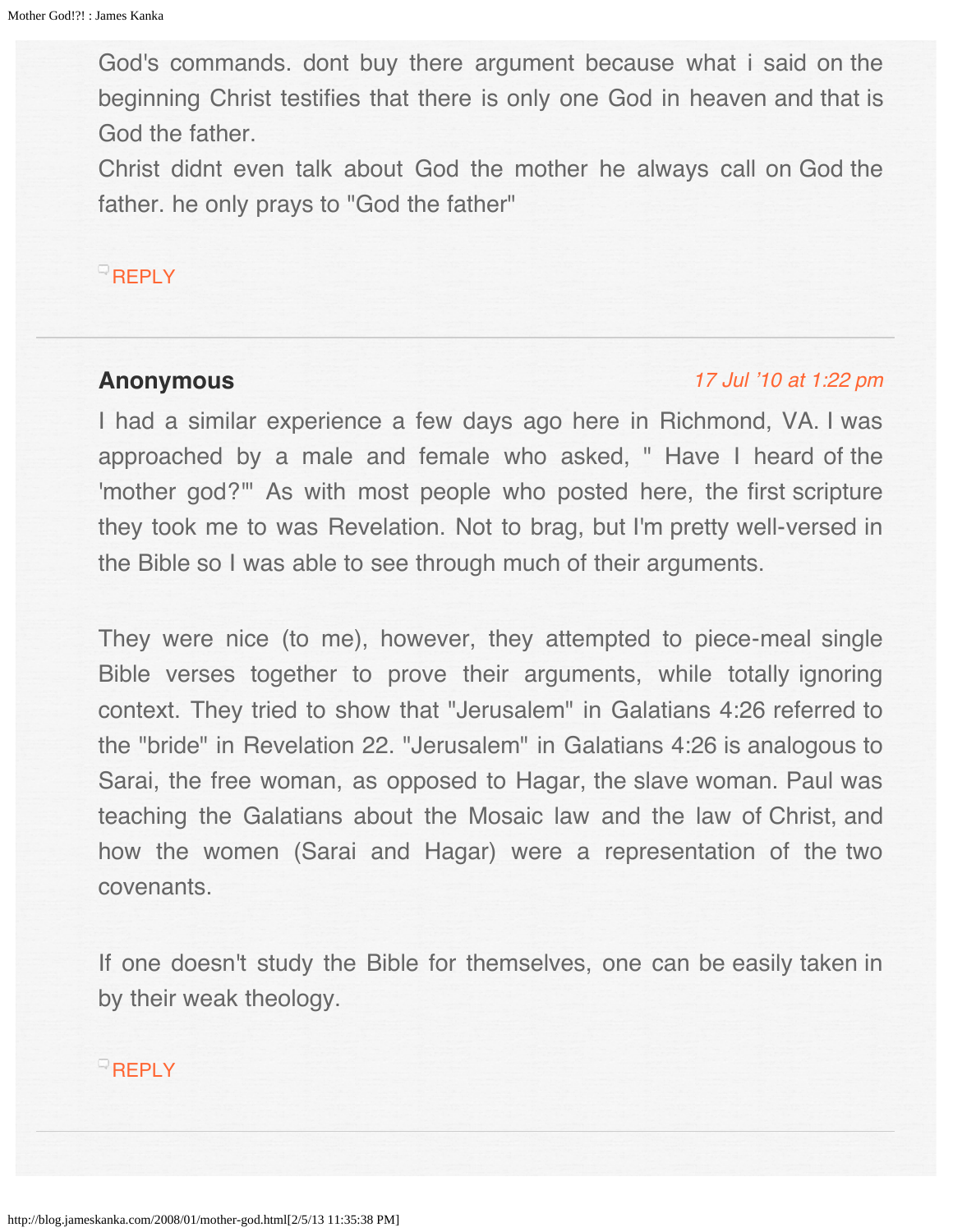## **Anonymous**

The World Mission Society Church of God makes a donation to aid Haiti victims

30 June 2010, New York

On June 30, 2010, Joo Choel-Kim, Chief Pastor of the World Mission Society Church of God, and Amir Dossal, Executive Director of the United Nations Office for Partnerships (UNOP), convened for the first time to discuss partnership and volunteer opportunities within the New York Metro area and across the globe.

Earlier that day, Chief Pastor Kim flew in from Korea and personally delivered a donation to the Central Emergency Relief Fund (CERF) to aid Haiti's earthquake victims. The donation by the Church, in the amount of \$100,000, was the largest donation made by a faith-based organization in CERF history. It was raised through a concert held in Busan, Korea, where nearly 17,000 attended, including leaders and officials from the surrounding regions. In selecting a suitable beneficiary of the funds, the Church considered the Millennium Development Goals as decisive factors and wants to help the UN fulfill the Goals through a future partnership.

As one of the fastest growing churches in the world with over 1,000 branch churches in 150 different countries, the Church of God is eager to join hands with the UN to continue in its efforts to help natural disaster victims and the disadvantaged populations around the world.

For more information about the World Mission Society Church of God, please visit website (<http://english.watv.org/>).

<http://www.un.org/partnerships/>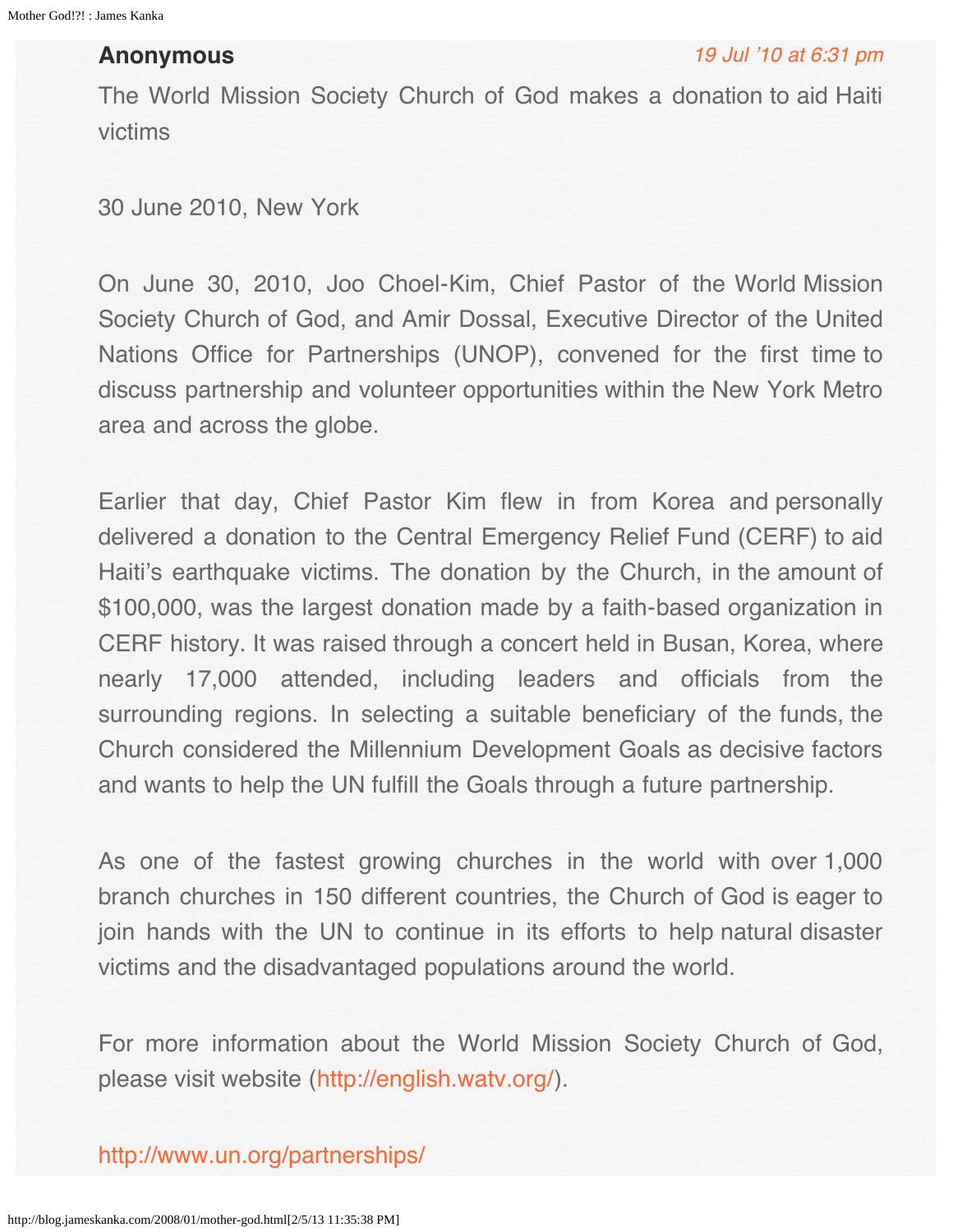# <span id="page-71-1"></span><span id="page-71-0"></span>**[REPLY](http://blog.jameskanka.com/2008/01/mother-god.html?replytocom=179#respond)**

## **Anonymous**

#### [26 Nov '11 at 11:39 pm](#page-71-1)

Big deal. Just more propaganda for your website. What about Matthew 6? You shouldn't sound a trumpet. Besides \$100,000 is nothing compared to the millions that your organization collects from members' tithes and freewill offerings. There is no financial transparency. No one really knows where the money goes and the pastors say that no one gets paid. Yeah right. Can you say crystal embellished ties?

# <span id="page-71-2"></span>**Anonymous**

[22 Jul '10 at 4:46 am](#page-71-2)

God is not either a man or a female God is only one and he alone we should worship and everything else is but a creature of the all mighty there is a creator and then there is creation.

# **[REPLY](http://blog.jameskanka.com/2008/01/mother-god.html?replytocom=180#respond)**

# **Rosiewoo**

## [27 Jul '10 at 2:11 pm](#page-72-0)

I too had an account similar to this last week. They argued the exact same verses and whenever I tried to open their eyes to show them that there is only ONE God… they went round in circles and argued the same points.

I feel a complete aching and sickness in my heart that these people are so weak in their faith as to believe something which is completely FALSE. They're taking the bible, which is centred around the fact that it is ONLY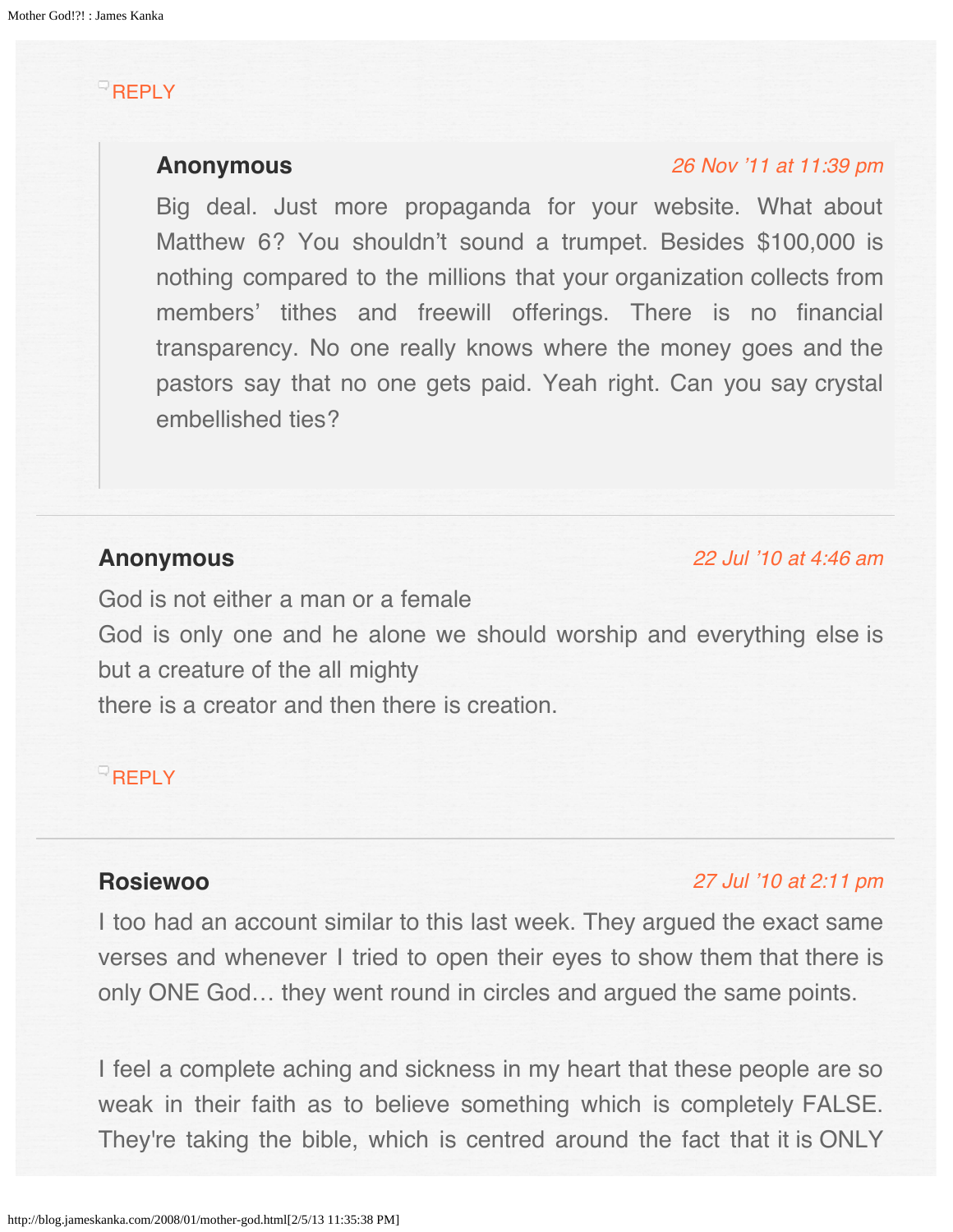through JESUS that we can have SALVATION.

The bible has warned us to be wary of FALSE PROPHETS in these times. And I strongly feel the Holy Spirit warning me that this is such.

They're trying to turn God into something they can understand on human terms. The fact is HE IS GOD. He is the ONLY one. We should not offer up our praise and worship to FALSE IDOLS. If your life becomes focused around the 'Mother God' you are TOTALLY missing the whole point of JESUS and SALVATION!

Why has someone become so fixated with the fact that we have both male and female?? Does only the physical stuff matter to them?? Why does someone feel the need to preach about some false God, when they could be bringing people to TRUE SALVATION.

Someone has clearly interpreted the bible through a completely worldly view, and sadly others are believing it. I have however got a positive out of the encounter – It's inspired me to delve further into my bible reading, so if there is a next time, I can hopefully point them straight to the TRUTH, and have scripture to prove it.

### **[REPLY](http://blog.jameskanka.com/2008/01/mother-god.html?replytocom=181#respond)**

# **Rosiewoo**

#### [27 Jul '10 at 2:12 pm](#page-73-0)

I too had an account similar to this last week. They argued the exact same verses and whenever I tried to open their eyes to show them that there is only ONE God… they went round in circles and argued the same points.

I feel a complete aching and sickness in my heart that these people are so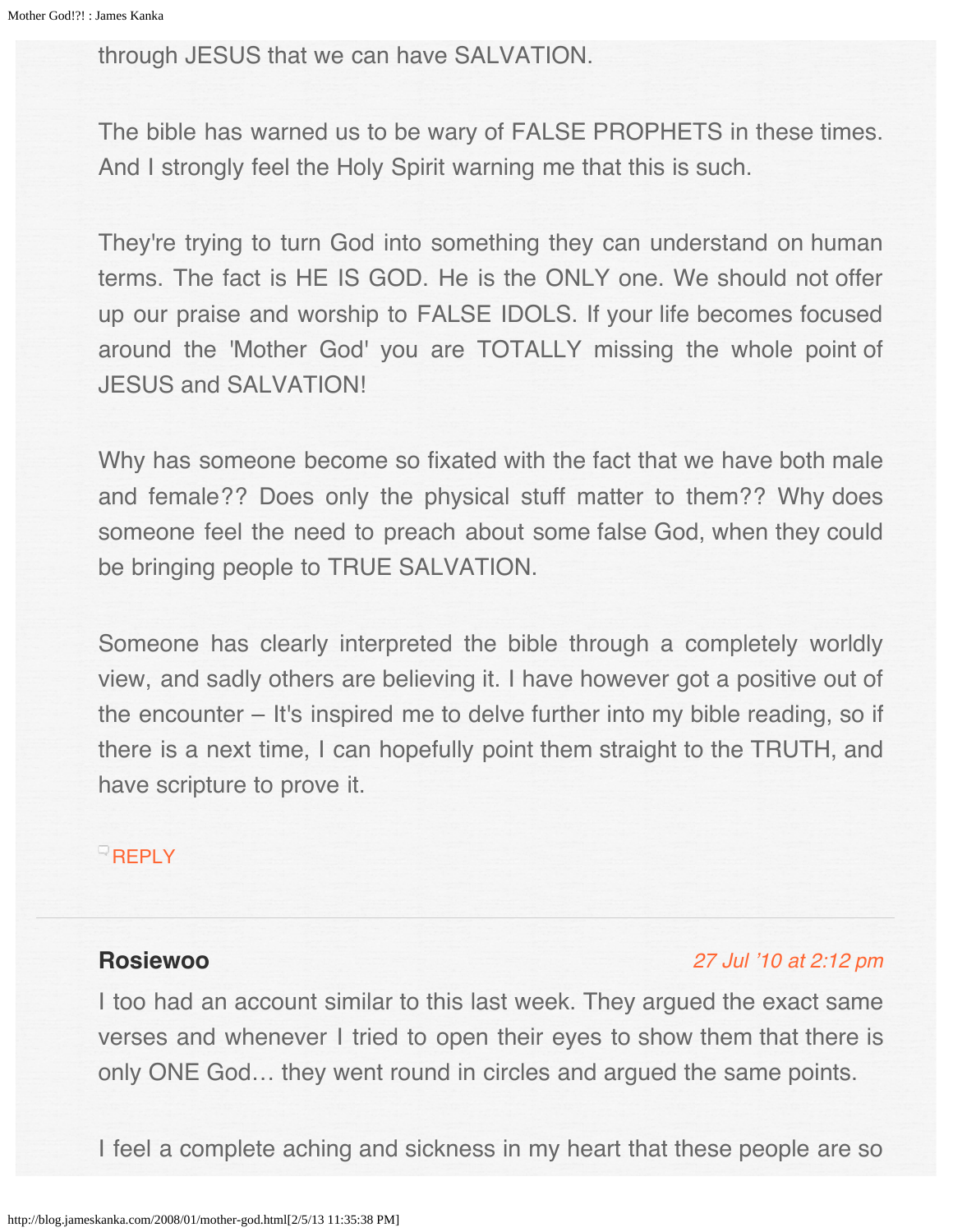<span id="page-73-0"></span>weak in their faith as to believe something which is completely FALSE. They're taking the bible, which is centred around the fact that it is ONLY through JESUS that we can have SALVATION.

The bible has warned us to be wary of FALSE PROPHETS in these times. And I strongly feel the Holy Spirit warning me that this is such.

They're trying to turn God into something they can understand on human terms. The fact is HE IS GOD. He is the ONLY one. We should not offer up our praise and worship to FALSE IDOLS. If your life becomes focused around the 'Mother God' you are TOTALLY missing the whole point of JESUS and SALVATION!

Why has someone become so fixated with the fact that we have both male and female?? Does only the physical stuff matter to them?? Why does someone feel the need to preach about some false God, when they could be bringing people to TRUE SALVATION.

Someone has clearly interpreted the bible through a completely worldly view, and sadly others are believing it. I have however got a positive out of the encounter – It's inspired me to delve further into my bible reading, so if there is a next time, I can hopefully point them straight to the TRUTH, and have scripture to prove it.

## **[REPLY](http://blog.jameskanka.com/2008/01/mother-god.html?replytocom=182#respond)**

# **Anonymous**

## [23 Aug '10 at 4:26 am](#page-74-0)

Eerie and tragic. There is no other name by which we are saved. Only Jesus.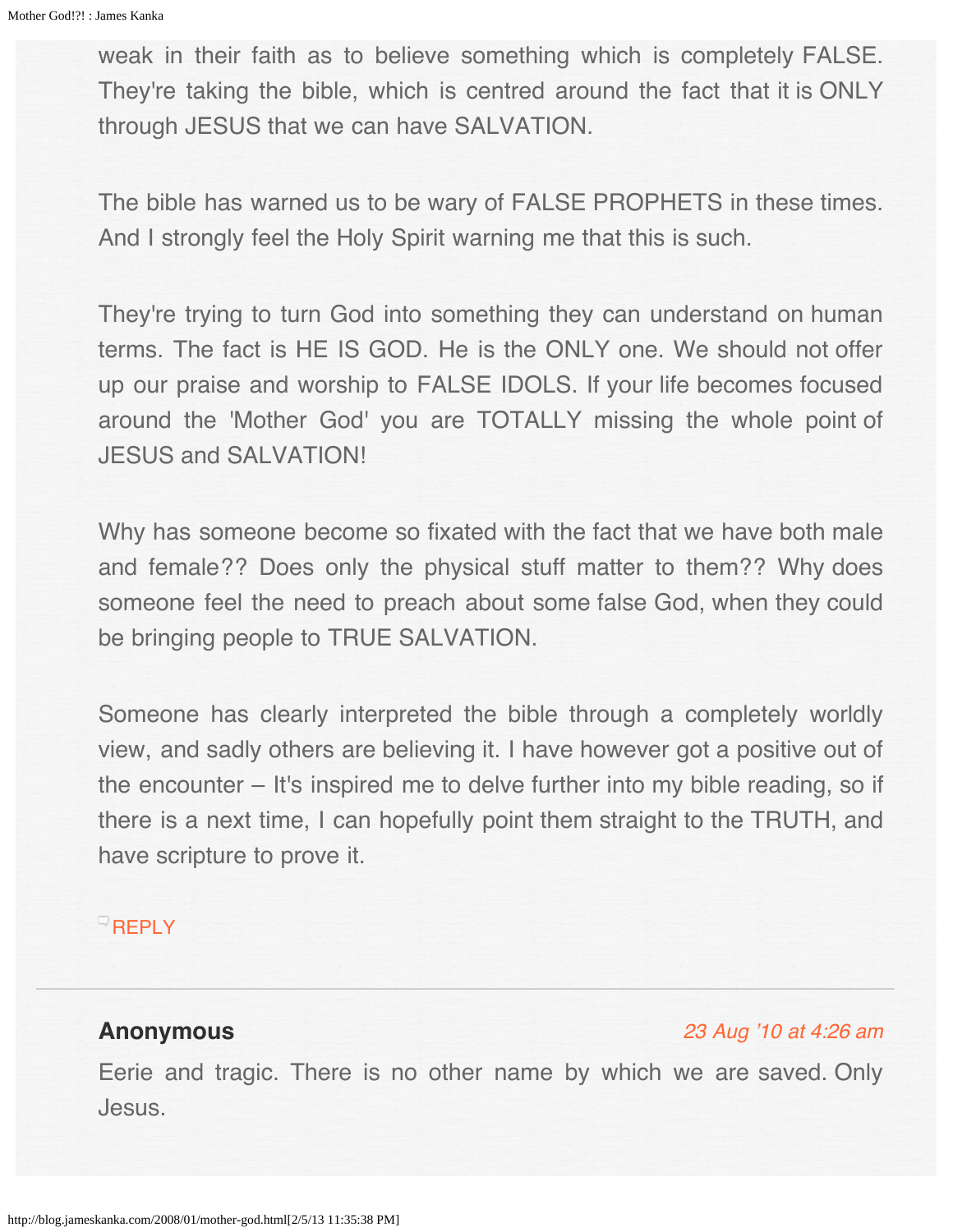<span id="page-74-0"></span>I was approached by a girl in Bryant Park, NYC, today. Everything was out of context. I have non-believing friends who admit that, just as a system, Christianity is "reasonable." What this girl was saying, was- there was no way a thinking person could tack it onto Christianity. God, help!

# <span id="page-74-1"></span> $\overline{\phantom{a}}$ [REPLY](http://blog.jameskanka.com/2008/01/mother-god.html?replytocom=183#respond)

## **Anonymous**

#### [26 Nov '11 at 11:42 pm](#page-74-1)

Yes. Salvation is only through Jesus. Ironically, the man that they believe to be "god" wrote the same thing in his own book. <http://www.examiningthewmscog.com/?p=272>

# <span id="page-74-2"></span>**Burgess**

## [27 Aug '10 at 2:51 pm](#page-74-2)

You say this happened to you at Pentagon City? The mall or near there? I live really close by and I go to Tyson's to evangelize every now and then. Im thinking it might be time to switch malls. Feel free to email me to talk about it. You said you did stuff like it and Im curios to see your experiences.

## **[REPLY](http://blog.jameskanka.com/2008/01/mother-god.html?replytocom=184#respond)**

# **John Tang Boyland**

### [27 Aug '10 at 6:22 pm](#page-75-0)

I was just approached by two door-to-door "evangelists" today. At first I thought they must be Mormon, but they denied it and I found this blog entry.

Apparently the "Christ Ahn Sang-hong" has already died; why do they still follow him? And what about this Mother Goddess? Has she died yet? Too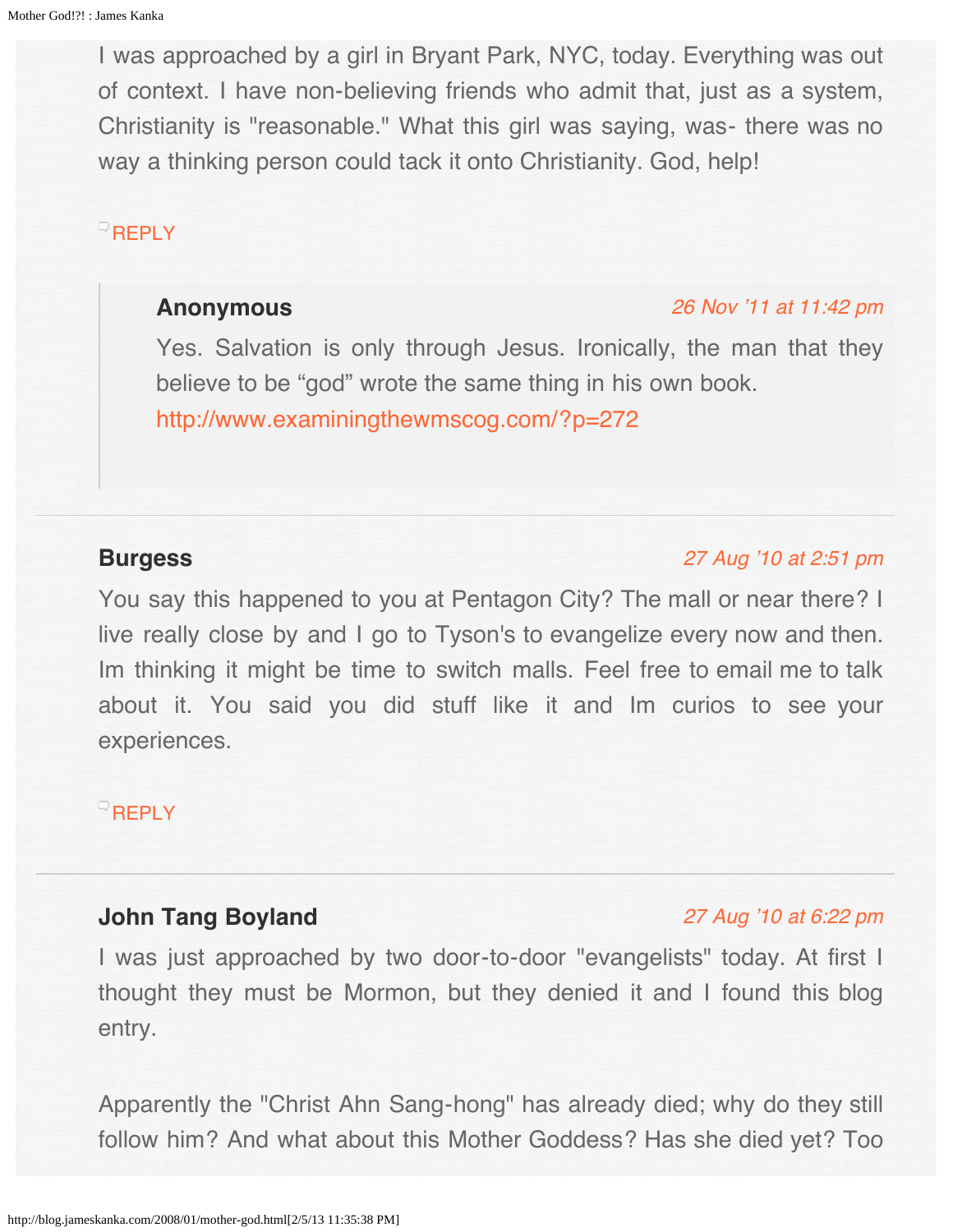<span id="page-75-0"></span>bad we still have two years until 2012. But it seems the group is immune to falsification.

## $^{\circ}$ [REPLY](http://blog.jameskanka.com/2008/01/mother-god.html?replytocom=185#respond)

## <span id="page-75-1"></span>**Anonymous**

#### [6 Sep '10 at 7:48 pm](#page-75-1)

Just had a similar encounter with a door-to-door man claiming he was doing a study on "the female reaction to mother god" in Tucson, AZ. I'm a University student so I assumed it was for some sort of class so I gave him my ear. He gave me the whole spiel with all the bible verses previously mentioned and the "finish-the-sentence" tactic. He was nice enough but he had the same answer to every question that I asked, that we can only do exactly what the Bible says to go to Heaven, etc etc. He didn't mention anything about Korea except that his church originated there and he didn't actually mention the name of his church, even a local branch, throughout. Strangely, though, this man mentioned that he did not believe in 2012 and didn't mention anything about Ahn Sang-Hong or the like. It seems like they just moved past his death and continued with their beliefs like nothing happened, based on what this guy said to me. Anyway, I googled the information to try to find the name of the church and I stumbled here. It's scary to see how widespread this is!

# $R$ [REPLY](http://blog.jameskanka.com/2008/01/mother-god.html?replytocom=186#respond)

# **Anonymous**

## [13 Sep '10 at 4:46 am](#page-76-0)

I too have had these "church of god" (because their "god" isn't my GOD) come to my house, not once, but twice now to tell me about "god the mother". The first time it was 2 women, the next was a male and female. They obviously cannot read the sign on my door that says "I already have a church home." because the second time they just wouldn't leave-so I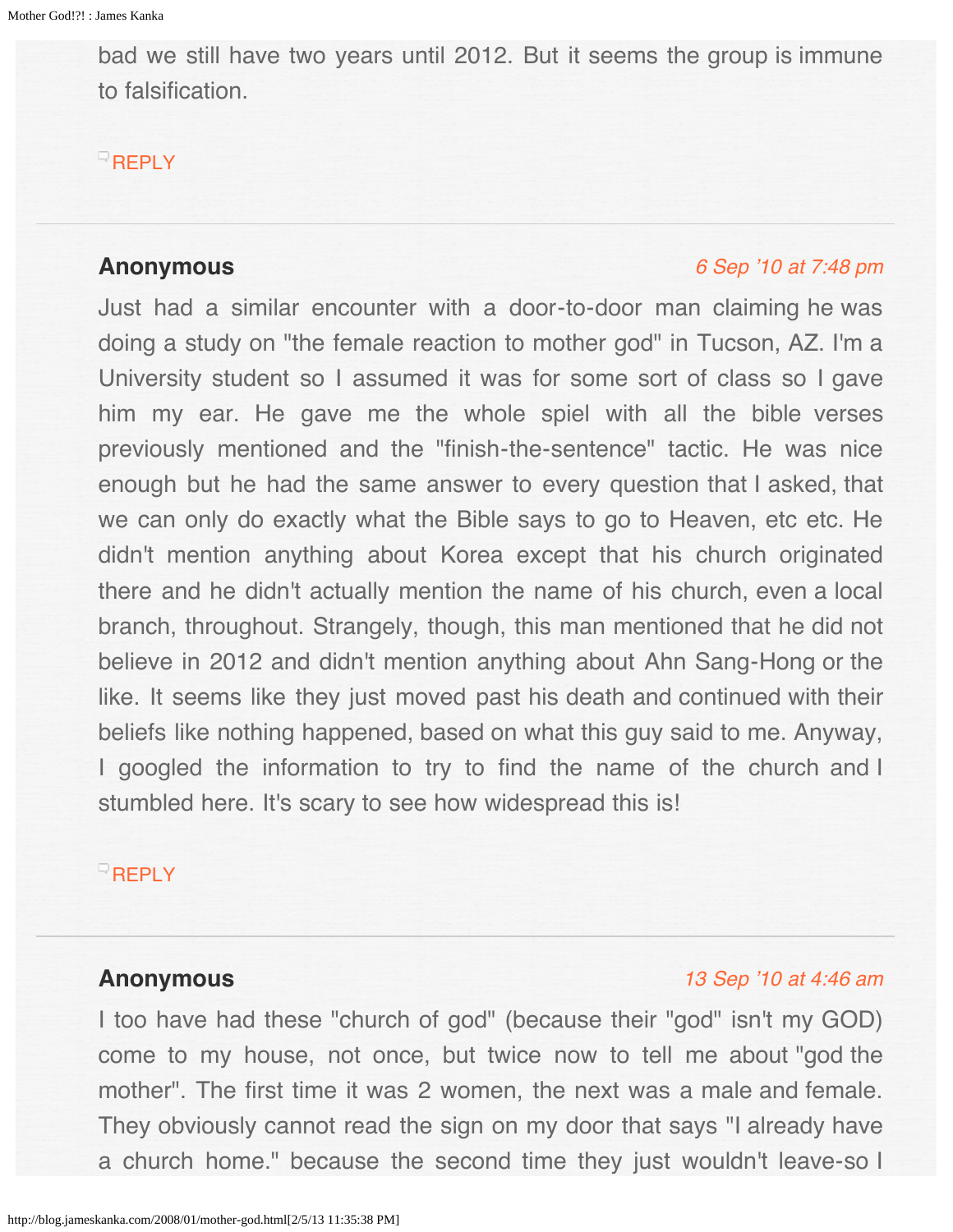<span id="page-76-0"></span>rebuked them in the name of Jesus and they got the point and left! Don't bother to take any time to talk with them because they have been programmed and it would be a lesson in futility to do so.

# $R$ [REPLY](http://blog.jameskanka.com/2008/01/mother-god.html?replytocom=187#respond)

## <span id="page-76-1"></span>**Jon**

### [22 Sep '10 at 9:12 am](#page-76-1)

I had a similar experience when I received a knock on my door from a couple missionaries. I wrote about it on my own blog entry here –> [God](http://yacawa.org/2010/07/16/god-the-mother/) [the Mother?](http://yacawa.org/2010/07/16/god-the-mother/)

That led to a follow up [Meeting with the Missionaries](http://yacawa.org/2010/07/19/meeting-with-the-missionaries/) that I managed to record :)

Definitely a heretical cult, all the way around. They even teach some [strange things about the nature of the soul](http://yacawa.org/2010/08/30/fundamental-truths-response-the-soul/).

## **[REPLY](http://blog.jameskanka.com/2008/01/mother-god.html?replytocom=188#respond)**

## <span id="page-76-2"></span>**elizabeth**

## [9 Oct '10 at 9:47 pm](#page-76-2)

A cult. Brainwashes people who are weak in faith.Controls them by their doomsday sermon. This is what the bible warns about false prophet. A korean man caliming to be the re-incarnation of Christ and his girl friend calling herself Mother God and a bunch of loosers to fall for this version.

# **[REPLY](http://blog.jameskanka.com/2008/01/mother-god.html?replytocom=189#respond)**

**Anonymous** [12 Oct '10 at 3:15 pm](#page-77-0)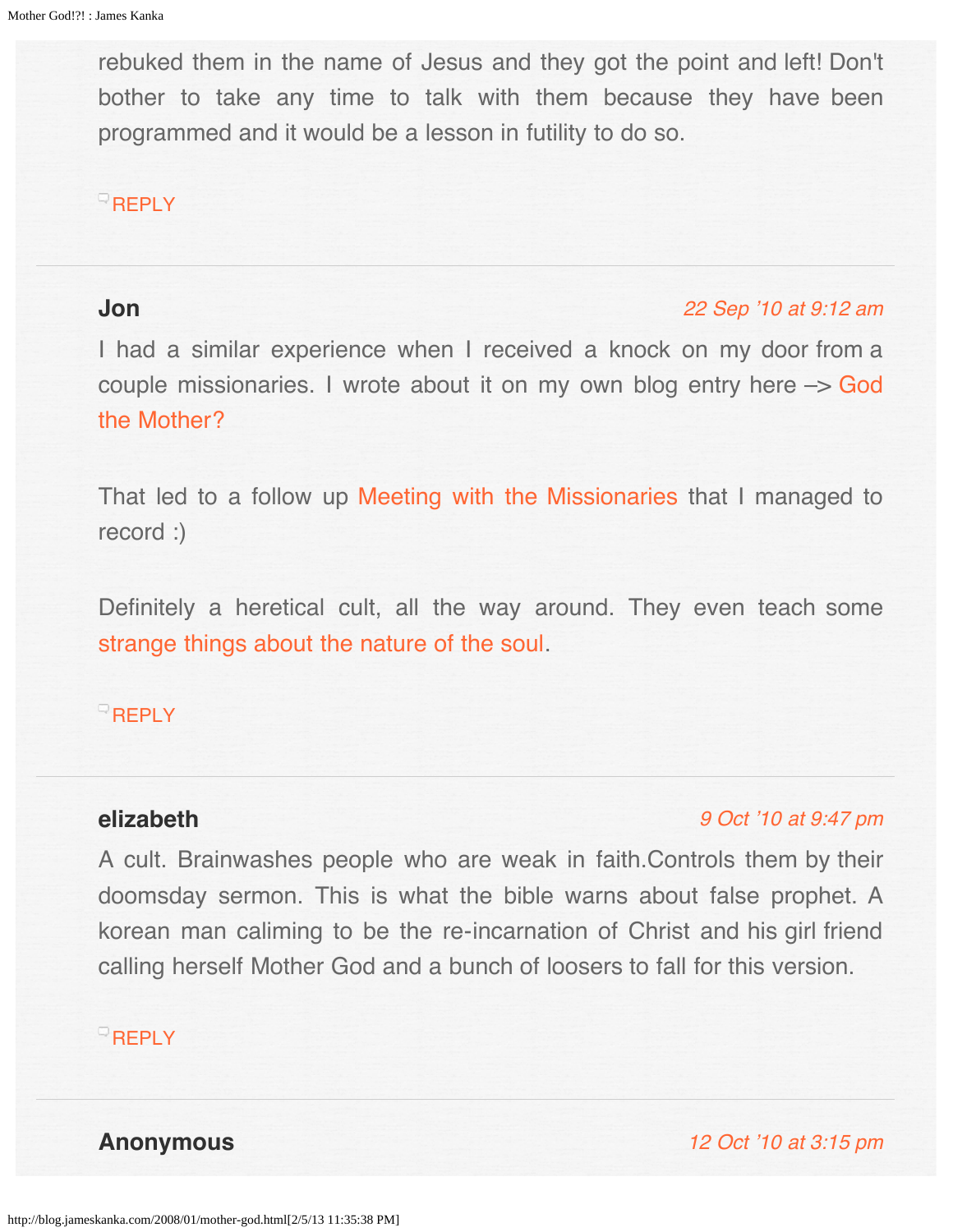<span id="page-77-0"></span>I live in New Jersey and have been approached by this group several times actually. Personally, I don't think a female god is a far-fetched idea. They have never been pushy and are actually very polite and decent looking.

I looked them up recently and despite all of the negative critcism, the church seems to be doing a lot of "good deeds" within their communities. Lighten up folks. Cult is a very harsh word to use. God can do anything… come in the flesh, as a male OR female. WHO KNOWS.

# **[REPLY](http://blog.jameskanka.com/2008/01/mother-god.html?replytocom=190#respond)**

## **Rachel**

[13 Oct '10 at 4:03 pm](#page-78-0)

James:

I am a member of the Chuch of God who believes in the Second Coming Christ and Heavenly Mother. My real name is Rachel and I live in New York City. I am deeply saddened and offended to read some of theses comments including calling our church a "cult." We are far from it (since by use, I understand the negative connotation).

Our church, for your information, has received countless awards from the president in several countries as well as being recognized as an exemplary group in the USA.

Most importantly, we have been immensely rewarded by God and our sole mission is to share God's love with others. We have never harmed anyone, or spread false rumors about anyone else…so please, if you really are interested in knowing more about God the Mother, please visit one of our locations. And then judge for yourself.

There is nothing crazy about God coming in the flesh again, from the East…and revealing the existence of God the Mother. You know what I find crazy? Most Christians nowadays claim to follow God, yet keep manmade traditions & holidays: Sunday worship, X-mas, Easter, etc which are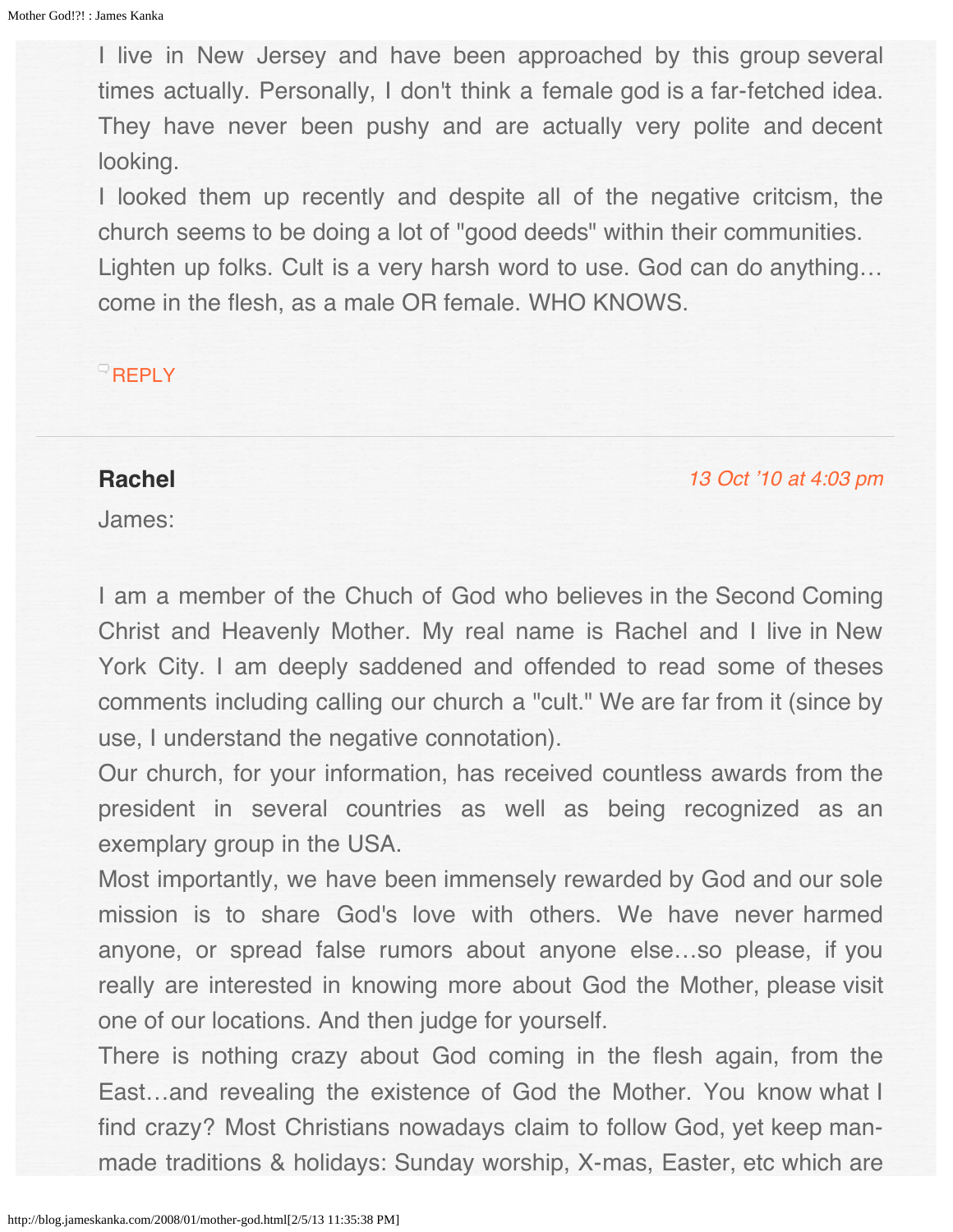<span id="page-78-0"></span>all NOT in the bible. We point out this fact & are regarded as heretic?! How about showing me passages which back up Christ being born in December? Or the day of worship falling on Sunday? Can you show me Communion in the Bible?

My point is, we can only see God when we KEEP what God commands (The law leads to Christ). So how can we say if God is this way or that way, if we are NOT keeping God's law at all?

Thank you & God bless you!

 $R$ [REPLY](http://blog.jameskanka.com/2008/01/mother-god.html?replytocom=191#respond)

## **James Kanka**

[13 Oct '10 at 6:38 pm](#page-79-0)

Rachel,

I believe you are a part of a cult in the negative sense because your church distorts the truth so much that it becomes a stumbling block for those who seek the actual Truth which it is distorting. I believe the Mormon Church is a cult. There are other aspects of a "cult" but in my opinion this is the most important. The founder of your faith twisted the Truth and it became a lie, I don't doubt what you believe is attractive but that is because it was based on something beautiful.

There is no doubt that cults can accomplish some wonderful things, because they have a way of bringing it's members together with a strong purpose. However just as easily they can accomplish great evil.

There is something wrong with the message that Christ has/will come again as the "Heavenly Mother" if it is not found in scripture or twisted from a few verses. The Bible warns of ANYONE who would teach another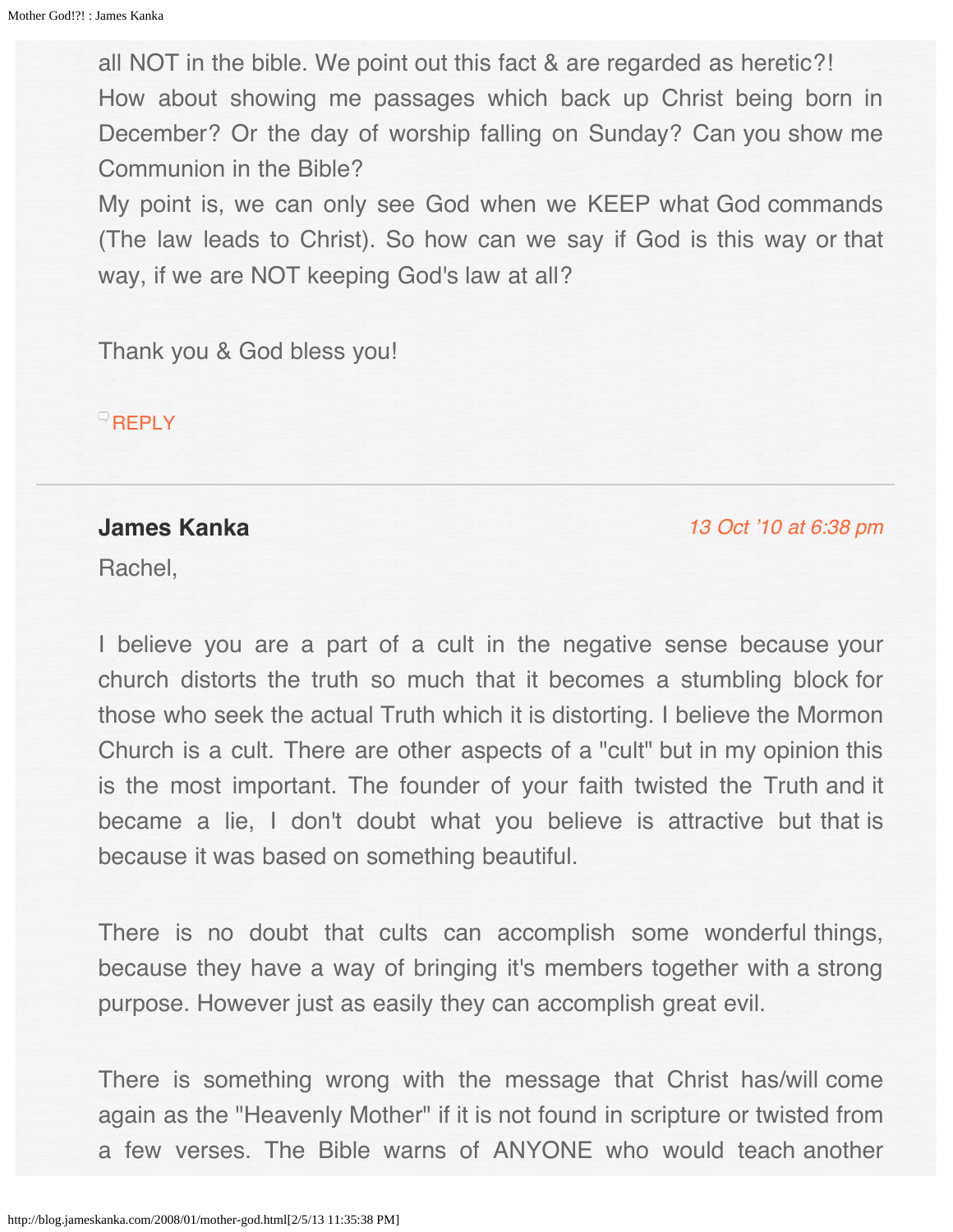#### <span id="page-79-0"></span>gospel.

Traditions…. the old testament is filled with them, the new testament too. Communion is a tradition given to us by Christ himself at the last super as an extension of the sedar dinner. It is not against the word of God to celebrate the Birth of Jesus once a year or celebrate him rising from the grave. You are certainly not regarded as heretics because you point out Christians have man made traditions. Everyone has traditions created by man… work, breakfast, lunch, dinner, calendar year, I'm sure your church has meetings and holds traditions. Your church is considered heretical because they teach another Truth about God and Salvation. If you try change who God is… that's a big no no in my Church. Worshiping God on Sundays does not change what we believe about God, nor does the day we celebrate Christ coming into the world. However… adding a personage to God and claiming something contrary to the word of God does attempt to change God.

We need not to keep God's law to see God… in the verse quoted to me in Romans by your church God is evident and clearly seen in his creation.

It's is impossible to keep God's Laws, that's why Christ came to do what we could not and pay the penalty that was ours. To know God you must know only Christ and His completed work on the cross. To see God… look around and read his Word.

One question for you Rachel… where is your Heavenly Mother buried? I'm curious.

## **[REPLY](http://blog.jameskanka.com/2008/01/mother-god.html?replytocom=192#respond)**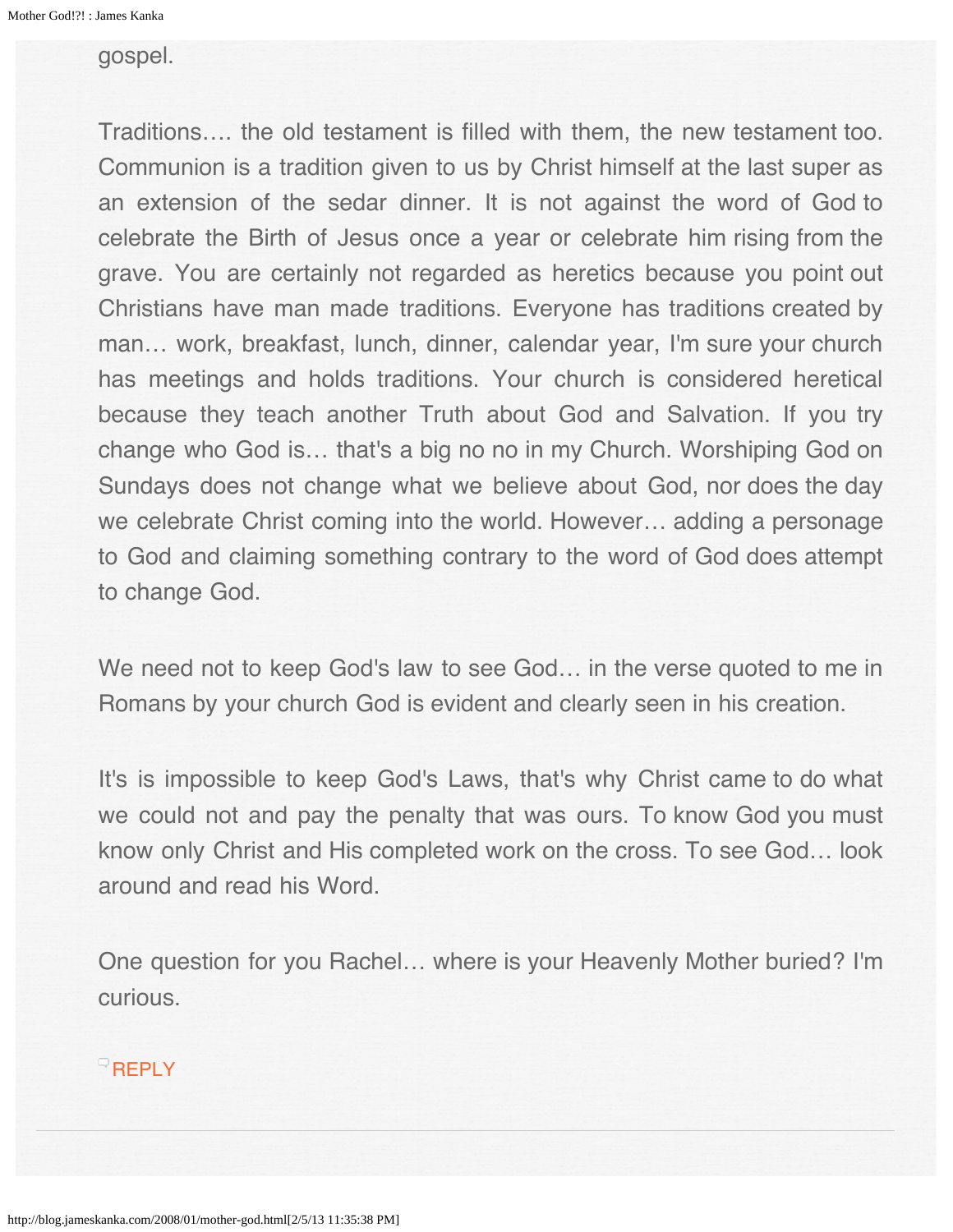## <span id="page-80-0"></span>**[Update: Mother GOD!?!](http://blog.jameskanka.com/2008/08/update-mother-god/)** says:

#### [28 Oct '10 at 9:10 pm](#page-80-0)

[...] on my posts. However, tonight "Raquel NYC" left a comment on my past post, "Mother God!?!," that evens things out a little. Seven paragraphs! Thanks! It's an interesting read, [...]

#### $\mathbb{R}$  [Reply](http://blog.jameskanka.com/2008/01/mother-god.html?replytocom=194#respond)

# <span id="page-80-1"></span>**Emily Dunlap**

#### [2 Dec '10 at 9:07 am](#page-80-1)

HELP!! My mother has joined this group down in Florida and she warns myself, brother and sister that we are going to the lake of fire unless we join her church and accept the true God. Not to mention my baby now 7 months will also burn in hell unless baptized as his sole was bad and thrown out of heaven and cast into his current body… yes this is her one grandchild she is talking about!

After our father passed she was lost about ten years ago and still raised my younger brother. After he graduated high school and moved to Florida she followed him down there. While she was down in Florida she had only one friend and no family around for company. She was lost and these people a (Salon Stylist) found her and told her about mother god. My mother fell for it hook line and sinker. We are trying to continue our relationship with our mother as best we can with out her religious banters however even after a nice chat last night she still sends us emails preparing us for the impending doom that is coming. PLEASE PLEASE any advise in this matter is greatly appreciated. I held off on posting our issue online but at this point I don't really give a hoot anymore, we need help!

## $\overline{P}$ [REPLY](http://blog.jameskanka.com/2008/01/mother-god.html?replytocom=314#respond)

# **Darby JH**

### [22 Dec '10 at 8:39 pm](#page-81-0)

Wow! Two years later and this blog insert is still active. I live in Korea and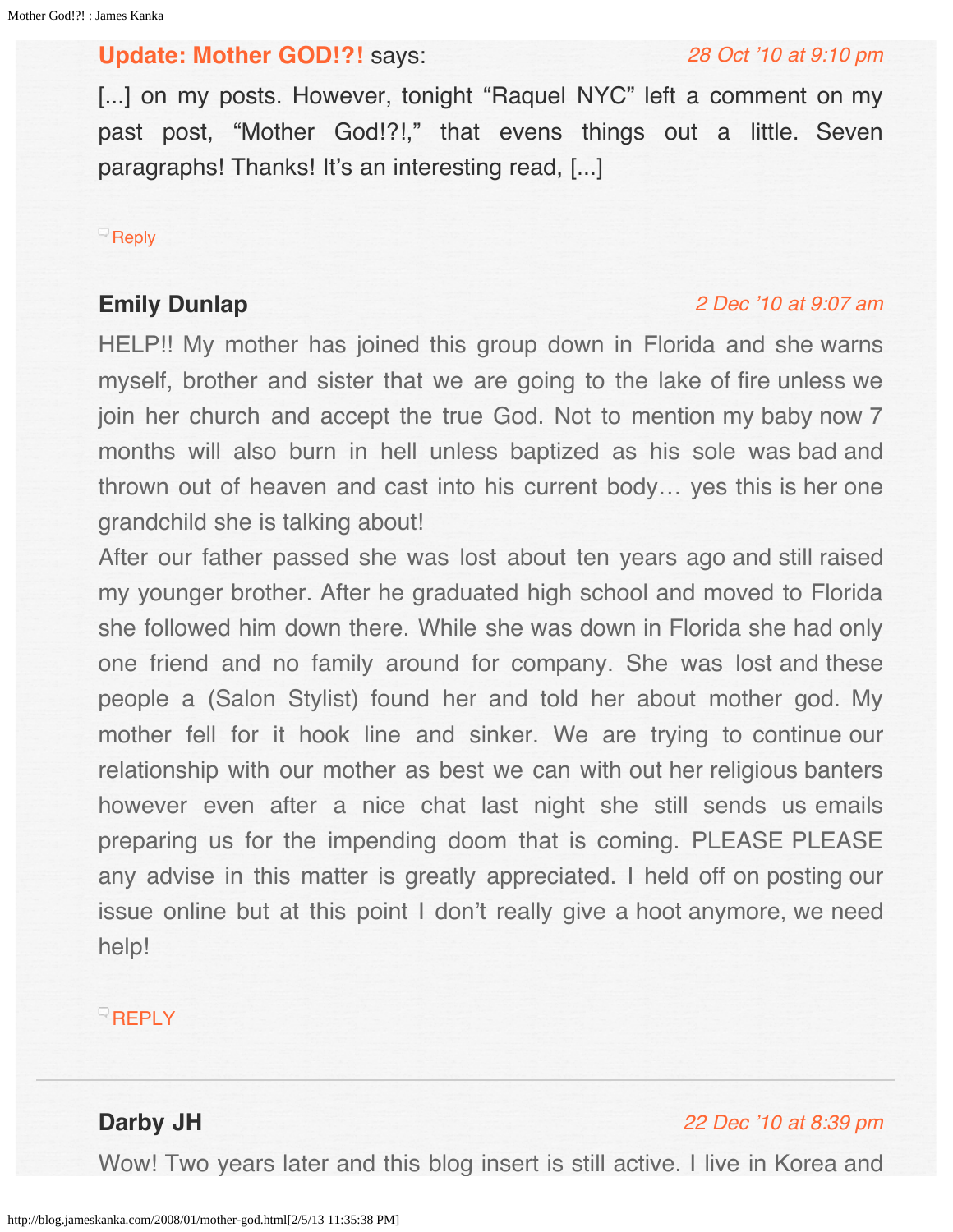<span id="page-81-0"></span>just had some visitors from this organization. Their doctrine is quite strange and shows how a few texts can be so totally taken out of context. It's also amazing how an entire world organization such as this one can have its basis in only a few verses. What a shaky foundation. But they are strong here…and determined. Needless to say, I have to agree with James. The Bible must always be read contextually.

## **[REPLY](http://blog.jameskanka.com/2008/01/mother-god.html?replytocom=517#respond)**

# **Crystal Grace**

### [30 Dec '10 at 2:42 pm](#page-82-0)

I had the same experience to in Glendale Ca., at the glendale galleria mall. It was around 8:00pm and i was just getting out of work, two men came up to me and said are you a christian??? and i turn and said " no thanks, yes i am saved i dont need you to talk to me thanks im good thanks." I thought they were Jehovahs, then one of the guys said no its okay im not a jehovehs witness!" so i felt like is should stop and turn around to listen to them and so i did. They started talking to me about how we had a mother god in heaven and showed me scriptures about how we do not keep the sabbath day which is really on saturday not sunday. Sunday was found by man, and how the last supper was not kept at the appointed time and day, and that if i dont keep the supper appointed time and date i would not be "technically" saved. I argued that christ already did that and they said but that was when he lived now and now you need to recieve his blood and flesh in the spirit at the appointed time and date every year, and how mother god is the bride of god and we have spiritual parents in heaven. Yada Yada Yada. At first i believed them and went with them to see their church in sunland. Then i asked around my fellow christian friends and they seem to think its sketchy…. I was confused and didnt know who or what to believe. They got me thinking i was blinded and 99% if christians are blinded by by satan still and we got scripture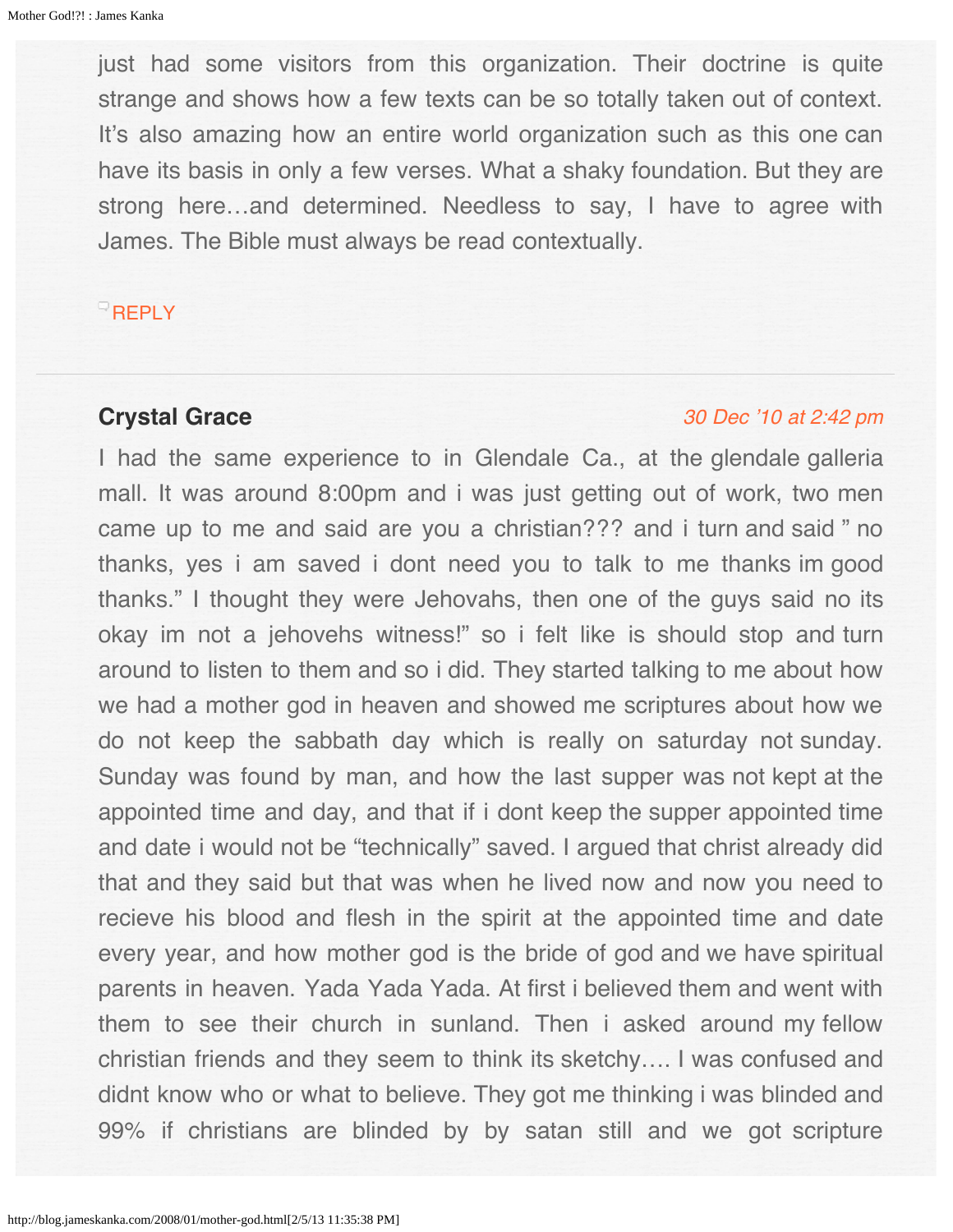<span id="page-82-0"></span>wrong…. Now i know that others have been almost nearly fooled like i was and now i know that i am saved and i am sure that i am a christian now i can continue to believe what i first believed when i recieved christ for the first time!

## **[REPLY](http://blog.jameskanka.com/2008/01/mother-god.html?replytocom=548#respond)**

# <span id="page-82-1"></span>**God's GRACE**

### [5 Jan '11 at 10:46 pm](#page-82-1)

The Church Of God preaches the true gospel. I have been to several churches and non of the churches Ive been too preaches the one and only gospel. it's hard to understand the truth because God says he will blind the eyes of those who doesnt keep his laws and commits adultries with other idols. We study the bible and understand that the bible old and new is ONE. When u guys do study about David's reign than maybe u will have a better understanding of the 2nd coming of Christ. But till then the hidden manner is not given to everyone but only through God's spirit u can completely understand God's holy teaching. We may not be loved by many from the world but at least we are loved by God.

## **[REPLY](http://blog.jameskanka.com/2008/01/mother-god.html?replytocom=591#respond)**

## **Bell**

## [17 Jan '11 at 5:28 pm](#page-88-0)

God Christ Ahsahnghong said that there is our God the Mother, Heavenly Mother in heaven. Let's find out about Heavenly Jerusalem Mother, God the Mother through the Bible in World Mission Soceity Church of God.

The character Abraham is used to represent God in the Bible. Through the history of Abraham's family, God has revealed to us how we can inherit the kingdom of heaven.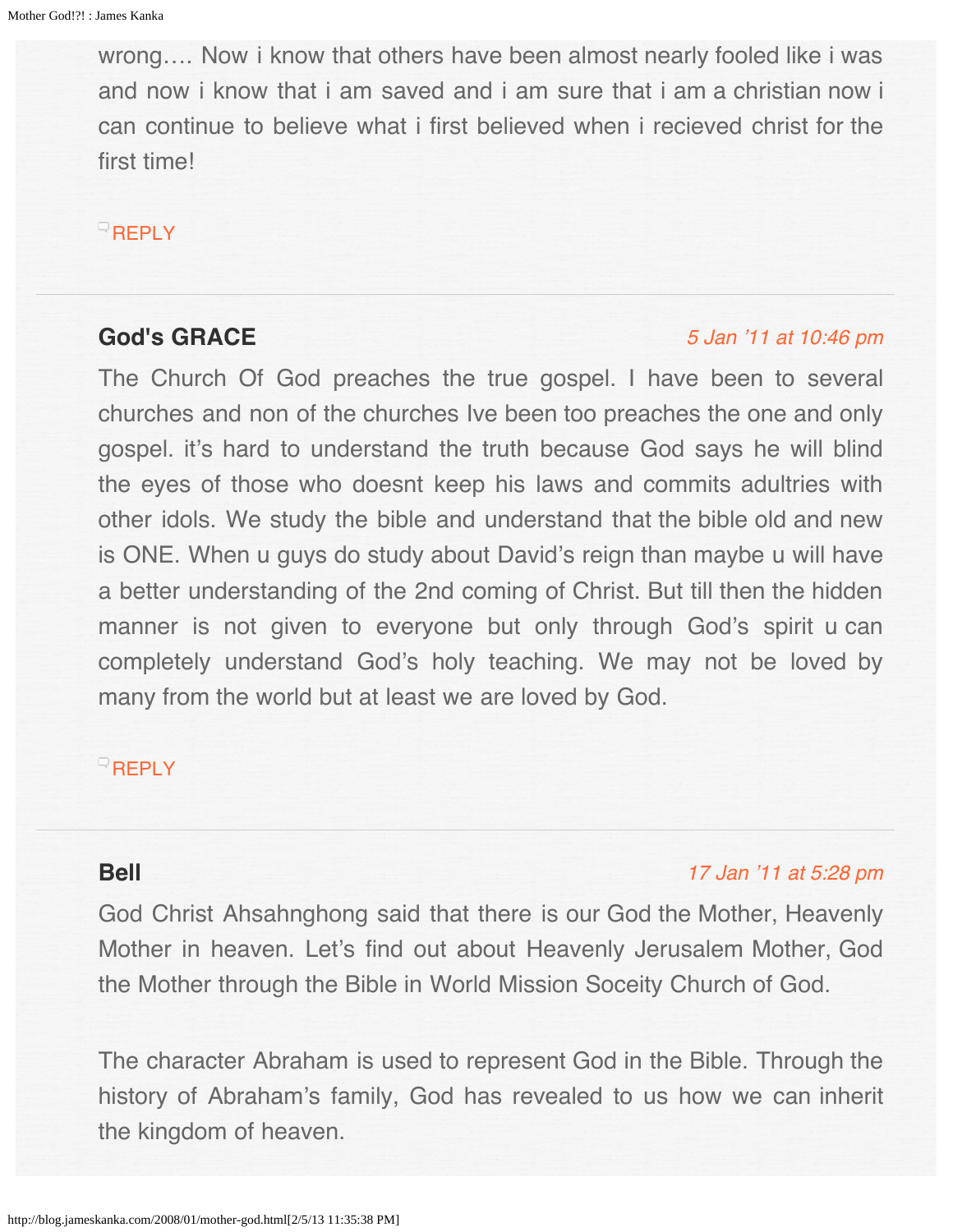Isaac was the one who received Abraham's inheritance. Even though Abraham had another son named Ishmael, born through Hagar, God did not allow Ishmael to receive the inheritance of Abraham. Rather, God bestowed the inheritance upon Isaac, who was born through Sarah. The reason why Isaac was chosen as Abraham's heir was that Isaac was the son of Sarah, who was free. This history shows us that the heavenly inheritance will be given to those who are born of the heavenly Mother, who is free.

Christ Ahnsahnghong taught us that our heavenly Mother does in fact exist and that She is truly the biggest mystery hidden within the Bible. Let us study "The History of Abraham's Family and Mother," taught to us by Christ Ahnsahnghong.

Abraham Represents GodFirst of all, we need to recognize who the character Abraham represents in the Bible.

Luke 16:19-31  $\sqrt{r}$ ... The time came when the beggar died and the angels carried him to Abraham's side. The rich man also died and was buried. In hell, where he was in torment, he looked up and saw Abraham far away, with Lazarus by his side. So he called to him, 'Father Abraham…' "』

As you know, this parable is about a beggar, named Lazarus, and a rich man. The parable tells of Lazarus, who died and was carried to heaven, and a rich man, who was sent to hell to be tormented. Lazarus was obviously carried to God's side after he had died; however, the Bible states that Lazarus traveled to Abraham's side. In the parable, the rich man, who went to hell, called up to God in the distance; however, the Bible states that the man saw Abraham, and called up to him, saying, "Father Abraham." Who is the only one who is worthy to be called "Father" in the spiritual world? God is the only one who can be called upon in this way. Then, whom does Abraham represent? Logically, the character Abraham was chosen to represent God. Therefore, the inheritance of Abraham can be likened to the inheritance of God, the kingdom of heaven.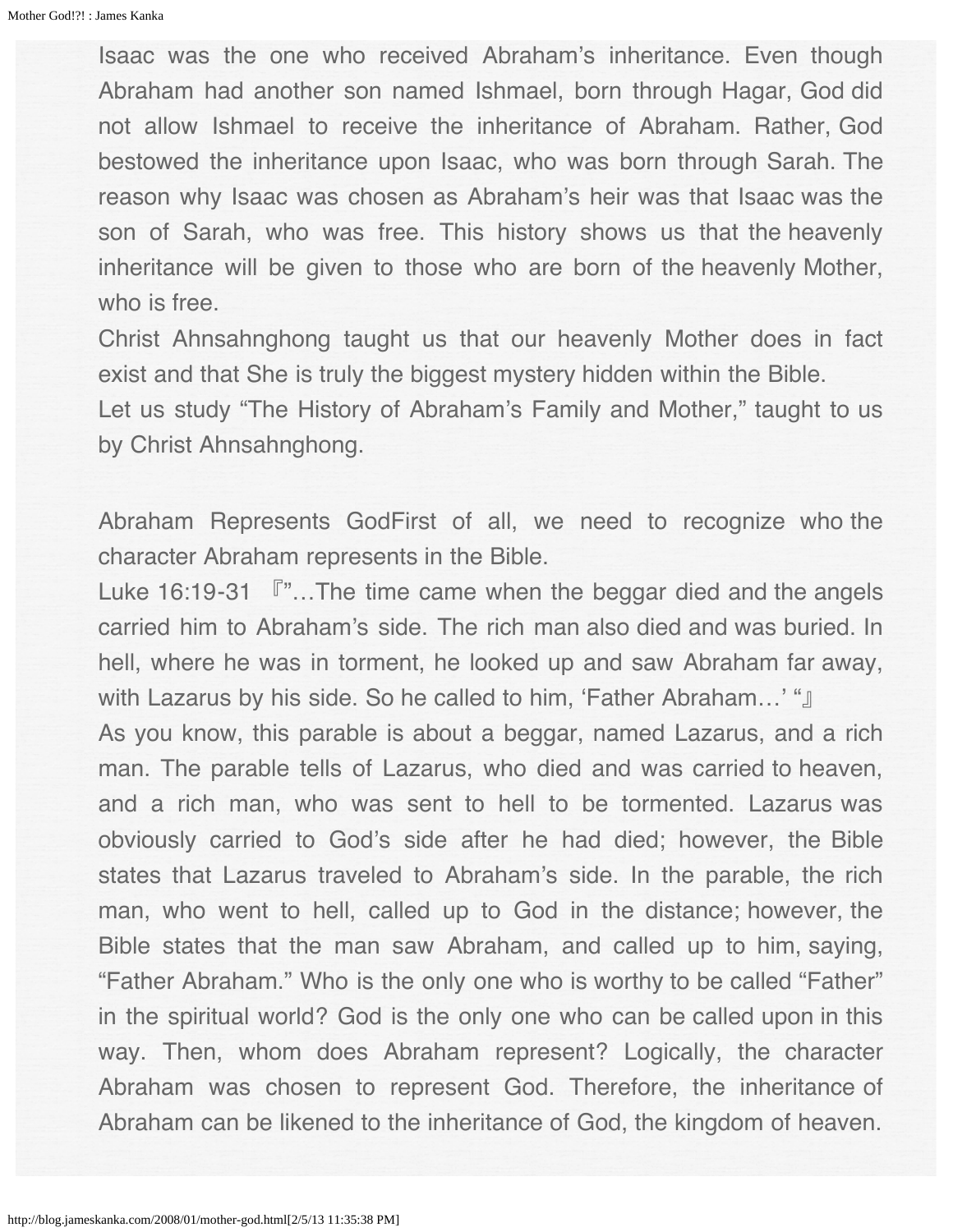Isaac, the Heir of AbrahamThen, let us find out who was appointed as Abraham's heir. There were three candidates who could have been chosen as the heir of Abraham: Eliezer, Ishmael, and Isaac. Among them, who became Abraham's heir? It was Isaac who was appointed. We need to understand the reason why Isaac was chosen to be Abraham's heir.

Gen. 15:1-4 『…But Abram said, "O Sovereign LORD, what can you give me since I remain childless and the one who will inherit my estate is Eliezer of Damascus?" And Abram said, "You have given me no children; so a servant in my household will be my heir." Then the word of the LORD came to him: "This man will not be your heir, but a son coming from your own body will be your heir."』

When Abraham was an old man and had not yet borne a son, he asked God to allow his servant Eliezer to be his heir. However, God did not allow Eliezer to become Abraham's heir, revealing that a son would be born from Abraham's own body and that he would become his heir. Some time later, Hagar, Sarah's maidservant, bore Abraham a son: Ishmael.

Gen. 16:1-15 『Now Sarai, Abram's wife, had borne him no children. But she had an Egyptian maidservant named Hagar; so she said to Abram, "The LORD has kept me from having children. Go, sleep with my maidservant; perhaps I can build a family through her." Abram agreed to what Sarai said…So Hagar bore Abram a son, and Abram gave the name Ishmael to the son she had borne.』

Ishmael was born to Abraham through a maidservant named Hagar, and Abraham asked God to allow Ishmael to become his heir.

Gen. 17:18-19 『And Abraham said to God, "If only Ishmael might live under your blessing!" Then God said, "Yes, but your wife Sarah will bear you a son, and you will call him Isaac. I will establish my covenant with him as an everlasting covenant for his descendants after him.』

When Abraham said to God, "If only Ishmael might live under your blessing," God did not allow Ishmael to become his heir. Instead, God promised Abraham that he would have a son through his wife, Sarah. Isaac was born as God had promised, and of the three?Eliezer, Ishmael,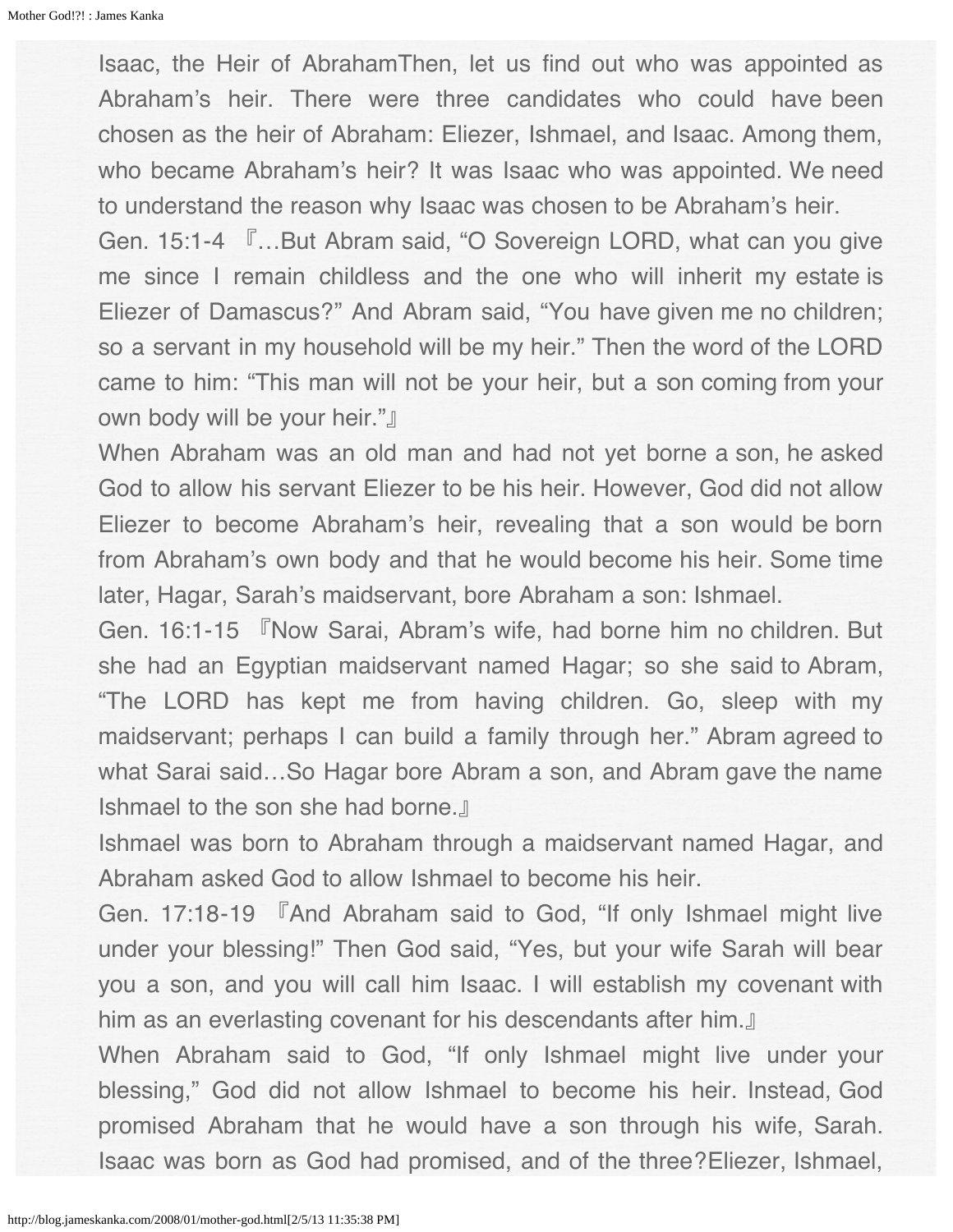and Isaac?Isaac was chosen to be Abraham's heir.

The Key Factor in Deciding an Heir Is "Mother"Let's study the reason why God chose Isaac to be Abraham's heir. Both Eliezer's father and his mother were slaves, neither of them was free. This is the reason why God did not allow him to be Abraham's heir. Ishmael's father, Abraham, was free, but his mother, Hagar, was a slave and not a free woman. This is why God could not allow Ishmael to become Abraham's heir. Isaac's father, Abraham, was a free man, and his mother, Sarah, was a free woman. The fact that Isaac had been born of a free woman was the big difference between Ishmael and Isaac, and this discrepancy became the key factor in choosing Abraham's heir.

In those days, the eldest son inherited all of his family's property. Since Ishmael was older than Isaac, he should have become the heir? that is, if God had made His decision according to the paternal line. Ishmael was not chosen to become Abraham's heir, even though he was Abraham's eldest son, because his mother was not a free woman, but a slave. Thus, it is clear that the decisive factor in choosing Abraham's heir was his mother.

What we need to focus on while studying the history of Abraham's family is not merely the story of a man and his family. As you know, the Bible is not a storybook to tell us of men and their families. Nevertheless, God repeatedly mentioned the story of this particular family. Actually, the history of Abraham was a shadow of what was to happen in the future. In order for us to know who could become God's heir, the story of Abraham's family was written, as a prophecy.

Therefore, through the history of Abraham's family, we can clearly understand that the decisive factor in choosing an heir is the mother. As Isaac became Abraham's heir through Sarah, his free mother, we can become God's heirs through our heavenly Mother, who is a free woman. Only those who believe in the heavenly Mother?only the children who are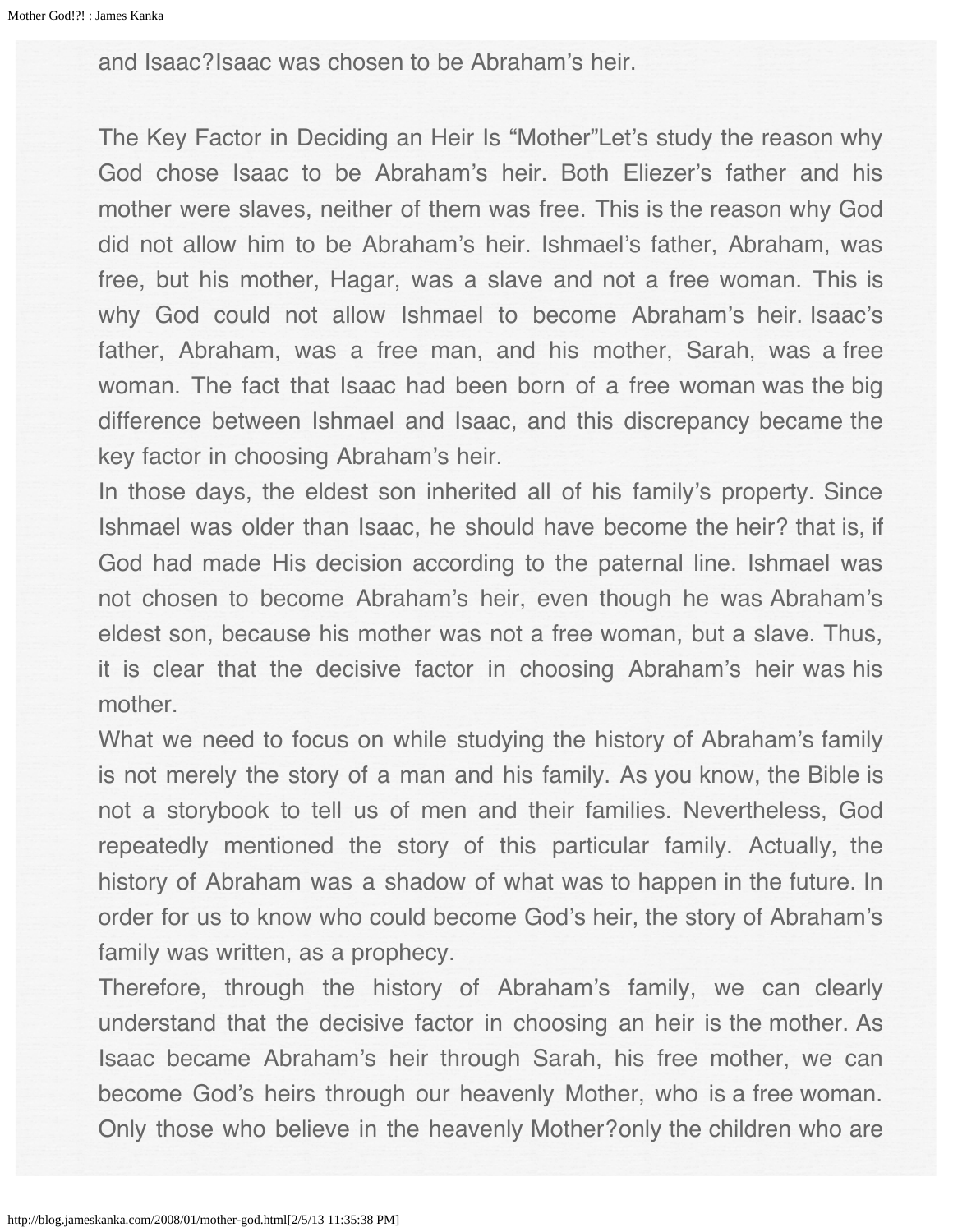born through the new covenant?can inherit the heavenly Father's kingdom. Let us read one more verse testifying about the heavenly Mother.

Gal. 4:22-31 『…But the Jerusalem that is above is free, and she is our mother…Now you, brothers, like Isaac, are children of promise. At that time the son born in the ordinary way persecuted the son born by the power of the Spirit. It is the same now. But what does the Scripture say? "Get rid of the slave woman and her son, for the slave woman's son will never share in the inheritance with the free woman's son." Therefore, brothers, we are not children of the slave woman, but of the free woman.』

The Bible declares that we are not children of the slave woman, but of the free woman. Ishmael could not inherit his father's estate because his mother, Hagar, was only a slave, not a free woman. On the other hand, Isaac was chosen to become Abraham's heir because his mother, Sarah, was a free woman. The Bible also testifies that we, like Isaac, are the children of promise, the children of the heavenly Mother, who is free.

In today's world, there are three types of people: those who are like Eliezer, those like Ishmael, and those who are like Isaac. The first type of people, who are like Eliezer, are atheists, who do not believe in Father God or in Mother God. The second type of people, who are like Ishmael, are those who believe in Father God, but do not believe in Mother God. The third type of people, who are like Isaac, are those who believe in Mother God as well as Father God. According to the history of Abraham's family, which one of these three types can become an heir of the kingdom of heaven? Only the third type of people, who are like Isaac, can be recognized as God's heirs. There is no doubt about it.

Which group of people do you want to be classified with? If you want to be like Isaac, you must first become a child of the free woman. Thus, you must accept the heavenly Mother, who is free. The Bible testifies to this fact.

God said, "My people are destroyed from lack of knowledge" (Hos. 4:6).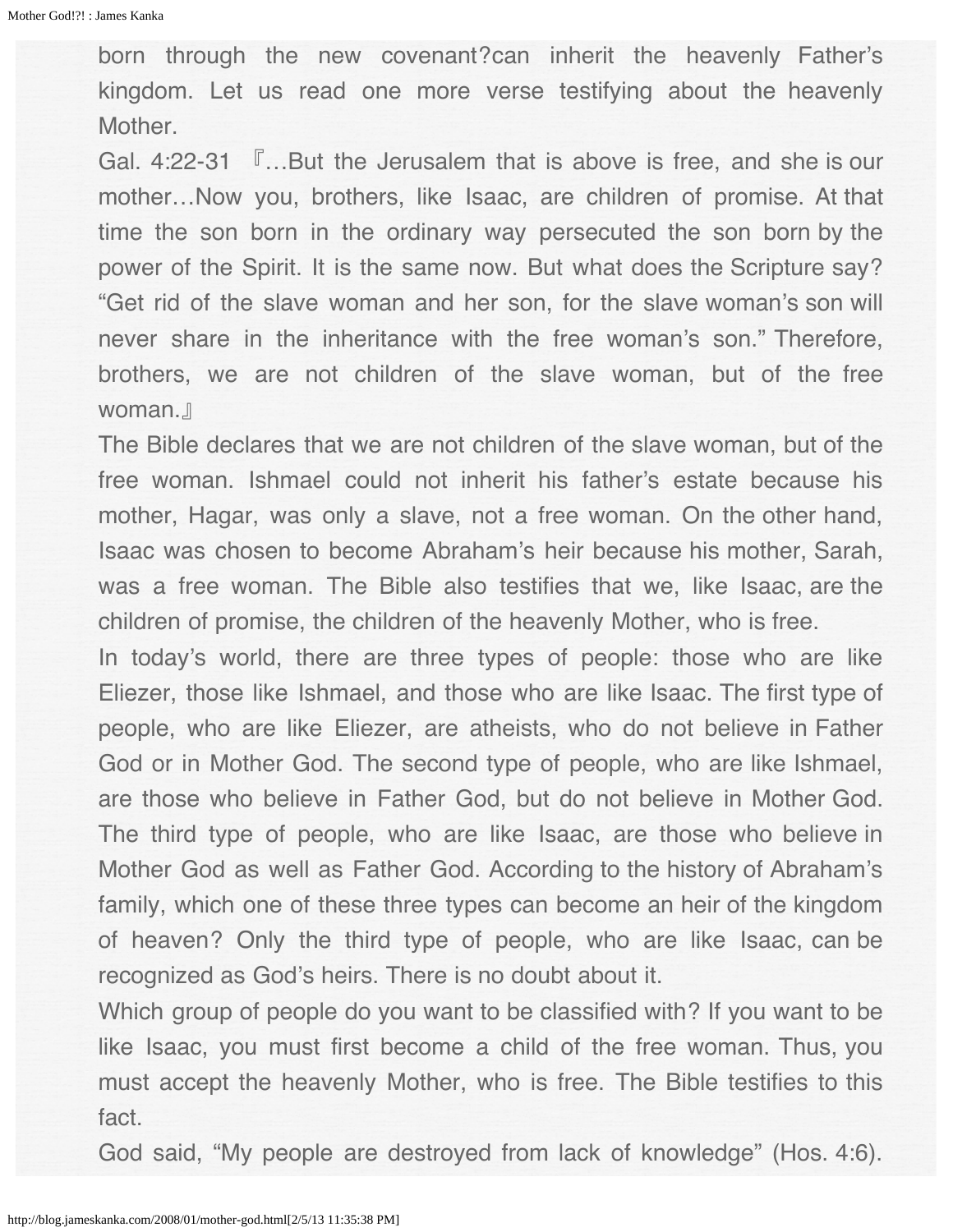What kind of knowledge is God referring to in this verse? We must recognize that we have a God the Mother, as well as a God the Father. We must accept Elohim God. Also, we must firmly believe that God is our Mother, who gives us salvation alongside our Father. Only after we come to realize this can we say that we have the knowledge of God, and that we will not be those who are destroyed from a "lack of knowledge."

The Bible testifies that the Holy Spirit is God Ahnsahnghong, and that the Bride is Jerusalem Mother. Let us accept God Ahnsahnghong, the Holy Spirit, and Jerusalem Mother, the Bride, who give us the water of life in these last days, so that we can enter the kingdom of heaven.

## <span id="page-87-0"></span>**[REPLY](http://blog.jameskanka.com/2008/01/mother-god.html?replytocom=631#respond)**

## **[James](http://jameskanka.com/)**

#### [28 Jan '11 at 9:59 pm](#page-87-0)

This commenter did not use a real name or email address but tries to defend the cult with some new verses so I thought I'd post it. What do you think?

## **Anonymous**

## [26 Nov '11 at 11:53 pm](#page-88-1)

No need to entertain the scripture twisting. Ahnsahnghong was married with 3 children and was an adulteror. His first mistress, a woman named UmSooIn claimed that she was the "mother god" first. Ahnsahnghong wrote a book about how ridiculous the idea of a "mother god" was. Click here to read some of the chapters that have been translated into English [http://www.examiningthewmscog.com/archives/problems-with-new](http://www.examiningthewmscog.com/archives/problems-with-new-jerusalem-the-bride-and-womens-veils-by-ahnsahnghong/)[jerusalem-the-bride-and-womens-veils-by-ahnsahnghong/](http://www.examiningthewmscog.com/archives/problems-with-new-jerusalem-the-bride-and-womens-veils-by-ahnsahnghong/). But Zhanggiljah (the woman the wmscog believes to be the "mother god") uses the same verses that Ahnsahnghong refutes to claim that she is divine. She was also an adulterer as she divorced her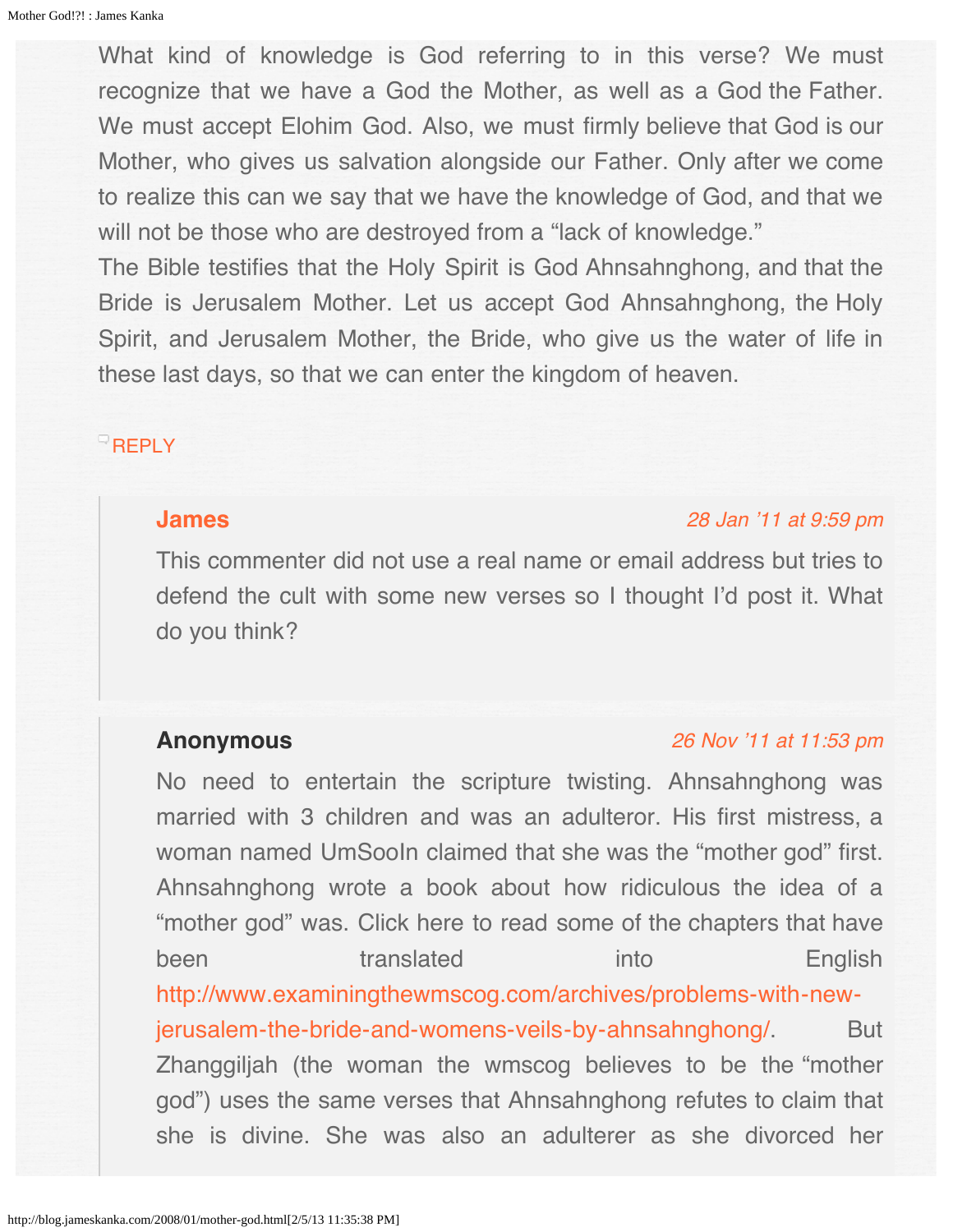<span id="page-88-1"></span><span id="page-88-0"></span>husband to be with Ahnsanghong. Adulterers can not be gods! The true God is perfect and sinless.

# <span id="page-88-2"></span>**Svetlana**

## [22 Jan '11 at 1:54 pm](#page-88-2)

Hello! I was approached by 2 young ladies in shopping center in Swede and I also thought that they are street evangelists and engaged in conversation. How shall real Christian act in this situation and what shall we do in order to stop spreading the lies all around the world?

# **[REPLY](http://blog.jameskanka.com/2008/01/mother-god.html?replytocom=648#respond)**

# **unidentified**

## [6 Feb '11 at 4:55 am](#page-100-0)

i also had the same encounter. they argue the same verses. didn't they think that if Jesus were to be made alive again as their ahnsanhong, it would be like reincarnation. reincarnation is not of the law that God has set on earth.

also, what really matters is how we treat God in or daily lives and how we love Him. Love is the greatest law.

It is the gospel of times. Even until now, God is hoping that soon everyone on earth will understand His heart.

That's it. Thanks! God bless you all!

# **[REPLY](http://blog.jameskanka.com/2008/01/mother-god.html?replytocom=719#respond)**

# **Bell**

[11 Feb '11 at 5:16 am](#page-94-0)

Passover The Way to Truly Love God and receive Eternal Life.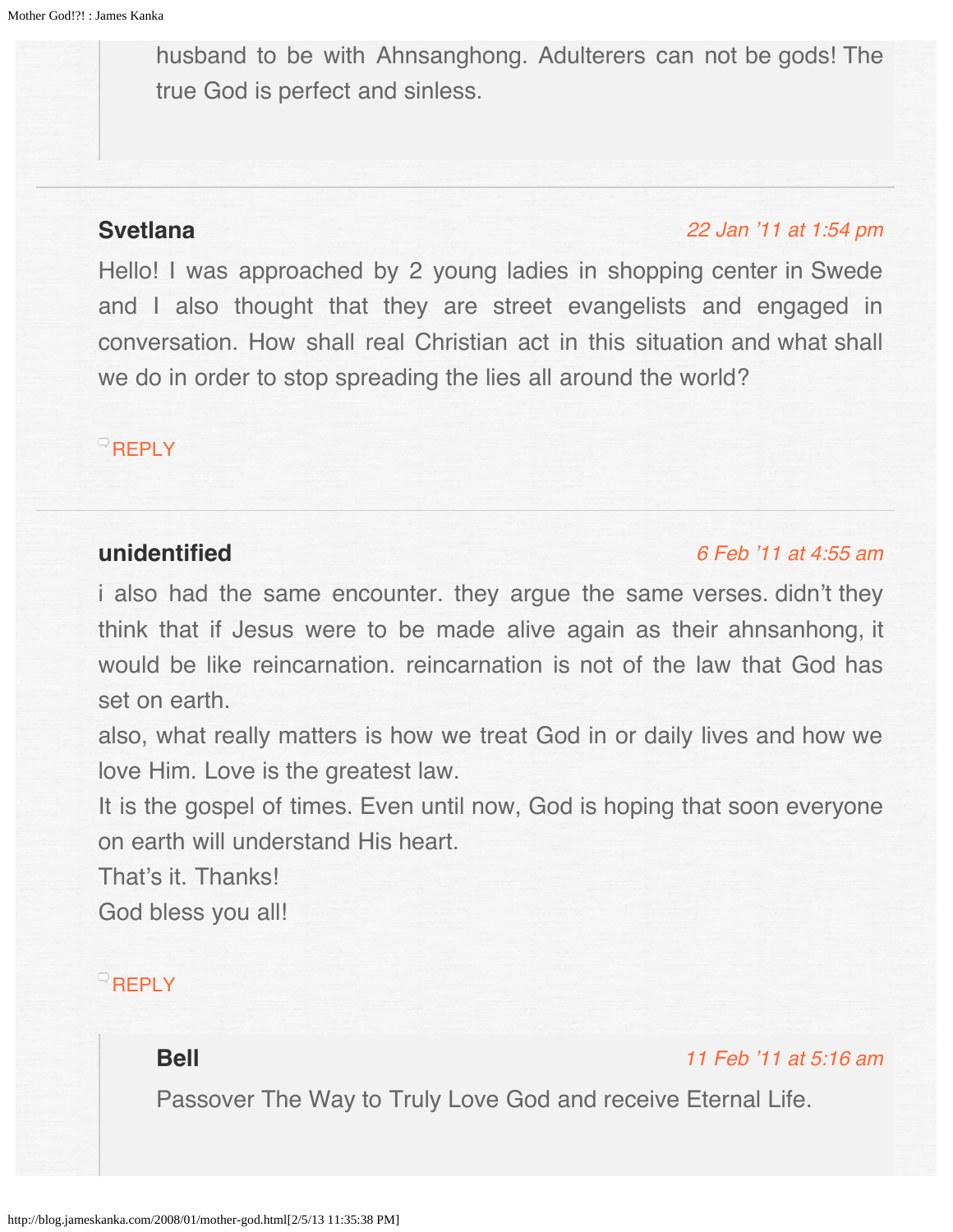Many Christians profess that they love Jesus. Whether Catholics, Born Again, or some other denominations, they claim to love God. But how can we truly love God? Is it by just saying with our own lips that we love God? Let's see through the Bible.

Jn. 14:15 – 15 "If you love me, keep my commands

Jn. 14:21 – 21 Whoever has my commands and keeps them is the one who loves me. The one who loves me will be loved by my Father, and I too will love them and show myself to them."

Jesus Himself told us that if we truly love Him, we must obey His commandments. Then why does Jesus wants us to love Him? What will He give us?

Luke 10:25-28 – 25 On one occasion an expert in the law stood up to test Jesus. "Teacher," he asked, "what must I do to inherit eternal life?" 26 "What is written in the Law?" he replied. "How do you read it?" 27 He answered, "'Love the Lord your God with all your heart and with all your soul and with all your strength and with all your mind'; and, 'Love your neighbor as yourself.'" 28 "You have answered correctly," Jesus replied. "Do this and you will live."

We can see here that an expert in the law was asking and testing Jesus on what is written in the Law in order to have eternal life? We can understand that this guy that's expert in the law are referring to the Old Testament Law since the New Testament was not written yet during the time of Jesus here on earth. According to Jesus answer, in order for us to have eternal life, we must "LOVE THE LORD YOUR GOD WITH ALL YOUR HEART AND WITH ALL YOUR SOUL AND WITH ALL YOUR STRENGTH. This is written in the Law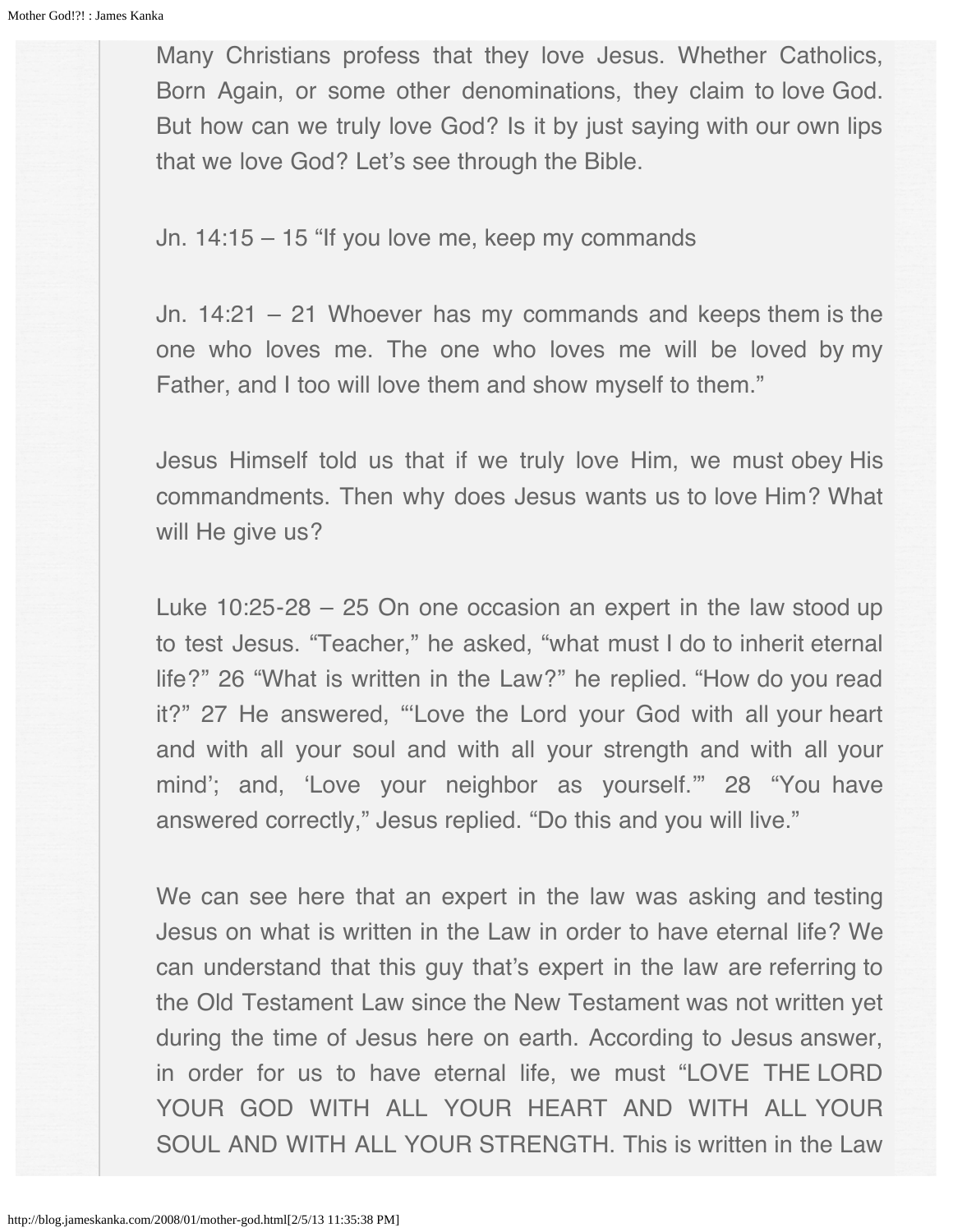or Old Testament. Then we can have a clue that the way to fulfill this is by finding out in the Law or Old Testament. Lets see.

Deut. 6:5-9 – 5 LOVE THE LORD YOUR GOD WITH ALL YOUR HEART AND WITH ALL YOUR SOUL AND WITH ALL YOUR STRENGTH. 6 These commandments that I give you today are to be on your hearts. 7 Impress them on your children. Talk about them when you sit at home and when you walk along the road, when you lie down and when you get up. 8 Tie them as symbols on your hands and bind them on your foreheads. 9 WRITE THEM ON THE DOOR FRAMES OF YOUR HOUSES and on your gates.

Wow this was the same words that Jesus told the expert in the law. Then we can see a clue here on verse 9 that says "WRITE THEM ON THE DOOR FRAMES OF YOUR HOUSES". Now let's check for another clue on the same chapter.

Deut. 6:20-25 – 20 In the future, when your son asks you, "What is the meaning of the stipulations, decrees and laws the LORD our God has commanded you?" 21 tell him: "We were slaves of Pharaoh in Egypt, but the LORD brought us out of Egypt with a mighty hand. 22 Before our eyes the LORD sent signs and wonders—great and terrible—on Egypt and Pharaoh and his whole household. 23 But he brought us out from there to bring us in and give us the land he promised on oath to our ancestors. 24 The LORD commanded us to obey all these decrees and to fear the LORD our God, so that we might always prosper and be kept alive, as is the case today. 25 And if we are careful to obey all this law before the LORD our God, as he has commanded us, that will be our righteousness."

Ok so this are the commandment's clue are: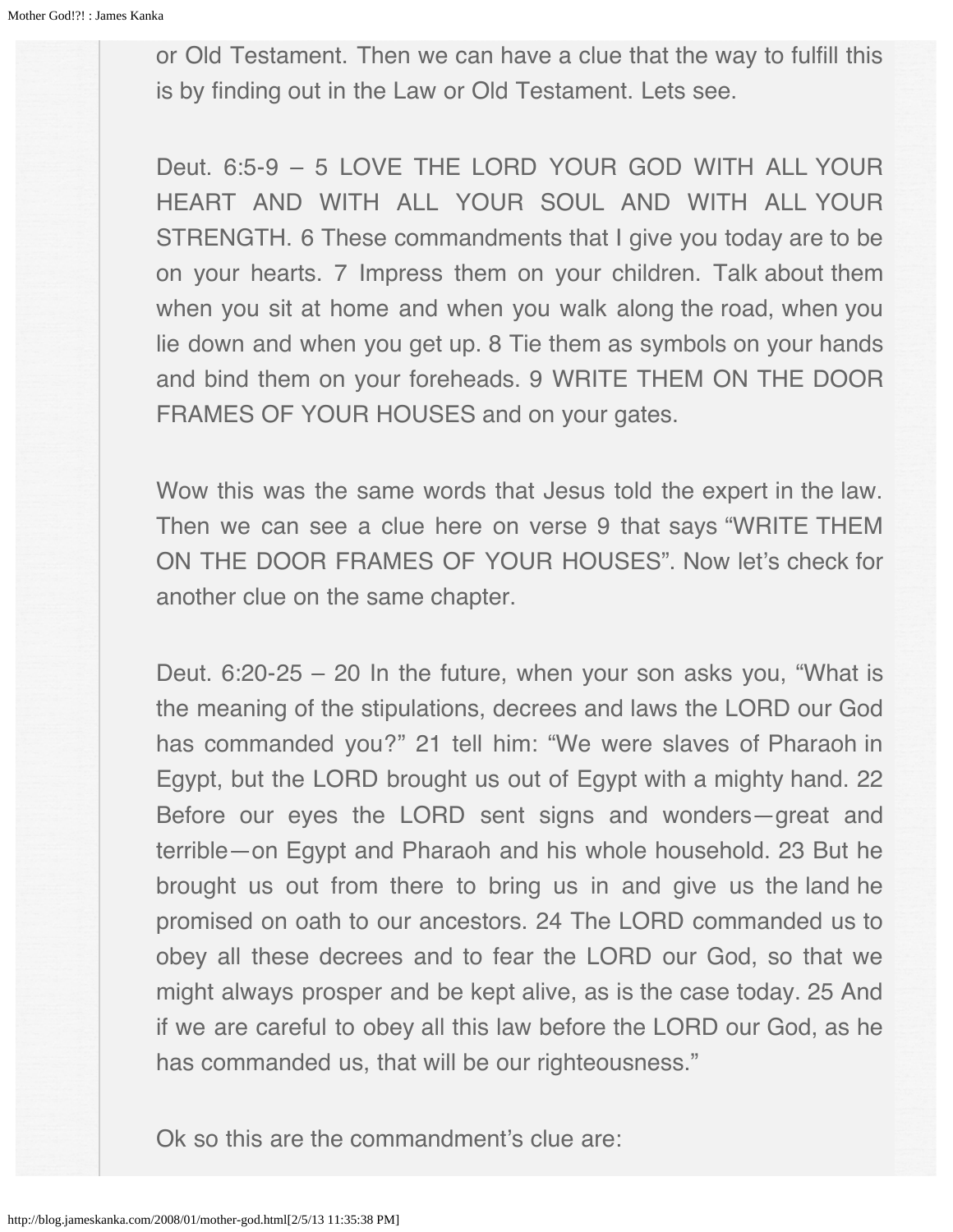- WRITE THEM ON THE DOOR FRAMES OF YOUR HOUSES - COMMANDMENT THAT BROUGHT THE ISRAELITES OUT OF EGYPT

Then let's see what is this.

Exo. 12:1-14 – 1 The LORD said to Moses and Aaron in Egypt, 2 "This month is to be for you the first month, the first month of your year. 3 Tell the whole community of Israel that on the tenth day of this month each man is to take a lamb[a] for his family, one for each household. 4 If any household is too small for a whole lamb, they must share one with their nearest neighbor, having taken into account the number of people there are. You are to determine the amount of lamb needed in accordance with what each person will eat. 5 The animals you choose must be year-old males without defect, and you may take them from the sheep or the goats. 6 Take care of them until the fourteenth day of the month, when all the members of the community of Israel must slaughter them at twilight. 7 THEN THEY ARE TO TAKE SOME OF THE BLOOD AND PUT IT ON THE SIDES AND TOPS OF THE DOOR FRAMES OF THE HOUSES WHERE THEY EAT THE LAMBS. 8 That same night they are to eat the meat roasted over the fire, along with bitter herbs, and bread made without yeast. 9 Do not eat the meat raw or boiled in water, but roast it over a fire—with the head, legs and internal organs. 10 Do not leave any of it till morning; if some is left till morning, you must burn it. 11 This is how you are to eat it: with your cloak tucked into your belt, your sandals on your feet and your staff in your hand. Eat it in haste; IT IS THE LORD'S PASSOVER.

12 "On that same night I will pass through Egypt and strike down every firstborn of both people and animals, and I will bring judgment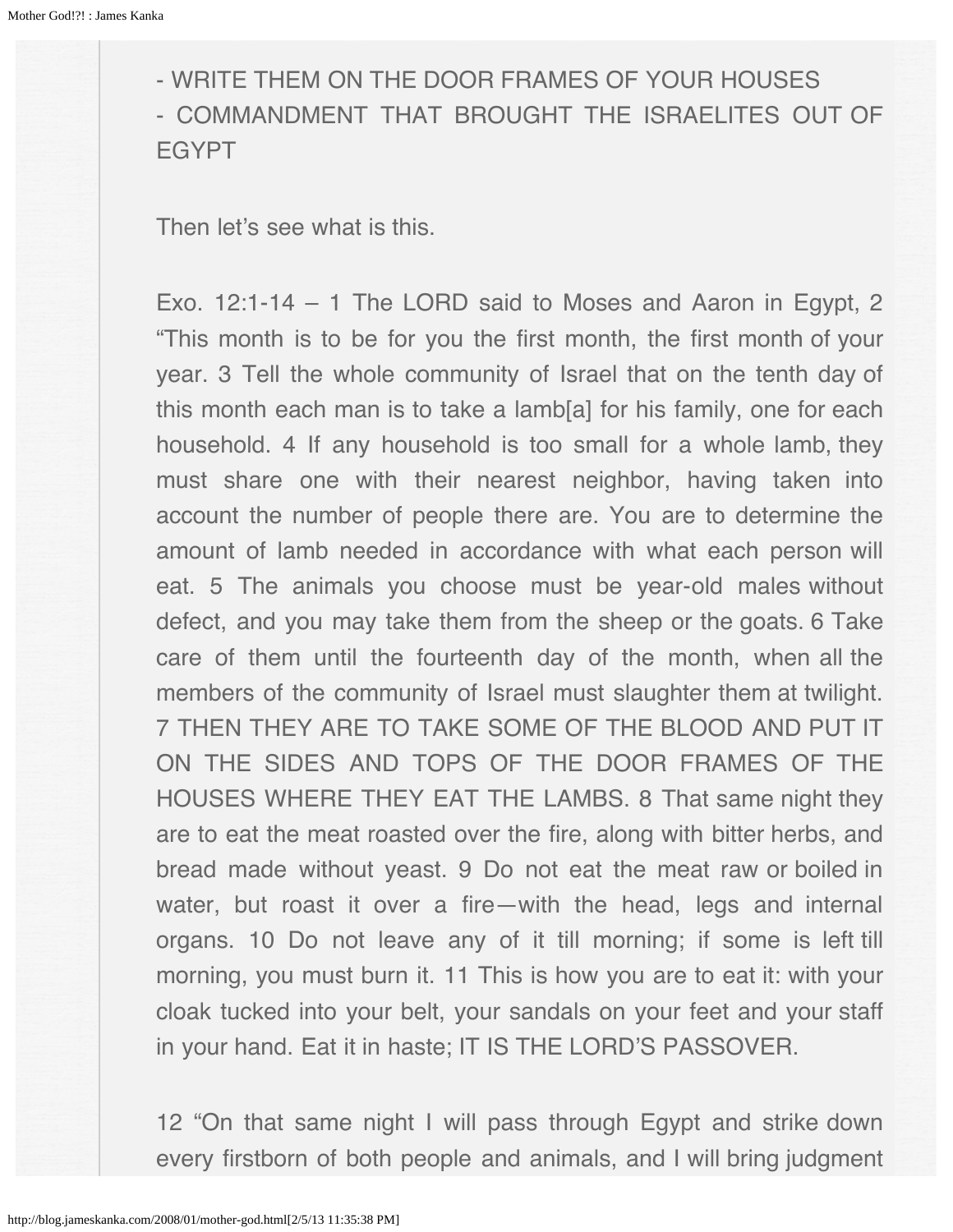on all the gods of Egypt. I am the LORD. 13 The blood will be a sign for you on the houses where you are, and when I see the blood, I will pass over you. No destructive plague will touch you when I strike Egypt.

14 "This is a day you are to commemorate; for the generations to come you shall celebrate it as a festival to the LORD—a lasting ordinance.

Now its clear. The PASSOVER is the commandment that would fulfill the "LOVE THE LORD YOUR GOD WITH ALL YOUR HEART AND WITH ALL YOUR SOUL AND WITH ALL YOUR STRENGTH". When the Israelites kept the Passover, they were freed from Egypt. So it is the PASSOVER.

Then 2000 years ago, Jesus Christ established the Passover of the New Covenant which is the reality.

Lk. 22:8 – 8 Jesus sent Peter and John, saying, "Go and make preparations for us to eat the Passover."

Lk. 22:14-15 – 14 When the hour came, Jesus and his apostles reclined at the table. 15 And he said to them, "I have eagerly desired to eat this Passover with you before I suffer.

Lk. 22:19-20 – 19 And he took bread, gave thanks and broke it, and gave it to them, saying, "This is my body given for you; do this in remembrance of me." 20 In the same way, after the supper he took the cup, saying, "This cup is the new covenant in my blood, which is poured out for you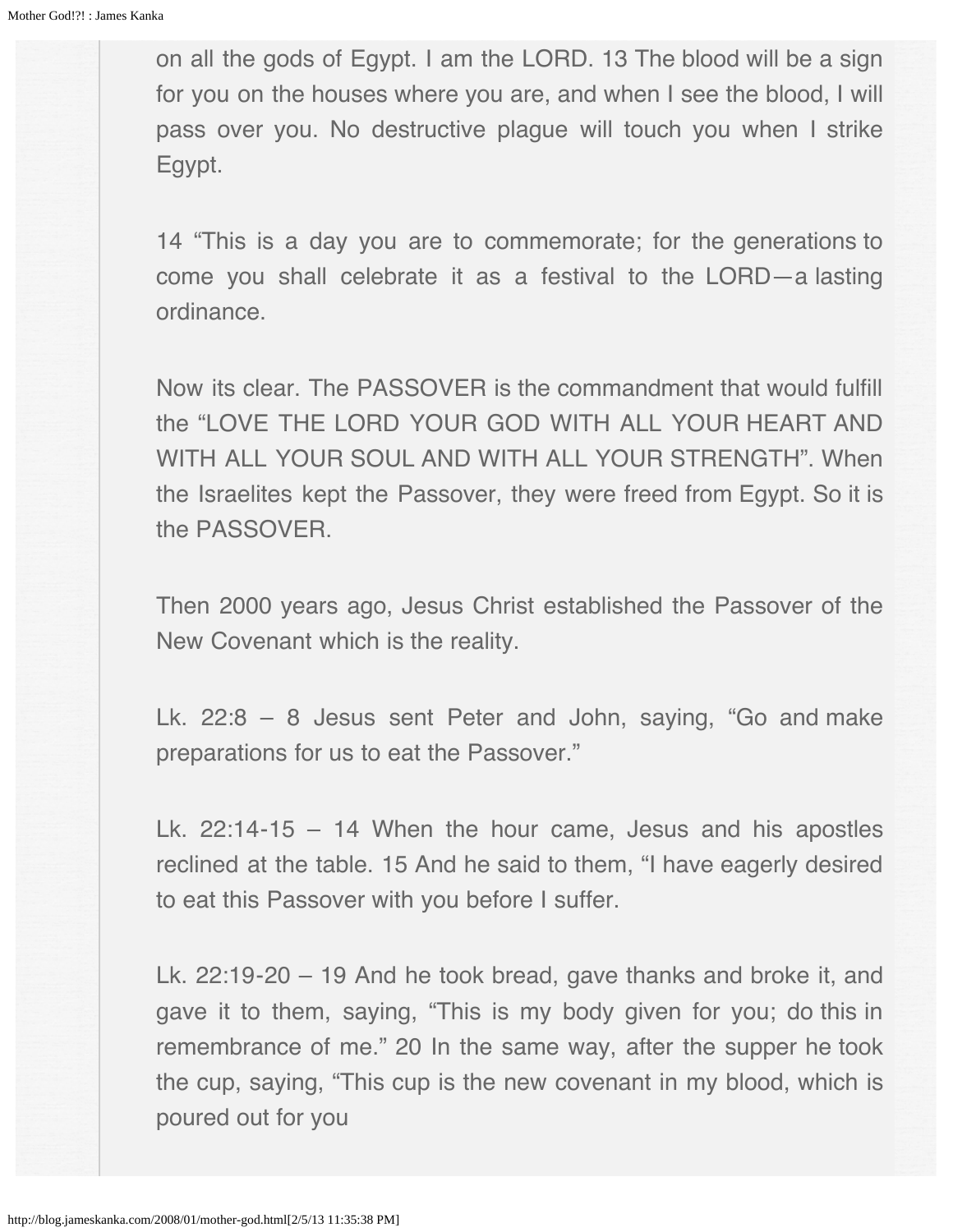By keeping the Passover, we can truly love God and receive eternal life.

John 6:53-55 — JESUS SAID to them, "I TELL YOU THE TRUTH, UNLESS you eat the flesh of the Son of Man and drink his blood, you have no life in you. Whoever eats my flesh and drinks my blood has eternal life, and I will raise him up at the last day. For my flesh is real food and my blood is real drink. WHOEVER EATS MY FLESH AND DRINKS MY BLOOD REMAINS IN ME, AND I IN HIM.

Thanks to Heavenly Father Christ Ahnsahnghong, the 2nd Coming Christ according to the prophecies of the Bible, for reminding us the precious truth.

Jn. 14:25-26 – 25 "All this I have spoken while still with you. 26 But the COUNSELOR, THE HOLY SPIRIT, whom the Father will send in my name, will teach you all things and WILL REMIND YOU OF EVERYTHING I HAVE SAID TO YOU.

Let's have true faith in Jesus by following His Words of Life so that we can truly Love Him and receive eternal life.

Jn. 3:16 – 16 "For God so loved the world that he gave his one and only Son, that WHOEVER BELIEVES IN HIM SHALL NOT PERISH BUT HAVE ETERNAL LIFE

Jam. 2:17-19 – 17 In the same way, FAITH BY ITSELF, IF IT IS NOT ACCOMPANIED BY ACTION IS DEAD. 18 But someone will say, "You have faith; I have deeds." Show me your faith without deeds, and I will show you my faith by what I do. 19 You believe that there is one God. Good! Even the demons believe that—and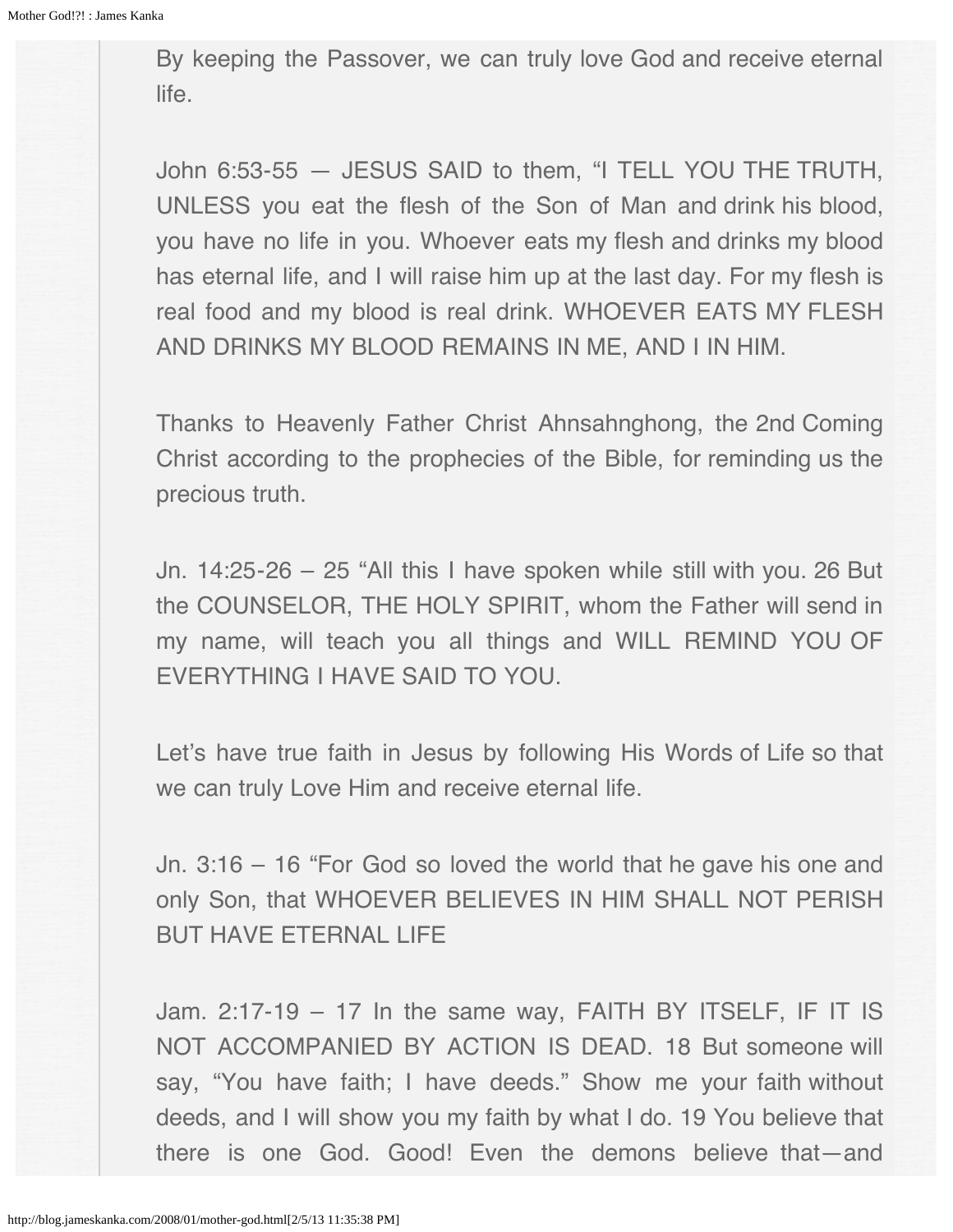## <span id="page-94-0"></span>shudder.

# <span id="page-94-1"></span>**unidentified**

#### [11 Feb '11 at 7:44 am](#page-94-1)

to bell,

now i do not see the connection from loving God and eating passover.

your verses aren't clear. sorry but even a junior high student will not believe your sequence of arguments.

furthermore, loving God is not merely about following some sets of traditions that we get from the bible.

we should love God in the way that he wants us to love Him.

for that to happen, we should understand His heart.

and about eating the Lord's flesh and drinking His blood, i hope u don't take it literally. it is inhumane. it is supposed to mean something else.

## **Bell**

### [12 Feb '11 at 6:13 am](#page-99-0)

Many Christians profess that they love Jesus. Whether Catholics, Born Again, or some other denominations, they claim to love God and THEY ALL TRY TO LOVE GOD ACCORDING TO THEIR OPINION, NOT FROM THE BIBLE. But how can we truly love God? Is it by just saying with our own lips that we love God? LET'S SEE THROUGH THE BIBLE.

Jn. 14:15 – 15 "If you love me, keep my commands

Jn. 14:21 – 21 Whoever has my commands and keeps them is the one who loves me. The one who loves me will be loved by my Father, and I too will love them and show myself to them."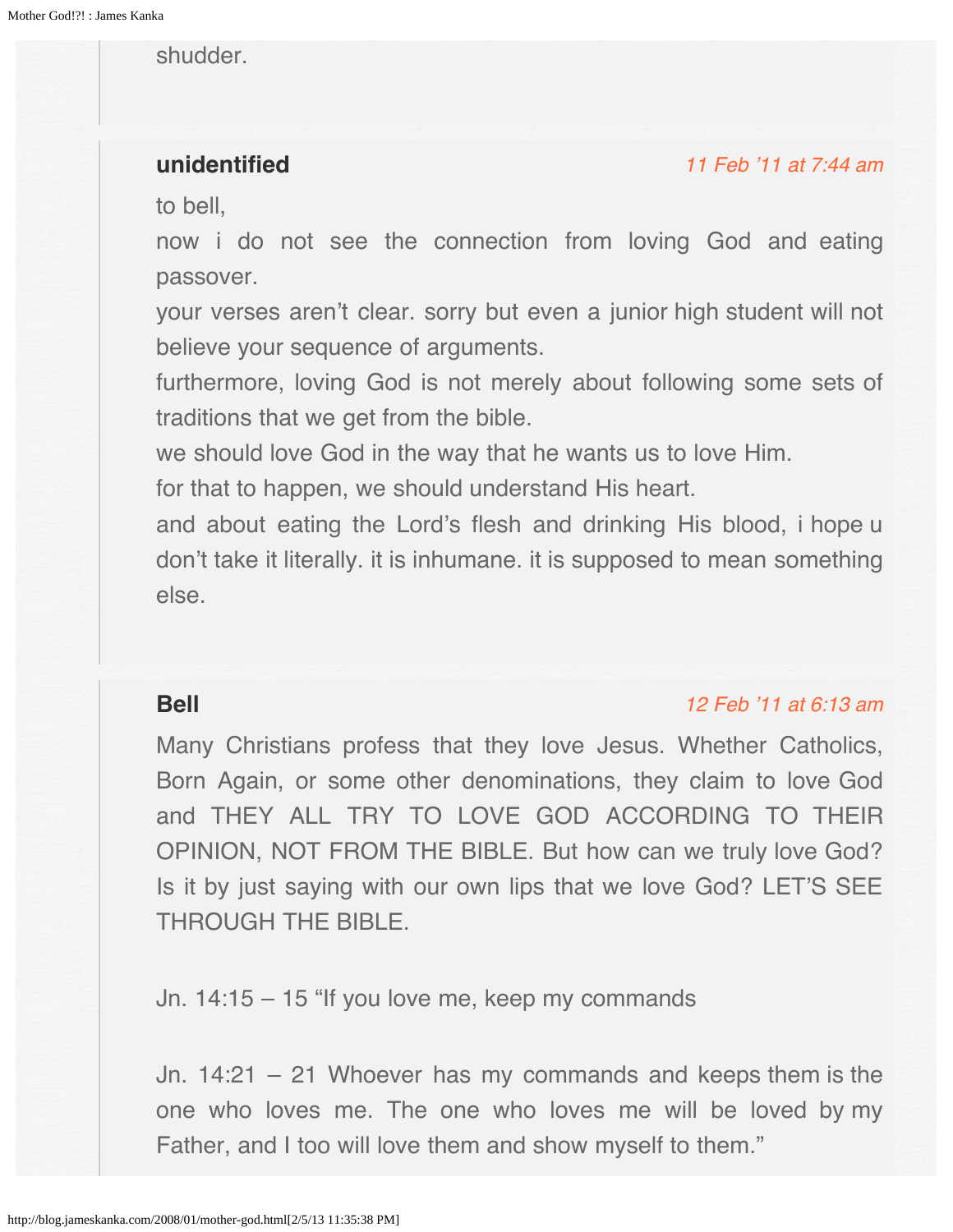Jesus Himself told us that if we truly love Him, we must obey His commandments. Then why does Jesus wants us to love Him? What will He give us?

Luke 10:25-28 – 25 On one occasion an expert in the law stood up to test Jesus. "Teacher," he asked, "what must I do to inherit eternal life?" 26 "What is written in the Law?" he replied. "How do you read it?" 27 He answered, "'Love the Lord your God with all your heart and with all your soul and with all your strength and with all your mind'; and, 'Love your neighbor as yourself.'" 28 "You have answered correctly," Jesus replied. "Do this and you will live."

We can see here that an expert in the law was asking and testing Jesus on what is written in the Law in order to have eternal life? We can understand that this guy that's expert in the law are referring to the Old Testament Law since the New Testament was not written yet during the time of Jesus here on earth. According to Jesus answer, in order for us to have eternal life, we must "LOVE THE LORD YOUR GOD WITH ALL YOUR HEART AND WITH ALL YOUR SOUL AND WITH ALL YOUR STRENGTH. This is written in the Law or Old Testament. Then we can have a clue that the way to fulfill this is by finding out in the Law or Old Testament. Lets see.

Deut. 6:5-9 – 5 LOVE THE LORD YOUR GOD WITH ALL YOUR HEART AND WITH ALL YOUR SOUL AND WITH ALL YOUR STRENGTH. 6 These commandments that I give you today are to be on your hearts. 7 Impress them on your children. Talk about them when you sit at home and when you walk along the road, when you lie down and when you get up. 8 Tie them as symbols on your hands and bind them on your foreheads. 9 WRITE THEM ON THE DOOR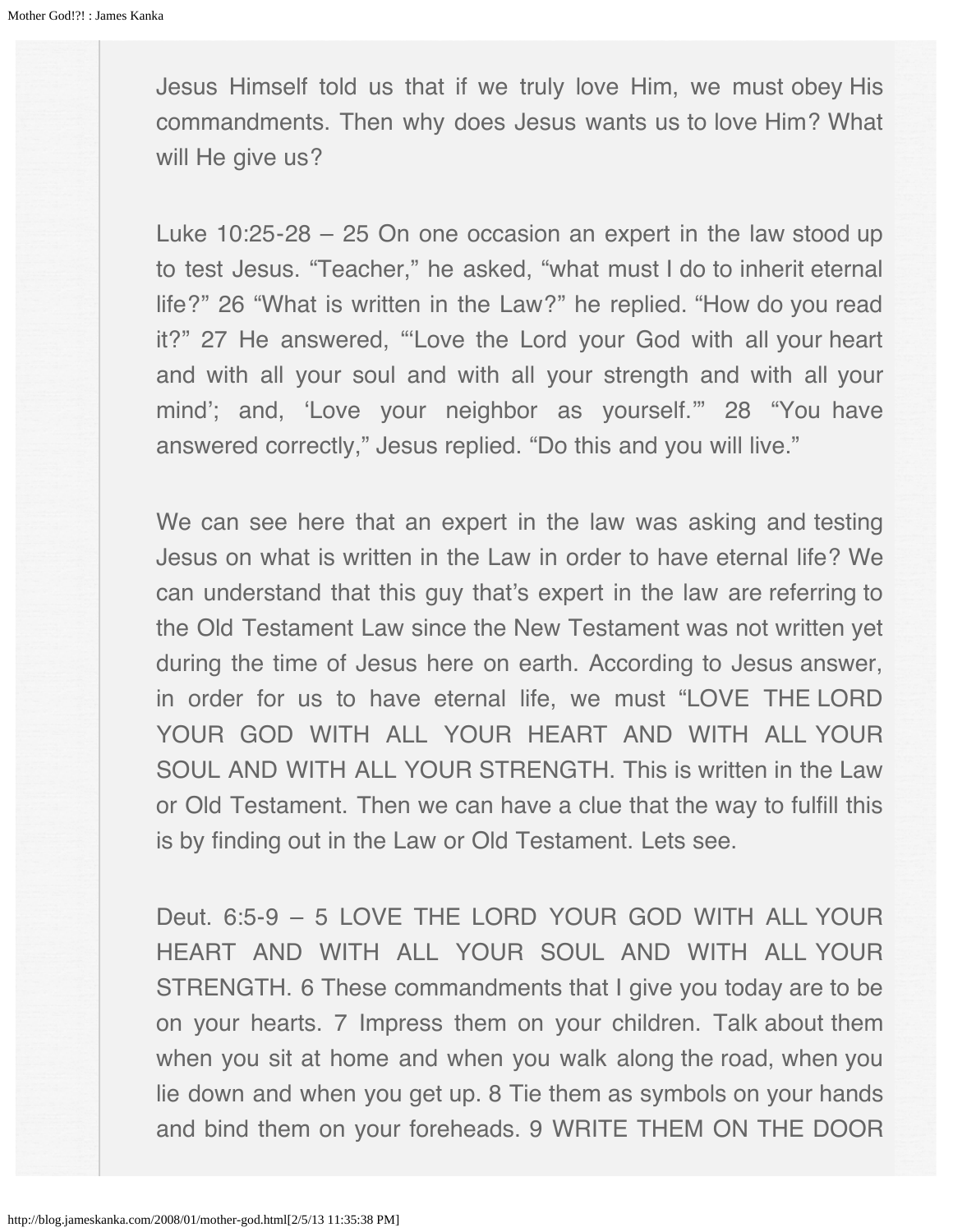# FRAMES OF YOUR HOUSES and on your gates.

Wow this was the same words that Jesus told the expert in the law. Then we can see a clue here on verse 9 that says "WRITE THEM ON THE DOOR FRAMES OF YOUR HOUSES". Now let's check for another clue on the same chapter.

Deut. 6:20-25 – 20 In the future, when your son asks you, "What is the meaning of the stipulations, decrees and laws the LORD our God has commanded you?" 21 tell him: "We were slaves of Pharaoh in Egypt, but the LORD brought us out of Egypt with a mighty hand. 22 Before our eyes the LORD sent signs and wonders—great and terrible—on Egypt and Pharaoh and his whole household. 23 But he brought us out from there to bring us in and give us the land he promised on oath to our ancestors. 24 The LORD commanded us to obey all these decrees and to fear the LORD our God, so that we might always prosper and be kept alive, as is the case today. 25 And if we are careful to obey all this law before the LORD our God, as he has commanded us, that will be our righteousness."

Ok so this are the commandment's clue are:

- WRITE THEM ON THE DOOR FRAMES OF YOUR HOUSES - COMMANDMENT THAT BROUGHT THE ISRAELITES OUT OF **EGYPT** 

Then let's see what is this.

Exo. 12:1-14 – 1 The LORD said to Moses and Aaron in Egypt, 2 "This month is to be for you the first month, the first month of your year. 3 Tell the whole community of Israel that on the tenth day of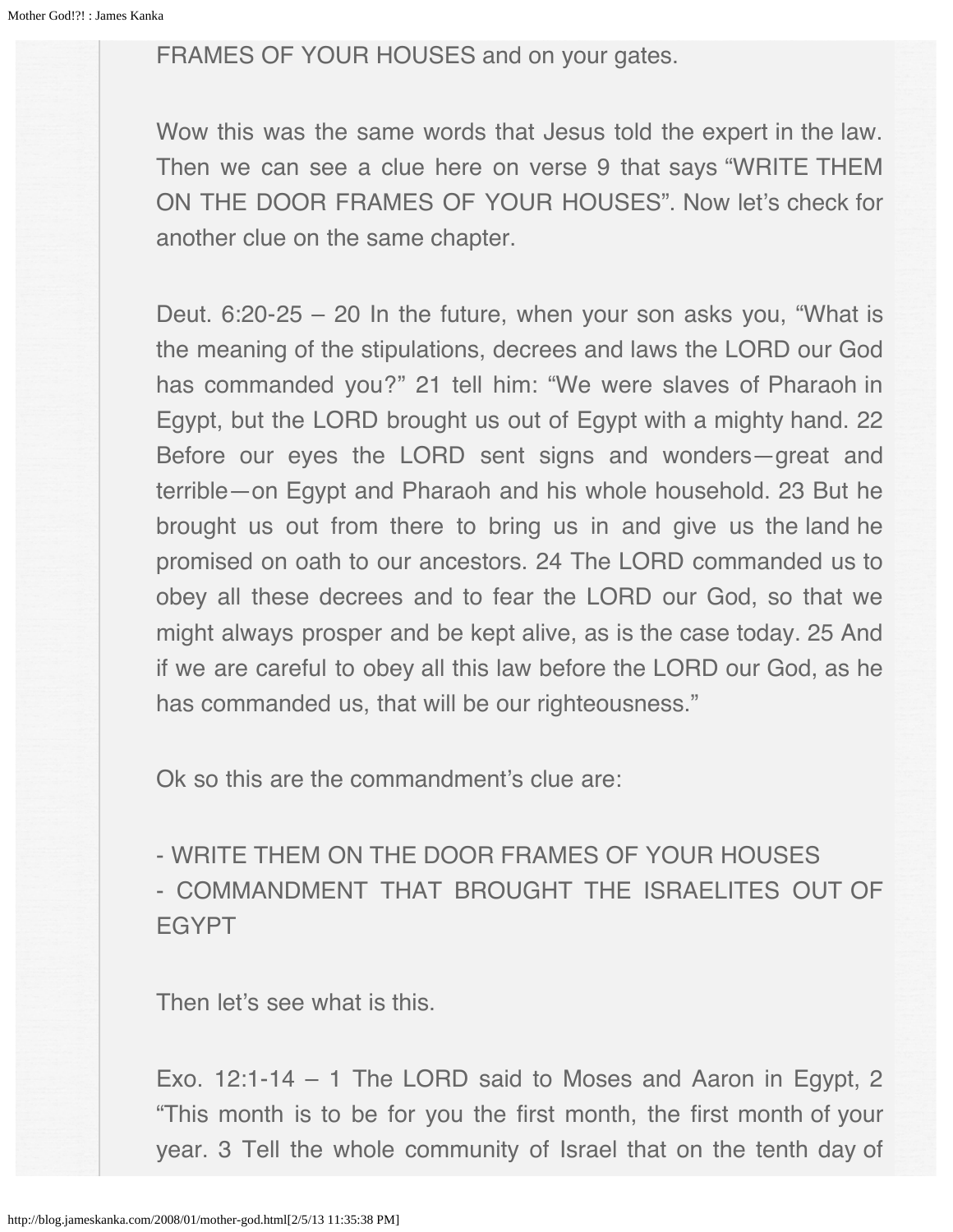this month each man is to take a lamb[a] for his family, one for each household. 4 If any household is too small for a whole lamb, they must share one with their nearest neighbor, having taken into account the number of people there are. You are to determine the amount of lamb needed in accordance with what each person will eat. 5 The animals you choose must be year-old males without defect, and you may take them from the sheep or the goats. 6 Take care of them until the fourteenth day of the month, when all the members of the community of Israel must slaughter them at twilight. 7 THEN THEY ARE TO TAKE SOME OF THE BLOOD AND PUT IT ON THE SIDES AND TOPS OF THE DOOR FRAMES OF THE HOUSES WHERE THEY EAT THE LAMBS. 8 That same night they are to eat the meat roasted over the fire, along with bitter herbs, and bread made without yeast. 9 Do not eat the meat raw or boiled in water, but roast it over a fire—with the head, legs and internal organs. 10 Do not leave any of it till morning; if some is left till morning, you must burn it. 11 This is how you are to eat it: with your cloak tucked into your belt, your sandals on your feet and your staff in your hand. Eat it in haste; IT IS THE LORD'S PASSOVER.

12 "On that same night I will pass through Egypt and strike down every firstborn of both people and animals, and I will bring judgment on all the gods of Egypt. I am the LORD. 13 The blood will be a sign for you on the houses where you are, and when I see the blood, I will pass over you. No destructive plague will touch you when I strike Egypt.

14 "This is a day you are to commemorate; for the generations to come you shall celebrate it as a festival to the LORD—a lasting ordinance.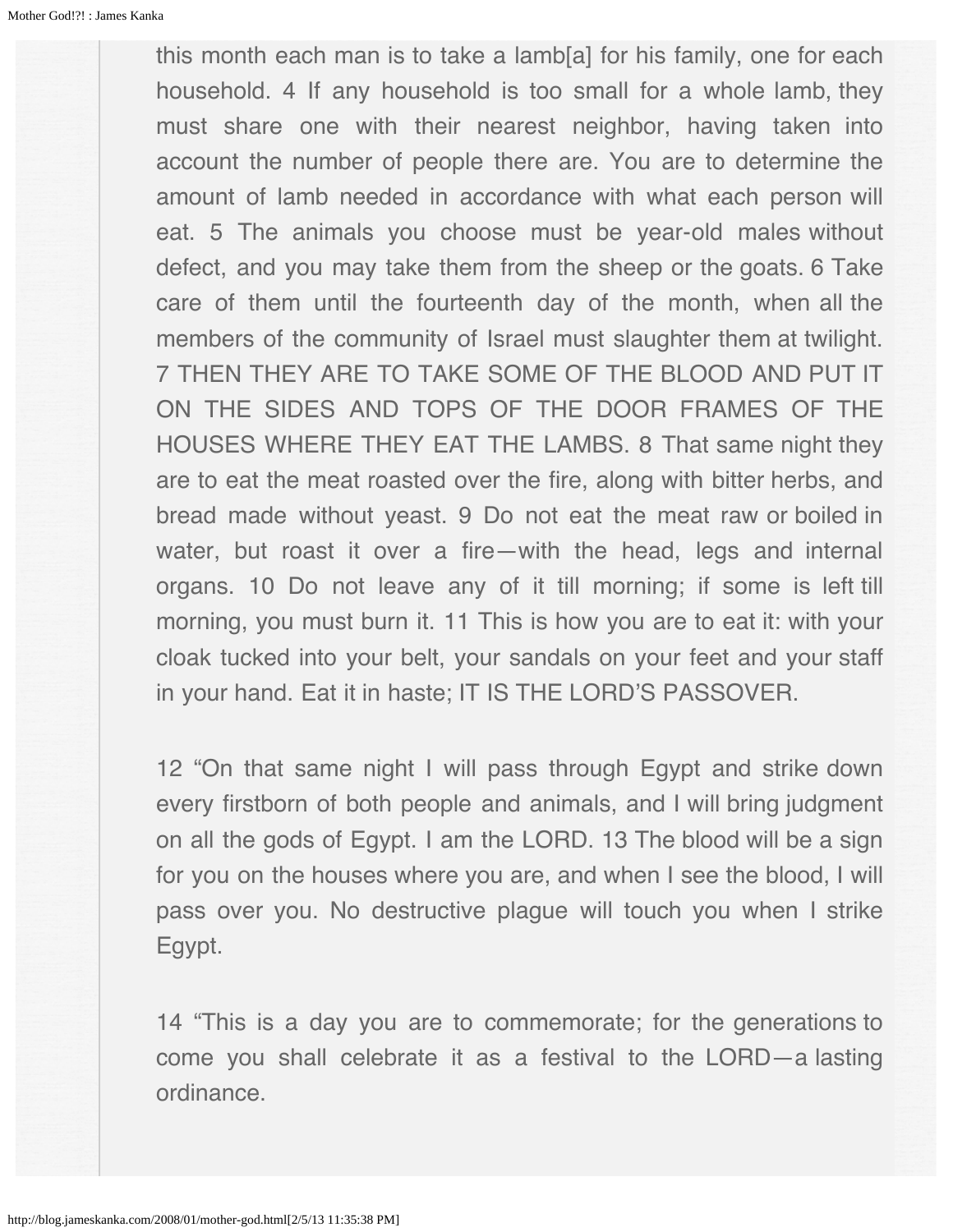Now its clear. The PASSOVER is the commandment that would fulfill the "LOVE THE LORD YOUR GOD WITH ALL YOUR HEART AND WITH ALL YOUR SOUL AND WITH ALL YOUR STRENGTH". When the Israelites kept the Passover, they were freed from Egypt. So it is the PASSOVER.

Then 2000 years ago, Jesus Christ established the Passover of the New Covenant which is the reality.

Lk. 22:8 – 8 Jesus sent Peter and John, saying, "Go and make preparations for us to eat the Passover."

Lk. 22:14-15 – 14 When the hour came, Jesus and his apostles reclined at the table. 15 And he said to them, "I have eagerly desired to eat this Passover with you before I suffer.

Lk. 22:19-20 – 19 And he took bread, gave thanks and broke it, and gave it to them, saying, "This is my body given for you; do this in remembrance of me." 20 In the same way, after the supper he took the cup, saying, "This cup is the new covenant in my blood, which is poured out for you

By keeping the Passover, we can truly love God and receive eternal life.

John 6:53-55 — JESUS SAID to them, "I TELL YOU THE TRUTH, UNLESS you eat the flesh of the Son of Man and drink his blood, you have no life in you. Whoever eats my flesh and drinks my blood has eternal life, and I will raise him up at the last day. For my flesh is real food and my blood is real drink. WHOEVER EATS MY FLESH AND DRINKS MY BLOOD REMAINS IN ME, AND I IN HIM.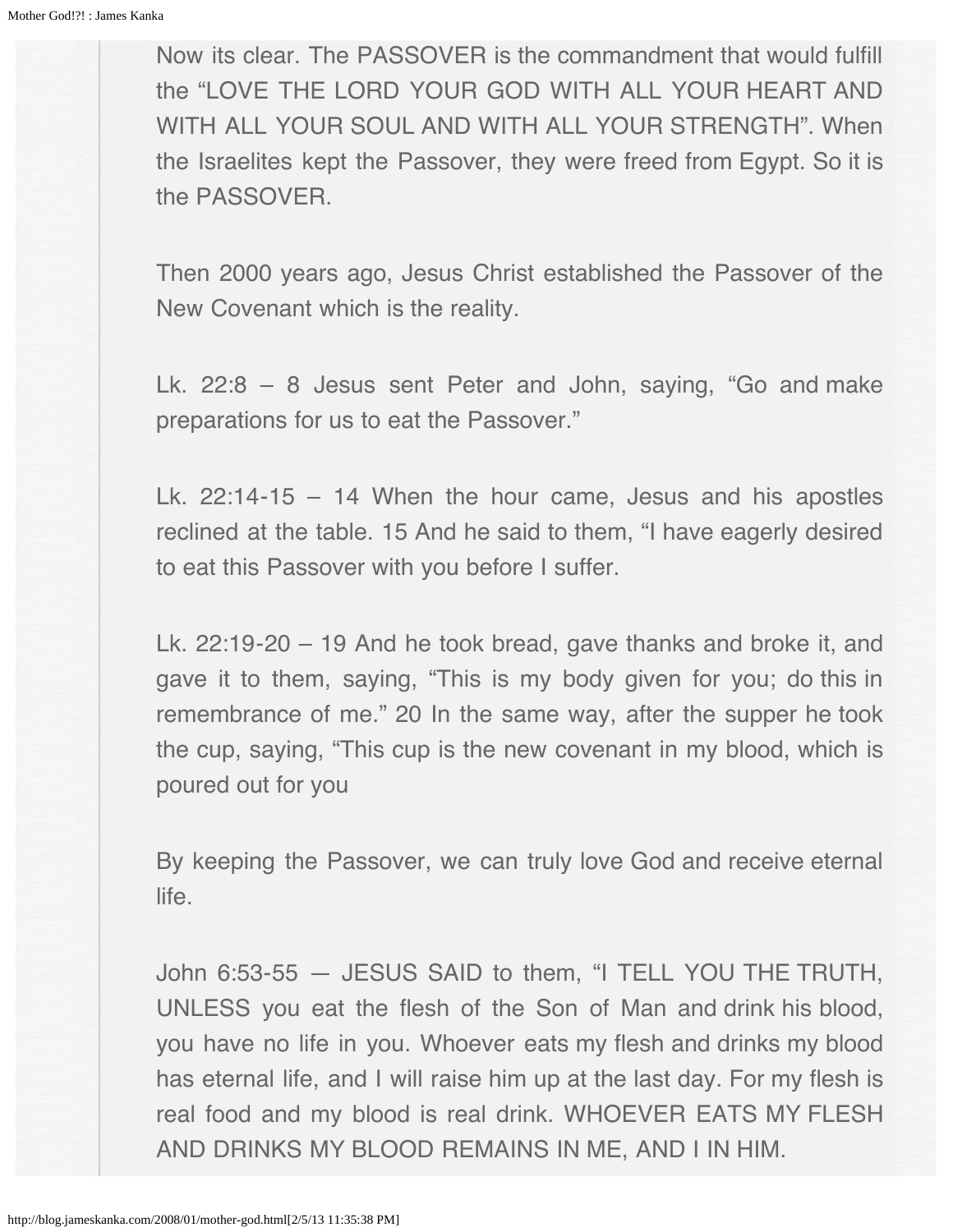<span id="page-99-0"></span>Thanks to Heavenly Father Christ Ahnsahnghong, the 2nd Coming Christ according to the prophecies of the Bible, for reminding us the precious truth.

Jn. 14:25-26 – 25 "All this I have spoken while still with you. 26 But the COUNSELOR, THE HOLY SPIRIT, whom the Father will send in my name, will teach you all things and WILL REMIND YOU OF EVERYTHING I HAVE SAID TO YOU.

Let's have true faith in Jesus by following His Words of Life so that we can truly Love Him and receive eternal life.

Jn. 3:16 – 16 "For God so loved the world that he gave his one and only Son, that WHOEVER BELIEVES IN HIM SHALL NOT PERISH BUT HAVE ETERNAL LIFE

Jam. 2:17-19 – 17 In the same way, FAITH BY ITSELF, IF IT IS NOT ACCOMPANIED BY ACTION IS DEAD. 18 But someone will say, "You have faith; I have deeds." Show me your faith without deeds, and I will show you my faith by what I do. 19 You believe that there is one God. Good! Even the demons believe that—and shudder.

# **unidentified**

#### [12 Feb '11 at 6:29 am](#page-100-1)

bell, u just reposted it. is love mere obedience of an ordinance? love is more than just following the tradition of the passover. open your eyes. love.

how do you love a person? love God more than that. love. remember love. not only obey. if it was just to follow the traditions then it should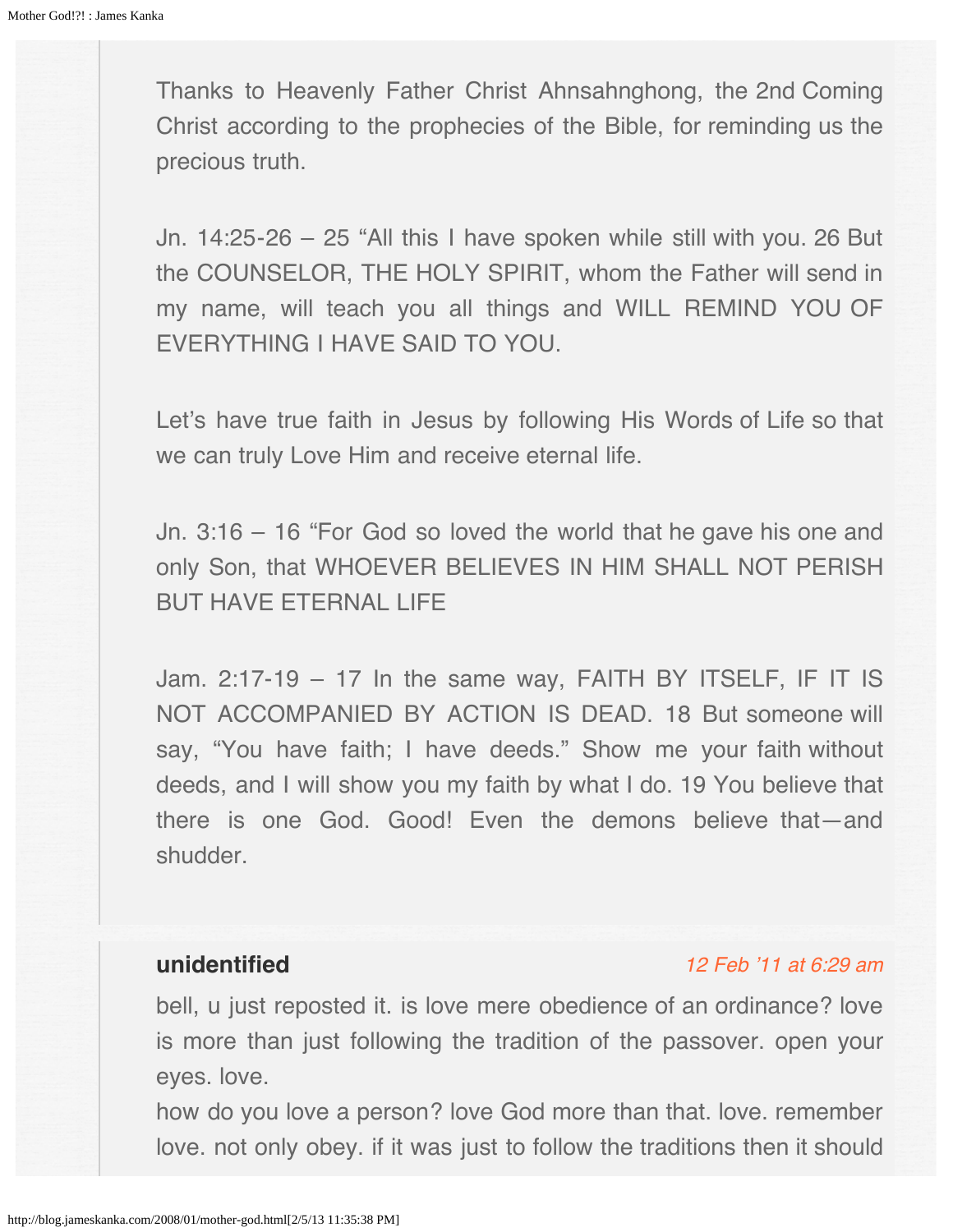<span id="page-100-1"></span><span id="page-100-0"></span>have been written "obey God with all your heart, soul and strength" but what was written was LOVE. L-O-V-E.

# <span id="page-100-2"></span>**Meg**

## [6 Feb '11 at 7:38 am](#page-100-2)

I had this exact experience happen to me this Friday by my mailbox. Since I was not in a rush, I figured I wouldn't be rude, and I would here them out. They used the same quotes with me. I knew it didn't seem correct, but my biblical literacy is not very good. I had no idea how to help them recant their current belief. Instead I just listened, I said I would need to do some further investigation, but I hoped God would be with them on their mission. (Obviously, I was hoping God would show them the Truth.) I love how you responded…I believed what the Bible says… "yes, when it is read in context." This experience came at an interesting time. Last week, with my small group, we were helping one of our friends become prepared to confront her friend who was a Jehovah's Witness. We immediately started delving into the Bible. I thought it might be interesting to explore other religions in our small group in order to be better prepared to defend christianity and Biblical Truths. Does anyone have any suggestions on a good book to help guide us through that process? Obviously, we would be using the Bible as well. Thank you.

# <span id="page-100-3"></span> $\overline{\phantom{a}}$ [REPLY](http://blog.jameskanka.com/2008/01/mother-god.html?replytocom=721#respond)

# **Jazmin**

### [23 Mar '11 at 6:26 pm](#page-100-3)

go to examiningthewmscog.com for evidence that this group is a cult

**unidentified** [10 Feb '11 at 6:00 am](#page-101-0)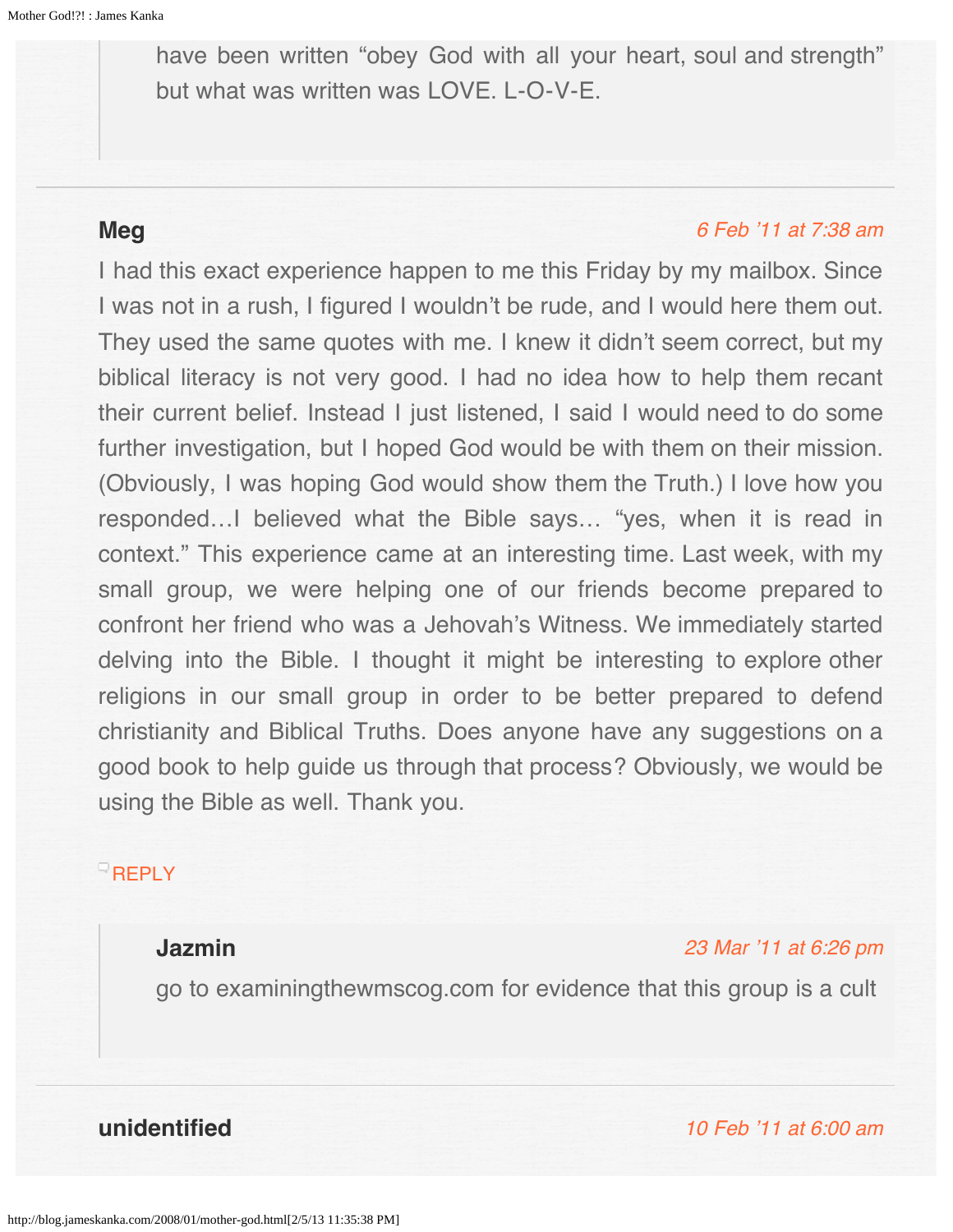<span id="page-101-0"></span>hm. except form making people believe about their church leader, i wonder what they really preach about. anyway, it won't matter much to me. i just worry about those who listen to them.

for now, i can't suggest a book which u can use to guide u but i know a church that preaches the truth, the word that is appropriate for our time. (for this modern time where in reality not much really worships carved idols but they do worship human idols)

as for now, you can use the bible as a reference for itself. all your questions about the bible are already answered in the bible. you just have to know how to find them. and please, don't interpret the bible according to your own thoughts. Remember that God's thoughts are different from our thoughts. :D

God bless you all!

# [REPLY](http://blog.jameskanka.com/2008/01/mother-god.html?replytocom=744#respond)

# **Bell**

[13 Feb '11 at 12:49 am](#page-107-0)

850 Baal Worshippers and Elijah

Everything written in the Bible is a copy and shadow of the things to come. By looking into the shadowy work in the Old Testament, we come to know and understand the things of the present or of the future.

1. Everything written in the past has become a lesson.

(Rom 15:4) For everything that was written in the past was written to teach us.

• Then, what was written in the past that God wanted us to understand?

• The prophet Malachi prophesied that there will be the appearance of the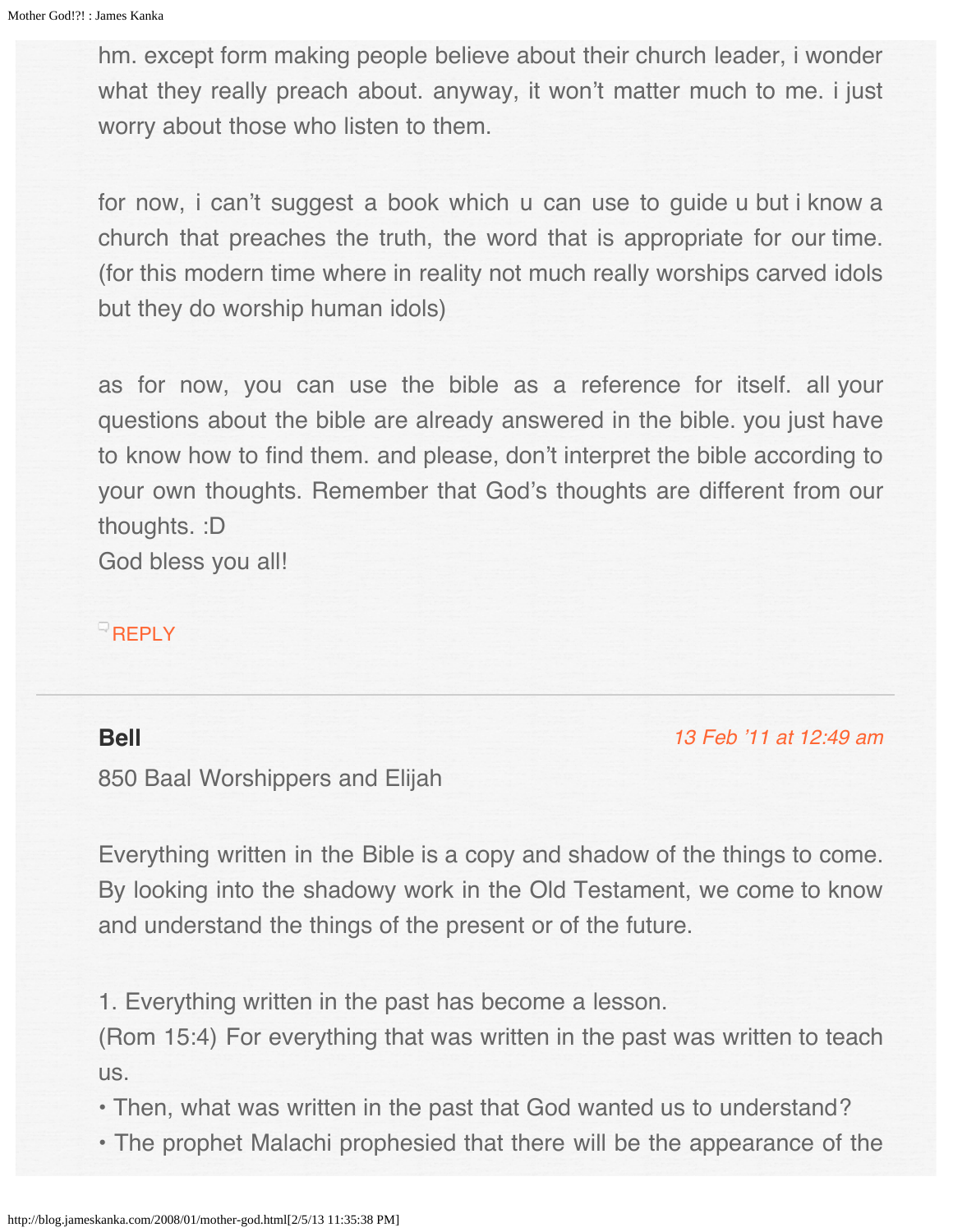Elijah before the last destruction.

(Mal 4:1) "Surely that day is coming; it will burn like a furnace…"

(Mal 4:4-6) "Remember the law of my servant Moses, the decrees and laws I gave him at Horeb for all Israel. "See, I will send you the prophet Elijah…"

• God stated that we should remember the Law just before the end, but this law mentioned here by the prophet Malachi became Christ's law which was fulfilled on the cross two thousand years ago by Jesus Christ. (Heb 7:11-12)

• This Elijah must also turn our hearts back to our Father (Mal 1:6) as stated in Malachi 4:5.

2. Then who is this Elijah that will appear in the last days just before the last destruction.

• When we study the history of Israel, we can clearly see the blueprint that God laid out for us in these last days. By studying the history of Israel we can the role of Elijah, where he will come from and why he will appear in the last days before the destruction.

• In Israel's history there where many kings that played major roles for and against God's people until the appearance of Elijah. King David was known for establishing Zion for God's people. After David's reign, King Solomon was known for being the one who built God's temple (1 Kings 6:1). Toward the end of Solomon's reign, he broke God's covenant and sinned. As a result, God tore his kingdom into two areas (1 Kings 11:11). The Northern half was given to King Jeroboam and the Southern half was given to King Rehoboam.

• From northern Israel we can see the sin of King Jeroboam and how his actions became a shadow of things to come.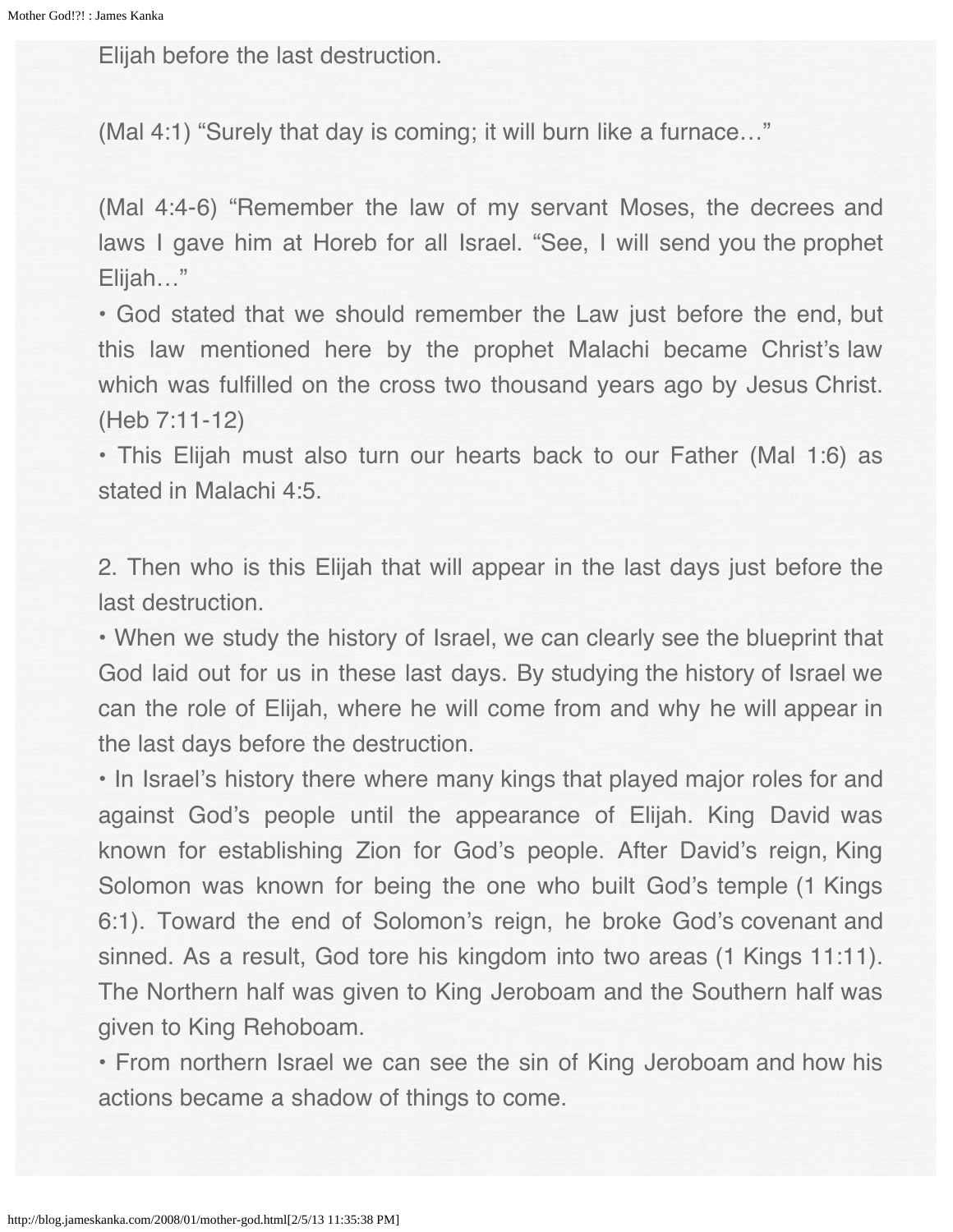(1 Kings 12:25-33) "Here are your God's, O Israel…And this thing became a sin"

• The first thing he die was make two golden calves, one in Bethel and the other in Dan, and in the eyes of God this thing became a SIN!

• Second, he instituted a festival that looked just like God's festivals in Judah.

• Can we say that his festival is a sin? (Yes) because his festival is offered to an Idol.

• He also instituted a festival on the fifteenth day of the eighth month, a month of his own choosing

(Isa 1:10-16) "Your New Moon festivals and your appointed feasts my soul hates"

• "When you spread out your hands in prayer, I will hide my eyes from you!"

• "Take your evil deeds out of my sight!"

• "Stop doing Wrong"

3. Ahab son of Omri did more evil in the eyes of the Lord.

(1 Kings 16:30-33) "He not only…commit the sins of Jeroboam…, but he married Jezebel…"

• He set up an altar for Baal in the temple of Baal.

• Ahab was known as the worst king and…"did more to provoke the Lord, the God of Israel, to anger than did all the kings of Israel before him.

(I Kings 17:1) "As the Lord, the God of Israel, lives, whom I serve, there will be neither dew nor rain in the next few years except at my word."

4. The mission and the appearance of Elijah.

(1 Kings 18:1-4, 16-21) In the third year Elijah went to present himself to Ahab.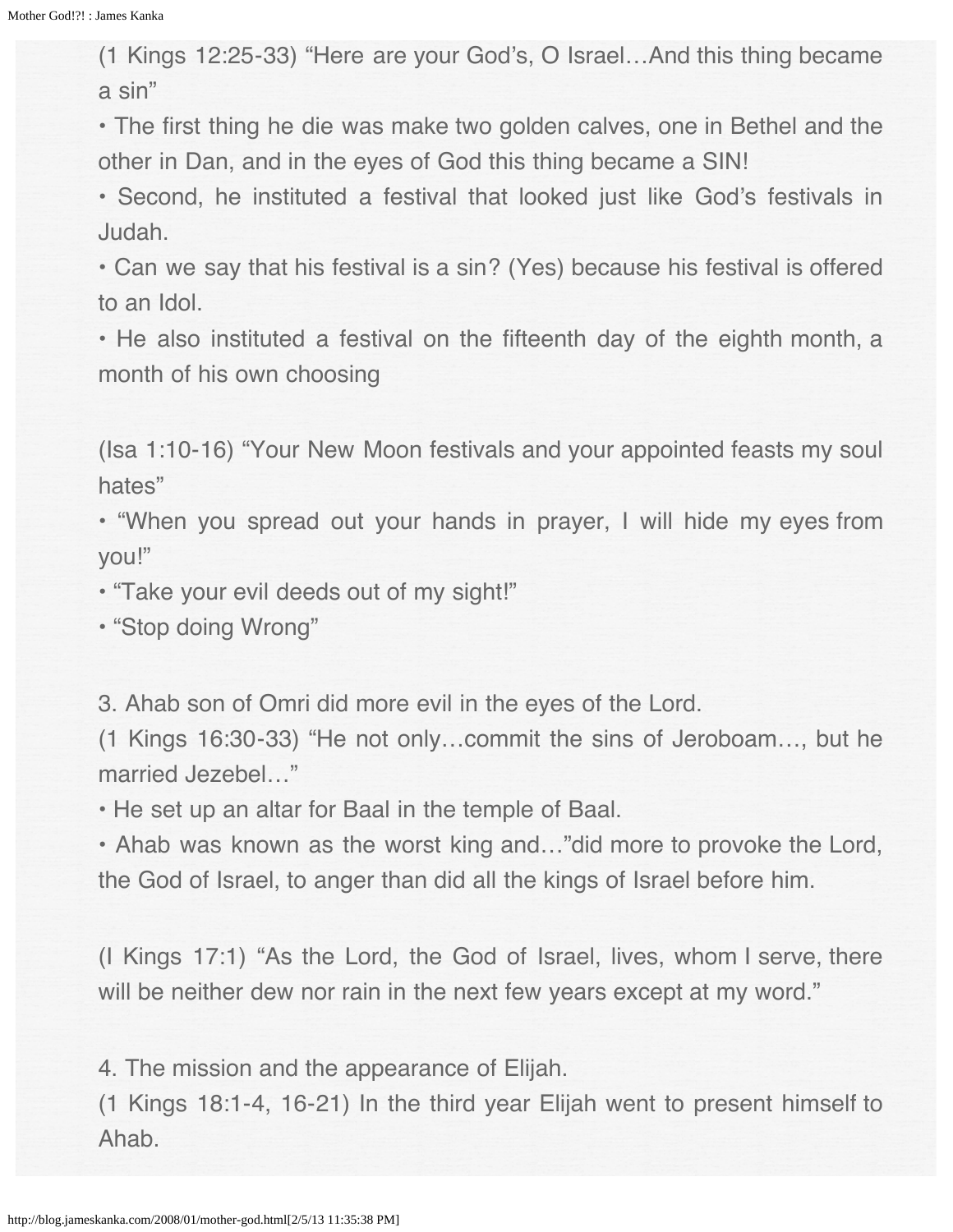• When Ahab saw Elijah he stated "Is that you, you troubler of Israel?"

• Elijah explained "You have abandoned the Lord's commands and have followed the Baal's".

• Elijah summoned all 850 false prophets to meet him on Mount Carmel.

• "How long will you waver between two opinions?"

• When Elijah returned he found that no one had faith in the true God! (Shadow)

(1 Kings 18:22-29) "The god who answers by fire…he is God"

• The acts of the Baal worshipers. (Idol worship, dancing around, frantic prophesying…)

• Even thought they shouted, "there was no response, no one answered, no one paid attention."

• Why? The bible teaches that when we worship idols or do not obey the commands of God, he hides his face from us and does not listen to our prayers. (Isaiah 1:15; Jeremiah 11:3, Jeremiah11:11-17; Ezekiel 8:18; John 9:31; Proverbs 28:9)

(1 Kings 18:30-40) "He repaired the altar of the Lord, which was in ruins."

• Elijah rebuilt the altar of God using 12 stones.

• At time of evening sacrifice he prayed "I…have done all these things at your command…so these people will know that you O Lord, are God, and that you are turning their heart back again" (Proverbs 15:29)

• His prayer became a prophecy in Malachi 4:5 that would be fulfilled in the last days.

• Then, the fire of the Lord was revealed.

(Eccl 1:9) "What has been will be again, what has been done will be done again"

(Eccl 3:15) "Whatever is has already been…God will call the past to account"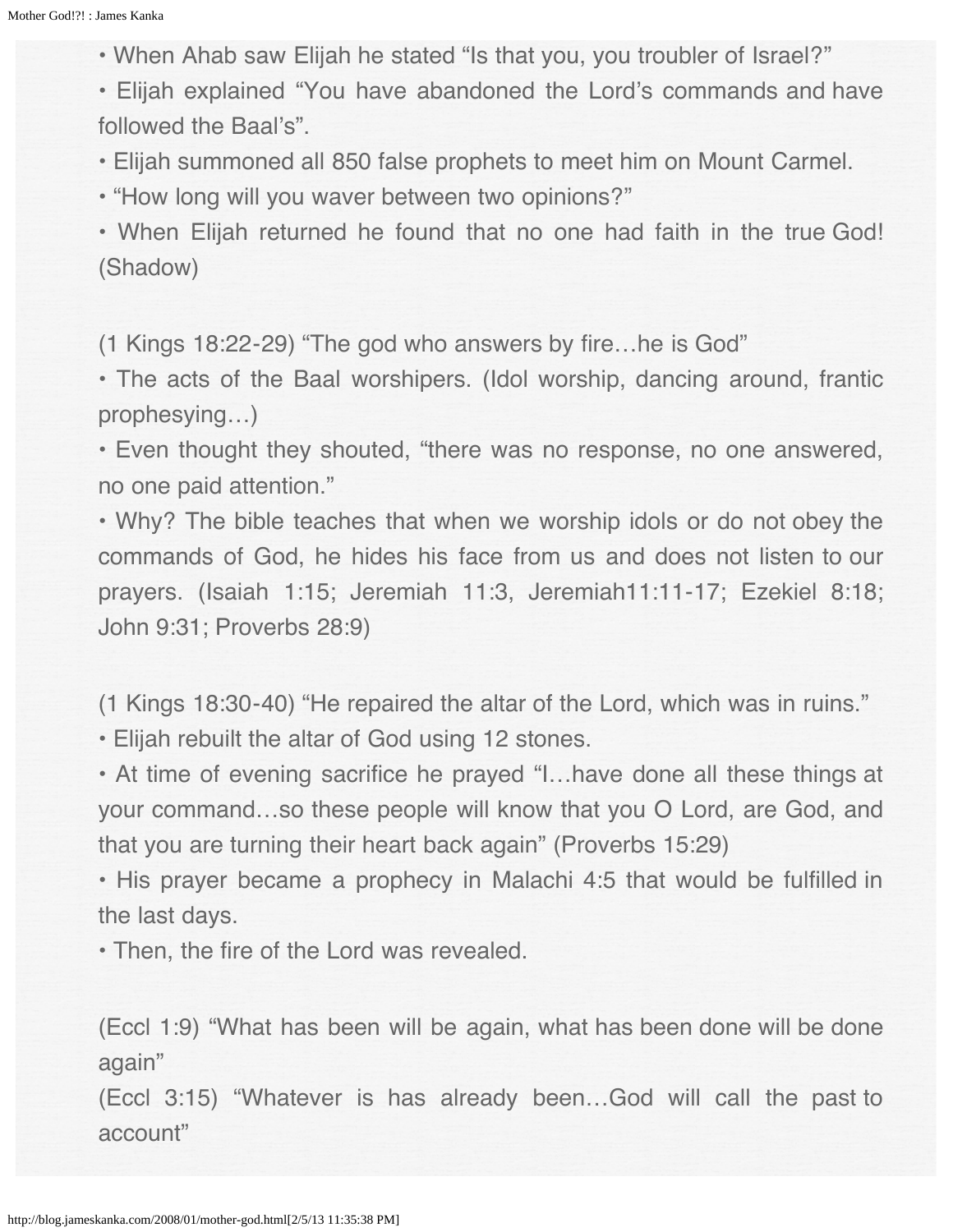• The scriptures testify that Jesus is the fulfillment of King David. When David reigned as King he established Zion; this was to show how Jesus would establish Zion through the festivals of the New Covenant.

(2 Sam 17:21-23) Ahithophel's betrayal and suicide by hanging…

• Ahithophel was David's counselor. (2 Sam 15:2, 16:23)

(Matt 27:3-5) Judas' betrayal of Jesus and suicide by hanging…

• Later after King David's reign, Solomon took the throne. This history became a shadow of the apostles preaching after Jesus death on the cross.

• After King Solomon the nation was split into two, this was a shadow to show what would happen to the church after the Apostolic Age. The Church was divided into two, Eastern Church and the Western Church.

• Through Northern Israel we can see the sin of Jeroboam by his making feasts that look like God's feast. The Church in Rome in the year A.D. 150 began to accept a different gospel that looked like the gospel of Christ.

• Then, who is the reality of Ahab and Jezebel?

(Rev 2:20) "Nevertheless, I have this against you: You tolerate that woman Jezebel, who calls herself a prophetess"

• The book of Revelations was written around A.D. 97-106 and John see's the appearance of Jezebel after the apostolic age.

• Because of Ahab and Jezebel, the people began to serve Baal and worship many Idols which caused God to shut up the sky. Their disobedience caused them to lose their Rain and Dew for the next few years.

(Luke 4:25) "When the sky was shut for three and a half years and there was a server famine" (1,260 days)

(James 5:17) "It did not rain on the land for three and a half years" (1,260 days)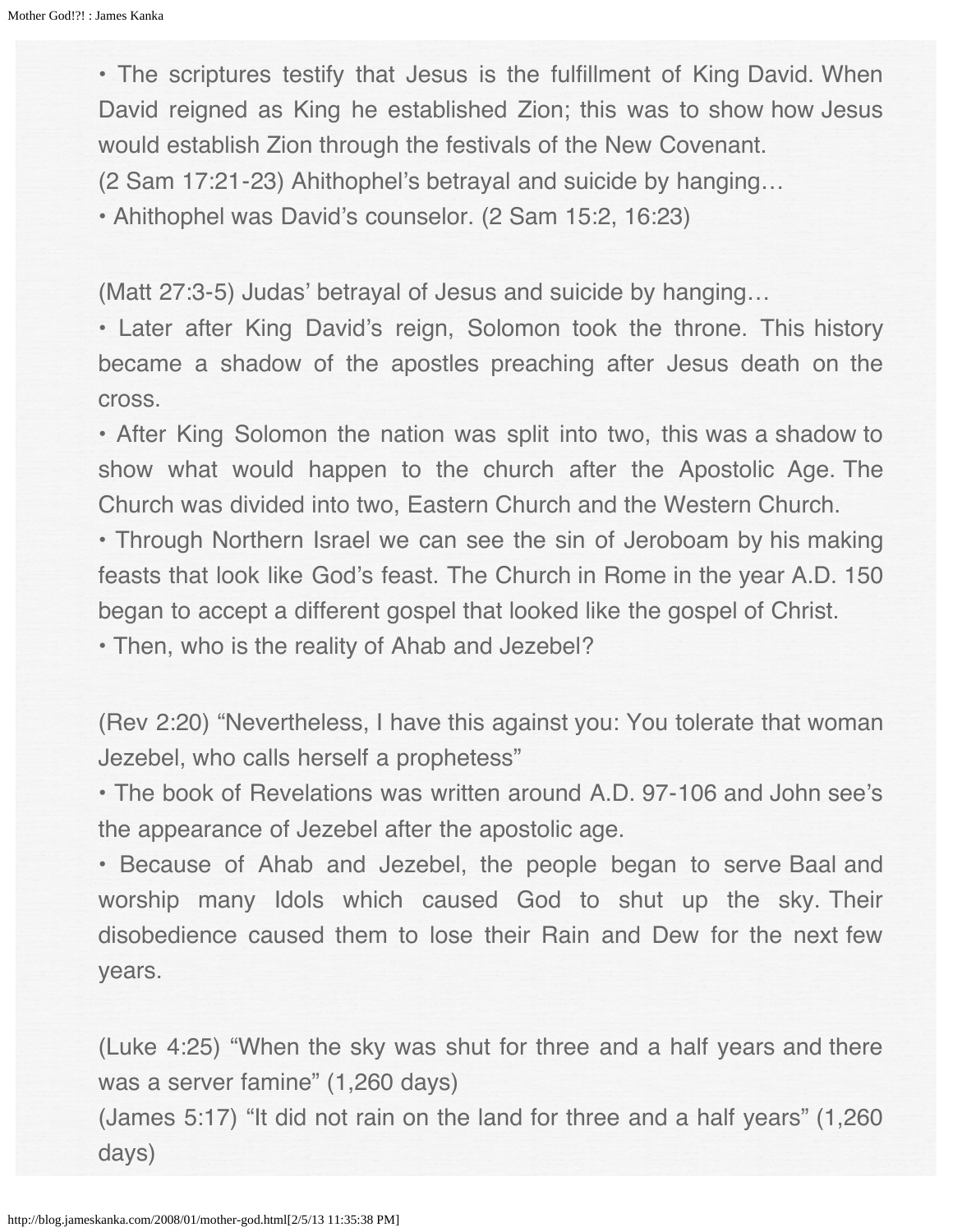• The, what is the meaning of shutting up the sky so that people will experience a great famine of no rain and no dew?

(Duet 32:2) "Let my teaching fall like rain and my words descend like dew" (Amos 8:11) "But a famine of hearing the words of the Lord"

• Then, who became the reality of Ahab and Jezebel?

• Because of the Pope and Constantine, the church began to worship the Sun God and many idols.

• There was a great famine of hearing the words of God for 1,260 years!

(Hosea 2:8) "She has not acknowledged that I was the one…which they used for Baal"

• "I will stop all her celebrations…her Sabbaths…all her appointed Feats"

- "I will punish her for the days she burned incense to the Baals."
- "But me she forgot, declares the Lord"

5. As prophesied in Malachi, there must be the Elijah who will appear to rebuild the Lord's altar in the last days.

• Then, who is the Elijah that is to come in the last days?

- Elijah appeared from the East. (1 Kings 17:1) (Josh 17:5)
- He didn't find faith with the people when he returned. (1 Kings 18:21)
- He rebuilt the altar with 12 stones.
- He revealed the truth of God by Fire!

This is a prophecy about Jesus who is to come again in the flesh to restore the truth and to seek his people in the last days.

(Rev 7:1-4) "Then I saw another angel (Christ) coming up from the East" (Luke 18:8) "However, when the Son of Man (Christ) comes, will he find faith on the Earth?"

• This is the reality of Elijah finding no faith with the people when he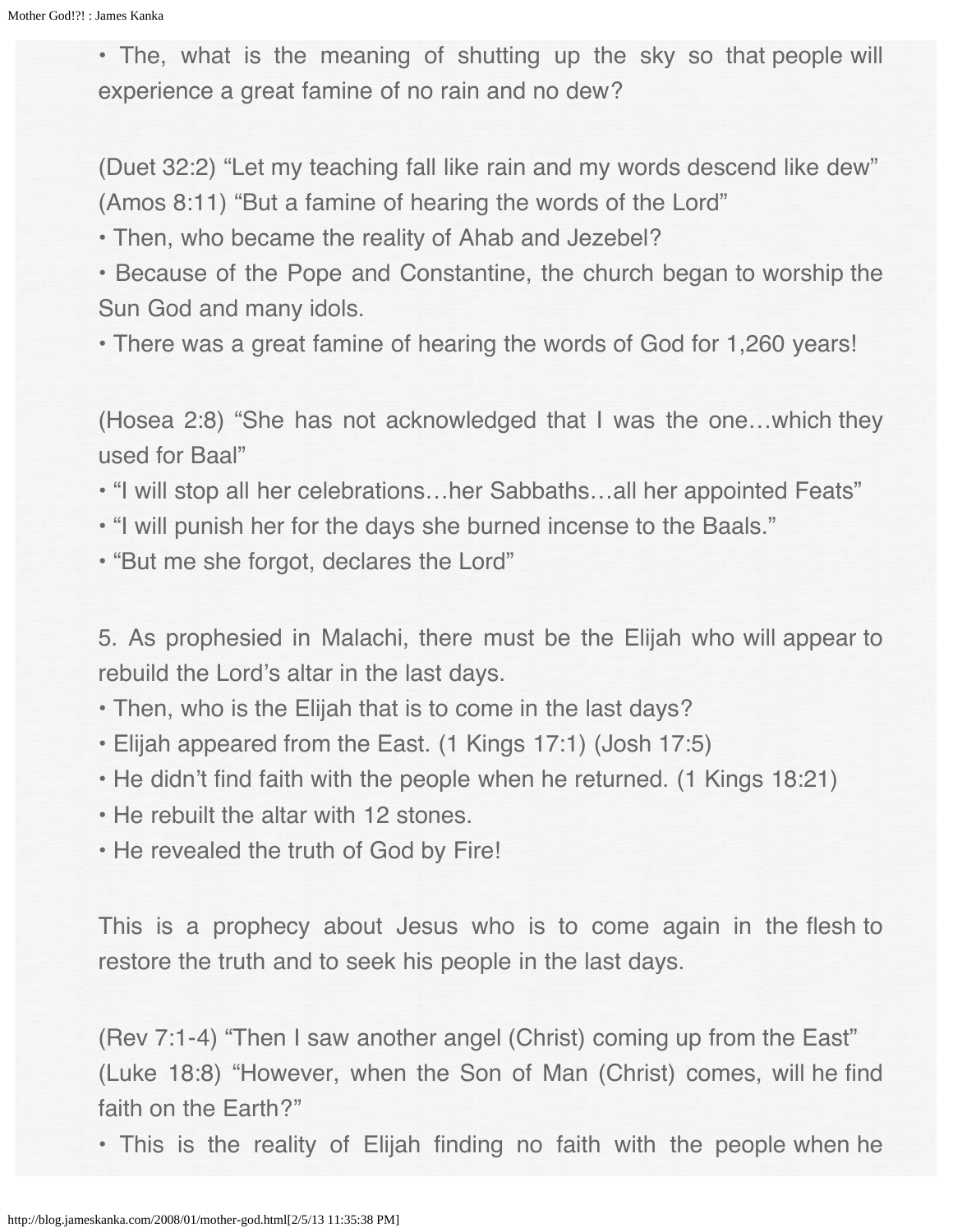<span id="page-107-0"></span>returned. (2nd coming)

If Jesus came into this faithless world as the Last Judge, who would be saved? As Elijah had to rebuild the altar of the Lord, Christ himself must come a second time to restore all truth so that we can be saved.

(Luke 12:49) "I have come to bring fire on the Earth, and how I wish it were already kindle!" (Jer 5:14) "I will make my words in your mouth like fire" (Jer 23:29) "Is not my word like fire"

The meaning of Elijah is God - Jehovah (  $Eli = God$ , Jah or Yaw = Jehovah). This was to show that God must come again in the last days as the prophetical Elijah to restore and rebuild the altar which was in ruins. Christ AhnSahngHong came in the last day as our Elijah. Father came from the east, rebuilt the altar of truth and exposed the characteristics of the Baal worshipers.

## **[REPLY](http://blog.jameskanka.com/2008/01/mother-god.html?replytocom=765#respond)**

## **Joshua**

[15 Feb '11 at 9:59 pm](#page-109-0)

Wow, this post comments will probably just go on and on and...

Hi, I am from Malaysia and had the same experience today. The people who spoke to me were Koreans, so it was a little difficult to counter at times.

I am totally with James and most of you.

Guys & Gals, please study the context of the scriptures and you will find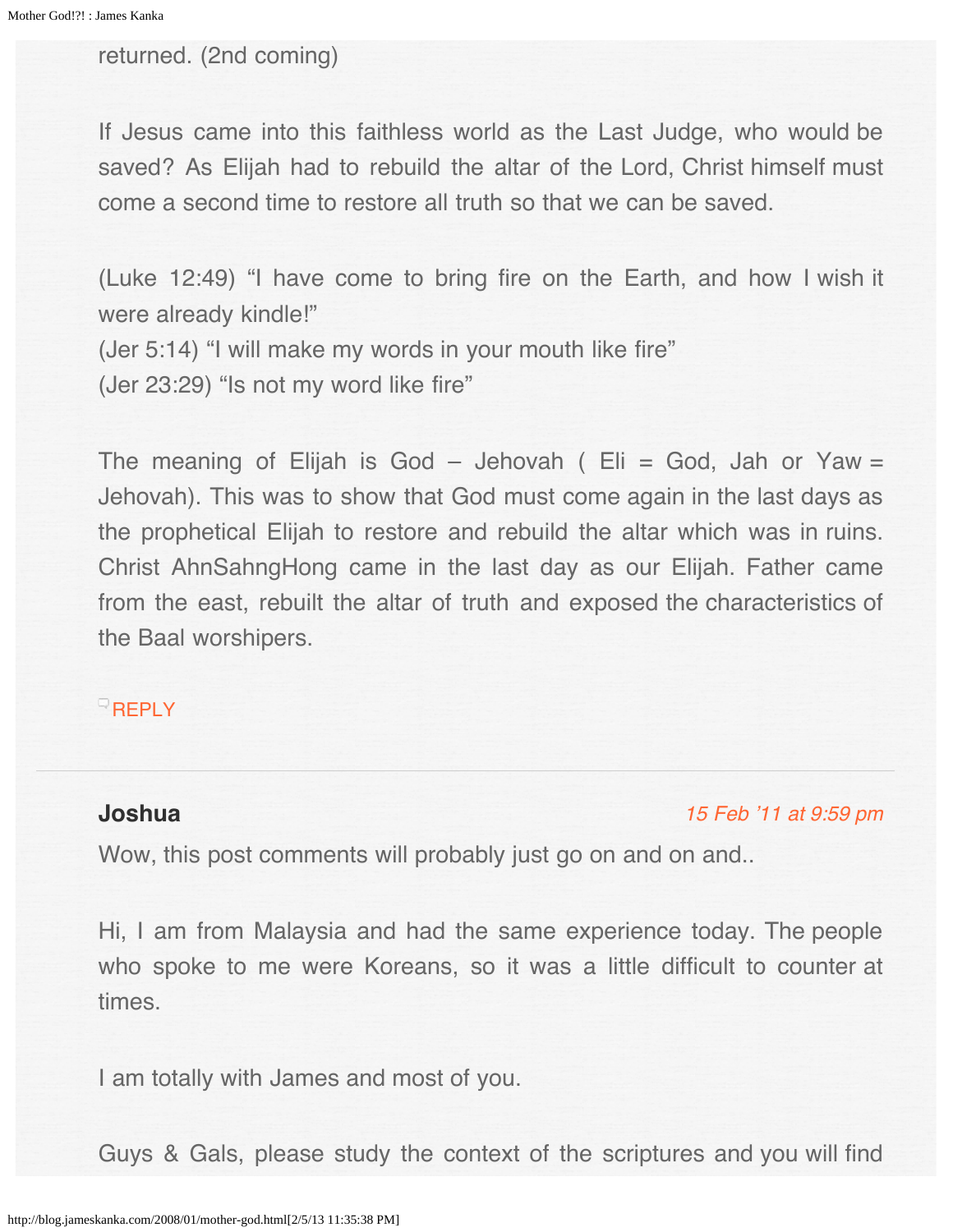that all of what was shared was completely skewed perspectively and misrepresented.

Anyway, I told them my point of view. One girl got very worked up. Luckily I didn't invite them, I had a very VERY uncomfortable feeling about all this.

I told them I respected their viewpoints and that they should respect mine. To their credit (or at least to the other two), they were more civil and kind.

There is no theological evidence of this Mother God they propose. They usually use word play on semantics of the words, bride or woman or her / she. I did explain to them that using "she" for Jerusalem is simply as a term of endearment (just as we would use for a beautiful car, ship, a beloved city etc).

And as mentioned numerous times above, it is NOT written AT ALL in the bible. The whole bible is ONLY about God's redemption plan through Jesus Christ.

Stay blessed! Josh

# **[REPLY](http://blog.jameskanka.com/2008/01/mother-god.html?replytocom=873#respond)**

# **unidentified**

[19 Feb '11 at 5:23 am](#page-109-0)

josh:

howdy?

yes. sometimes, people interpret the bible with their own perspectives. we actually have to think of God's perspectives, right? [insert smiley.haha] also, we should not take the bible literally but rather take it always as a whole when we try to study it.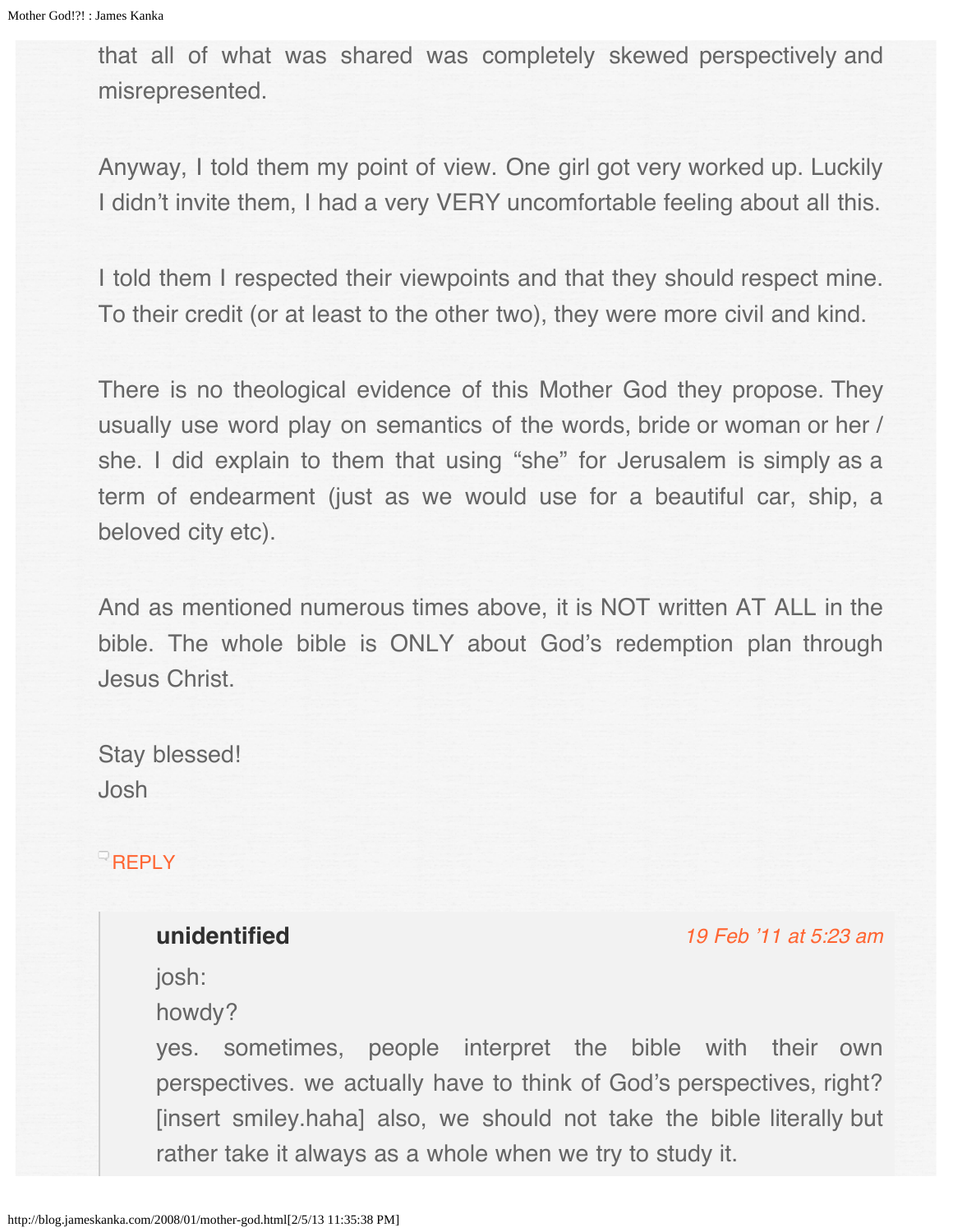<span id="page-109-0"></span>just always remember that the greatest commandment is to love God with all your heart, soul and strength [and to love Him above everything] may His peace be with you!

# **Bell**

### [15 Mar '11 at 5:44 pm](#page-114-0)

Many Christians profess that they love Jesus. Whether Catholics, Born Again, or some other denominations, they claim to love God and THEY ALL TRY TO LOVE GOD ACCORDING TO THEIR OPINION, NOT FROM THE BIBLE. But how can we truly love God? Is it by just saying with our own lips that we love God? LET'S SEE THROUGH THE BIBLE.

Jn. 14:15 – 15 "If you love me, keep my commands

Jn. 14:21 – 21 Whoever has my commands and keeps them is the one who loves me. The one who loves me will be loved by my Father, and I too will love them and show myself to them."

Jesus Himself told us that if we truly love Him, we must obey His commandments. Then why does Jesus wants us to love Him? What will He give us?

Luke 10:25-28 – 25 On one occasion an expert in the law stood up to test Jesus. "Teacher," he asked, "what must I do to inherit eternal life?" 26 "What is written in the Law?" he replied. "How do you read it?" 27 He answered, "'Love the Lord your God with all your heart and with all your soul and with all your strength and with all your mind'; and, 'Love your neighbor as yourself.'" 28 "You have answered correctly," Jesus replied. "Do this and you will live."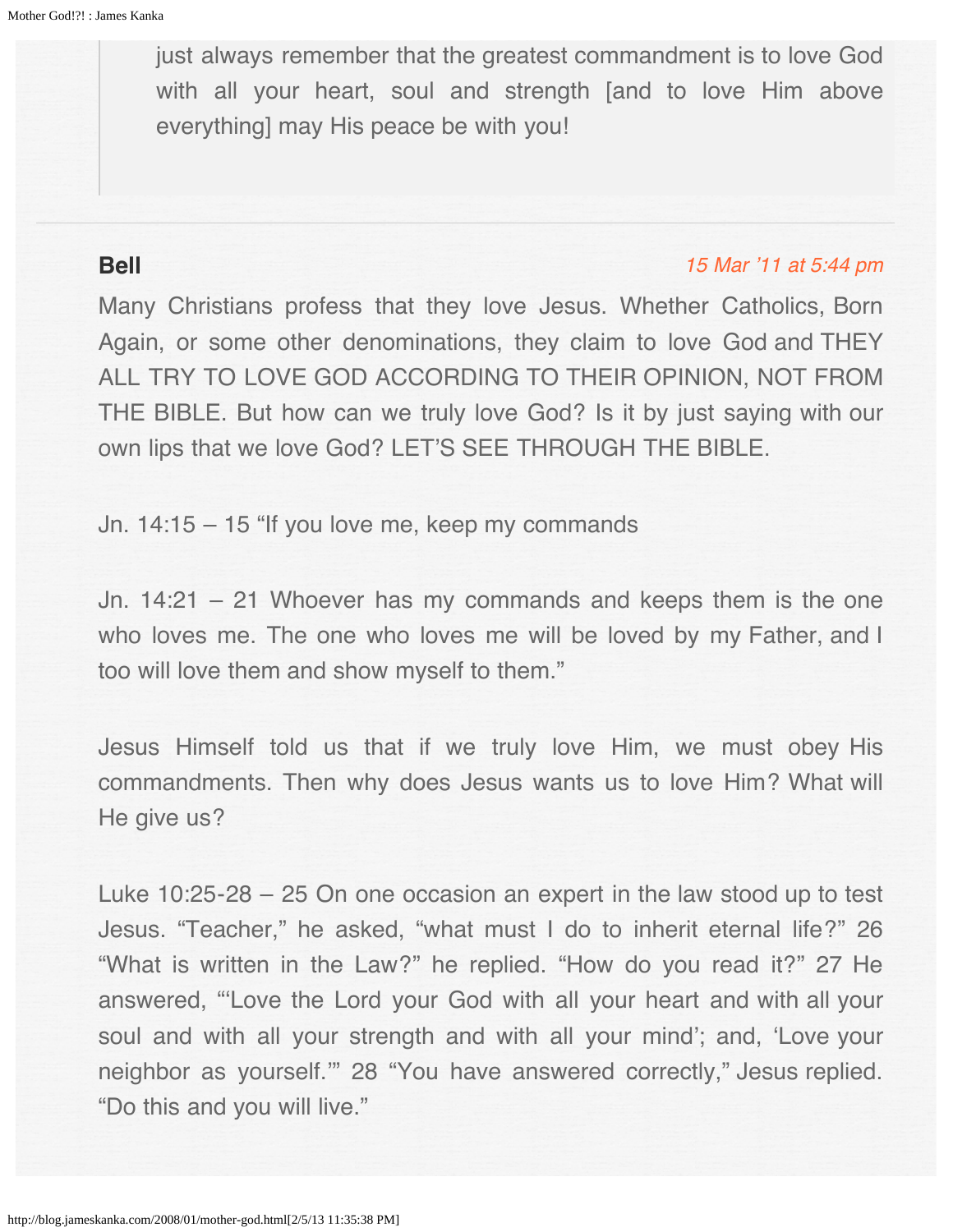We can see here that an expert in the law was asking and testing Jesus on what is written in the Law in order to have eternal life? We can understand that this guy that's expert in the law are referring to the Old Testament Law since the New Testament was not written yet during the time of Jesus here on earth. According to Jesus answer, in order for us to have eternal life, we must "LOVE THE LORD YOUR GOD WITH ALL YOUR HEART AND WITH ALL YOUR SOUL AND WITH ALL YOUR STRENGTH. This is written in the Law or Old Testament. Then we can have a clue that the way to fulfill this is by finding out in the Law or Old Testament. Lets see.

Deut. 6:5-9 – 5 LOVE THE LORD YOUR GOD WITH ALL YOUR HEART AND WITH ALL YOUR SOUL AND WITH ALL YOUR STRENGTH. 6 These commandments that I give you today are to be on your hearts. 7 Impress them on your children. Talk about them when you sit at home and when you walk along the road, when you lie down and when you get up. 8 Tie them as symbols on your hands and bind them on your foreheads. 9 WRITE THEM ON THE DOOR FRAMES OF YOUR HOUSES and on your gates.

Wow this was the same words that Jesus told the expert in the law. Then we can see a clue here on verse 9 that says "WRITE THEM ON THE DOOR FRAMES OF YOUR HOUSES". Now let's check for another clue on the same chapter.

Deut.  $6:20-25 - 20$  In the future, when your son asks you, "What is the meaning of the stipulations, decrees and laws the LORD our God has commanded you?" 21 tell him: "We were slaves of Pharaoh in Egypt, but the LORD brought us out of Egypt with a mighty hand. 22 Before our eyes the LORD sent signs and wonders—great and terrible—on Egypt and Pharaoh and his whole household. 23 But he brought us out from there to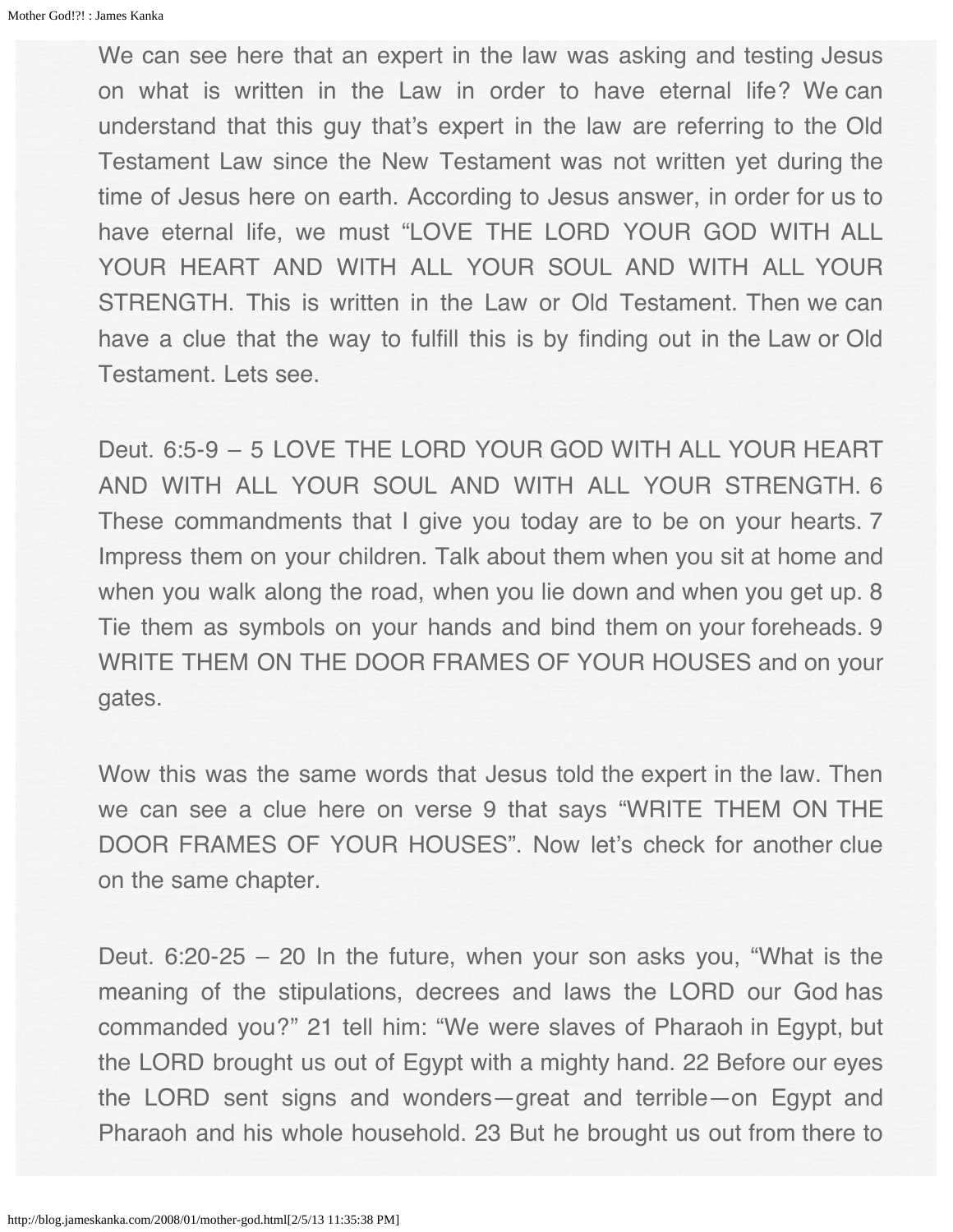bring us in and give us the land he promised on oath to our ancestors. 24 The LORD commanded us to obey all these decrees and to fear the LORD our God, so that we might always prosper and be kept alive, as is the case today. 25 And if we are careful to obey all this law before the LORD our God, as he has commanded us, that will be our righteousness."

Ok so this are the commandment's clue are:

- WRITE THEM ON THE DOOR FRAMES OF YOUR HOUSES - COMMANDMENT THAT BROUGHT THE ISRAELITES OUT OF EGYPT

Then let's see what is this.

Exo. 12:1-14 – 1 The LORD said to Moses and Aaron in Egypt, 2 "This month is to be for you the first month, the first month of your year. 3 Tell the whole community of Israel that on the tenth day of this month each man is to take a lamb[a] for his family, one for each household. 4 If any household is too small for a whole lamb, they must share one with their nearest neighbor, having taken into account the number of people there are. You are to determine the amount of lamb needed in accordance with what each person will eat. 5 The animals you choose must be year-old males without defect, and you may take them from the sheep or the goats. 6 Take care of them until the fourteenth day of the month, when all the members of the community of Israel must slaughter them at twilight. 7 THEN THEY ARE TO TAKE SOME OF THE BLOOD AND PUT IT ON THE SIDES AND TOPS OF THE DOOR FRAMES OF THE HOUSES WHERE THEY EAT THE LAMBS. 8 That same night they are to eat the meat roasted over the fire, along with bitter herbs, and bread made without yeast. 9 Do not eat the meat raw or boiled in water, but roast it over a fire —with the head, legs and internal organs. 10 Do not leave any of it till morning; if some is left till morning, you must burn it. 11 This is how you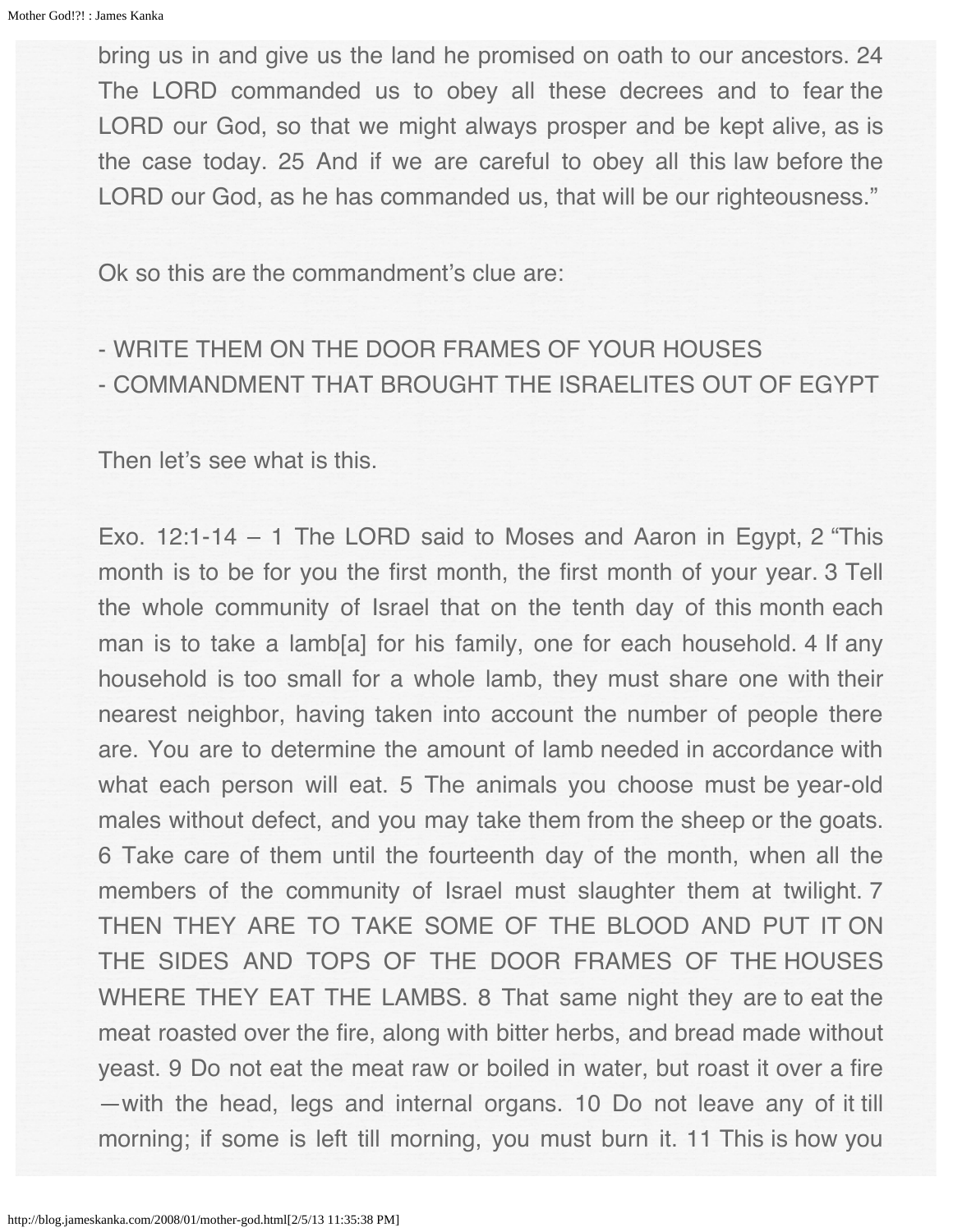are to eat it: with your cloak tucked into your belt, your sandals on your feet and your staff in your hand. Eat it in haste; IT IS THE LORD'S PASSOVER.

12 "On that same night I will pass through Egypt and strike down every firstborn of both people and animals, and I will bring judgment on all the gods of Egypt. I am the LORD. 13 The blood will be a sign for you on the houses where you are, and when I see the blood, I will pass over you. No destructive plague will touch you when I strike Egypt.

14 "This is a day you are to commemorate; for the generations to come you shall celebrate it as a festival to the LORD—a lasting ordinance.

Now its clear. The PASSOVER is the commandment that would fulfill the "LOVE THE LORD YOUR GOD WITH ALL YOUR HEART AND WITH ALL YOUR SOUL AND WITH ALL YOUR STRENGTH". When the Israelites kept the Passover, they were freed from Egypt. So it is the PASSOVER.

Then 2000 years ago, Jesus Christ established the Passover of the New Covenant which is the reality.

Lk. 22:8 – 8 Jesus sent Peter and John, saying, "Go and make preparations for us to eat the Passover."

Lk. 22:14-15 – 14 When the hour came, Jesus and his apostles reclined at the table. 15 And he said to them, "I have eagerly desired to eat this Passover with you before I suffer.

Lk. 22:19-20 – 19 And he took bread, gave thanks and broke it, and gave it to them, saying, "This is my body given for you; do this in remembrance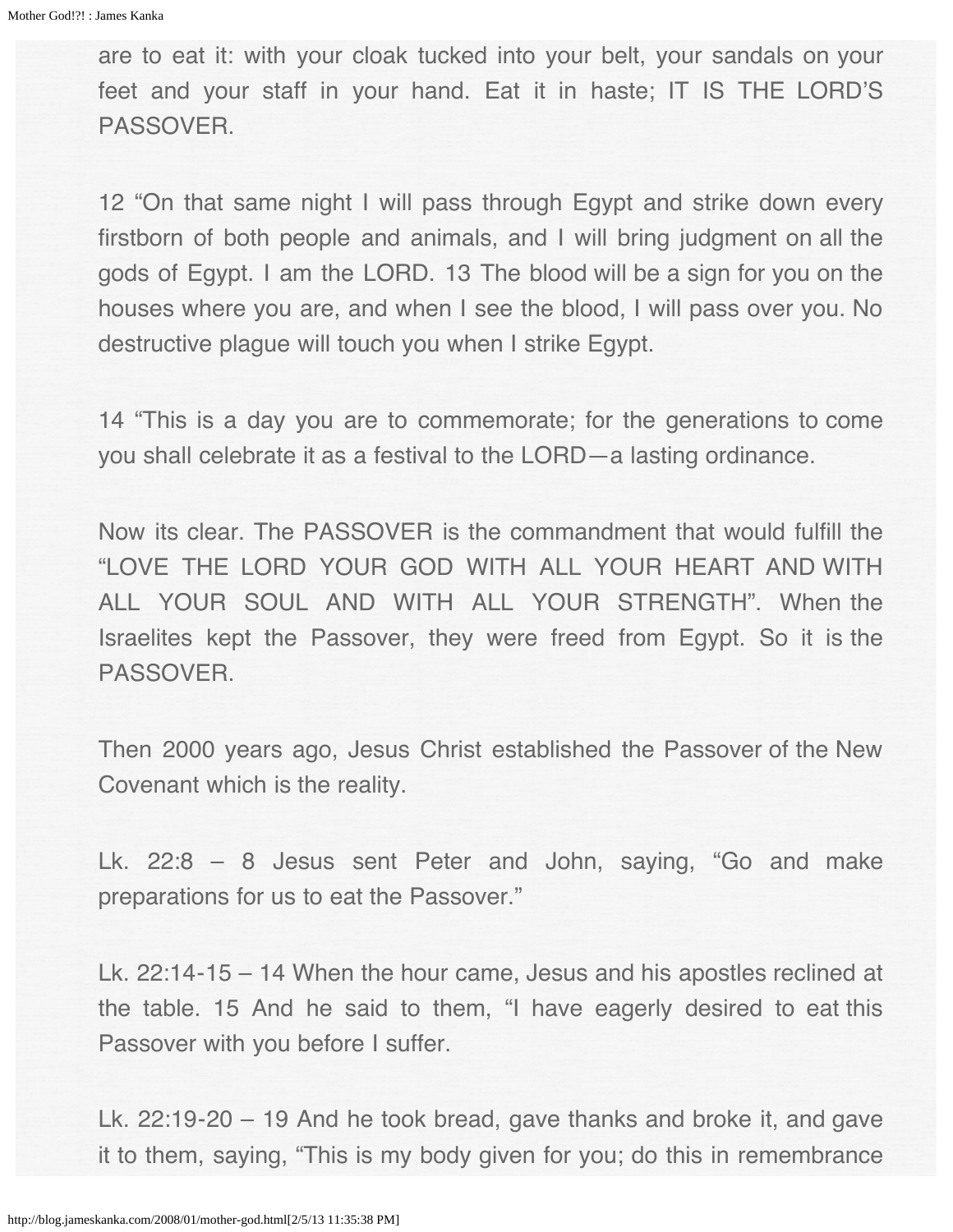of me." 20 In the same way, after the supper he took the cup, saying, "This cup is the new covenant in my blood, which is poured out for you

By keeping the Passover, we can truly love God and receive eternal life.

John 6:53-55 — JESUS SAID to them, "I TELL YOU THE TRUTH, UNLESS you eat the flesh of the Son of Man and drink his blood, you have no life in you. Whoever eats my flesh and drinks my blood has eternal life, and I will raise him up at the last day. For my flesh is real food and my blood is real drink. WHOEVER EATS MY FLESH AND DRINKS MY BLOOD REMAINS IN ME, AND I IN HIM.

Thanks to Heavenly Father Christ Ahnsahnghong, the 2nd Coming Christ according to the prophecies of the Bible, for reminding us the precious truth.

Jn. 14:25-26 – 25 "All this I have spoken while still with you. 26 But the COUNSELOR, THE HOLY SPIRIT, whom the Father will send in my name, will teach you all things and WILL REMIND YOU OF EVERYTHING I HAVE SAID TO YOU.

Let's have true faith in Jesus by following His Words of Life so that we can truly Love Him and receive eternal life.

Jn. 3:16 – 16 "For God so loved the world that he gave his one and only Son, that WHOEVER BELIEVES IN HIM SHALL NOT PERISH BUT HAVE ETERNAL LIFE

Jam. 2:17-19 – 17 In the same way, FAITH BY ITSELF, IF IT IS NOT ACCOMPANIED BY ACTION IS DEAD. 18 But someone will say, "You have faith; I have deeds." Show me your faith without deeds, and I will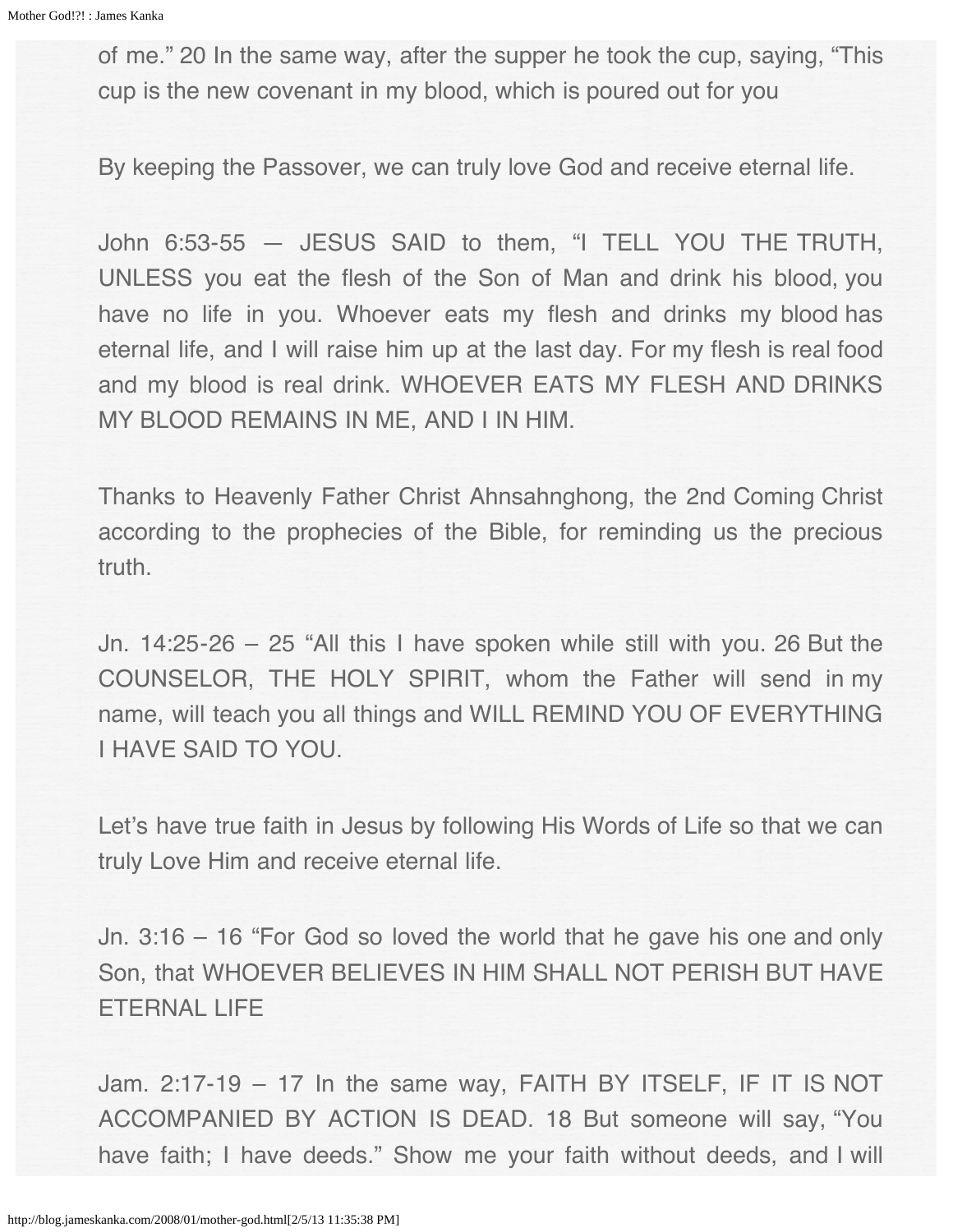<span id="page-114-0"></span>show you my faith by what I do. 19 You believe that there is one God. Good! Even the demons believe that—and shudder.

Matthew 7:21-23 – 21 "Not everyone who calls out to me, 'Lord! Lord!' will enter the Kingdom of Heaven. Only those who actually do the will of my Father in heaven will enter. 22 On judgment day many will say to me, 'Lord! Lord! We prophesied in your name and cast out demons in your name and performed many miracles in your name.' 23 But I will reply, 'I never knew you. Get away from me, you who break God's laws.

## **[REPLY](http://blog.jameskanka.com/2008/01/mother-god.html?replytocom=1188#respond)**

### **Bell**

#### [15 Mar '11 at 5:46 pm](#page-124-0)

Passover, and the Reason Disasters Pass Over

Nowadays, so many disasters come upon this world. It was already prophesied in the Bible.

Mt. 24:6-8 『6 You will hear of wars and rumors of wars, but see to it that you are not alarmed. Such things must happen, but the end is still to come. 7 Nation will rise against nation, and kingdom against kingdom. There will be famines and earthquakes in various places. 8 All these are the beginning of birth pains.』

God established the Passover to destroy the devil and give His children eternal life. Whoever dwells in Zion knows well the importance of the Passover. Now, we need to consider more carefully why disasters pass over us when we celebrate the Passover.

What is the true meaning of the Passover? What is the source of the power of the Passover to liberate us from disasters? Let's study over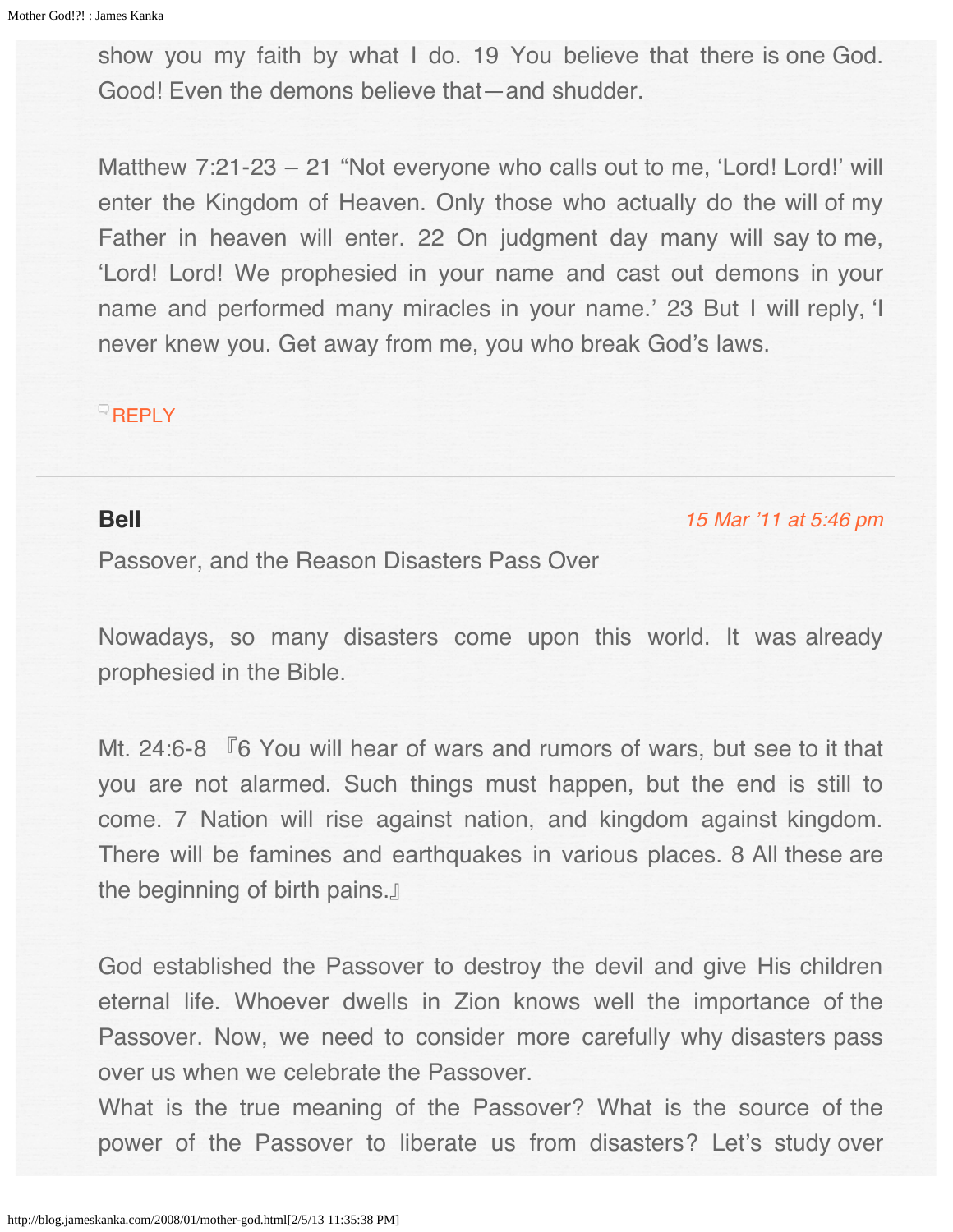these matters through the Bible, with a humble and modest attitude before God.

Escape from disasters through the blood of the Passover lamb

Passover is God's appointed feast, which was established over 3500 years ago. When the Israelites lived as slaves in Egypt, God commanded Pharaoh to release Israel from Egypt. However, he refused God's command, and God brought ten plagues upon Egypt. The tenth plague, the slaying of the firstborn, was about to fall upon Egypt on the night of the fourteenth day of the first month in the sacred calendar: God let the plague of death pass over the houses that had the blood of the Passover lamb on the sides and tops of the doorframes. This was the day of the Passover.

Ex 12:11-13 『"This is how you are to eat it: with your cloak tucked into your belt, your sandals on your feet and your staff in your hand. Eat it in haste; it is the LORD'S Passover. On that same night I will pass through Egypt and strike down every firstborn―both men and animals―and I will bring judgment on all the gods of Egypt. I am the LORD. The blood will be a sign for you on the houses where you are; and when I see the blood, I will pass over you. No destructive plague will touch you when I strike Egypt."』

That day, all the firstborn of Egypt were killed, from the firstborn of Pharaoh, who sat on the throne, to the firstborn of the prisoner, who was in the dungeon. In Egypt there was not a house without someone dead (Ex 12:29-30). However, the Israelites, who painted the lamb's blood on the doorposts and lintels of their houses, were saved from the plague of the firstborn in Egypt.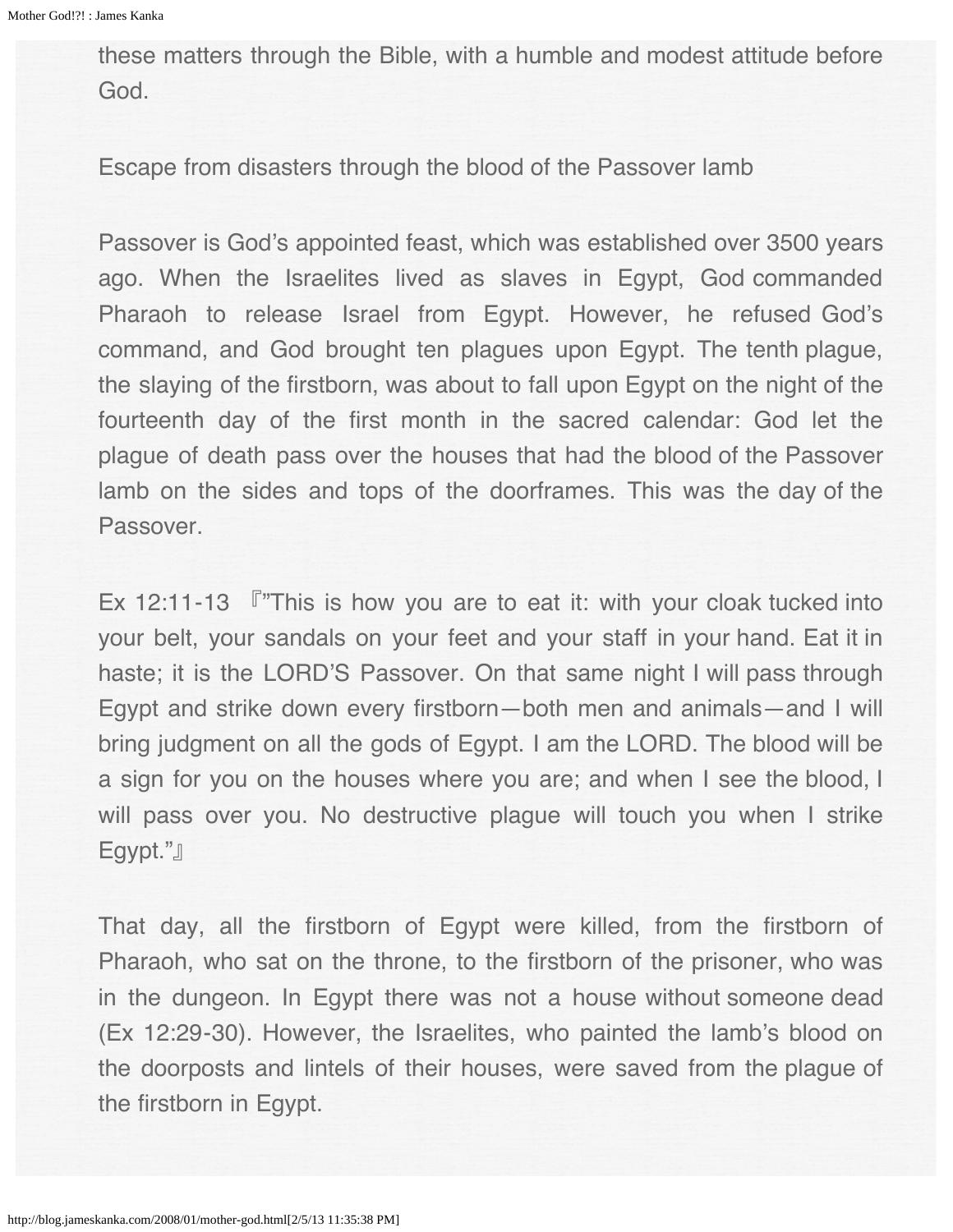Ex 12:23 『When the LORD goes through the land to strike down the Egyptians, he will see the blood on the top and sides of the doorframe and will pass over that doorway, and he will not permit the destroyer to enter your houses and strike you down.』

Here, we need to carefully consider why the plague of death passed over the people of Israel. It was not because of the people celebrating the Passover that the plague passed over, but because of the blood of the Passover lamb. Neither a wise man's house nor a rich man's house full of worldly treasures nor an influential royal family's palace could escape the plague. Only the house marked with the blood of the Passover lamb was saved from the plague.

It is because of the blood of the Passover Lamb in us that we can escape disasters, not because we ourselves who celebrate the Passover are powerful. We have to carefully consider this: Because God protects us and wraps us with His invisible love and grace, all disasters are avoided, evil gods are judged, and we are redeemed from this sinful world. So, do not just consider the Passover itself, but feel the hand of God who guards and protects us through the Passover.

The really dreadful being

Let me tell you a fable. One day a fox met a tiger. The fox told the tiger, "Do you know that animals fear me more than you?" He claimed that he was the most dreadful animal in the forest.

The tiger, who claimed to be king of the animals, was amazed at the audacity of the beast that seemed to fall down if he kicked him once with his hind leg. Then the fox told him, "If you do not believe me, then follow me to the forest. You will see whether or not all the beasts fear me."

The fox said confidently to the tiger. Being suspicious, the tiger followed on the heels of the fox. As the fox walked along with the tiger, the animals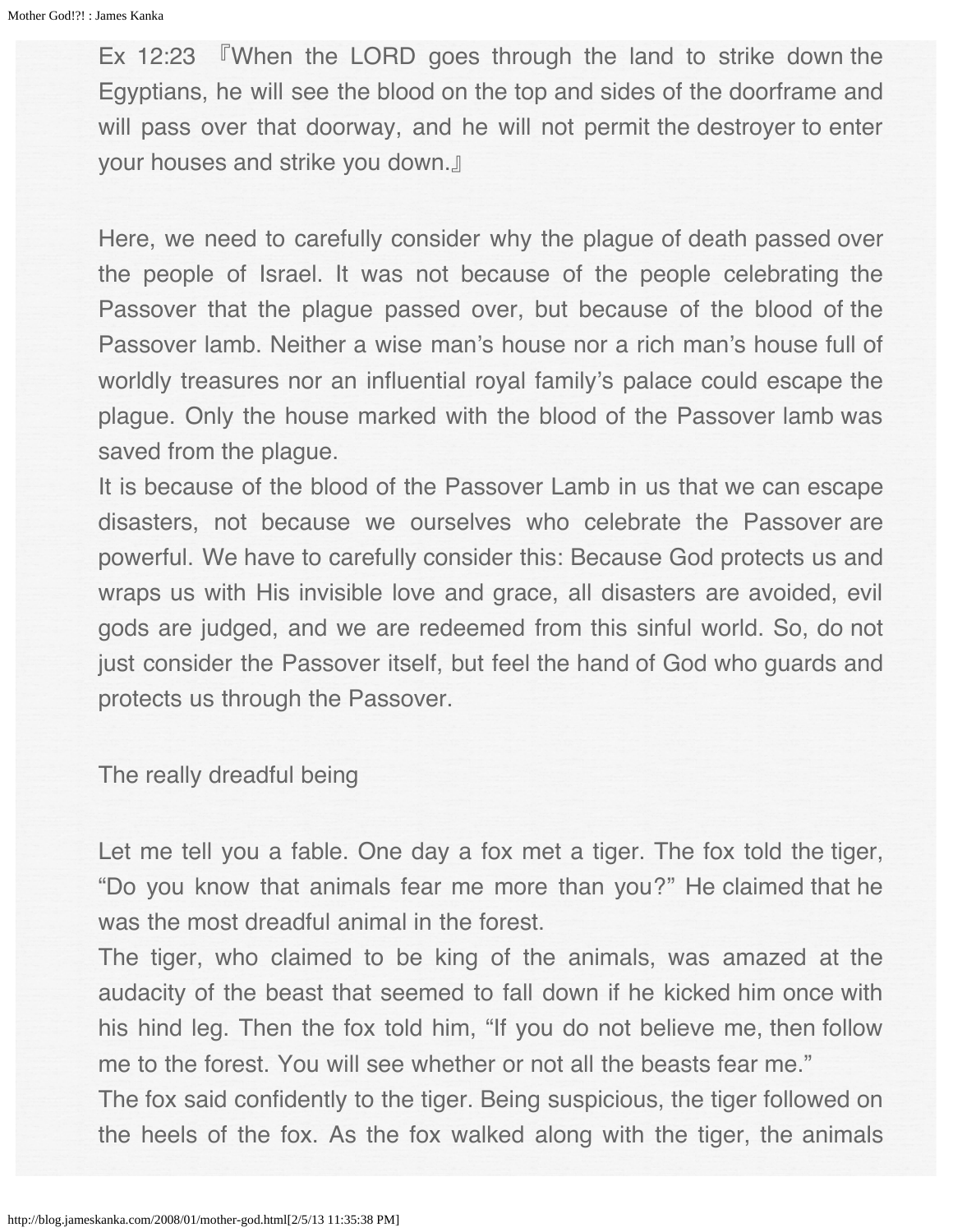were all terribly frightened and ran away. All the beasts―small ones like rabbits and even bears, huge and strong―fled away.

"Now you can see for yourself. There's no animal that is not afraid of me."

The fox said proudly. But actually, the beasts were fleeing the tiger himself and not the fox marching before him.

Sometimes we see a similar thing happen around us. Some adults are weak-kneed and fearful even before children. In this case, their parents are financially well off and influential. Actually, they do not fear the children themselves, but their background.

The devil our enemy can do us no harm and retreats when we preach the truth. It is because of the blood of the Passover Lamb in us. God's judgment were brought upon all the gods of Egypt on the Passover. From this we can see that what the devil fears most is the blood of the Passover Lamb.

Christ, the Passover Lamb

The apostles testified that Christ is the reality of the Passover lamb.

1 Co 5:7-8 『Get rid of the old yeast that you may be a new batch without yeast―as you really are. For Christ, our Passover lamb, has been sacrificed. Therefore let us keep the Festival . . .』

The Bible tells us that we are to celebrate the Festival, the Passover, for Christ, our Passover Lamb, has been sacrificed for us, shedding His precious blood. It is really not because we are great and powerful that the devil fears us, but because the precious blood of Christ is given to us.

1 Pe 1:18-19 『For you know that it was not with perishable things such as silver or gold that you were redeemed from the empty way of life handed down to you from your forefathers, but with the precious blood of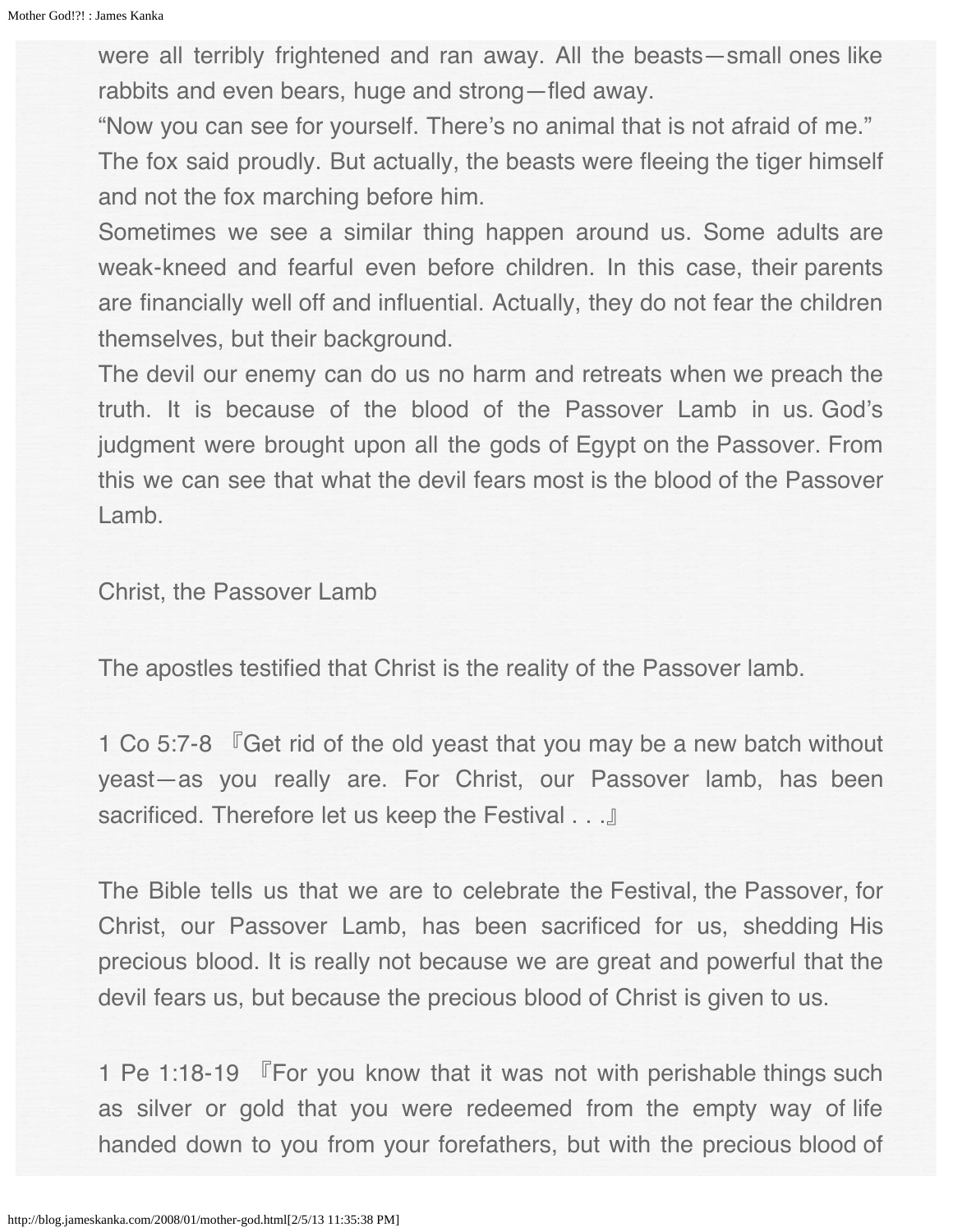Christ, a lamb without blemish or defect.』

Eph 1:7 『In him we have redemption through his blood, the forgiveness of sins, in accordance with the riches of God's grace』

It is not with our wisdom and knowledge that we have redemption, the forgiveness of sins, but through the blood of Christ. The Bible tells us that salvation does not come from us, but only through the precious blood of Christ.

If we consider that we come to salvation because of the blood of Christ sacrificed for us, we can understand why we should obey God's will and humble ourselves before God.

Christ's flesh and blood in the Passover

Concerning the blood of the Passover Lamb with which we are redeemed from the empty way of life and from sin and death, Jesus taught us as follows:

1 Jn 6:53-57 『Jesus said to them, "I tell you the truth, unless you eat the flesh of the Son of Man and drink his blood, you have no life in you. Whoever eats my flesh and drinks my blood has eternal life, and I will raise him up at the last day. For my flesh is real food and my blood is real drink. Whoever eats my flesh and drinks my blood remains in me, and I in him . . . so the one who feeds on me will live because of me."』

Not only disasters but even sin and death flee from us by the blood of Christ. To put His precious blood into us, God has given us the Passover, the truth of life.

Mt 26:17-19, 26-28  $\sqrt{m}$ . . My appointed time is near. I am going to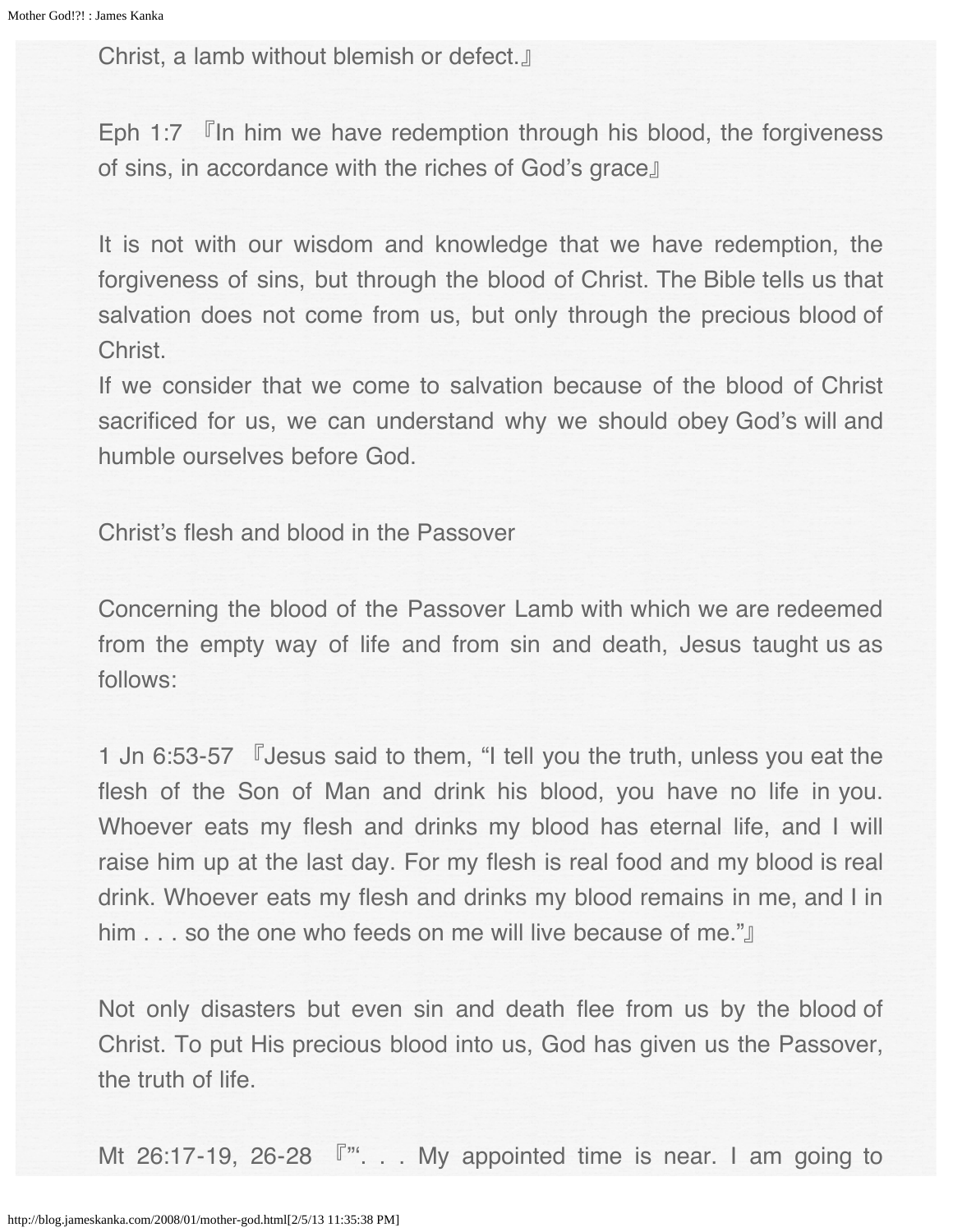celebrate the Passover with my disciples at your house.'" So the disciples did as Jesus had directed them and prepared the Passover . . . While they were eating, Jesus took bread, gave thanks and broke it, and gave it to his disciples, saying, "Take and eat; this is my body." Then he took the cup, gave thanks and offered it to them, saying, "Drink from it, all of you. This is my blood of the covenant, which is poured out for many for the forgiveness of sins."』

Lk 22:7-8, 19-20  $\sqrt{ }$ ... Jesus sent Peter and John, saying, "Go and make preparations for us to eat the Passover." . . . And he took bread, gave thanks and broke it, and gave it to them, saying, "This is my body given for you; do this in remembrance of me." In the same way, after the supper he took the cup, saying, "This cup is the new covenant in my blood, which is poured out for you."』

The Passover is the covenant God has established through His own blood. Without the blood of the Passover Lamb, we can neither escape disasters nor repel the devil. So Christ, the reality of the Passover lamb, has given us the Passover bread and wine as His flesh and blood. He has promised that if we eat His flesh and drink His blood, we remain in Him, and He in us.

Nevertheless, many churches today claim that the Passover doesn't have to be observed. Are they right? Without the blood of the Passover Lamb, we are apt to be attacked by Satan. For this reason, God has told that if anyone does not celebrate the Passover, he must be cut off from God's people.

Nu 9:10-13 『"Tell the Israelites: 'When any of you or your descendants are unclean because of a dead body or are away on a journey, they may still celebrate the LORD'S Passover . . . But if a man who is ceremonially clean and not on a journey fails to celebrate the Passover, that person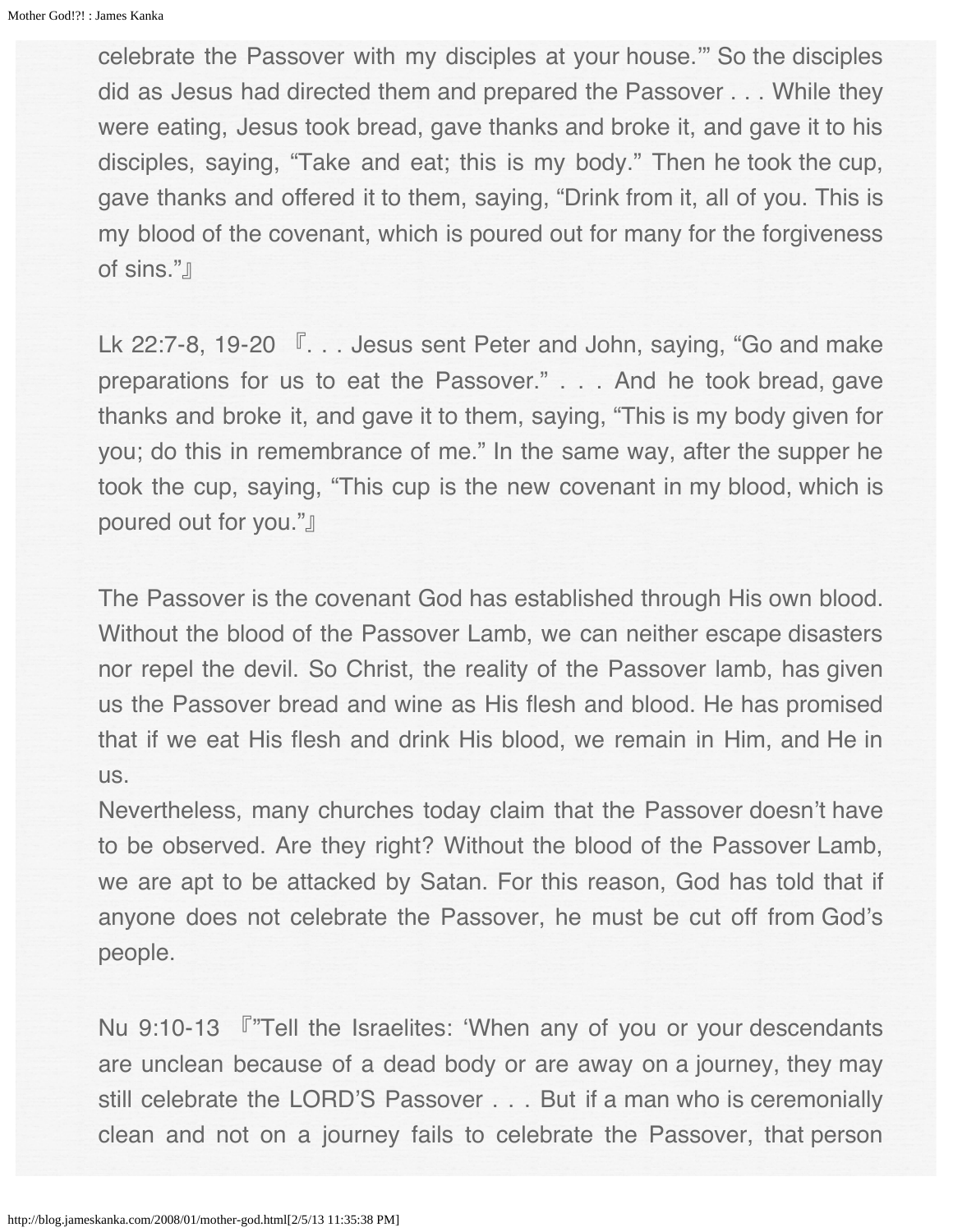must be cut off from his people because he did not present the LORD'S offering at the appointed time. That man will bear the consequences of his sin.""』

If anyone is cut off from God's people, he will fail to escape disasters and be saved―he will be destined to hell. In the Old Testament times, God's people could escape the plagues by putting the blood of the Passover lamb on the doorposts and lintels of their houses. In the New Testament times, we can be saved from disasters by eating the flesh of Jesus―the Passover Lamb―and drinking His blood. So God clearly says that without keeping the Passover nobody can be God's people―he must be cut off from God's people.

Sacred love contained in the precious blood of Christ

Why does the precious blood of Christ have the power to make disasters pass over? Because it contains His extreme love and sacrifice. The prophet Isaiah prophesied the appearance of Jesus who would come 700 years later as follows:

Isa 53:1-12 『. . . He grew up before him like a tender shoot, and like a root out of dry ground. He had no beauty or majesty to attract us to him, nothing in his appearance that we should desire him. He was despised and rejected by men, a man of sorrows, and familiar with suffering. Like one from whom men hide their faces he was despised, and we esteemed him not. Surely he took up our infirmities and carried our sorrows, yet we considered him stricken by God, smitten by him, and afflicted. But he was pierced for our transgressions, he was crushed for our iniquities; the punishment that brought us peace was upon him, and by his wounds we are healed. We all, like sheep, have gone astray, each of us has turned to his own way; and the LORD has laid on him the iniquity of us all.』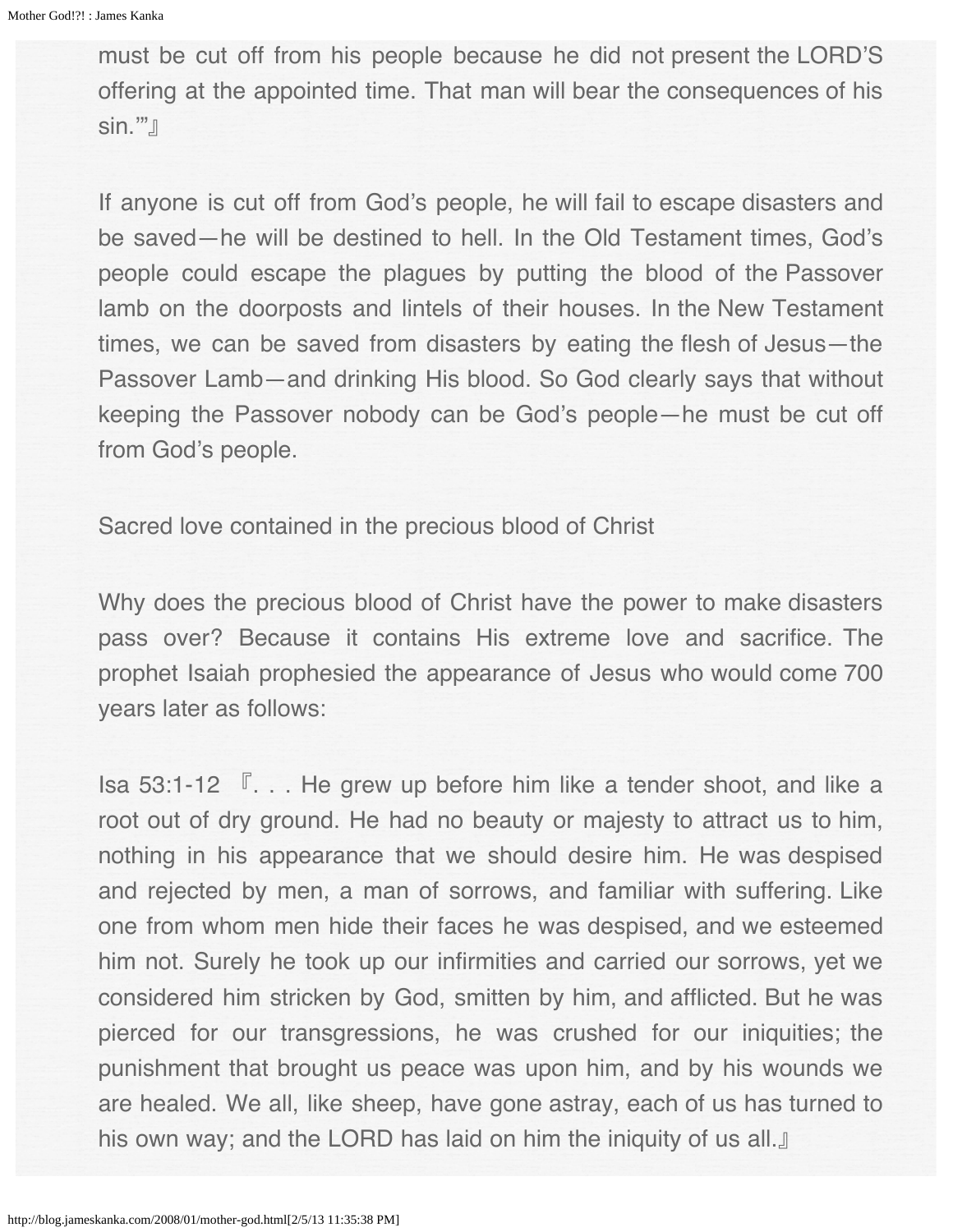We ourselves sinned, but Christ Himself bore the penalty for our sins. Bearing our sins, He was pierced and His body was torn with thorns; He willingly laid down His life for us on the cross. In this He demonstrated His own self-sacrificial love for us. He shed His precious blood for proof that He loved us. So, the destroying angel and even the devil our wicked enemy who know such a story very well, dare not touch us.

In the blood of the Passover covenant is included the love of Christ who has given us life by suffering the extreme pain of His flesh being torn and His blood being shed. All things are subjected to the blood of His sublime sacrifice, to His sacred love.

With such sacrificial blood we are sealed. By the power of the blood, all disasters pass over us.

Ps 91:7-11 『A thousand may fall at your side, ten thousand at your right hand, but it will not come near you. You will only observe with your eyes and see the punishment of the wicked. If you make the Most High your dwelling―even the LORD, who is my refuge―then no harm will befall you, no disaster will come near your tent. For he will command his angels concerning you to guard you in all your ways;』

The blood of the Passover lamb in the Old Testament was put on the doorframes and lintels of their houses. In the New Testament, however, the blood of the Passover Lamb is marked on our foreheads and hearts through the new covenant. So, even if the destroying angel comes near us, when he sees the blood of Christ in us, he passes over us. A thousand may fall at our side, ten thousand at our right hand, no disaster comes near us who are sealed by the precious blood of the Lamb in the truth of the Passover, the new covenant. That's why we can be saved from disasters through the Passover.

Give thanks for the sacrificial love in faith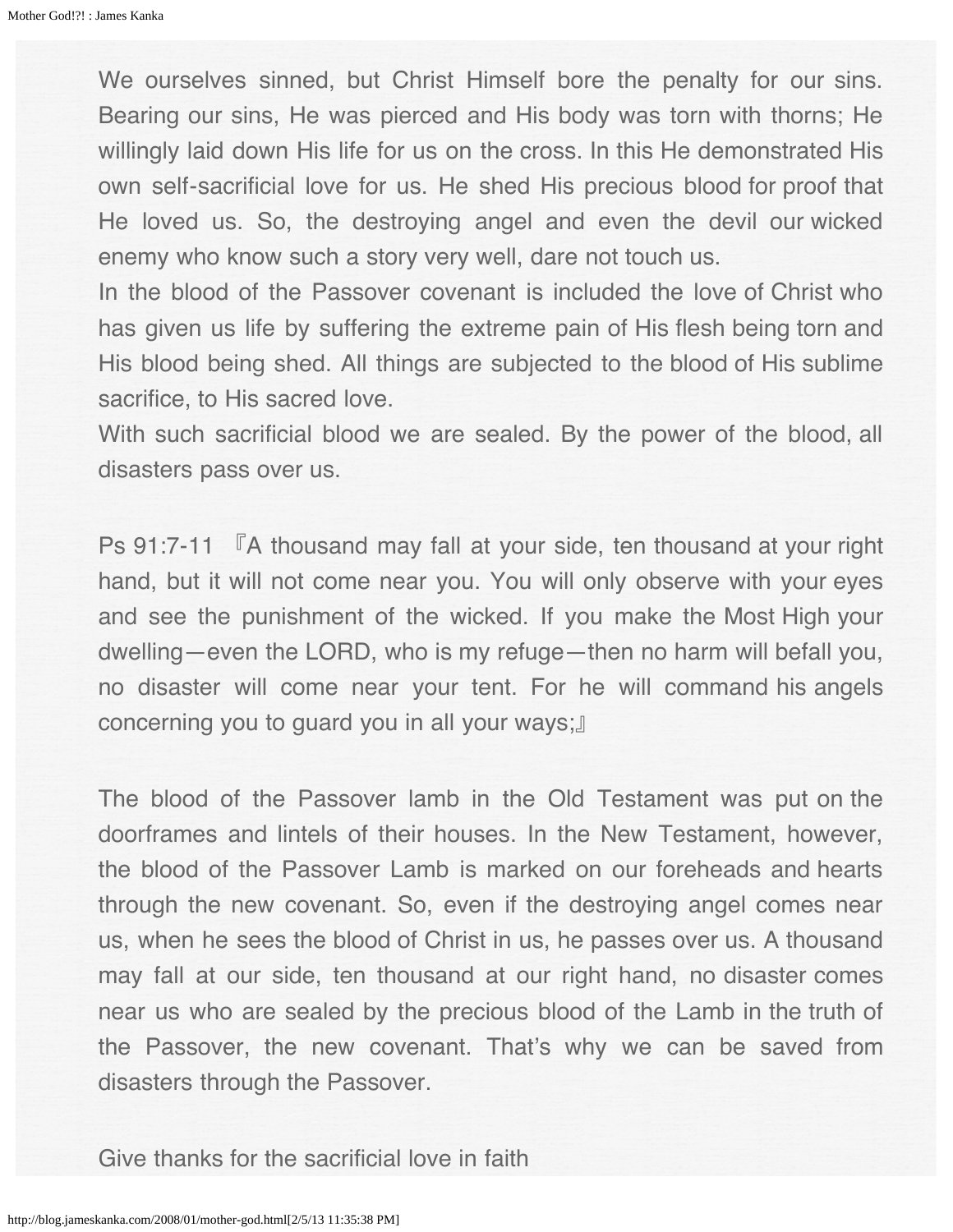We are here today owing to the extreme suffering of Christ. Considering this, we have nothing to boast about in the presence of God. We are nothing, absolutely nothing. What is really great and dreadful is the sacrificial blood of the Passover Lamb that makes us become the children of the everlasting kingdom of heaven. So we must not become conceited or proud in heart.

1 Co 4:7 『For who makes you different from anyone else? What do you have that you did not receive? And if you did receive it, why do you boast as though you did not?』

It is foolish for us to hold ourselves at the center of our faith. We can not boast of ourselves; everything we have comes from God: our knowledge, wisdom, good understanding of the Bible, and so on. Those who understand this always cherish the love of Christ; they are patient and kind; they do not boast; they are not proud, just as it is written in 1 Corinthians 13. However, those who forget such mighty grace become conceited or arrogant. The Bible says that God will weep in secret because of our pride.

Some ask, "Does it matter whether or not we commit any sin as we celebrate the Passover?" They greatly misunderstand the Bible. The precious blood of the Passover Lamb is the eraser that removes our sin. On the contrary, our sin dishonors the precious blood of Christ. God has forgiven all our sins, committed in heaven, through the precious blood of Christ. How dare we dishonor and insult the precious blood? If we do, His blood is no more effective for us. Though one's name is written in the book of life, it may be blotted out of it. So the Bible tells us to hold fast what we have, so that no one will take our crown—the crown of life.

We are to cherish the precious blood of Christ, given to us by His sublime grace. We are most proud of having the forgiveness of sins and eternal life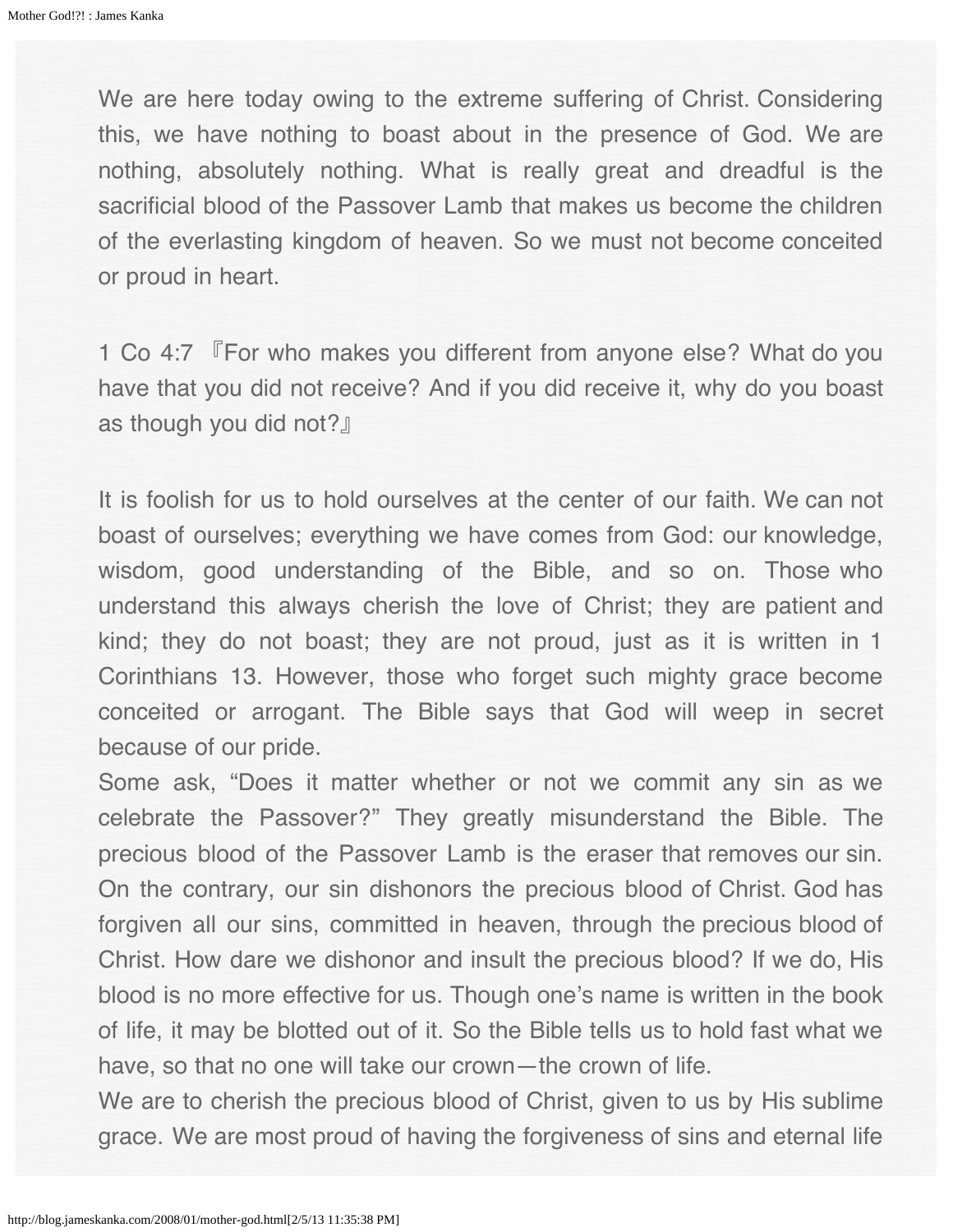through the Passover. However, what good is it if we do not understand the sacrificial love contained in it? Thinking of the grace and love God has given us, we children of Zion shall give thanks in everything and be joyful always.

We should preach the gospel to all people around the world who still do not know the Passover and are fallen away from salvation and the grace of God, so that they may also cherish the precious blood of Christ in them. We are all here today because of the precious blood of our heavenly Father and Mother, given to us through Their sacrifice. With a more humble heart, let us always give glory to our heavenly Father and Mother and receive abundant blessing.

# <span id="page-123-0"></span> $^{\circ}$ [REPLY](http://blog.jameskanka.com/2008/01/mother-god.html?replytocom=1189#respond)

### **Sylvia**

#### [22 Mar '11 at 8:11 pm](#page-123-0)

I have just had a Korean couple here in Auckland, New Zealand speaking of the same thing. They just didn't want to leave my door step!

### **[James](http://jameskanka.com/)**

#### [30 Mar '11 at 11:00 pm](#page-124-1)

How is this anywhere remotely close to the conversation we are having? This is very similar to the frustration I mentioned in the blog. Quoting the Bible does not justify you preaching another gospel. Yes, we know there is truth in the Bible… no question. But, there is nothing quoted here that brings something new to light, I've read the through the Bible more than once and I aline my beliefs with it. You quote and then add your own interpretations with the assumptions of a Mother God.

["Thanks to Heavenly Father Christ Ahnsahnghong, the 2nd Coming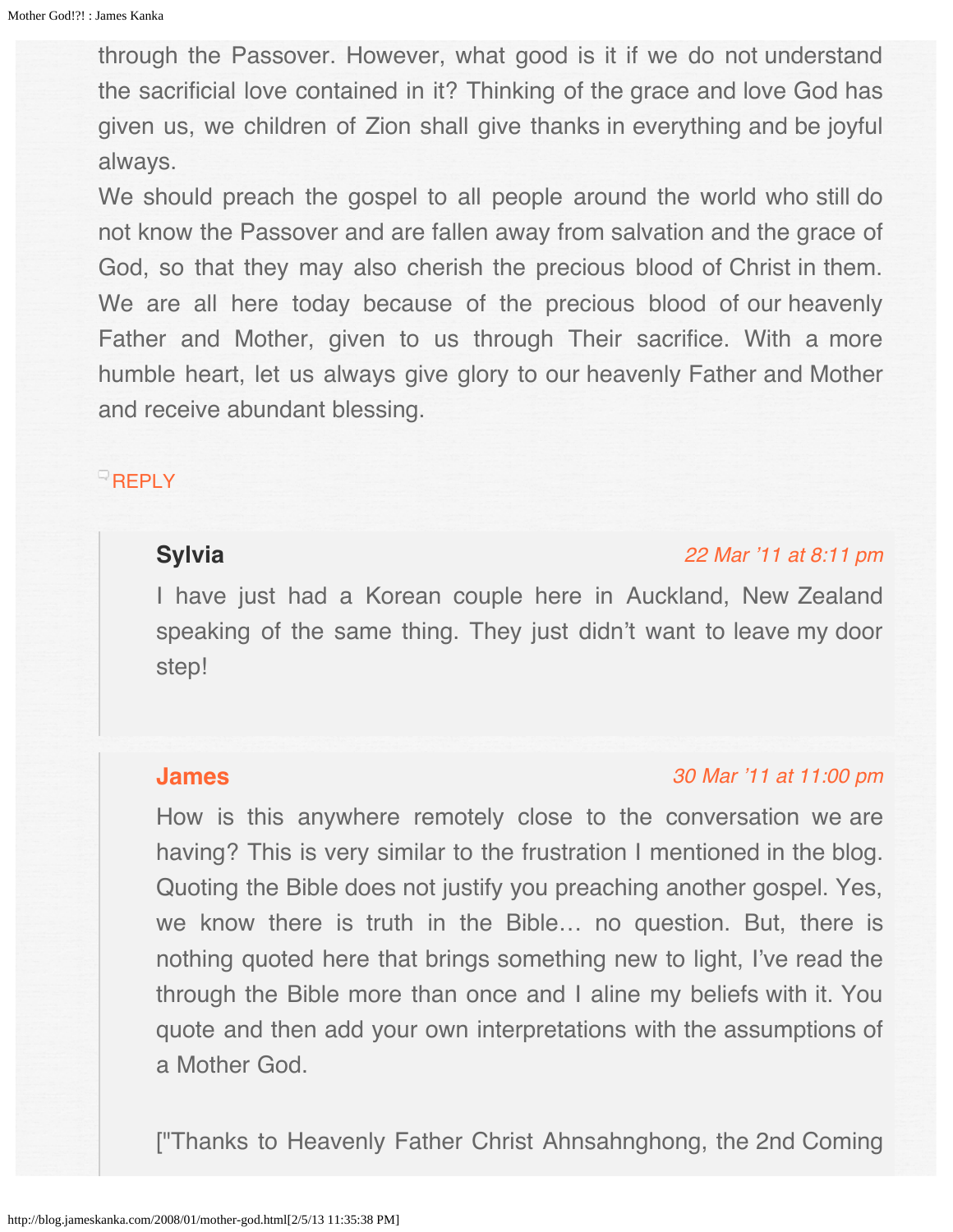<span id="page-124-1"></span><span id="page-124-0"></span>Christ according to the prophecies of the Bible, for reminding us the precious truth.

Jn. 14:25-26 – 25 "All this I have spoken while still with you. 26 But the COUNSELOR, THE HOLY SPIRIT, whom the Father will send in my name, will teach you all things and WILL REMIND YOU OF EVERYTHING I HAVE SAID TO YOU."]

Jesus was talking to the Apostles and this was literally fulfilled in them during Passover at Pentecost. The Holy Spirit is not a person and has never been represented by one.

This judgement is as real as you claim but you need to examine the scriptures apart from the assumptions you read it with. In Acts Paul praised the town that did not trust his words but examined the scriptures for themselves to see if what he said was true. Do not trust the words of men, women, or even angels that would say anything other than what is written in the scriptures.

Jesus promised that there would be people who would set themselves up as God and lead people astray… ask your self why Christ Ahnsahnghong is not one of these people Jesus Christ prophesied would come. Why choose a prophesy that has a pretty clear literal fulfillment recorded in the Bible over another that seems oddly fitting with Christ Ahnsahnghong?

I assume you know these verses I mention/reference, but if you would like me to point them out just ask.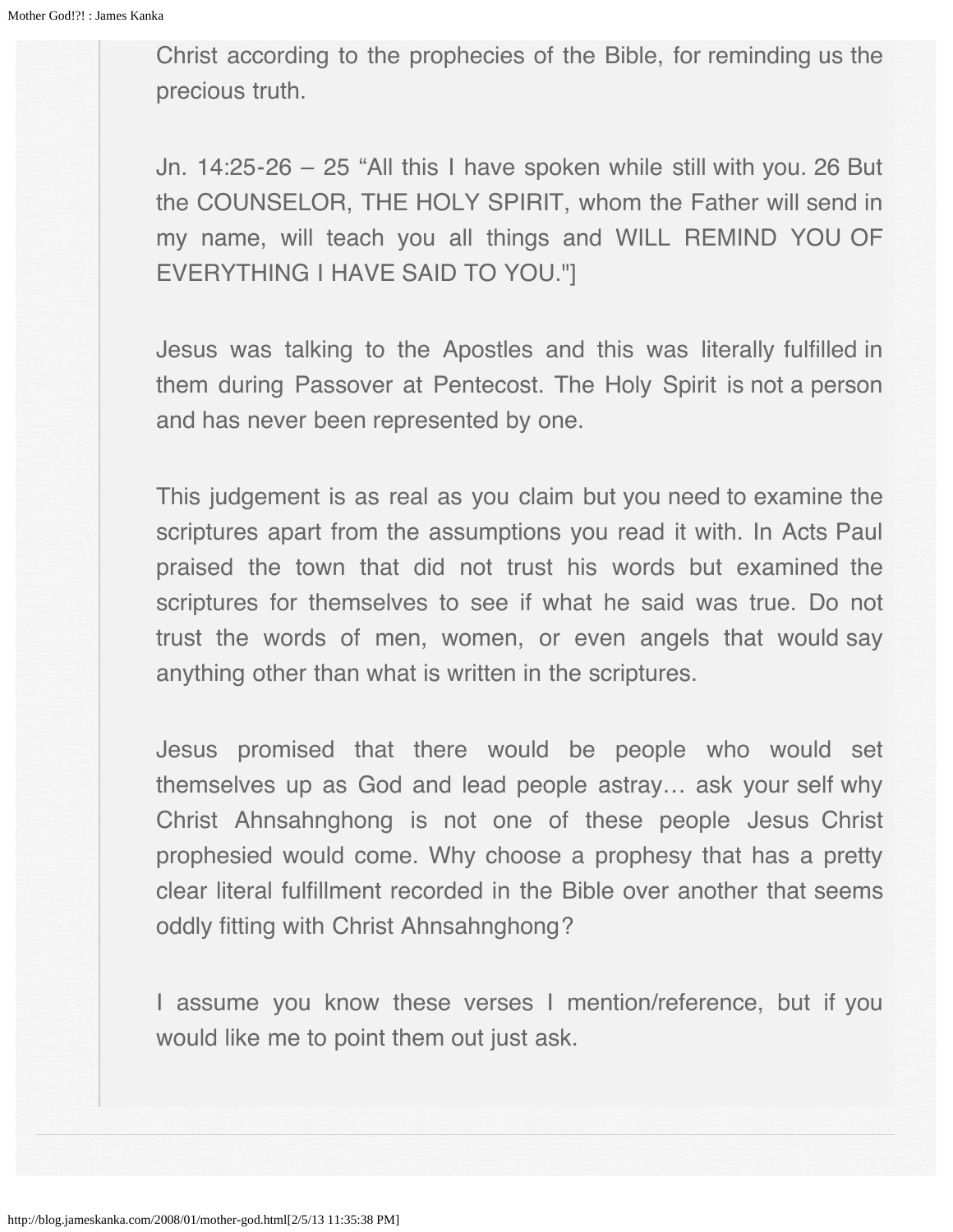# <span id="page-125-0"></span>**Jazmin**

#### [23 Mar '11 at 6:29 pm](#page-125-0)

More doomsday doctrine… Bell, you have got some serious issues. Open your eyes and see that you are being driven by fear. It took me a year to figure out that I was being deceived, how long will it take you?

# <span id="page-125-1"></span>[REPLY](http://blog.jameskanka.com/2008/01/mother-god.html?replytocom=1274#respond)

#### **anon**

#### [5 Apr '11 at 4:48 pm](#page-125-1)

Hi, Jazmin. i have a 2 friends who somehow got involve with what i like to call a cult. how can i show them the truth?

# <span id="page-125-2"></span>**Hailey**

#### [12 Jun '11 at 1:46 am](#page-125-2)

See if your friends will read some material with you. Read the info on [http://www.examiningthewmscog.com](http://www.examiningthewmscog.com/) and post on the new forum <http://www.examiningthewmscog.com/forum>

## **jamie**

### [24 Apr '11 at 11:38 pm](#page-126-0)

Guys..These people have spread all the way to OAHU, more specifically UH MANOA preaching to unsuspecting individuals/students who are not familiar or are new to the bible.

Be vigilant for these people because it is easy to fall into believing "God the Mother" if you are not founded in the bible. As others have mentioned, they provide scriptural verses that are quite convincing. Just read the bible and don't believe in these false doctrines. Proclaim that Jesus is the only way to heaven, devote your life to him and you will be g in the end. Stay safe all!

**[REPLY](http://blog.jameskanka.com/2008/01/mother-god.html?replytocom=1595#respond)**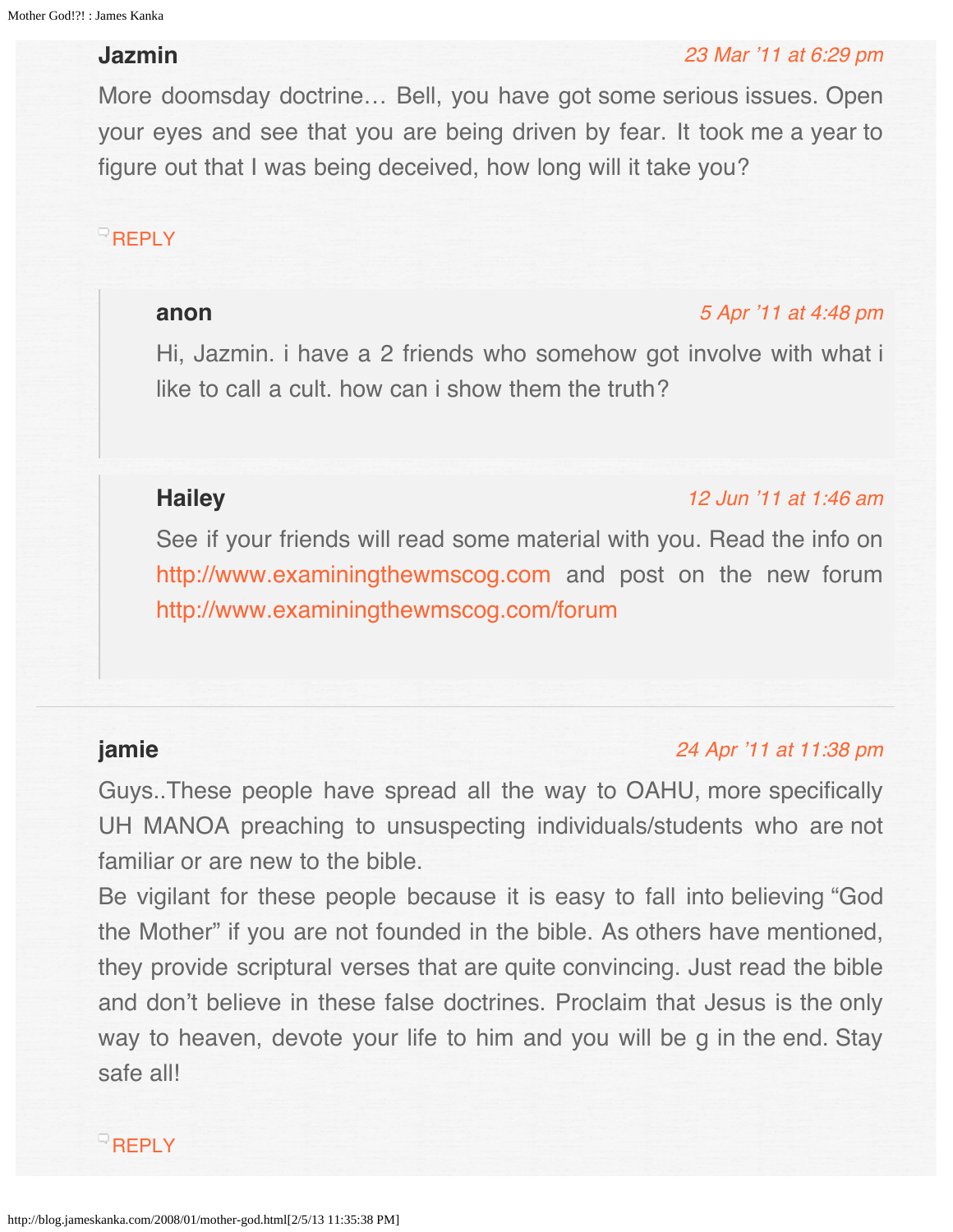# <span id="page-126-1"></span><span id="page-126-0"></span>**Michelle**

### [5 Jun '11 at 7:50 pm](#page-126-1)

I encountered two young women at a mall today (sounds like a common location for these folks) in the Chicago area. They came up to me and said somewhat quietly, "We'd like to talk with you about God the Mother.". At first I thought I misheard, so I said, "I'm sorry, what?". The girl who spoke first repeated what she said and then the other girl went into a very lengthy diatribe about how we Christians believe in God the Father and don't question it, but never recognize the existence of God the Mother. I literally barely spoke two words, except to answer questions like "Where did you learn that there's a God the Father?". They said a lot of the same stuff you all have recounted here, about the second coming of Jesus happening before the actual Rapture, and this "God the Mother" being here on earth in the flesh to give us salvation. They weren't able to show Bible verses because they claimed they had already been kicked out of the mall once for that. They asked me to attend some discussion/meeting, and I politely declined. I never felt afraid or threatened, like these folks might be devil worshippers or something. If anything I just felt sad for them, because they're misguided and totally reaching for something that doesn't add up.

# **[REPLY](http://blog.jameskanka.com/2008/01/mother-god.html?replytocom=2025#respond)**

# <span id="page-126-2"></span>**Tyler**

### [12 Jun '11 at 1:49 am](#page-126-2)

Lots of evidence that the founder of the WMSCOG never wrote that he was god and actually praised Jesus. He never wrote about a mother god either. Check it out on [http://www.examiningthewmscog.com](http://www.examiningthewmscog.com/)

# **[REPLY](http://blog.jameskanka.com/2008/01/mother-god.html?replytocom=2071#respond)**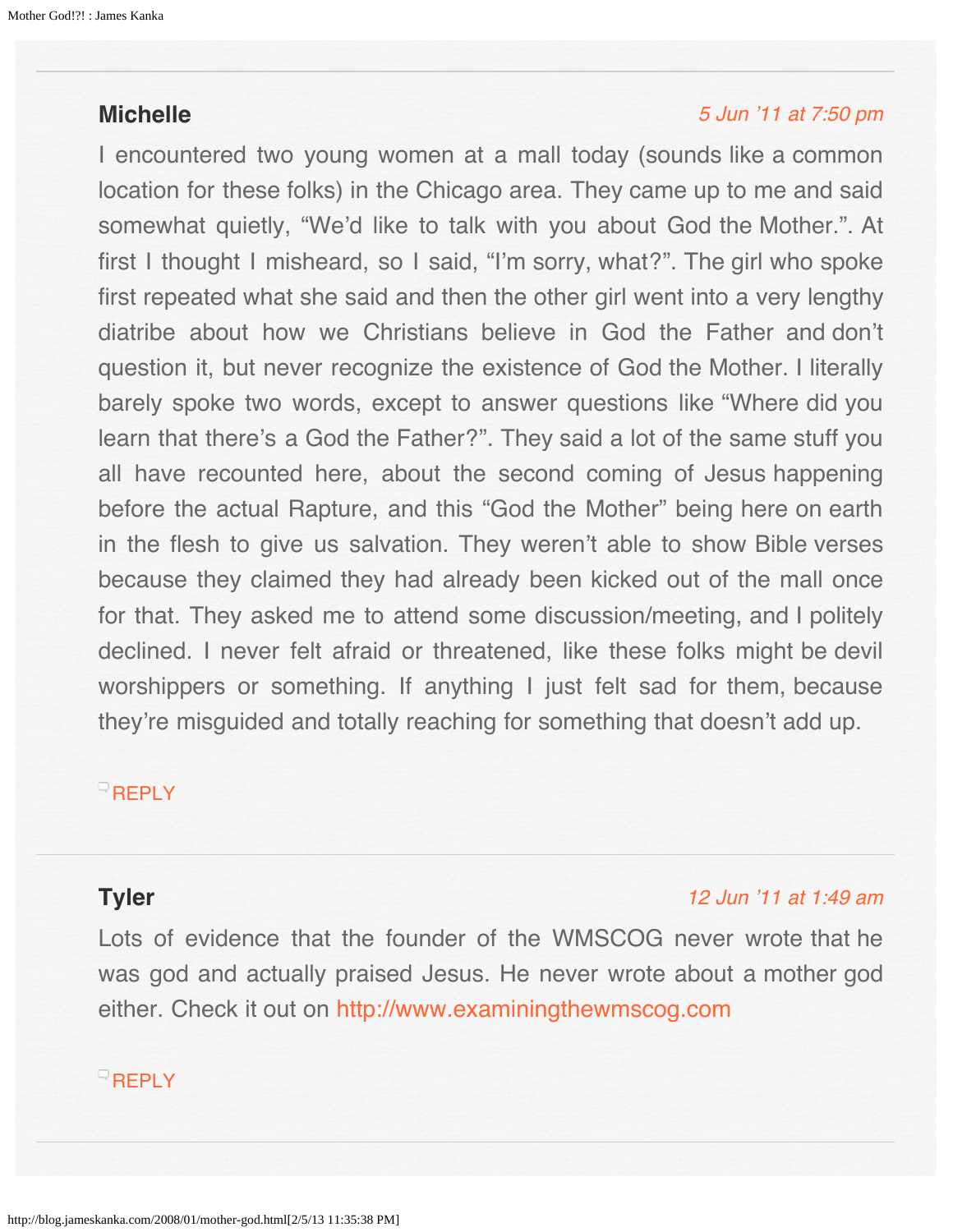# **Maurice**

#### [19 Jun '11 at 12:08 pm](#page-128-0)

Please don't believe anything that the church of God says The only way of salvation is not through baptism nor good works but it's by accepting Jesus into our lives and there isn't 2 creators When God says "Let us make man in Our image " in Genesis 25 it's referring to the trinity of Father, Son and Holy Spirit In the entire bible, there is not a mention of Gods unless God is talking about Idolatry And also God is mentioned as He and there is not a single time that God is mentioned as She Also in John 6:53-58 Nope Jesus is not telling us to be cannibals nor is he saying that we have to be baptized to be saved but in John 6:63 Jesus says that the Spirit gives life and the words that God says is life and btw Who is the bride of Christ? Well the answer is we are the bride of Christ! By being baptized we are declaring that Jesus is our husband/savior and no one can that away from us Just like marrying your wife/husband in real life! Wow I am long winded lol but any one from the church of God, I challenge you to show me 10 verses from the bible that states that there is a mother god To me there is no female nor male god but there is only God the creator Oh btw Sabbath is on sunday not saturday and I don't even want to bothered to explain that and there is so much things that I find contradicting when the people from cog tell me all this things that I can type the whole day and not finish and I am just a 2 year old Christian! To end it off, who cares if there is a mother god? God loves us so much that he send Jesus to die for us on the cross, to put all our sins into Him. Jesus went through hell for us. And because of Jesus and through the Holy Spirit we now have a relationship with God Christianity is not a religion filled with doctrines and rules and regulations but Christianity is a relationship with God where we pour out our hearts to Him I go to church not because all my friends are there but because church is my home The bible state that the church is the body of Christ To me its a refuge that I do not need to worry about my problems in life because I know that with God all things are possible Its also a place where I can feel peace in my heart A place of refuge and a sanctuary A place where I can praise and worship God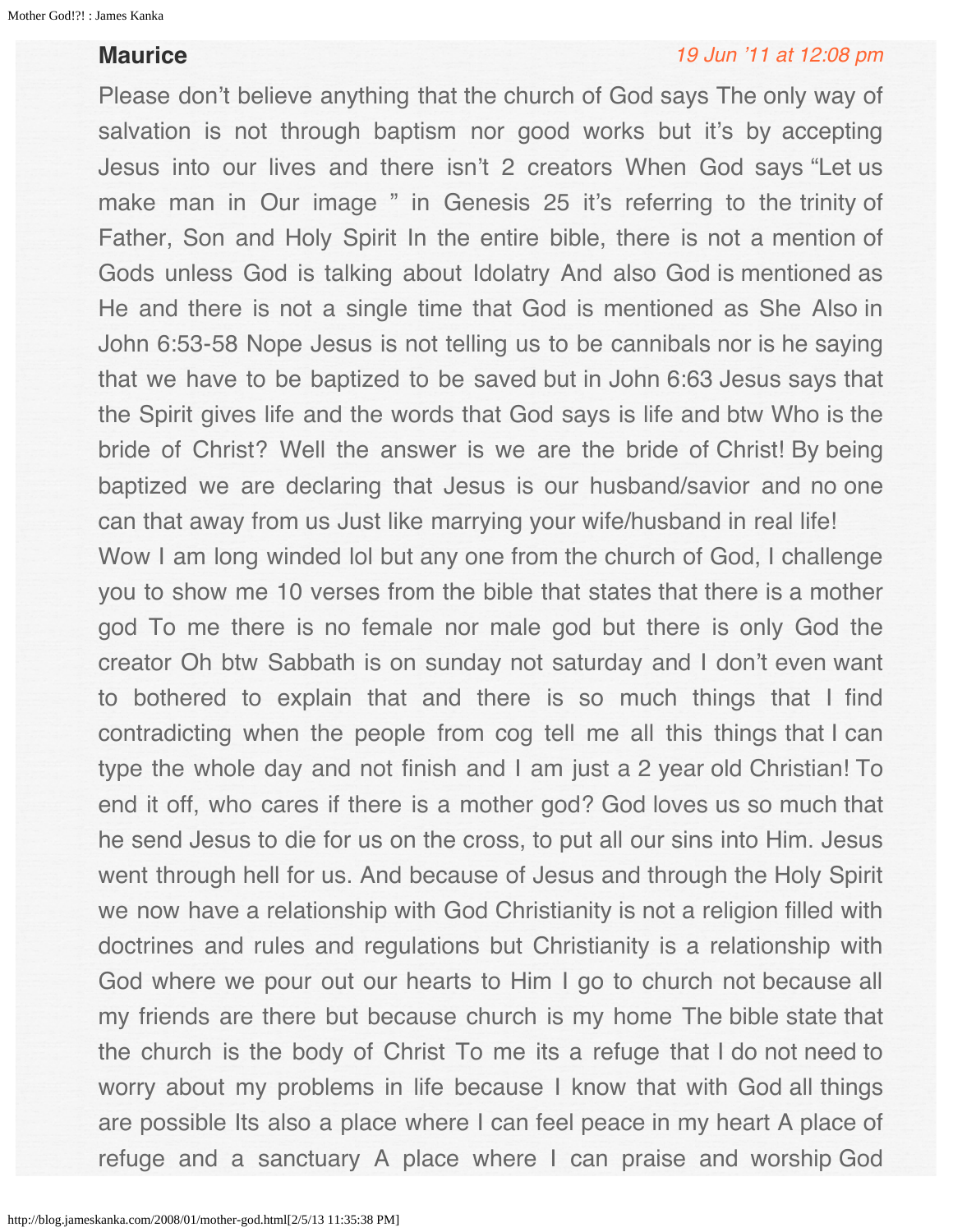<span id="page-128-0"></span>Where I can listen to the word of God preached by many powerful pastors and revelations from them Where I can fellowship with my Christian friends Go out together for outings, eat together, spend time worshipping and praying together and really see life thorough together This is what Christianity is about I am proud to be a son of God I might not be perfect(no one is) and I have disappointed God so many times but the most powerful thing is that God's forgiveness is renewed everyday God forgets about what we have done and tells us to move forward and forget about the past and look on to the bright future ahead And the final thing is that no one knows when Jesus is coming back and anyone saying that they know the day is just contradicting the bible So that's all If there is anything that you disagreed with, feel free to comment :)

# **[REPLY](http://blog.jameskanka.com/2008/01/mother-god.html?replytocom=2133#respond)**

# <span id="page-128-1"></span>**Corbs**

#### [10 Jul '11 at 4:29 pm](#page-128-1)

These guys just came to my door.. When he said God the Mother I said thank you and started closing the door… Mickey Mouse Religions…

# $\overline{\phantom{a}}$ [REPLY](http://blog.jameskanka.com/2008/01/mother-god.html?replytocom=2377#respond)

### **Takaitu**

### [15 Jul '11 at 12:57 am](#page-129-0)

Hi, i live in brisbane Australia, these two korean guys came to my door talking about god the mother they were very convincing when they had multiple bible versus to back up their belifs. they are coming back next week to discuss their belifs with me further. Please does anyone know what i should tell them eg bible versus etc to prove that their doctines are false.

### $\bigcirc$ [REPLY](http://blog.jameskanka.com/2008/01/mother-god.html?replytocom=2414#respond)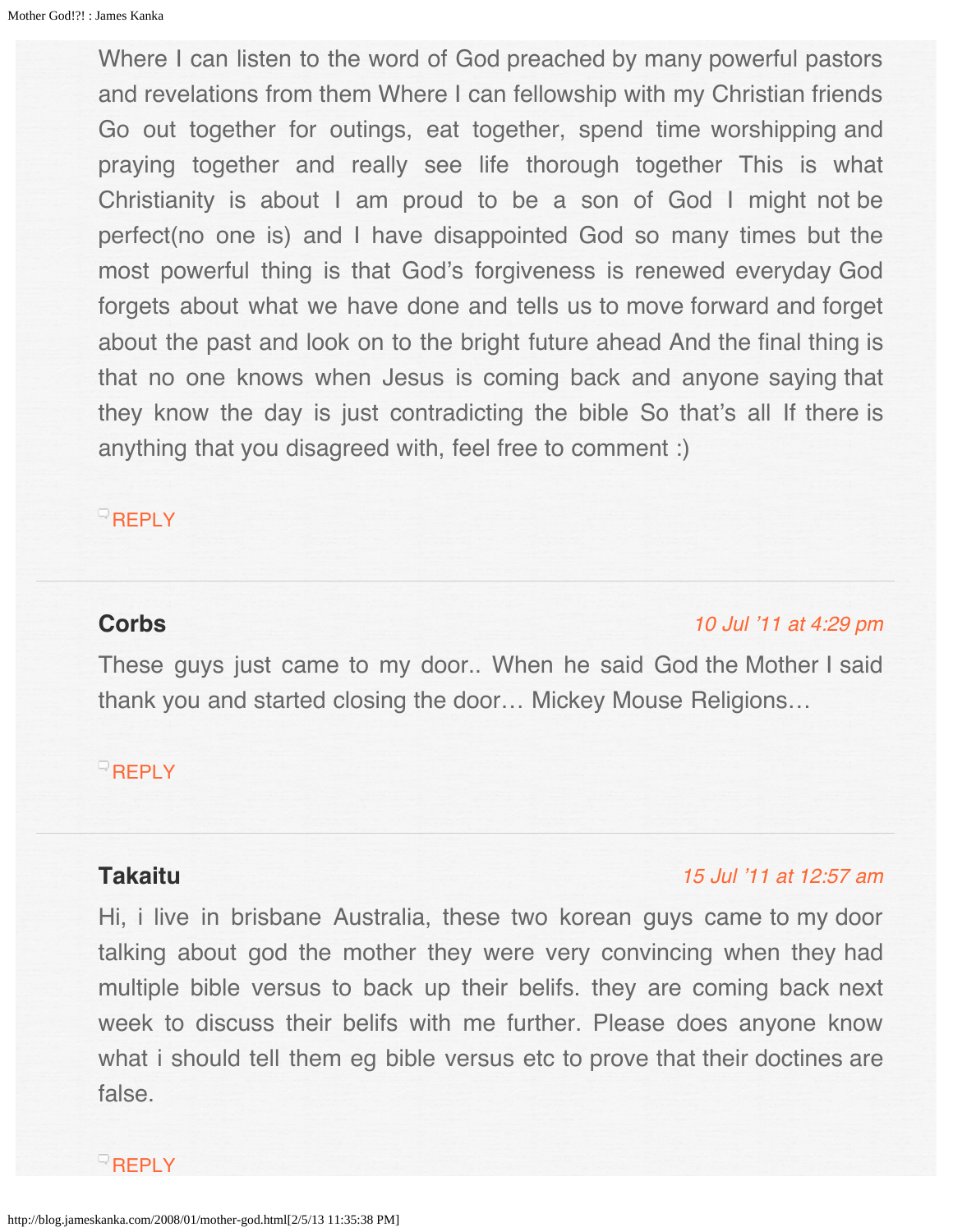# <span id="page-129-1"></span><span id="page-129-0"></span>**[James](http://jameskanka.com/)**

### [26 Jul '11 at 8:02 pm](#page-129-1)

I'd check out [http://www.examiningthewmscog.com](http://www.examiningthewmscog.com/) if you have questions, they've got good info.

# <span id="page-129-2"></span>**Jericho**

#### [16 Aug '11 at 12:29 am](#page-129-2)

### Hello guys!

I have worst experienced too! One of schoolmate invited me to their church. And the ugly thing is they will force u to convert into their religion. It scares me a lot specially when they told me about their MOTHER GOD. stupid!!

# $^{\circ}$ [REPLY](http://blog.jameskanka.com/2008/01/mother-god.html?replytocom=2774#respond)

### **Lebo**

#### [16 Aug '11 at 3:45 am](#page-130-0)

### Hi,

I live in Botswana, Africa. This past sunday 15 August, a smartly dressed korean couple cam round to my house, they asked if they could speak to me about the bible i welcomed them in, they started showing the same verses in a book as discribed above and asked me if I believe in God Mother, i said to them its my first time to hear of this, i usually go to church and I've never heard of this line of belief, told them i would read thier scriptures and think about it, but they then became persistent, insisting on me to say I believe now, so that they baptise me immediately, thats when I realised something is not right. I asked them if they belived in the trinity at least but just they got agitated and confused, thats when I realised I must be talking to people from a cult or a weired organisation, so I googled the church next morning, was relieved to see my intuion was right.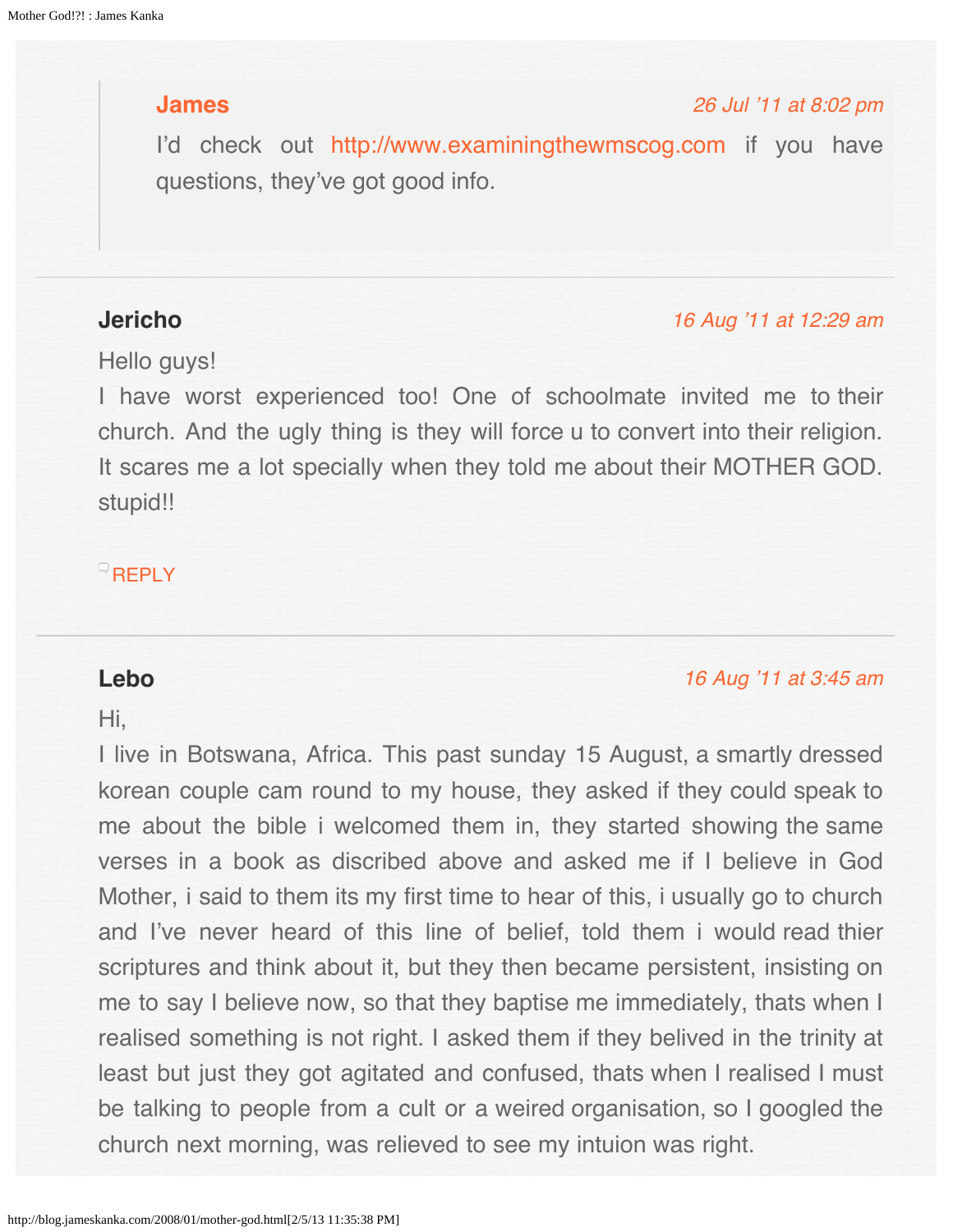# <span id="page-130-0"></span><sup>Q</sup>[REPLY](http://blog.jameskanka.com/2008/01/mother-god.html?replytocom=2776#respond)

# **[Nguyen](http://blogcuatoe.blogspot.com/)**

### [31 Aug '11 at 4:36 pm](#page-131-0)

Thank you James for posting it. Like others, I encountered it and tried to find all I can on the internet about this new belief, and just saw your blog today.

This group of people have been all over the world. I'm from Denver, CO. There are so many of them on my campus – Auraria Campus (downtown Denver, CO).

The first time was somewhere last year (2010) on campus. I was very confused and frustrated. So, I decided to stay away from them.

This year, I encountered this twice. The first time (of this year), I listened because one of my friend is in it. But still, really frustrated in my mind.

And the third time, which is today, two girls approached me, and I decided to hear them out, all out, just because I want to see what it's really about, with a hope that I could find some contradict or interesting sayings from them.

Thanks God! The more I listened to them, the more I realized how wrong this is. This time, I wasn't angry or confused anymore. I was just so awake! And in my mind when I was listening to them, Revelation 13 and 17 kept appearing, and also the words about false teachers, false prophecies, and anti-Christ from the New Testament (couldn't remember the address).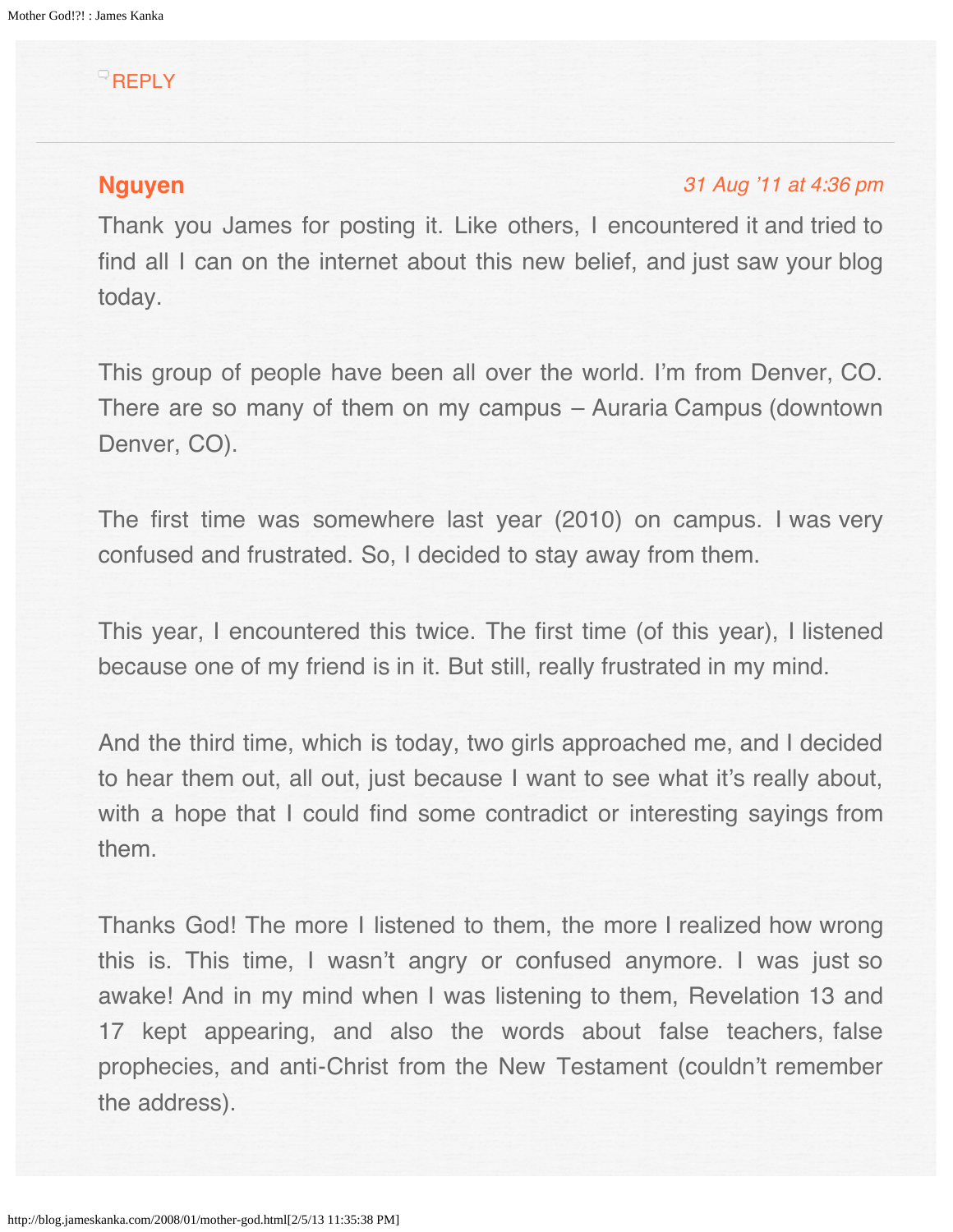<span id="page-131-0"></span>What I'm worried is at first, there were only Koreans on my campus, now some other students got pulled into this too.

Now, I feel frustrated because there's nothing I can do about this (besides praying)!

 $\overline{\phantom{a}}$ [REPLY](http://blog.jameskanka.com/2008/01/mother-god.html?replytocom=2886#respond)

# **LeGin Varghese**

### [5 Oct '11 at 2:06 pm](#page-132-0)

I had a similar experience here in Mangalore, India when two Korean guys came to my door talking about god mother they were trying their best to convince me with few Bible verses.

Ahn Sahng-Hong (or Ahnsahnghong) (1918 – 25 February 1985) founded the World Mission Society Church of God in Korean, which considers him the second coming of Jesus. They say that history repeats itself and say that this Korean man came to earth to forgive people sins by Passover. This man was married to several woman in his life, and one of his ex's (Zahng Gil-Jah)claims to be our heavenly mother.. can this be true? no.. i dont think so, this lady is currently living in Korea now and claims to be GOD.

### Matthew 7:15

"Watch out for false prophets. They come to you in sheep's clothing, but inwardly they are ferocious wolves."

Just believe in God don't follow people, check this long list of people claimed to be Jesus

[http://en.wikipedia.org/wiki/List\\_of\\_people\\_claimed\\_to\\_be\\_Jesus](http://en.wikipedia.org/wiki/List_of_people_claimed_to_be_Jesus)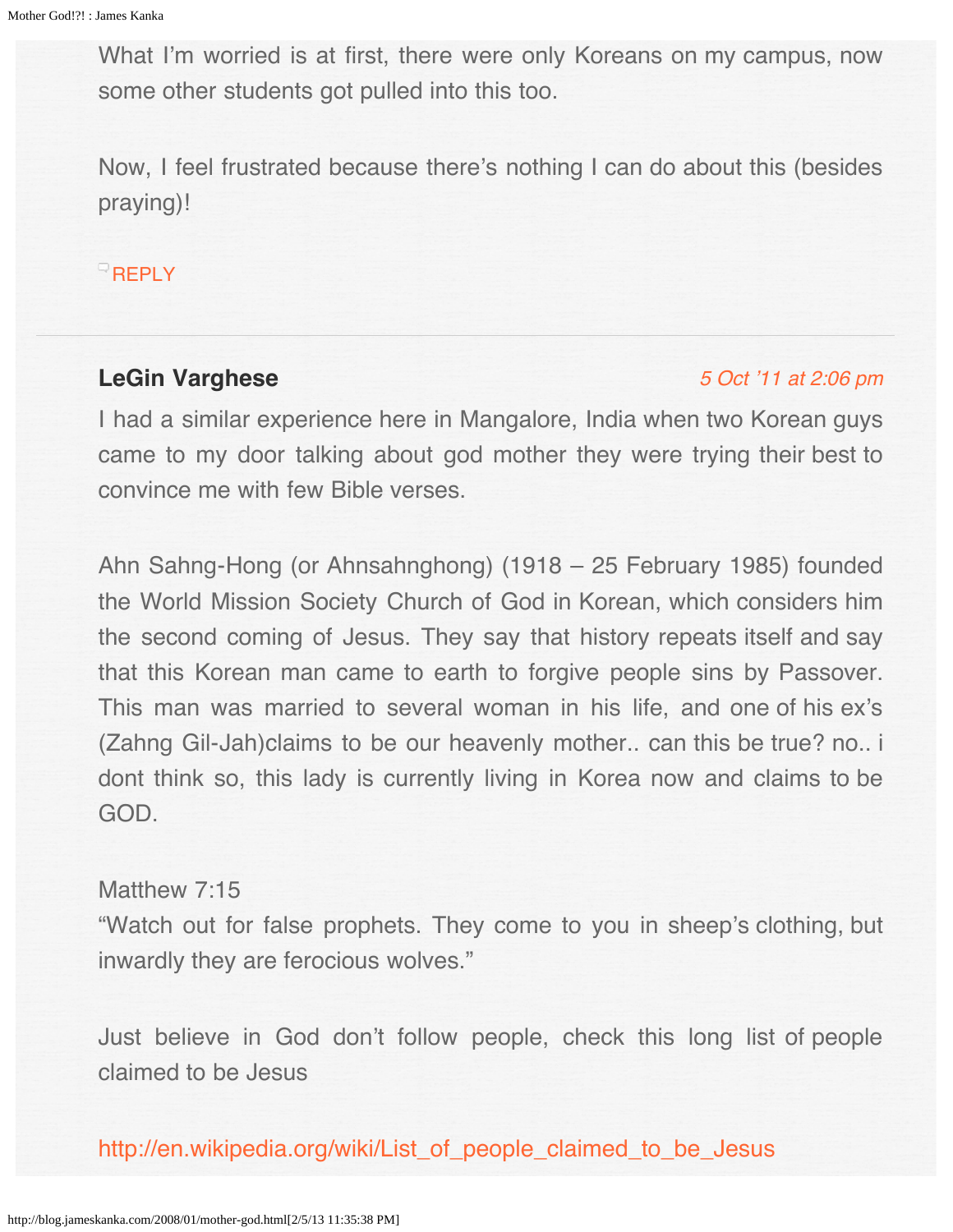# <span id="page-132-0"></span>**[REPLY](http://blog.jameskanka.com/2008/01/mother-god.html?replytocom=3161#respond)**

# <span id="page-132-1"></span>**viva**

### [2 Nov '11 at 9:26 pm](#page-132-1)

Welcome to the reality of the world. More and more people are trying to find the "revelation" bc they are really lost.

The sisters that approached me said we are lost beings, but our mother does not look for us directly, WHY? They replied, "the mother is looking at us NOW"

Anyhow, I bet the founder of this new "religion" was so lost that he had to go to the immortal region. They have spread all over the world – 150 countries and growing I suppose. Thank you for starting with this rants and honestly, they give a second thought to what's happening today

# **[REPLY](http://blog.jameskanka.com/2008/01/mother-god.html?replytocom=3595#respond)**

## **Lauraq**

### [11 Nov '11 at 9:26 am](#page-134-0)

I went through the same exact thing. These people from this "Church of God" are well rehearsed, and from testimonies I've been reading, they ALL say the same EXACT things. I am from Virginia Beach, and I just moved here, I was raised Catholic, and it had been 2 years since I've been to church, so I wasnt prepared to defend my faith, and got pulled into this church.

They prayed to "Christ Anganghong" I noticed this the same moment i was getting babtised,when I heard this "angsanghong" name i was like…"Wait A minute!!, who the heck is this Angsangong guy?"

Then I figured it MUST be another name for Jesus..i mean…they are the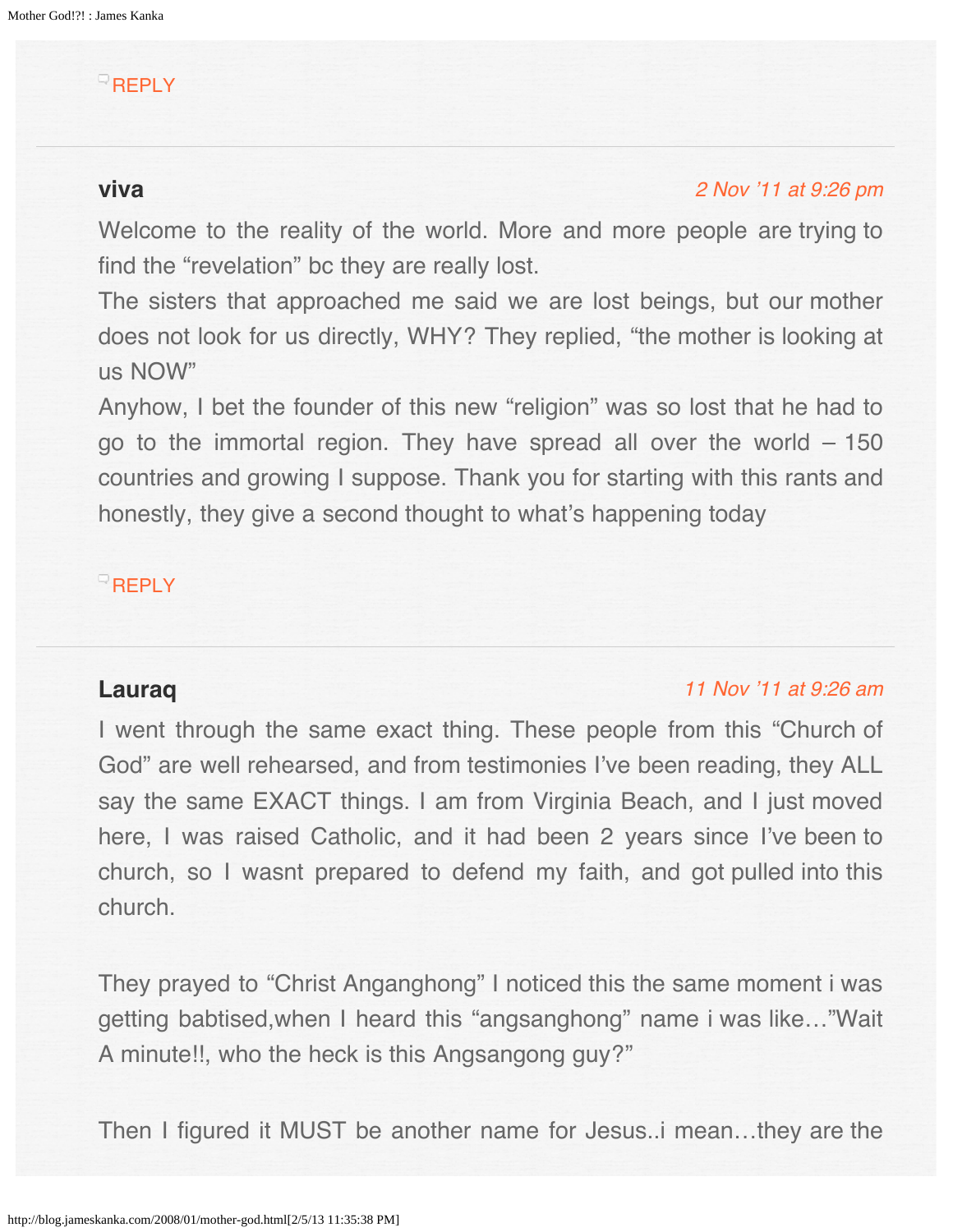church of God, they know the bible, it must be Jesus Christ in Hebrew or something...yes I was that dumb.

then after 2 months of going, i finally decided to do a research on them. I wasnt sure of a lot of things they did. Like expect me to stay ALL day on Saturday, and go to their Tuesdays service…uhhh…i work full time, and i have a husband and a daughter. i am not going to spend one of our only days off TOGETHR all day praying.

i researched and when I found out who Anganshong is, and how this "Heavenoly Mother" is a korean lady who is still alive.

They had me worshipping these humans (one dead one alive) as if they were God, more important than jesus, or Jehova….

one of the ladies called me asking when i was going to my next study, and i told her i wasnt going to attend anymore, and i felt upset that they had me worshippping Gods that MY heart wouldnt allowe me to believe in, and that I have God in my heart and I didnt think he was sending me to hell just because i didnt believe in "mother God" or "Angsanghong"

the response i got from her

"You're thinking like the Jews. If you dont follow God's commandments, God wont help you"

ummmmm, i do follow his commandments, not 100%, but I know that's why Jesus came to save us and pay for our sins.

I am sorry, but I do not believe in "Anganghong" or "mother god"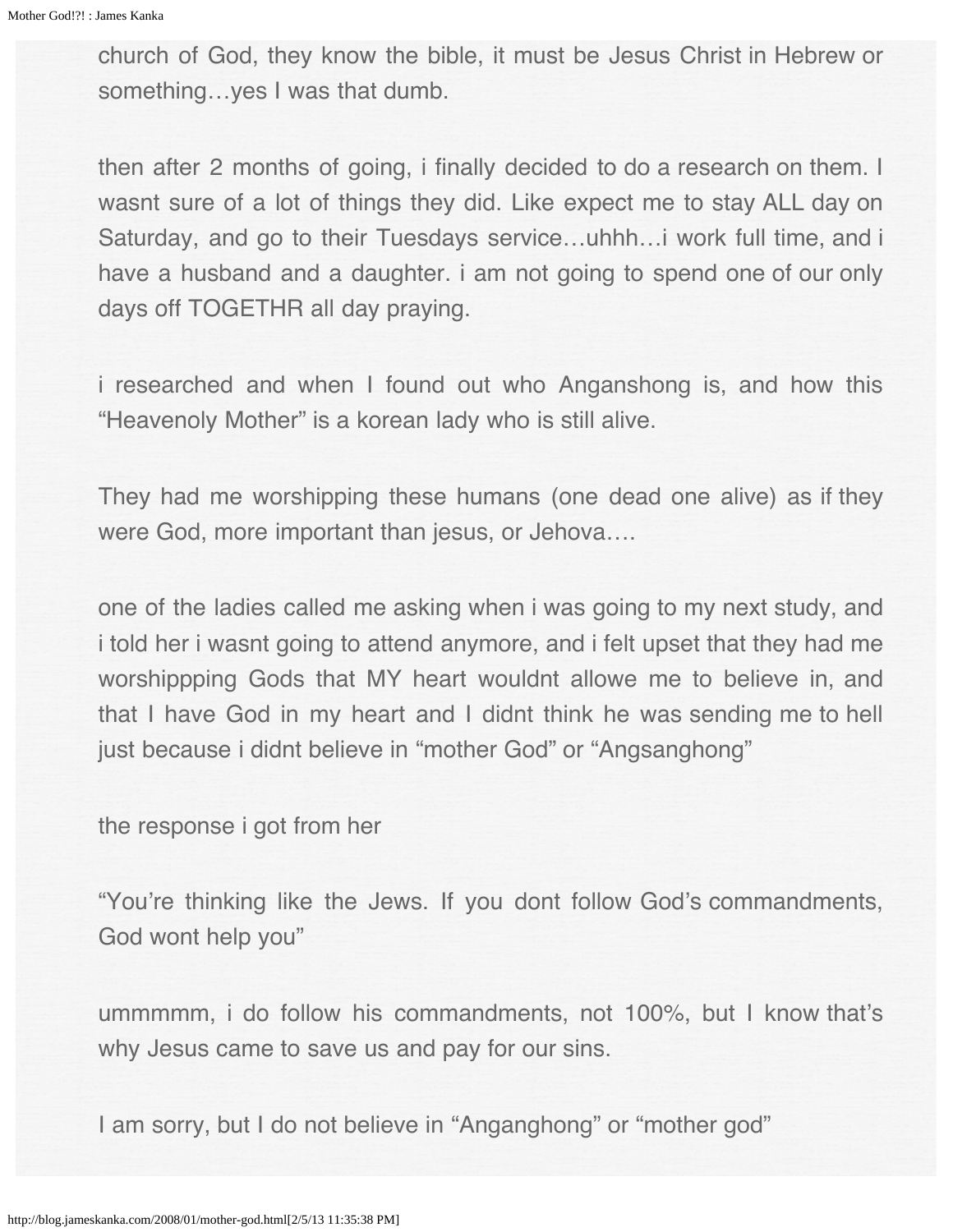<span id="page-134-0"></span>I BELIEVE IN JESUS CHRIST.

### **[REPLY](http://blog.jameskanka.com/2008/01/mother-god.html?replytocom=3824#respond)**

# <span id="page-134-1"></span>**Appiphynie**

### [18 Jan '12 at 9:42 pm](#page-134-1)

I had the same people come to me,on my campus @ OSU-OKC their was just one starting out talking about how Jesus already came in 1948 and hes suppose to come again with his bride (mother god) in the spirit I was immediately alert of what they where talking about the anti Christ, after a few minutes of the young lady trying to persuade me their ended up being about four of them surrounding me pointing out the same versus that some of you mentioned your comments and some that mentioned James mentioned as well I noticed that they kept contradicting themselves when they said that the bride gave eternal life and then saying Jesus gave eternal life eventually I belt up enough nerve to tell all of them that what they are saying and what my spirit is telling me is something different and I don't believe in mother god nor the (new name of Jesus) which is some type of Korean name and then one person in the group had the nerve to tell me that some spirits are from God and some aren't he better be glad I know Jesus and have a strong relationship with him.

# **[REPLY](http://blog.jameskanka.com/2008/01/mother-god.html?replytocom=8303#respond)**

### **Irene**

[31 Jan '12 at 4:04 am](#page-135-0)

God Help us all. We must pray continually.

These really are the last days…

For there shall arise false Christs, and false prophets, and shall shew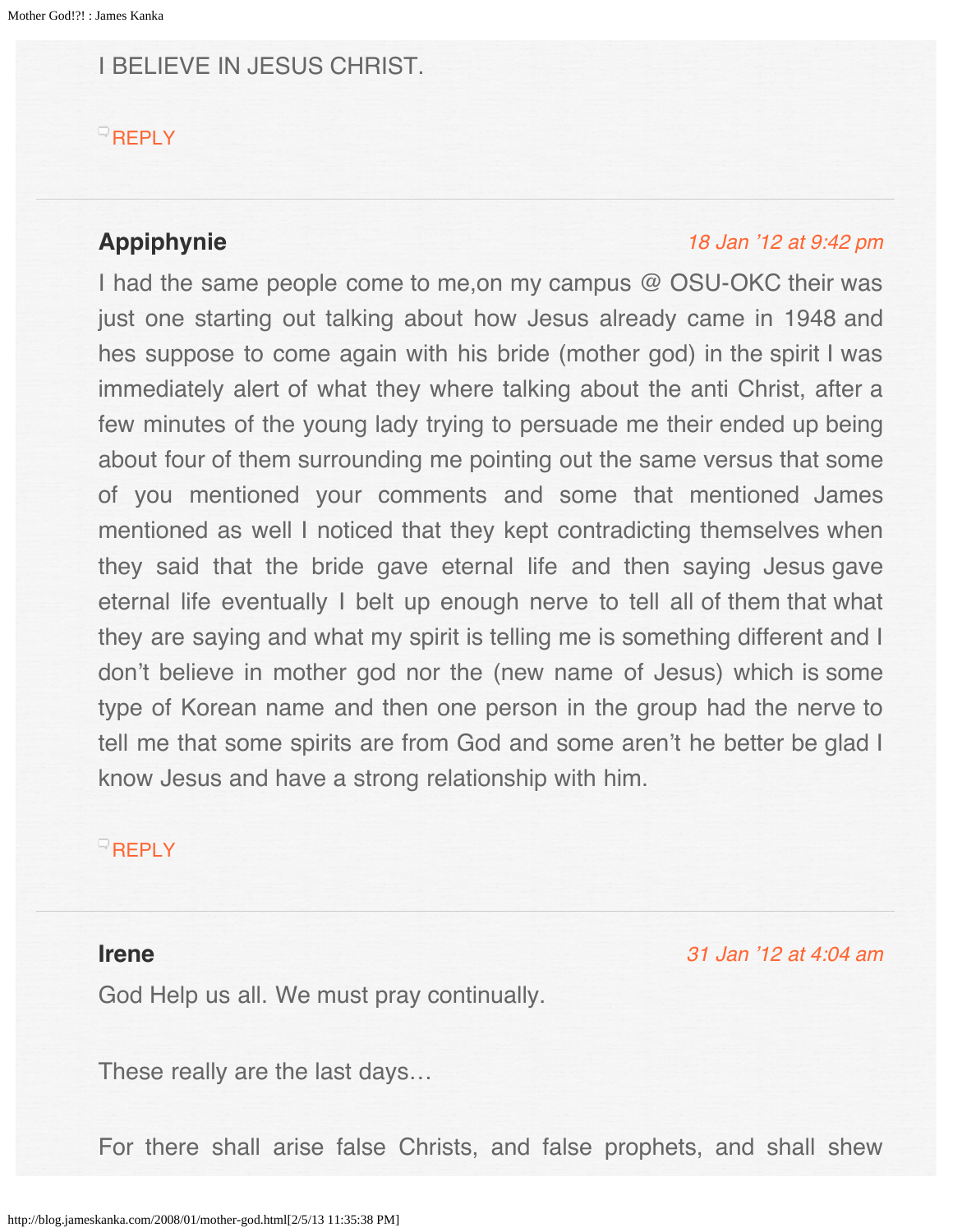<span id="page-135-0"></span>great signs and wonders; insomuch that, if it were possible, they shall deceive the very elect.

Behold, I have told you before.

Wherefore if they shall say unto you, Behold, he is in the desert; go not forth: behold, he is in the secret chambers; believe it not.

For as the lightning cometh out of the east, and shineth even unto the west; so shall also the coming of the Son of man be.

I REPEAT —

For as the lightning cometh out of the east, and shineth even unto the west; so shall also the coming of the Son of man be.

Amen and God Bless!

**[REPLY](http://blog.jameskanka.com/2008/01/mother-god.html?replytocom=8973#respond)** 

# **Brooke**

### [4 Feb '12 at 6:22 am](#page-137-0)

I have just recently joined this church, but mainly it was because they go to church on a Saturday, that way I wouldn't miss a show that I watch on a Sunday as I has just became a Christian last year. I had 2 women come to my door asking if they if they could talk about God the Mother, I like to think that I am an open-mind, so I said yes. They explained to me about God the Mother, and that the church keeps to what the bibles says, then they ask if I wanted to be batisped, I said yes but mainly so I could go back watching my DVD and I will admitt when they had left and I had been batisped, I was thinking what did I get myself into. But I do not think that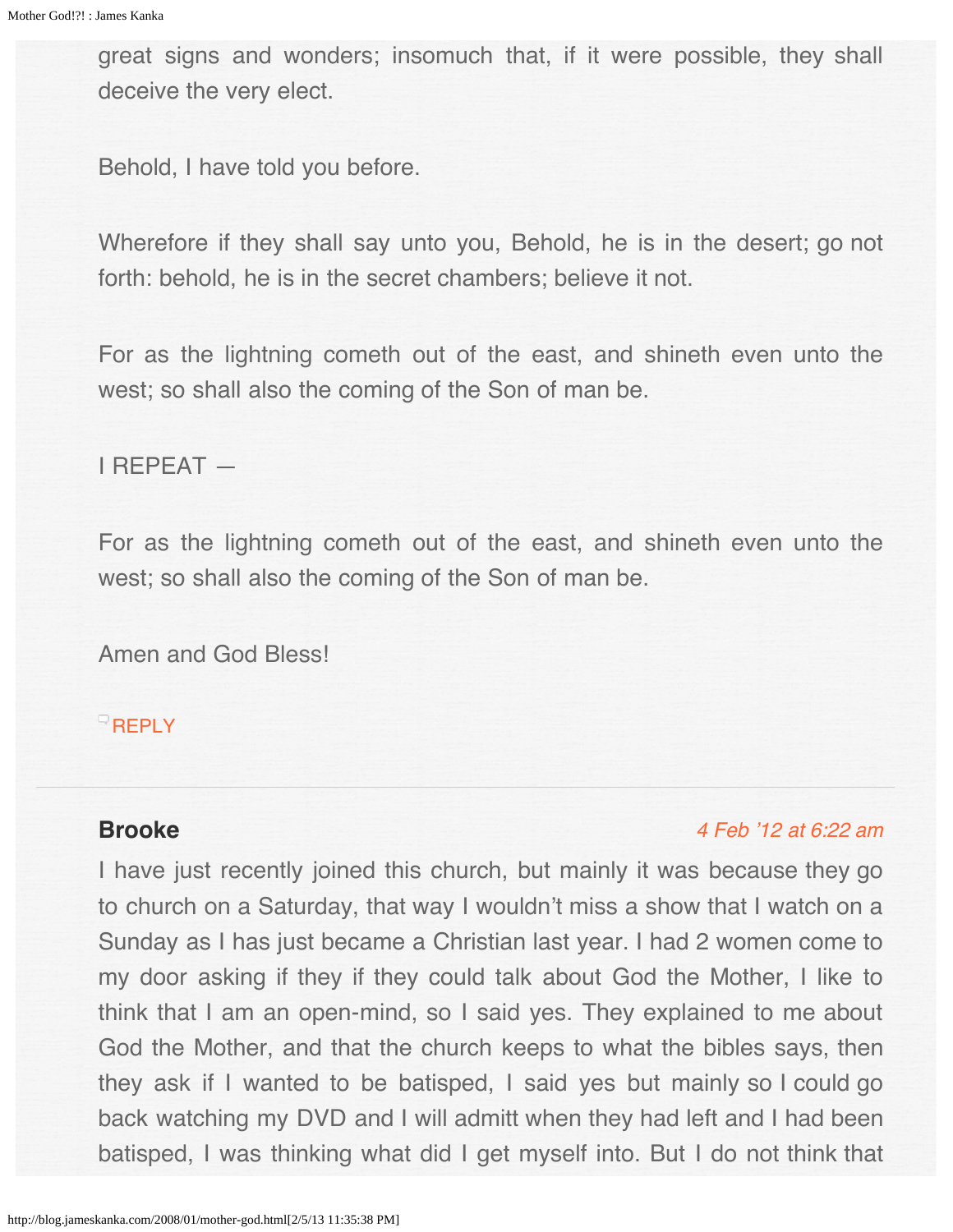anymore, today I went to my first service, and the church here was a house, the don't have one here. Being the only non asien person there, I felt uncomfortable, but that feeling didn't last long, when a bunch of Korean girls came in that rushed straight to me and hugged me and welcomed me, then once the service was over they wanted have pictures taken with me, and they were also talking in English, even though they don't know it well. Today I had felt like I was part of their family, something I didn't really feel at the Christian church I was attending. Also the I had a bible study session, and the thing that I liked about it was that they facts to go with it which is history it self, whereas with Chirstians, all I hear is what does the bible tell you where is not other evdience apart from the bible. So what I have learnt so far, I want to ask you all a question, as you are follow God and his ways.

Exodus 20:4:5 "You shall not make for yourselt an image in the form of anything in heaven above or on the earth beneath or in the waters below. You shall not bow down to them or worship them…" This is the third commandment, this was God's law…. So my question, if this is God's law, then why do you status of Mary and have crosses, I mean isn't that against that commandment?

Genesis 2:2-3 "By the seventh day God had finished the work he had been doing; Then God blessed the seventh day and made holy, because on it he rested from all work of creating that he had done.

Exodus 20:8-11 "Remember the Sabbath day by keeping it holy. Six days you shall labour and do all your work, but the seventh day is a sabbath to the Lord your God. On it you shall not do any work, neither you, nor your son or daughter, nor your male or female servant, nor your animals, nor our any foreigner residing in your towns. For in six days the Lord made the heavens and the earth, the sea and all that is in them, but he rested on the seventh day. Therefore the Lord blessed the Sabbath day and made it holy (5th commandant)

Sabbath – the seventh day of the week; the Jewish day if rest and worship. It extended from Friday sunset until Saturday sunset.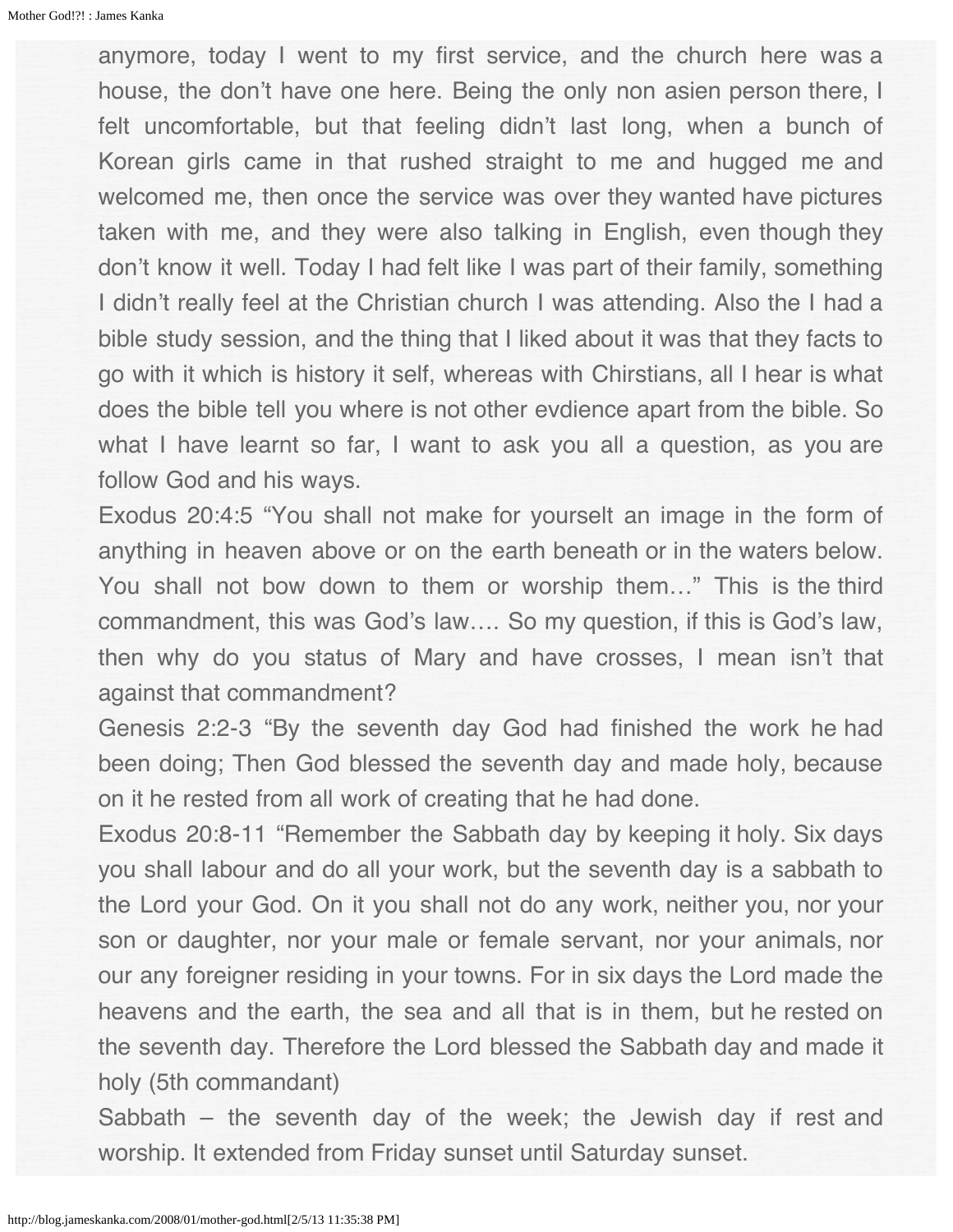<span id="page-137-0"></span>So my question is if the Sabbath day is the holy day where you meant to worship God, which is on the seventh day of the week, which is Saturday, why do have your worship on a Sunday?

Also, one more thing, there are also of comments about the 'nonsense' of God the Mother being flesh, yet how is that different to the Pope? The Pope is represents God, when people meet him, they feel closer to God. So isn't that the same as God the Mother. How are they different, either way they are both been worshiped. All I want is answers and so far Church of God has even me answers, has helped me understand abit more about God and his ways. So if you can give me straight answer, then I am happy to rethink. But to me, Church of God follows God and his teachings, they go by what the bible says no matter how "outdated' it is.

Looking forward to hear back.

**[REPLY](http://blog.jameskanka.com/2008/01/mother-god.html?replytocom=9084#respond)** 

## <span id="page-137-1"></span>**anonymous12**

#### [27 Feb '12 at 1:15 pm](#page-137-1)

Wow this same exact thing happened to me yesterday feb.26 at barnes and nobles. I feel slightly foolish because I was falling into their trap but when I got home I read my Bible diligently and could not find a thing about "heavenly mother" I thank them because their attempts of blinding me has brought me closer to my Heavenly Father. Pray for me because the devil almost swayed me but God will always protect me.

## **[REPLY](http://blog.jameskanka.com/2008/01/mother-god.html?replytocom=9641#respond)**

# **anonymous12**

#### [27 Feb '12 at 1:30 pm](#page-138-0)

Those who believe in God the Holy Trinity(The Father, the Son, the Holy Spirit) pray for me. For all others DONOT MENTION ME TO YOUR gods OR idols I DO NOT BELIEVE IN THOSE IMPERSONATORS!!! You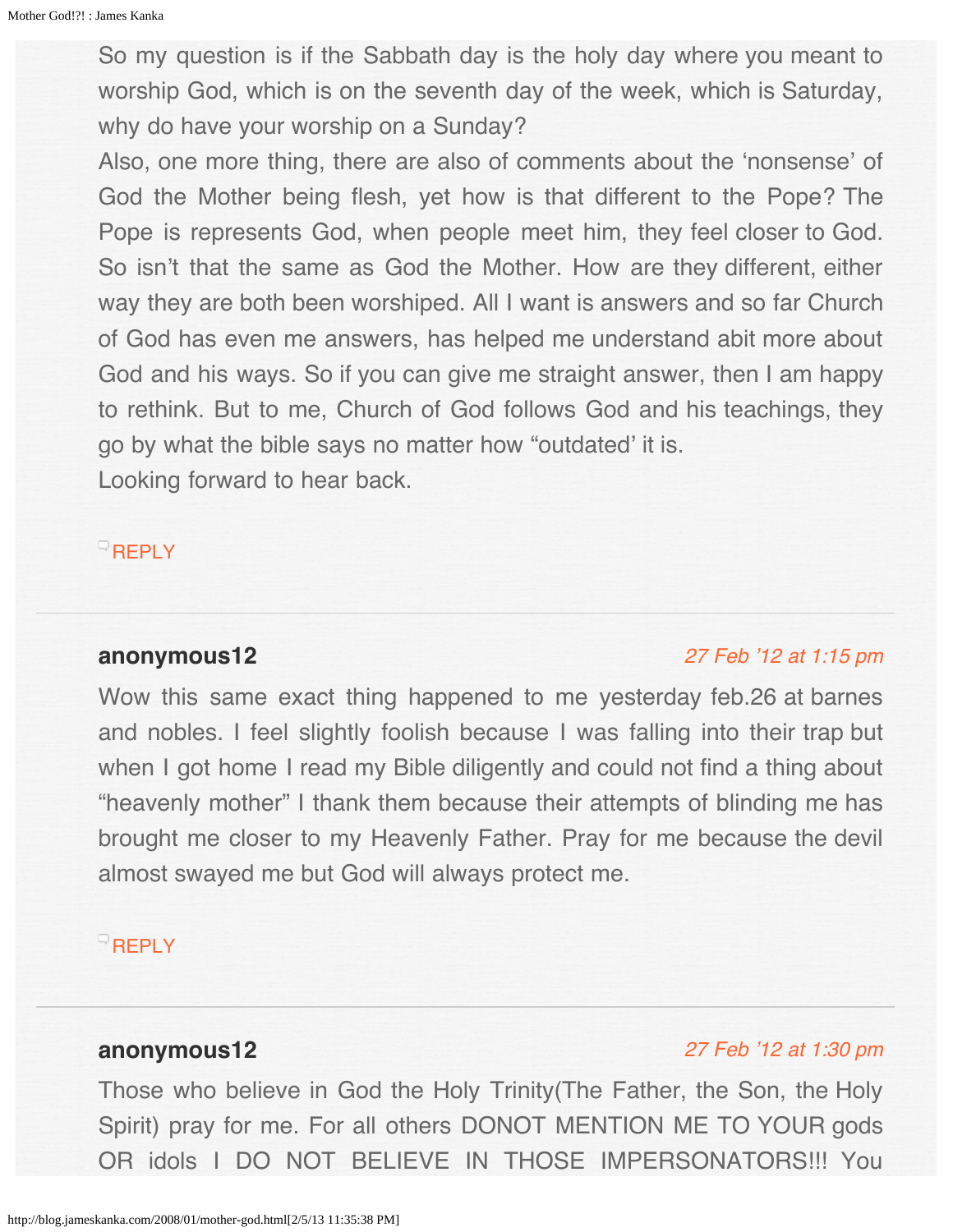<span id="page-138-0"></span>should rebuke satan from your lives and accept Jesus Christ to receive eternal salvation.

# $R$ [REPLY](http://blog.jameskanka.com/2008/01/mother-god.html?replytocom=9643#respond)

## <span id="page-138-1"></span>**jonathan**

### [27 Mar '12 at 6:11 am](#page-138-1)

Your experience is what exactly happened to me this afternoon.From the verses they told me and the answers i told the, but after our conversation ended, i was convicted i that just argued to the things they told me and not reach out to them to share what is the truth, nevertheless i pray that God will reveal the truth to all the people. By the way thank you for this blog.

# **[REPLY](http://blog.jameskanka.com/2008/01/mother-god.html?replytocom=10321#respond)**

# **[Stephen of George](http://home.comcast.net/~ifcj/Israel.html)**

# [15 Apr '12 at 6:27 am](#page-140-0)

Adam & Eve were thrown out of the living Garden of Mother God for bringing the dying blackhole found between the cheeks of Father God into the the light of her Garden.

She told them to keep to the gates of the cemetaries of which he would surround their tails, until they learned how to live forever through what he would teach to them within the heavenly temples of their souls.

Teachings about the "key sacrifice" leading to the power to entering the living gate to her place of eternal love to live there once again forever'

There are two gates – One for the dead' so that some can reach their place of death by riding in the back of the hearse driven by Father God.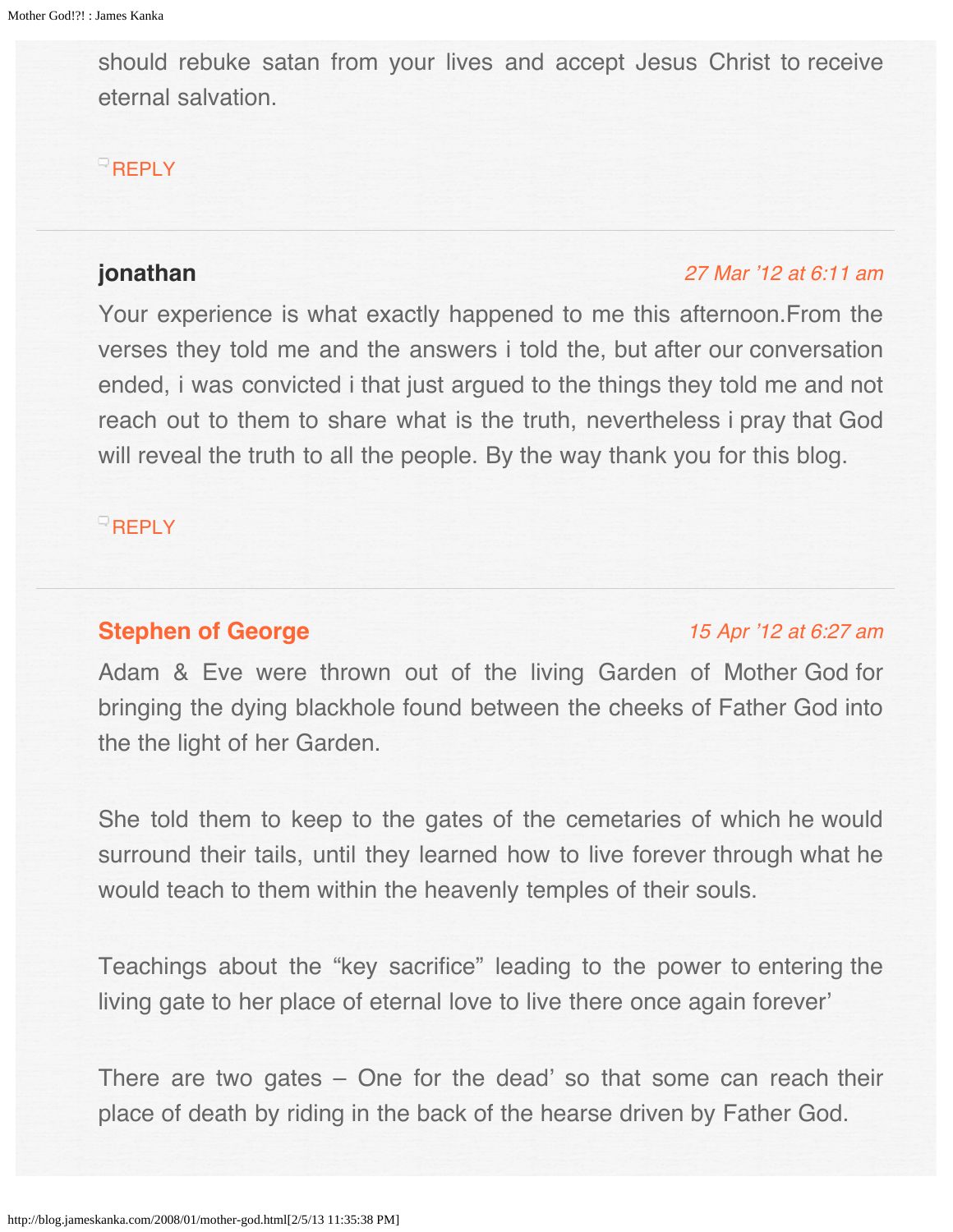The other gate is for the living… This is the gate of the Garden of Eden of Mother God.

Two as one' like the Ark — We can enter as one, and only by bringing an overflowing Grail of the Sacrifical Flesh and Blood of Father God.

Yes – driver of that hearse.

A grail of the sweetest wine and the most unleavened bread in the cup are for the enjoyment of her loving lips of perfect forgiveness and beauty.

His Body and Blood is to be shared without even having to resort to a memory..yea! in the light of the glorious freedom of all of the treasured children of our Mother

Yay!

Shared' of the living in the garden place known to the lighted eyes of Mother God of Heaven.

Our Heaven rising higher than all the darkness of the Good Earth of Father God – Lord of Darkness – Master of Death.

An Earth.. ever known to bring peace to the dead beneath Her shiny blue heaven of the living.

Wherever the light of heavenly sacrifice is to be found between the girded loins of the Good Earth of Father God.

~~~~~~~~~~~~~~~~~~~~~~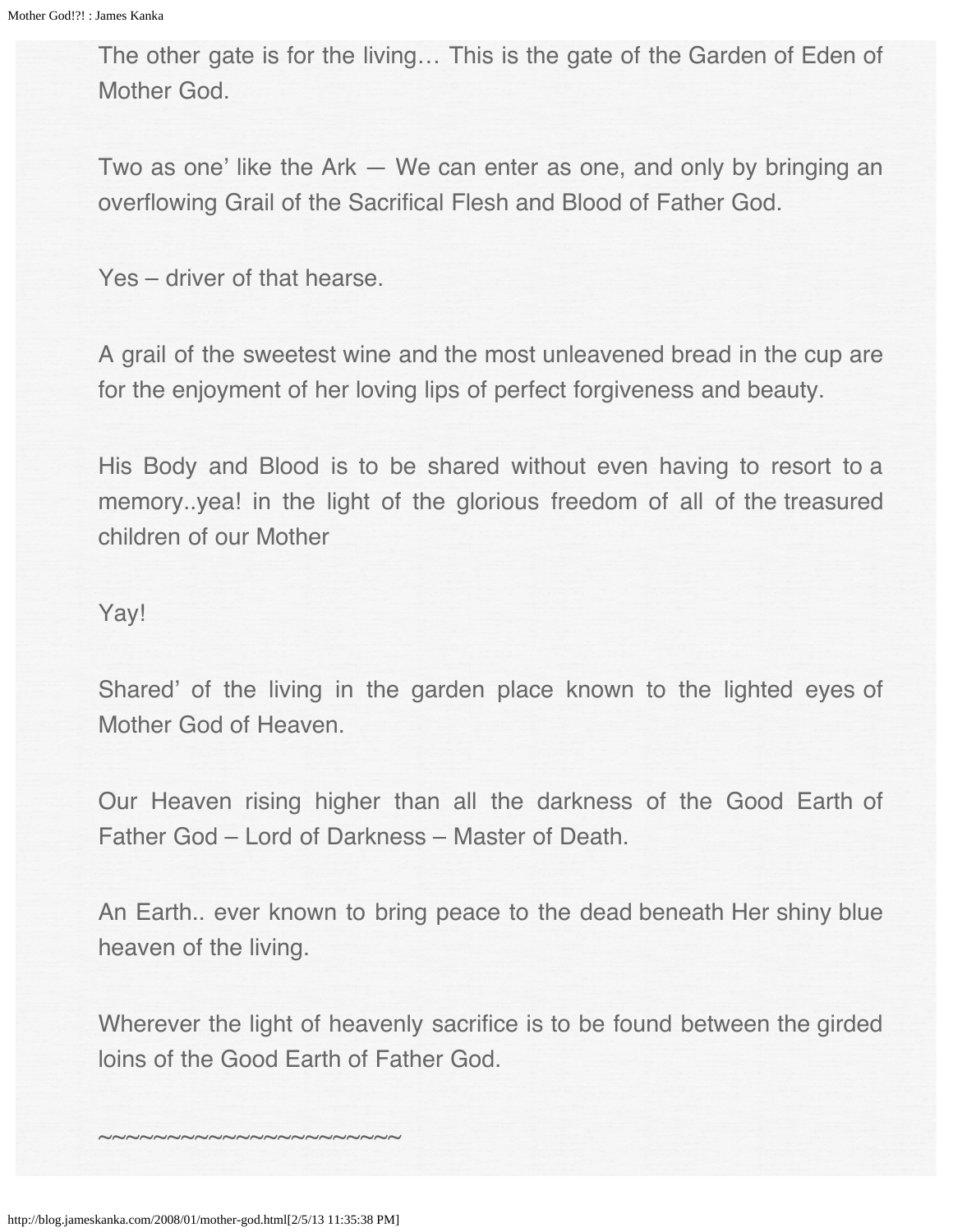<span id="page-140-0"></span>In case you never asked …

I am only doing

O'key

**[REPLY](http://blog.jameskanka.com/2008/01/mother-god.html?replytocom=11115#respond)** 

<span id="page-140-1"></span>**[Stephen of Jesus](http://home.comcast.net/~ifcj/Israel.html)**

[15 Apr '12 at 6:56 am](#page-140-1)

Pefection

**[REPLY](http://blog.jameskanka.com/2008/01/mother-god.html?replytocom=11117#respond)** 

### [17 Apr '12 at 9:17 pm](#page-141-0)

To all

**Jay**

Children of this planet you are all lost, you argue, fight, insult and debate such things as who is Jesus and who is and if there is a God mother. Do you thin this really matters in God kingdom.

He sent you here to learn, to love, to experience and yet you hid yourself n a building/s…do you learn? the world is here to experience…do you experience? everyone needs love but yet all people from this planet cries out"I need love." do you love?

Why aren't you doing the things God sent you here to do? Why are you preoccupied with the sender?

God is here, male or female is irrelevant…God is judging, and judging these things I talk about, be concerned with showing him/her that you are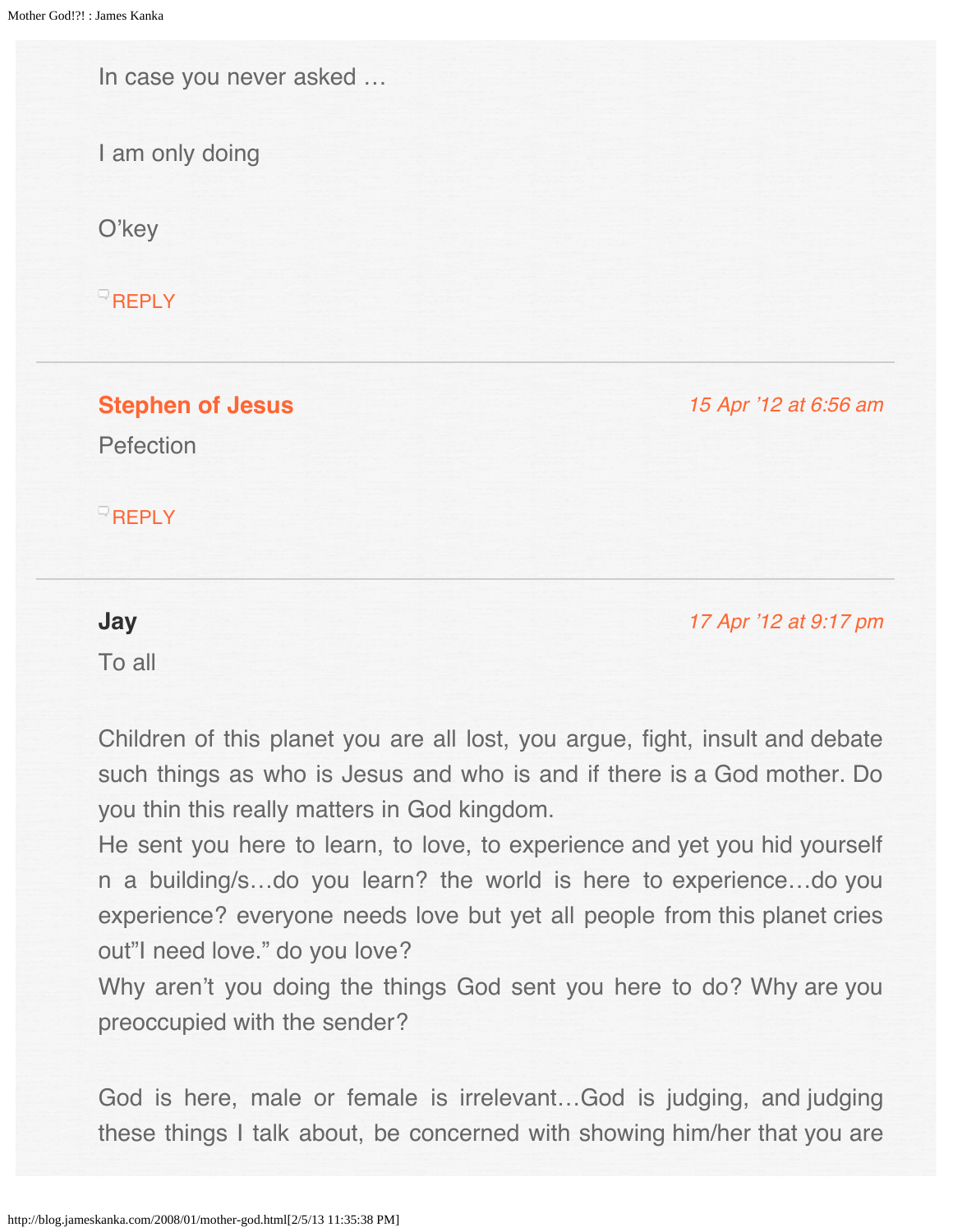<span id="page-141-0"></span>about God's business.

# **[REPLY](http://blog.jameskanka.com/2008/01/mother-god.html?replytocom=11221#respond)**

### <span id="page-141-1"></span>**Danne**

### [14 Jun '12 at 5:14 pm](#page-141-1)

Gothenburg, Sweden: Two young korean's knocked on my door this afternoon, to my big surprise. I've been living in Seoul, but never seen a Korean in Sweden before. We sat down for more than an hour, and they used the same routine as in all others posts here. Had to research it, ended up here…

### **[REPLY](http://blog.jameskanka.com/2008/01/mother-god.html?replytocom=13181#respond)**

### <span id="page-141-2"></span>**Bell**

[4 Jul '12 at 1:13 pm](#page-141-2)

[http://www.youtube.com/watch?v=Y74Ycr0u\\_P0](http://www.youtube.com/watch?v=Y74Ycr0u_P0)

### $\overline{\phantom{a}}$ [REPLY](http://blog.jameskanka.com/2008/01/mother-god.html?replytocom=14040#respond)

## **Keira**

#### [10 Aug '12 at 9:11 am](#page-142-0)

I am thankful to have found this site. Just to give a brief synopsis of myself I have been in church all my life im only 27 but my dad is a pastor. But recently my ex contacted me saying that he had changed his life around.. and naturally I was happy so I begin to ask questions and he hit me with the same thing these individuals did to you all. and coming from the church and now really dedicating my life to live accordingly I had to make it known like look the God doesnt make implications he is direct so just as he speaks on him being father if there was a "mother god" he wouldnt have to imply it he would say it boldy and directly. but thats why you just have to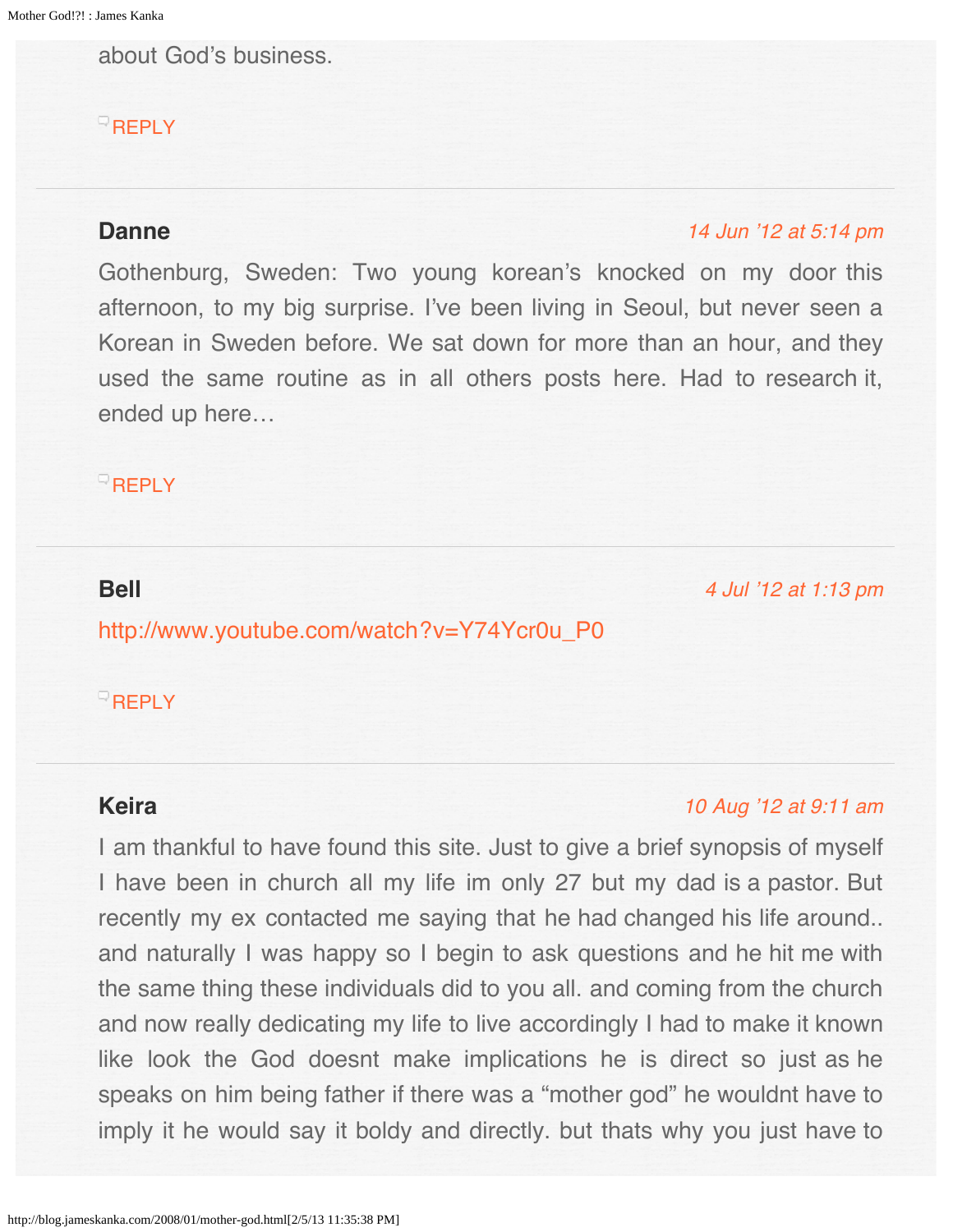<span id="page-142-0"></span>stay prayed up and keep studying and despite what they say or do you have to pray for them to.

### **[REPLY](http://blog.jameskanka.com/2008/01/mother-god.html?replytocom=15559#respond)**

# <span id="page-142-1"></span>**Lin**

### [10 Aug '12 at 10:31 pm](#page-142-1)

I met 2 of them in Singapore and they asked me to do survey. They seemed really friendly and I accepted and even gave them some of my personal information when they asked. After that they started talking about god the mother and how the savior will come from the east and I realized they were insane. Now i am worried what they might do with the information since I had questioned them about their beliefs. They were posing as regular Christians so if you anyone comes up to you and asks you to do a religious survey avoid them.

# $R$ [REPLY](http://blog.jameskanka.com/2008/01/mother-god.html?replytocom=15567#respond)

## **minoru**

### [28 Sep '12 at 4:49 am](#page-143-0)

Hey guys,had a similar experience here..a guy approached me at a street in singapore…he said he was doing a survey..thought it was street evangelism so i said sure….he had these few questions on his ipad and we started. He askedme was i a christian and i said i was a lutheran. Then he started sharing with me a bit about mother god and it intrigued me as all these years i was a christian have i ever heard this term.infact,i've never heard of this church of god and thought them to be a legitimate group…only after did he become a little pushy about asking me to his study house to share this great mystery did it start to get kinda creepy..and i tried to get out quick…i did take up his offer though and left my number with him... i shared with one of my brothers in christ and he told me that i shouldnt go alone but with someone deeply rooted in the faith…reading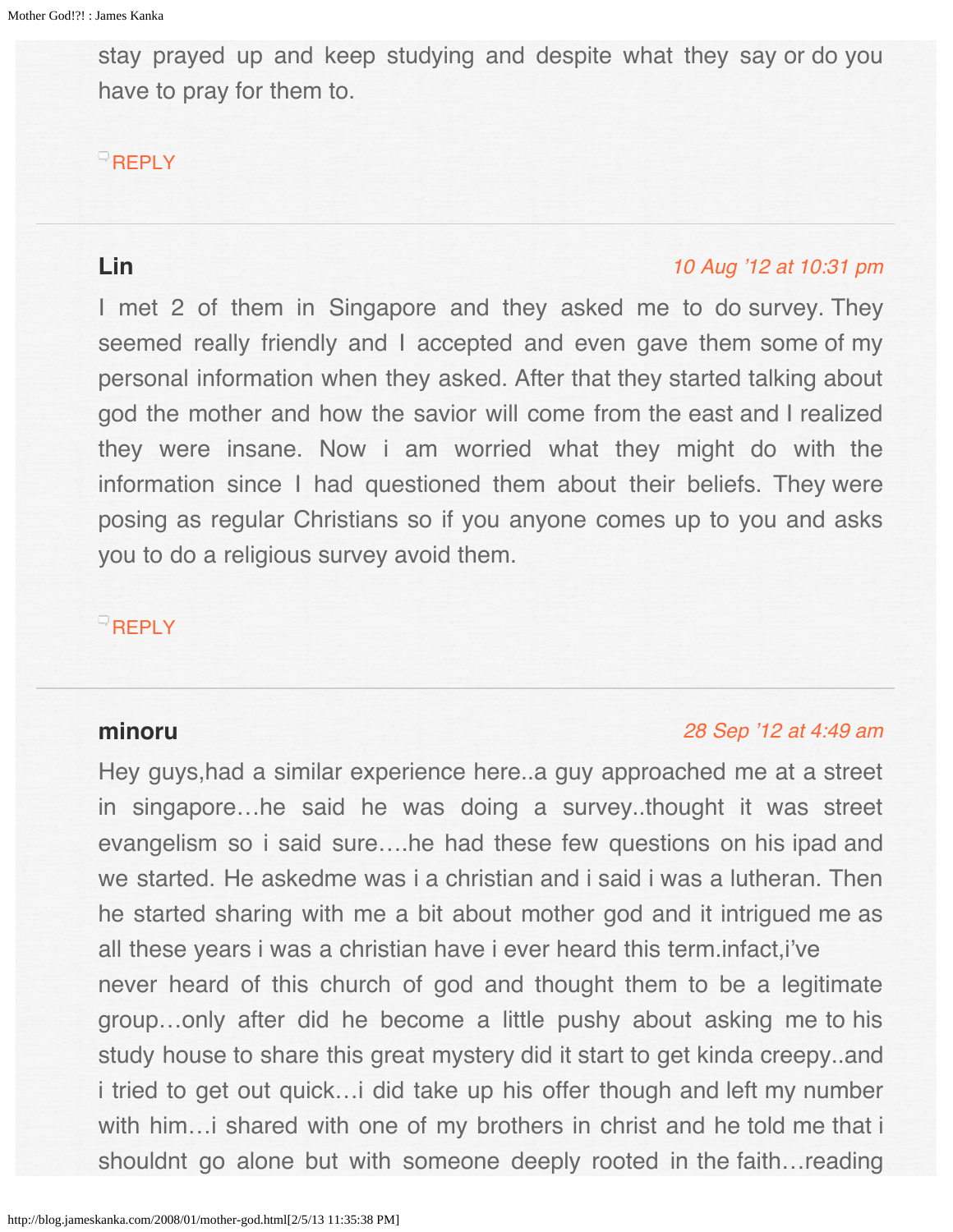<span id="page-143-0"></span>this page has shown me the greater reason for me to be there-to give these lost people some much needed direction..i went home later so as to pray and ask God in His mercy to forgive these people as well as Christ the Shepherd to lead these His lost flock back to Him. Please pray for me when i eventually go..that my heart be rooted in His Word and i have the wisdom to share testimony and prayer,the triune GOD,FATHER,SON AND HOLY SPIRIT to them and may their hearts be convicted and not strayed.

### Minoru

# <span id="page-143-1"></span> $\overline{\phantom{a}}$ [REPLY](http://blog.jameskanka.com/2008/01/mother-god.html?replytocom=16901#respond)

### **AC**

#### [25 Oct '12 at 7:53 am](#page-143-1)

I'm with you. I (stupidly) left my name and number with them, because I'd never heard of their church before (I've only heard of Jehovah's Witnesses and the Latter Day Saint Movement), and I thought, oh, Christians, seems legit. I've in any case contacted my pastor, so I feel rather safe.

### <span id="page-143-2"></span>**Jash**

#### [20 Dec '12 at 9:34 pm](#page-143-2)

We had the same push there. I believe the reason God is making me deal with this people is because he wants me to do something about them… :)

### **essa**

### [3 Oct '12 at 9:35 pm](#page-145-0)

please help me to know more about that church. I'm attending in their church now for almost 8months but until now, I'm not yet convince in the God the mother that they told to us and that ahnsahnghong so I want to go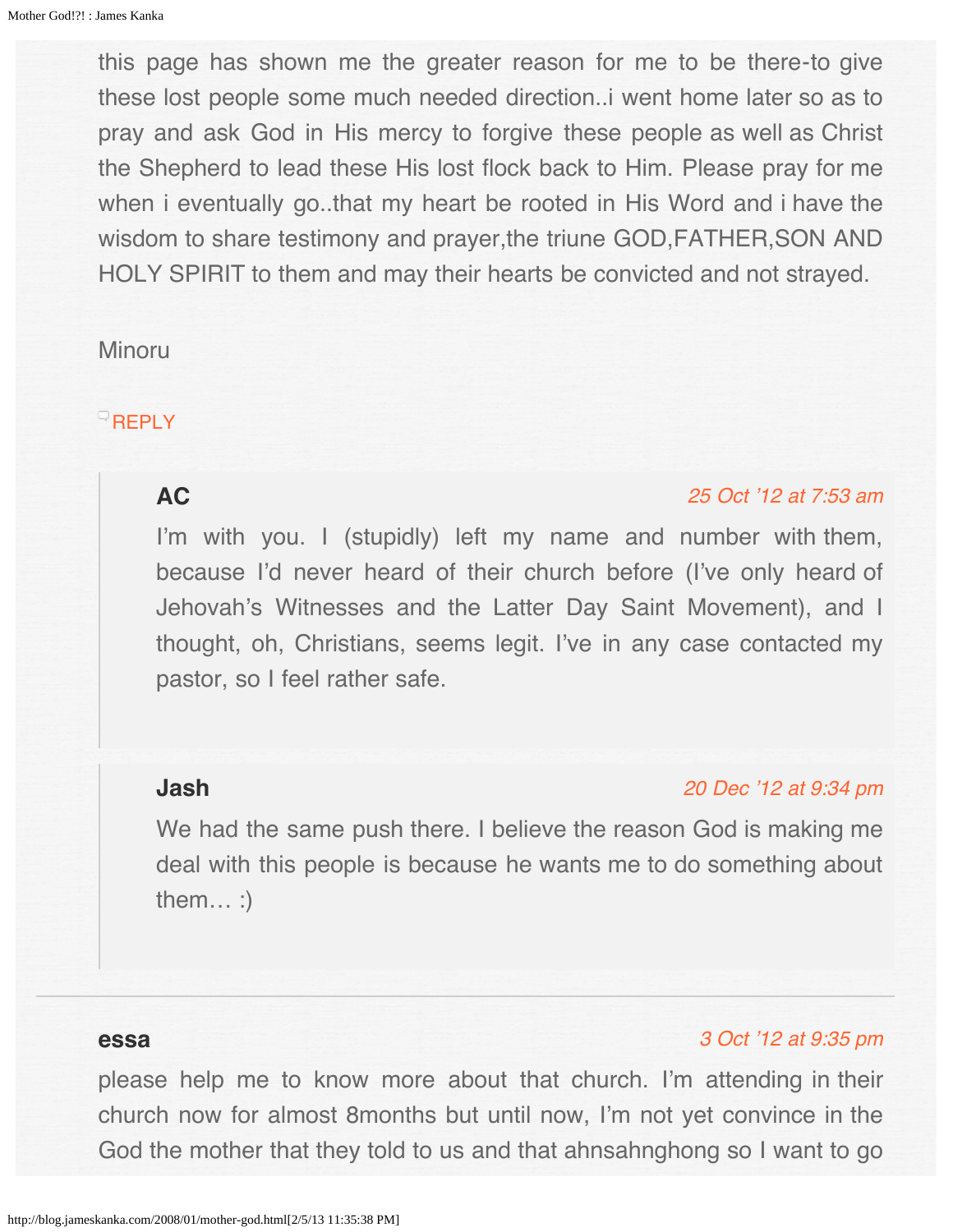out of them by reading this articles, I realize that satan maybe deceive me?? help guys. I'm a born again christian and I have faith and love God with all my heart...

# **[REPLY](http://blog.jameskanka.com/2008/01/mother-god.html?replytocom=17157#respond)**

#### **Jash**

#### [20 Dec '12 at 9:32 pm](#page-145-0)

I had the same experience as the people above and I hope you've read enough. There is really no existence of God the Mother, in particular. although they are reading a few verses in the bible about their claims of god the mother, the verses doesn't support their arguments enough. Yes, people have fallen short of the glory of God because of our sins, however, He gave his son Jesus Christ to die for our sins. The bible is not lenient for us to be puzzled in everything that is written there. If God wants us to know that god-the-motherthing that they are believing, He should've introduced her the moment He rescued the Israelaites out of Egypt and the moment He gave the first commandments. He should've said, "WE, the Lords, god the Father and God the mother… do not have other gods before us" instead of "I the Lord your God… do not have other gods before ME."

Their arguments are quite interesting, but I just want to leave this verse to you.

"Watch out that no one deceives you, for many will come in my name,.. At that time many will turn away from the faith… and many false prophets will appear and deceive many people." Matthew 24:3- 5; 10-11

God bless you. God will meet you at your darkest point.. now is the time.. :)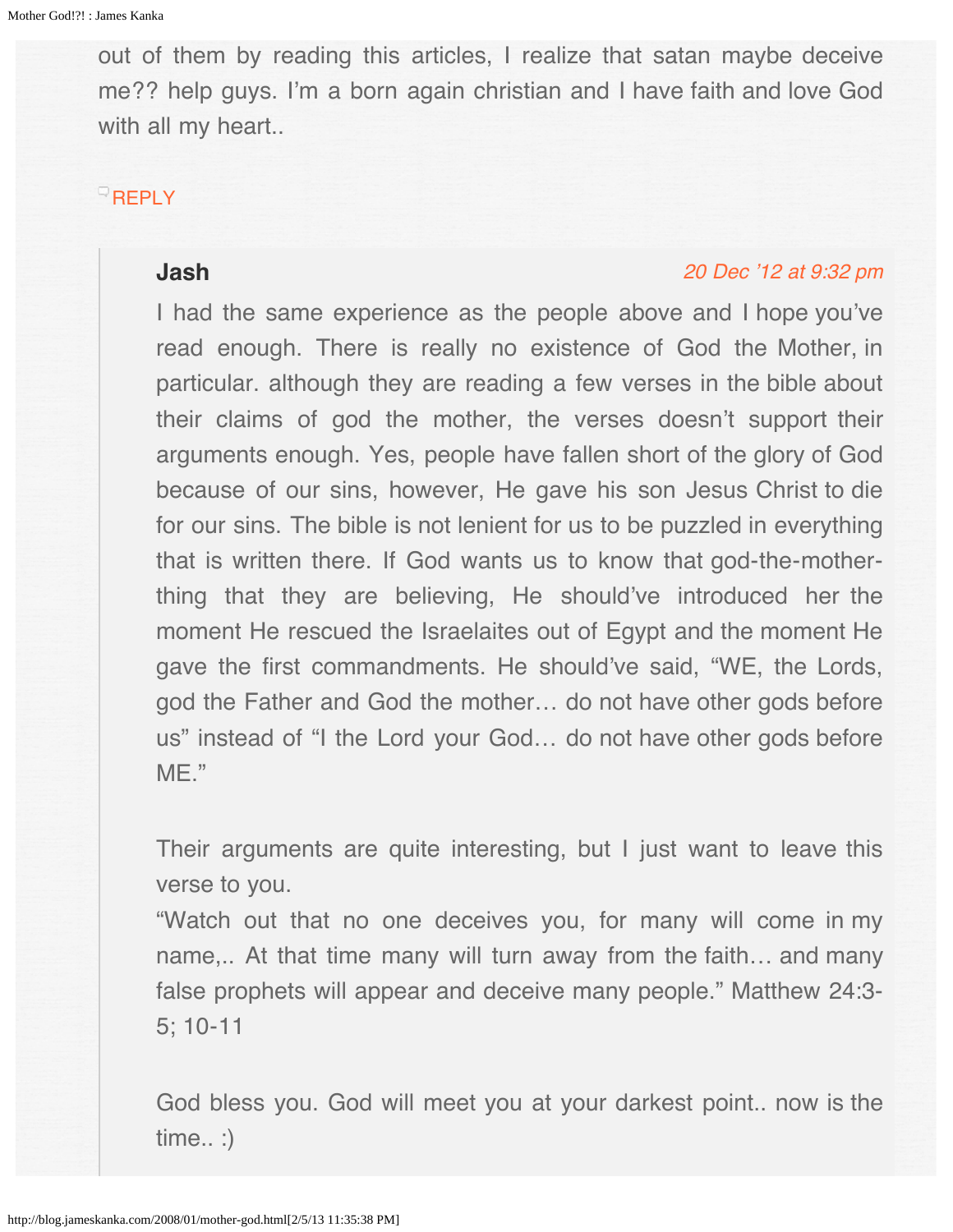## <span id="page-145-1"></span><span id="page-145-0"></span>**[Stan](https://www.facebook.com/stanmathewmumbai)**

[9 Oct '12 at 2:42 am](#page-145-1)

I experienced the same in Mumbai, India

# $^{\circ}$ [REPLY](http://blog.jameskanka.com/2008/01/mother-god.html?replytocom=17318#respond)

#### <span id="page-145-2"></span>**Jared**

#### [10 Oct '12 at 3:06 pm](#page-145-2)

I had the same experience today except the guy was challenging trinitarianism as well. i was annoyed that he was walking around campus spreading that to malleable student minds instead of seeking the approval of exegetical professors.. put simply, I cussed the poor guy out while representing Christ. I just feel bad so I wanted to post to put it out there and get it off my chest. I know the apologetical answers and I use them to boost my pride. Thanks for the post! I hope I'll handle the next time better

## **[REPLY](http://blog.jameskanka.com/2008/01/mother-god.html?replytocom=17355#respond)**

### <span id="page-145-3"></span>**AC**

#### [25 Oct '12 at 7:50 am](#page-145-3)

I thought I'd just share my experience here as well, as these people just approached me in the streets today (not in US, I'm located across the equator in Singapore). And I can tell you one thing, they are smooth talkers. What kept me on my toes was just how absurd their logic was. And it really pained me to see that a lot of teenagers were buying into their explanations. Yes they were from World Mission Society Church of God.

# **[REPLY](http://blog.jameskanka.com/2008/01/mother-god.html?replytocom=18161#respond)**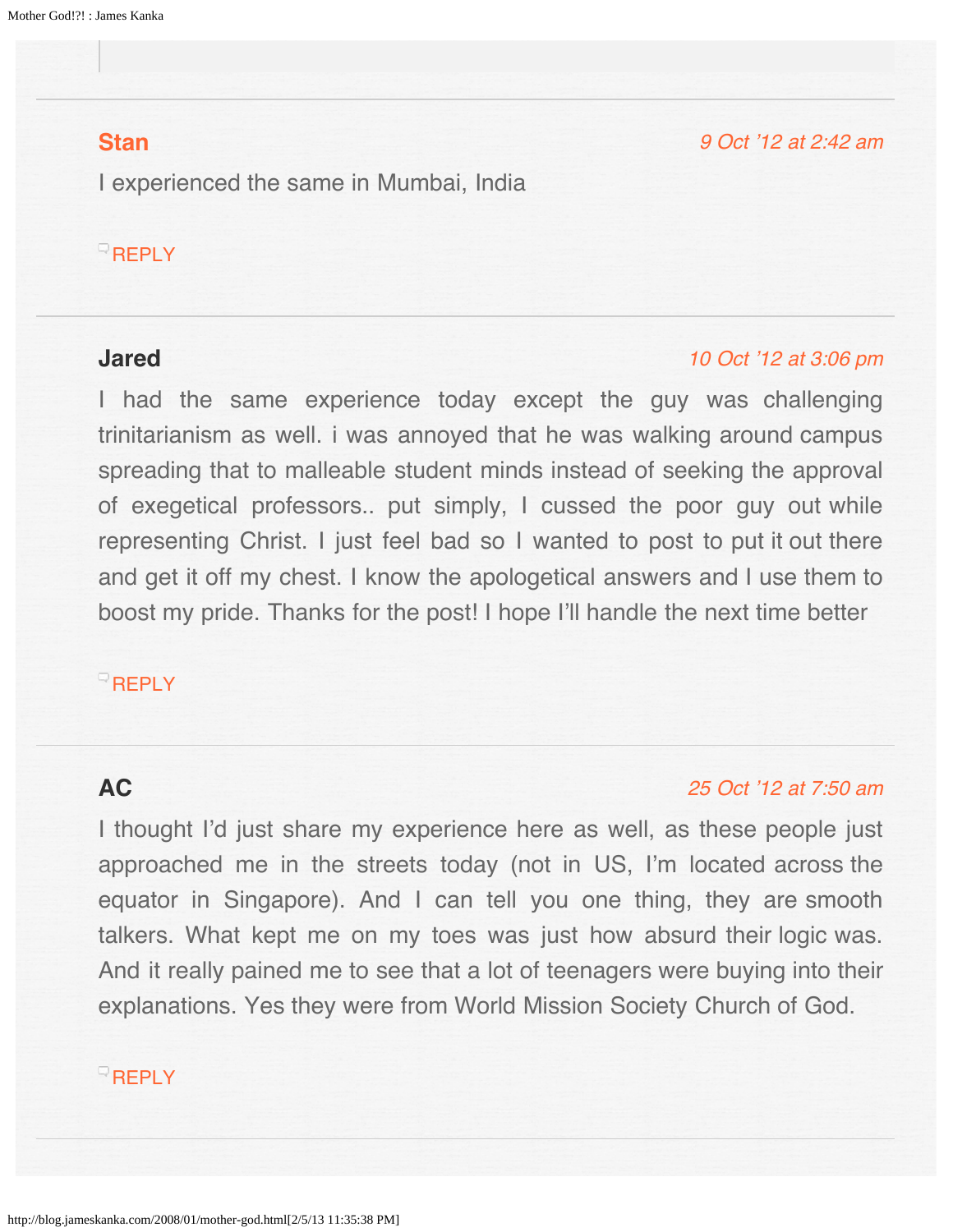## <span id="page-146-0"></span>**Josef Hamutenya**

#### [14 Nov '12 at 2:02 am](#page-146-0)

Oh boy, this happened to be last night when i accepted a friend's envite to their church – Church or God. At First i was asked eto engaged in a study about monther God of which they told me Mother God in the bible. But it was so suprising when they told me that mother God is already here on earth and is in Korea. I was like, wah? unbelievable.

 $R$ [REPLY](http://blog.jameskanka.com/2008/01/mother-god.html?replytocom=19425#respond)

# **[shigzeo](http://ohm-image.net/)**

#### [5 Dec '12 at 12:17 am](#page-147-0)

I was filming a mocumentary about the World Mission Society Church back in 2010 when three men approached me and my colleagues.

We were in Bundang, Korea, just south of Seoul. This is the head of World Mission Society Church. On any given Wednesday, you can expect to be approached by suits asking you to take communion and discuss the Bible.

Usually, they are a nice lot, charming and caring. Not this time.

The blokes who accosted us were from the same church we were doing a mokumentary about. They had no idea what the topic of our film was because we were in a part where the new guy to Korea got really drunk with some mates. Mother God came later.

I was an extra, not a real character in this mocumentary, so I sat on the sidelines.

But the first thing they did was ask us to stop filming… to stop filming our mocumentary in order that they could preach to us.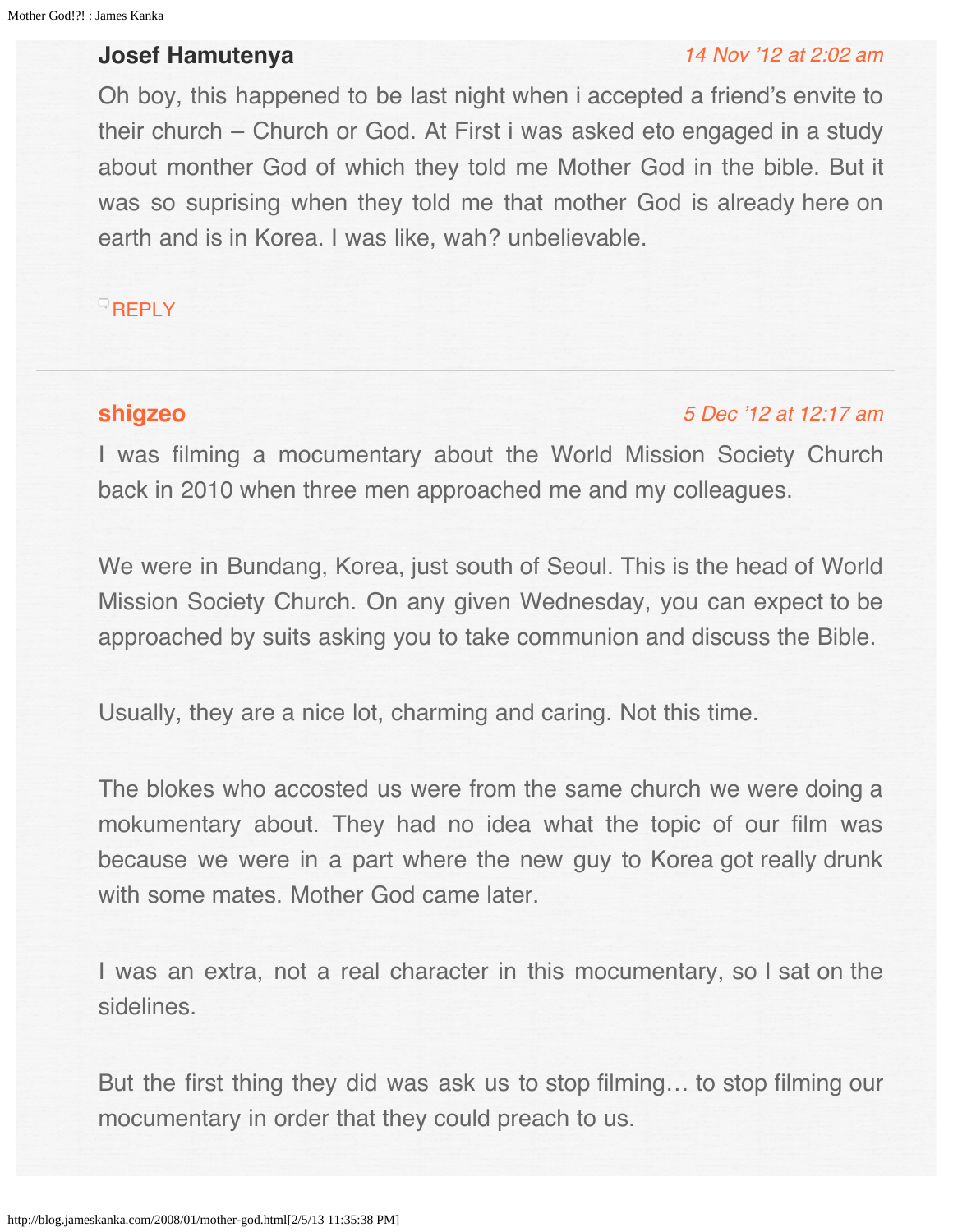<span id="page-147-0"></span>The three, later four of us, were protestant Christians. Interestingly, things actually got hostile because we refused to turn off the camera (which we were using to film something else).

Our camera person lowered the camera so that only the voices could be heard. What commenced was about 15 minutes of exegesis, foreign protestants on one side, three large Koreans on the other.

It ended strangely: the three blokes coming back armed with camera phones, filming us, asking "See what it feels like?"

We never asked them to break apart our totally personal film. We were in a public spot doing our own thing. They came to our filming and asked to speak with us then told us to turn off our cameras. Right. Anyway, a little digging is all it takes to show that some serious theology is missing with the WMSC, or the Mother Godders as I like to call them.

But that's okay. The militant way they approached us, berated us, then attacked us with their cameras as if there was some revenge necessary to be exacted, will forever remain in my memory.

### **[REPLY](http://blog.jameskanka.com/2008/01/mother-god.html?replytocom=20012#respond)**

### <span id="page-147-1"></span>**[Richa](http://www.youtube.com/user/TheRpt?feature=mhee)**

[29 Dec '12 at 12:28 am](#page-147-1)

People like this came to my House & Surprisingly, they told the same to me & my parents.

### **[REPLY](http://blog.jameskanka.com/2008/01/mother-god.html?replytocom=20633#respond)**